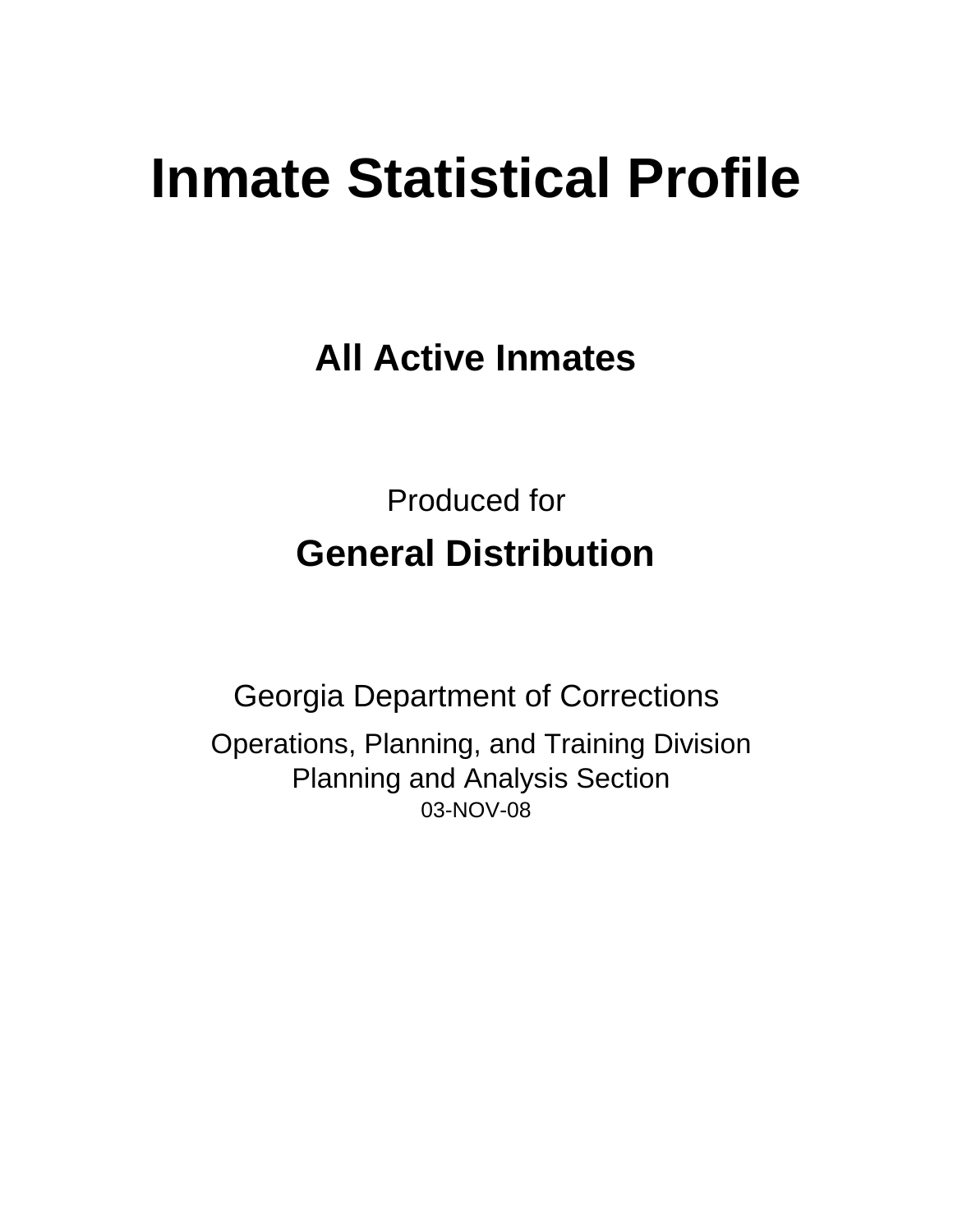**Contents** 

**All Active Inmates**

Produced for **General Distribution**

# Table of Contents

| <b>Demographic information</b>                                       |  |
|----------------------------------------------------------------------|--|
| 5 Current age, broken out in ten year age groups                     |  |
| 6 Race group                                                         |  |
| 7 Hispanic Origin                                                    |  |
| 8 Marital status, self-reported at entry to prison                   |  |
| 9 Number of children, self-reported at entry to prison               |  |
| 10 Religious affiliation, self-reported at entry to prison           |  |
| 11 Home county - self-reported at entry to prison                    |  |
| 16 Environment to age 16, self-reported at entry to prison           |  |
| 17 Guardian status to age 16, self-reported at entry to prison       |  |
| 18 Employment status before prison, self-reported at entry to prison |  |
| 19 Age at admission                                                  |  |
| 21 Age at release                                                    |  |
| 22 Height, measured at entry to prison                               |  |
| 24 Weight, measured at entry to prison                               |  |
| 26 Military service                                                  |  |
| <b>Correctional information</b>                                      |  |
| 27 Type of admission to prison                                       |  |
| 28 Current / last security status                                    |  |
| 29 Current / last institution type                                   |  |
| 30 Institution type - transitional centers                           |  |
| 31 Institution type - mental hospitals                               |  |
| 32 Institution type - county prisons                                 |  |
| 33 Institution type - state prisons                                  |  |
| 35 Institution type - private prisons                                |  |
| 36 Institution type - prison annexes                                 |  |
| 37 Institution type - pre-release centers                            |  |
| 38 Institution type - inmate boot camp                               |  |
| 39 Number of disciplinary reports                                    |  |
| 40 Number of transfers                                               |  |
| 41 Number of escapes                                                 |  |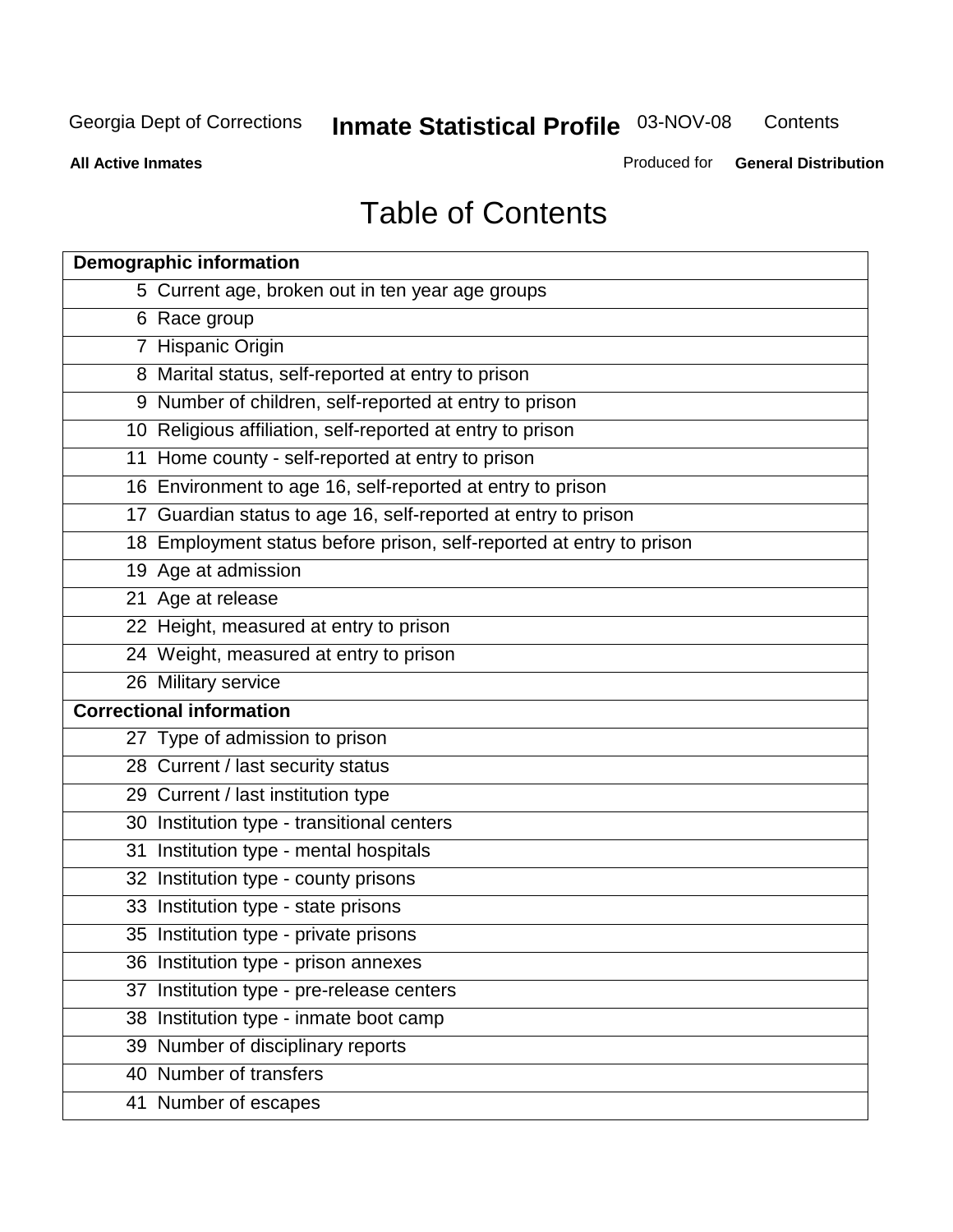**Contents** 

**All Active Inmates**

Produced for **General Distribution**

# Table of Contents

| <b>Correctional information</b>                                  |
|------------------------------------------------------------------|
| 42 Probable future release type of still active inmates          |
| 43 Actual release type                                           |
| 44 Time served in current (or last) institution                  |
| Educational, psychological and physical information              |
| 45 Highest grade level attained                                  |
| 46 Culture fair IQ scores                                        |
| 47 Wide Range Achievement Test (WRAT) reading score              |
| 48 Wide Range Achievement Test (WRAT) math score                 |
| 49 Wide Range Achievement Test (WRAT) spelling score             |
| 50 Scope of substance abuse - summary                            |
| 51 Scope of substance abuse - detail                             |
| 52 Current / last mental health treatment level                  |
| 53 PULHESDWIT medical scale - 'P' overall condition ('P'hysical) |
| 54 PULHESDWIT medical scale - 'U' upper body                     |
| 55 PULHESDWIT medical scale - 'L' lower body                     |
| 56 PULHESDWIT medical scale - 'H' hearing                        |
| 57 PULHESDWIT medical scale - 'E' vision                         |
| 58 PULHESDWIT medical scale -'S' psychiatric                     |
| 59 PULHESDWIT medical scale - 'D' dental                         |
| 60 PULHESDWIT medical scale - 'W' work ability                   |
| 61 PULHESDWIT medical scale - 'I' impairment                     |
| 62 PULHESDWIT medical scale - 'T' transportability               |
| 63 Criminality in family, self-reported                          |
| 64 Alcoholism in family, self-reported                           |
| 65 Drug abuse in family, self-reported                           |
| 66 Subjected to frequent beatings, self-reported                 |
| 67 Father absent during inmate's childhood                       |
| 68 Mother absent during inmate's childhood                       |
| <b>Crimes and criminal history information</b>                   |
| 69 Number of prior Georgia incarcerations                        |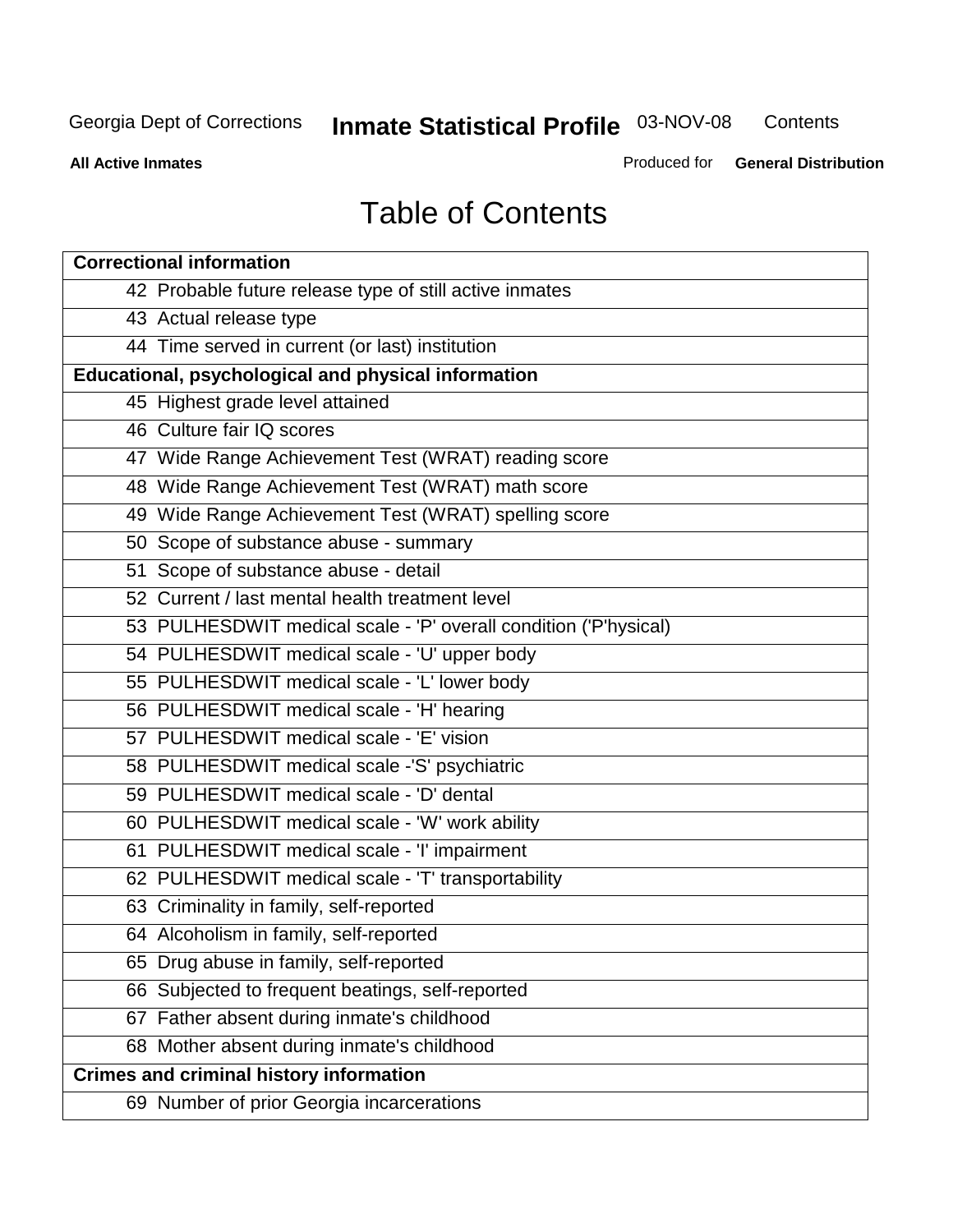**Contents** 

**All Active Inmates**

Produced for **General Distribution**

# Table of Contents

| <b>Crimes and criminal history information</b>                 |
|----------------------------------------------------------------|
| 70 Prison sentence in years                                    |
| 71 Primary offense, broken out into felonies vs misdemeanors   |
| 72 Primary offense, broken out into six broad crime categories |
| 73 Primary offense, detailed offense code                      |
| 81 County of conviction of primary offense                     |
| 86 Circuit of conviction of primary offense                    |
| 88 Years served (jail + prison) in this incarceration          |
| <b>Medical information</b>                                     |
| 89 Results of most recent HIV test                             |
| 90 Results of most recent tuberculosis test                    |
| 91 Results of most recent syphilis test                        |
| 92 Results of most recent Hepatitis-C test                     |
| 93 Results of most recent pregnancy test                       |
| 94 Results of most recent diabetes test                        |
| 95 Results of most recent hypertension test                    |
| 96 Results of most recent asthma test                          |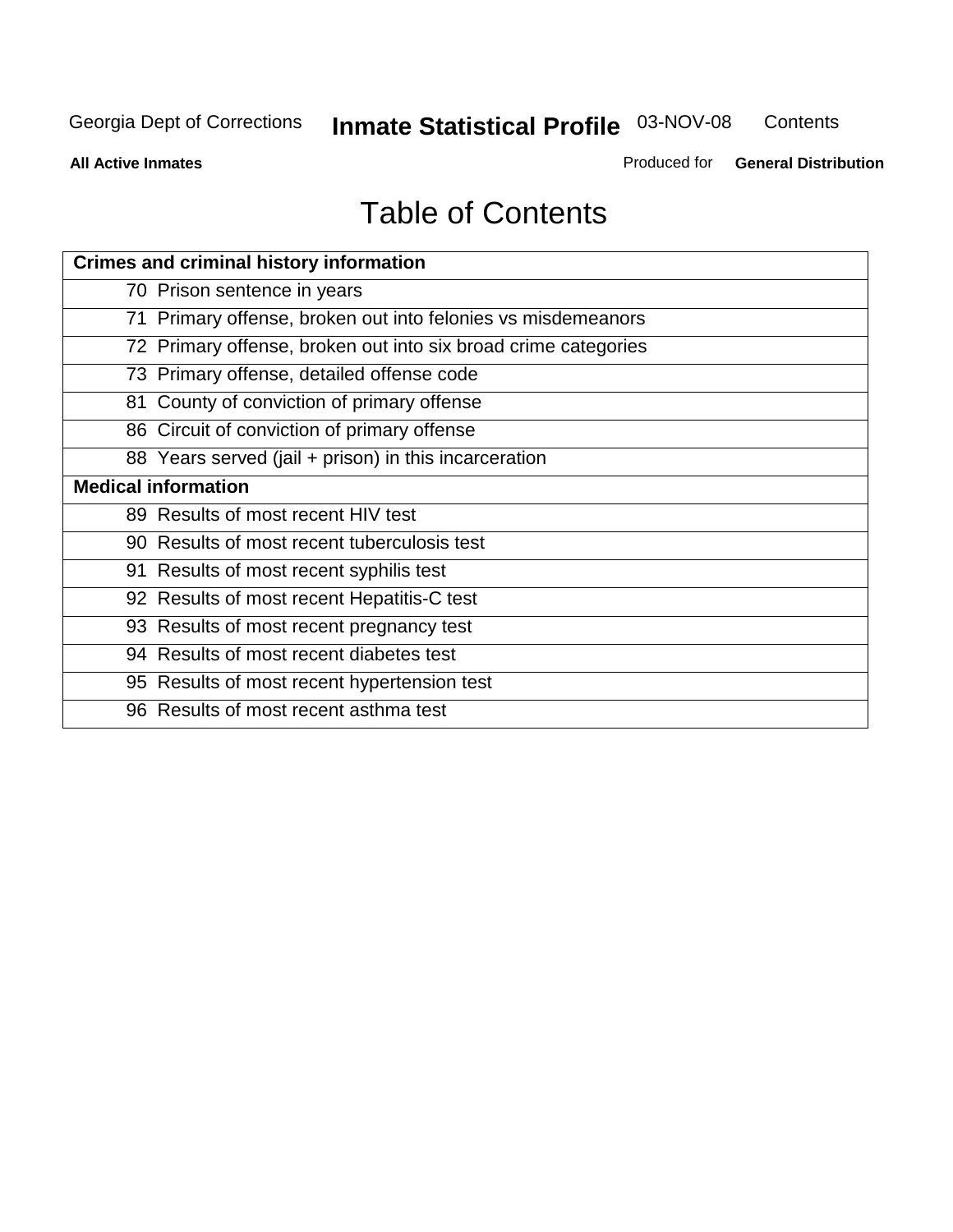#### **All Active Inmates**

#### Produced for **General Distribution**

#### Current age, broken out in ten-year age groups

|                          |              | <b>Male</b> |        |                 | <b>Female</b> |          |              | <b>Total</b>    |
|--------------------------|--------------|-------------|--------|-----------------|---------------|----------|--------------|-----------------|
| <b>Current Age</b>       | <b>Count</b> | Col %       | Row %  | <b>Count</b>    | Col %         | Row %    | <b>Total</b> | Col %           |
| <b>Teens (1-19)</b>      | 992          | $2.00\%$    | 96.03% | 41              | 1.12%         | 3.97%    | 1,033        | 1.94%           |
| <b>Twenties (20-29)</b>  | 15,627       | 31.58%      | 93.83% | 1,027           | 27.97%        | 6.17%    | 16,654       | 31.33%          |
| <b>Thirties (30-39)</b>  | 14,535       | 29.37%      | 92.27% | 1,217           | 33.14%        | $7.73\%$ |              | 15,752   29.63% |
| <b>Forties (40-49)</b>   | 11,777       | 23.80%      | 92.02% | 1,021           | 27.81%        | 7.98%    | 12,798       | 24.07%          |
| <b>Fifties (50-59)</b>   | 5,147        | $10.40\%$   | 94.27% | 313             | 8.52%         | 5.73%    | 5,460        | 10.27%          |
| <b>Sixties (60-69)</b>   | 1,198        | 2.42%       | 96.54% | 43              | 1.17%         | 3.46%    | 1,241        | 2.33%           |
| Seventy + (70 and above) | 211          | 0.43%       | 95.48% | 10 <sup>1</sup> | 0.27%         | $4.52\%$ | 221          | 0.42%           |
| <b>Total Reported</b>    | 49,487       | 100%        | 93.09% | 3,672           | 100%          | 6.91%    | 53,159       | 100%            |

| $^{\circ}$ Not $\rightarrow$<br><b>Construction and</b><br>rted<br>Reno |        |     |       |
|-------------------------------------------------------------------------|--------|-----|-------|
| <b>Total</b>                                                            | 49,487 | 679 | , 159 |

| Mean<br>(average)       | 36.28 | 36.52 | 36.30 |
|-------------------------|-------|-------|-------|
| Median (middle)         | 35    | 36    | 35    |
| Mode<br>(most frequent) | 28    | 29    | 28    |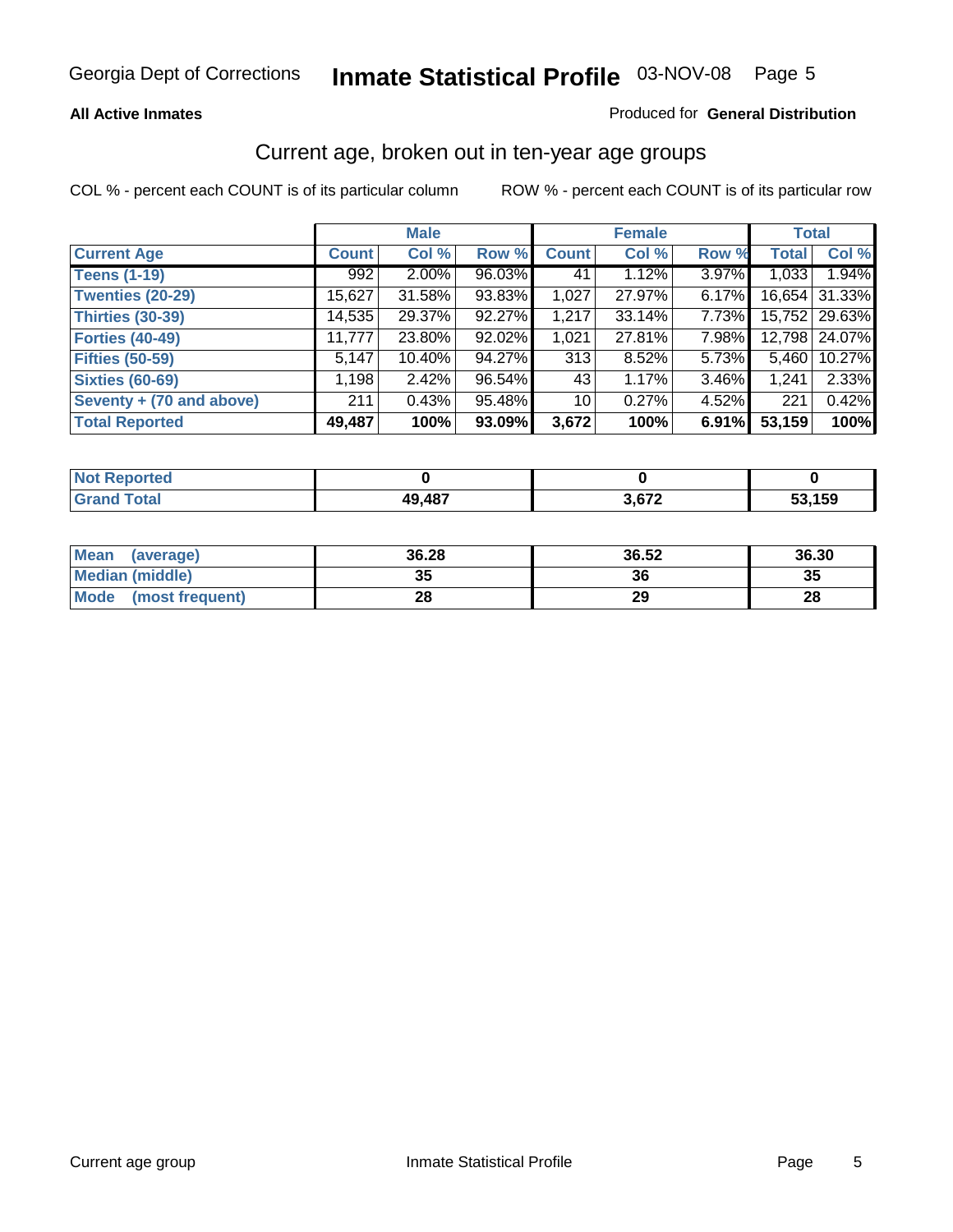**All Active Inmates**

#### Produced for **General Distribution**

### Race group

|                       |              | <b>Male</b> |             |          | <b>Female</b> |           |        | <b>Total</b> |
|-----------------------|--------------|-------------|-------------|----------|---------------|-----------|--------|--------------|
| <b>Race Group</b>     | <b>Count</b> | Col %       | Row % Count |          | Col %         | Row %     | Total  | Col %        |
| <b>White</b>          | 17,986       | 36.52%      | 90.06%      | ا 985. ا | 54.19%        | 9.94%     | 19,971 | 37.74%       |
| <b>Black</b>          | 31,141       | 63.23%      | 94.91%      | .669     | 45.56%        | $5.09\%$  | 32,810 | 62.01%       |
| <b>Indian</b><br>3    | 62           | .13%        | 96.88%      | ົ        | .05%          | $3.13\%$  | 64     | .12%         |
| <b>Asian</b>          | 59           | $.12\%$     | 89.39%      |          | .19%          | $10.61\%$ | 66     | .12%         |
| <b>Total Reported</b> | 49,248       | 100%        | 93.08%      | 3,663    | 100%          | 6.92%     | 52,911 | 100%         |

| 239        |       | 248             |
|------------|-------|-----------------|
| .197<br>۸0 | היה י | <b>150</b><br>. |

|  | $Mc$ | Black | White<br>$ -$ | 21904<br>DIACK |
|--|------|-------|---------------|----------------|
|--|------|-------|---------------|----------------|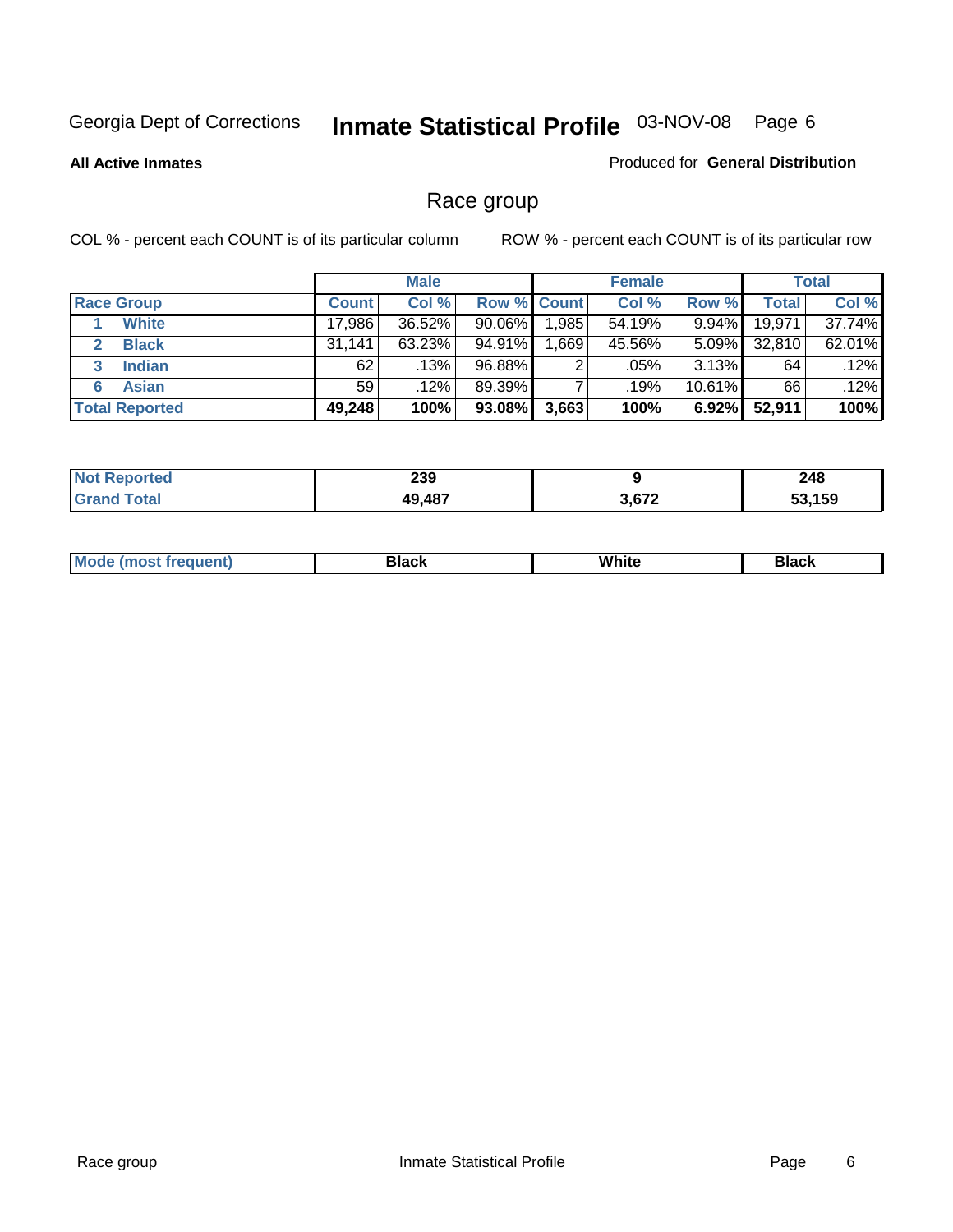**All Active Inmates**

Produced for **General Distribution**

#### Hispanic Origin

COL % - percent each COUNT is of its particular column ROW % - percent each COUNT is of its particular row

|                        |              | <b>Male</b> |                    |     | <b>Female</b> |          |        | <b>Total</b> |
|------------------------|--------------|-------------|--------------------|-----|---------------|----------|--------|--------------|
| <b>Hispanic Origin</b> | <b>Count</b> | Col %       | <b>Row % Count</b> |     | Col %         | Row %    | Total  | Col %        |
| <b>Non Hispanic</b>    | 47,064       | $95.10\%$   | 92.98% 3,556       |     | 96.84%        | $7.02\%$ | 50,620 | 95.22%       |
| <b>Hispanic</b>        | 2,423        | $4.90\%$    | 95.43%             | 116 | $3.16\%$      | $4.57\%$ | 2,539  | 4.78%        |
| <b>Total Reported</b>  | 49,487       | 100%        | $93.09\%$ 3,672    |     | 100%          | $6.91\%$ | 53,159 | 100%         |

**An inmate is counted as Hispanic if** 

**(a) he self-reported as Hispanic during the diagnostic process, or** 

**(b) his primary language is Spanish, or** 

**(c) he claimed birth or citizenship in Spain or a Latin American country, or** 

**(d) he had a common Spanish surname such as Lopez or Garcia**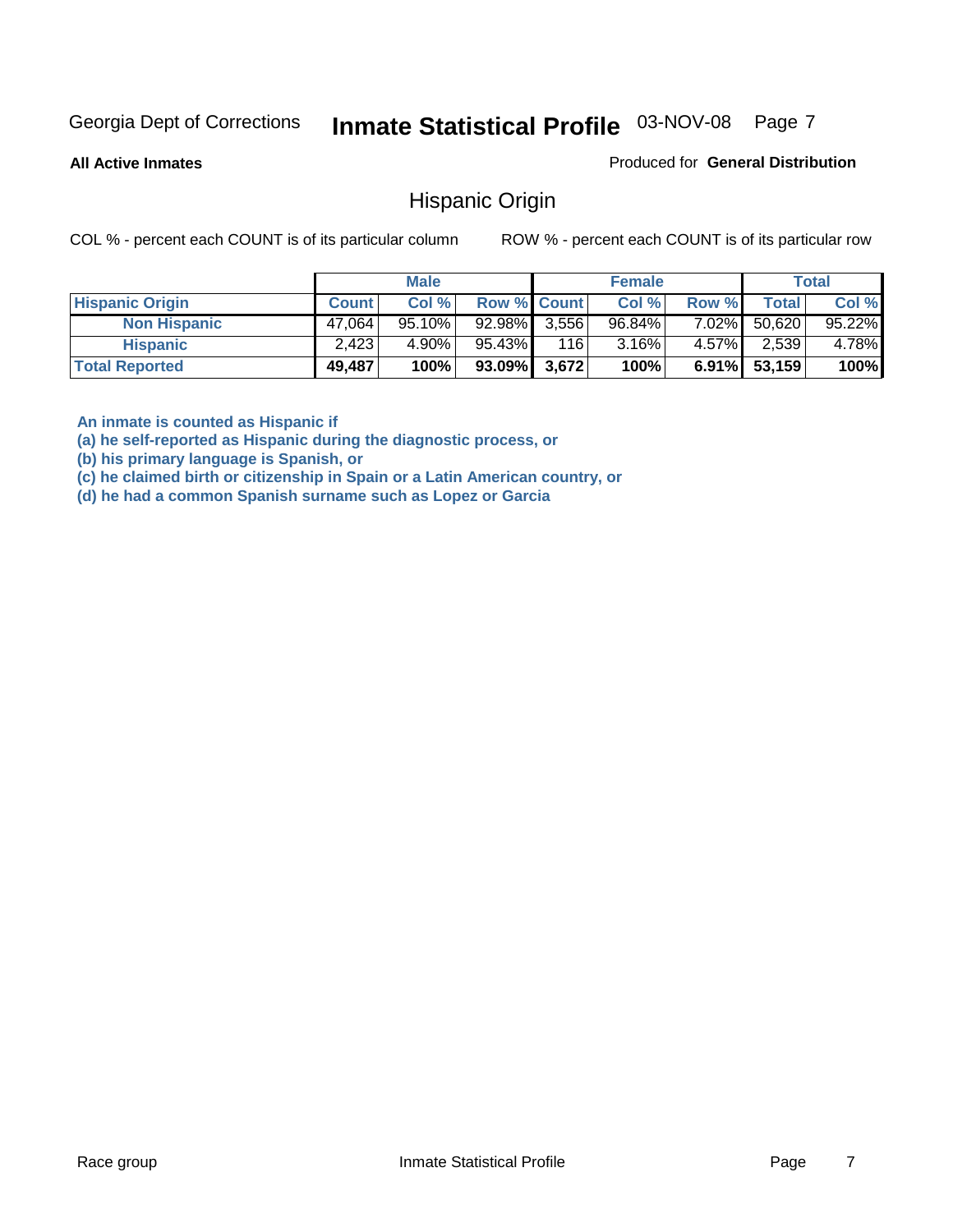#### **All Active Inmates**

#### Produced for **General Distribution**

### Marital status, self-reported at entry to prison

|                                | <b>Male</b>  |          |        | <b>Female</b> |        |        | <b>Total</b> |        |
|--------------------------------|--------------|----------|--------|---------------|--------|--------|--------------|--------|
| <b>Marital Status</b>          | <b>Count</b> | Col %    | Row %  | <b>Count</b>  | Col %  | Row %  | <b>Total</b> | Col %  |
| <b>Single</b>                  | 29,607       | 61.75%   | 94.47% | 1,733         | 48.94% | 5.53%  | 31,340       | 60.87% |
| <b>Married</b><br>$\mathbf{2}$ | 6,020        | 12.56%   | 91.70% | 545           | 15.39% | 8.30%  | 6,565        | 12.75% |
| <b>Separated</b><br>3          | 2,569        | $5.36\%$ | 85.98% | 419           | 11.83% | 14.02% | 2,988        | 5.80%  |
| <b>Divorced</b><br>4           | 5,805        | 12.11%   | 90.76% | 591           | 16.69% | 9.24%  | 6,396        | 12.42% |
| <b>Widowed</b><br>5            | 592          | 1.23%    | 80.76% | 141           | 3.98%  | 19.24% | 733          | 1.42%  |
| <b>Common Law</b><br>6         | 3,353        | 6.99%    | 96.77% | 112           | 3.16%  | 3.23%  | 3,465        | 6.73%  |
| <b>Total Reported</b>          | 47,946       | 100%     | 93.12% | 3,541         | 100%   | 6.88%  | 51,487       | 100%   |

| ,541       | $\sim$ $\sim$ $\sim$<br>. ה<br>1 J I | C <sub>70</sub><br>. |
|------------|--------------------------------------|----------------------|
| ,487<br>ΔQ | $\sim$                               | 159                  |

|  | Mode (most f<br>freauent) | `ınale |  | `inale |
|--|---------------------------|--------|--|--------|
|--|---------------------------|--------|--|--------|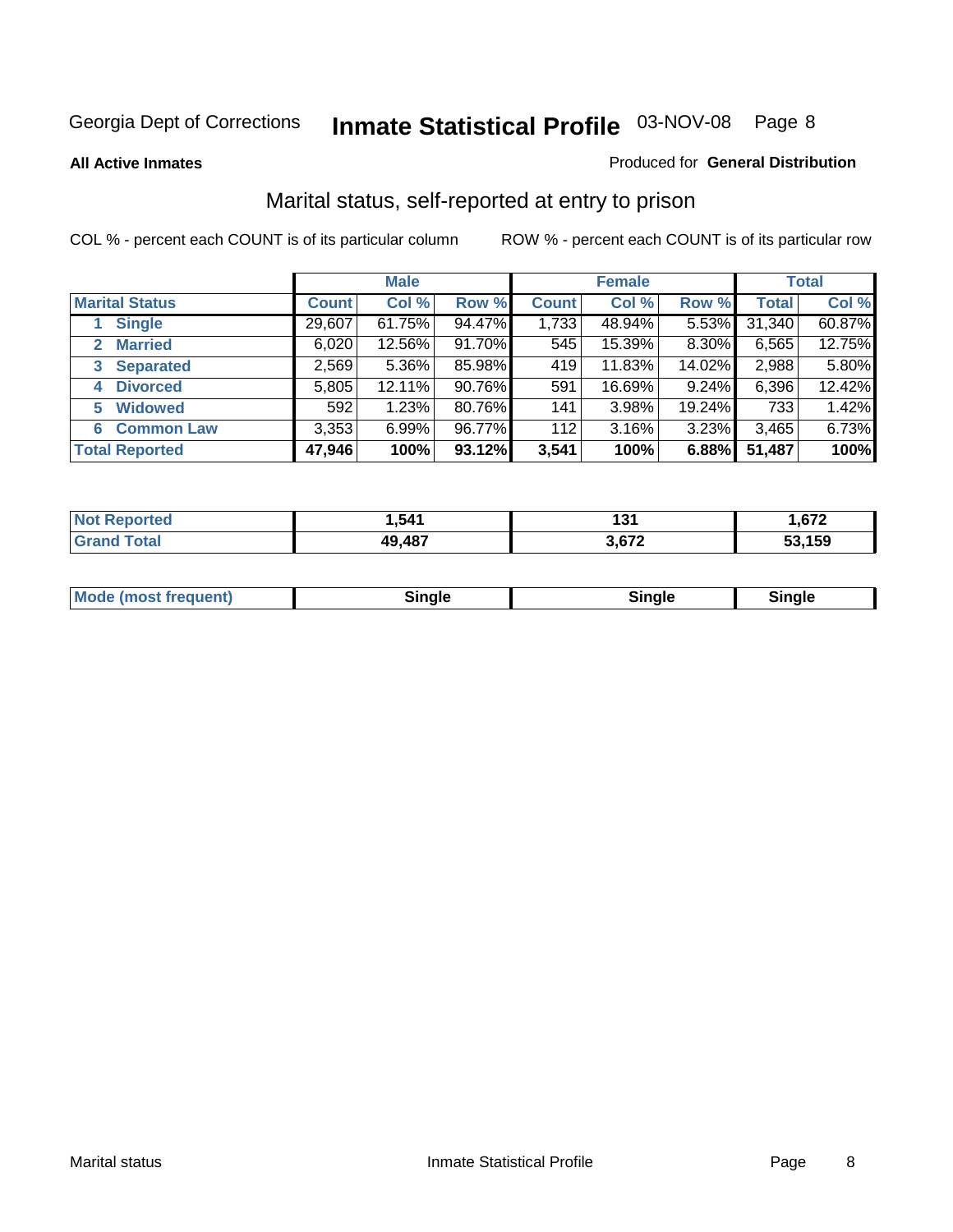#### **All Active Inmates**

#### Produced for **General Distribution**

### Number of children, self reported at entry to prison

|                           | <b>Male</b>  |        |        |              | <b>Female</b> |        | <b>Total</b> |        |
|---------------------------|--------------|--------|--------|--------------|---------------|--------|--------------|--------|
| <b>Number of Children</b> | <b>Count</b> | Col %  | Row %  | <b>Count</b> | Col %         | Row %  | <b>Total</b> | Col %  |
| $\bf{0}$                  | 20,045       | 40.97% | 95.80% | 879          | 24.02%        | 4.20%  | 20,924       | 39.79% |
|                           | 10,905       | 22.29% | 94.24% | 666          | 18.20%        | 5.76%  | 11,571       | 22.01% |
| $\overline{2}$            | 8,302        | 16.97% | 90.73% | 848          | 23.18%        | 9.27%  | 9,150        | 17.40% |
| 3                         | 4,901        | 10.02% | 87.64% | 691          | 18.88%        | 12.36% | 5,592        | 10.63% |
| 4                         | 2,529        | 5.17%  | 89.08% | 310          | 8.47%         | 10.92% | 2,839        | 5.40%  |
| 5                         | 1,189        | 2.43%  | 89.26% | 143          | 3.91%         | 10.74% | 1,332        | 2.53%  |
| $6\phantom{a}$            | 562          | 1.15%  | 87.54% | 80           | 2.19%         | 12.46% | 642          | 1.22%  |
| 7                         | 258          | 0.53%  | 91.17% | 25           | 0.68%         | 8.83%  | 283          | 0.54%  |
| 8                         | 109          | 0.22%  | 93.97% |              | 0.19%         | 6.03%  | 116          | 0.22%  |
| 9                         | 54           | 0.11%  | 93.10% | 4            | 0.11%         | 6.90%  | 58           | 0.11%  |
| 10                        | 26           | 0.05%  | 83.87% | 5            | 0.14%         | 16.13% | 31           | 0.06%  |
| Over 10                   | 44           | 0.09%  | 97.78% |              | 0.03%         | 2.22%  | 45           | 0.09%  |
| <b>Total Reported</b>     | 48,924       | 100%   | 93.04% | 3,659        | 100%          | 6.96%  | 52,583       | 100%   |

| 562 | $\sim$ | <b>676</b><br>J I J<br>- - |
|-----|--------|----------------------------|
| AC  | $\sim$ | .158<br>.                  |

| <b>Mean</b><br>(average) | ∣.34 | 1.97 | .39 |
|--------------------------|------|------|-----|
| <b>Median (middle)</b>   |      |      |     |
| Mode<br>(most frequent)  |      |      |     |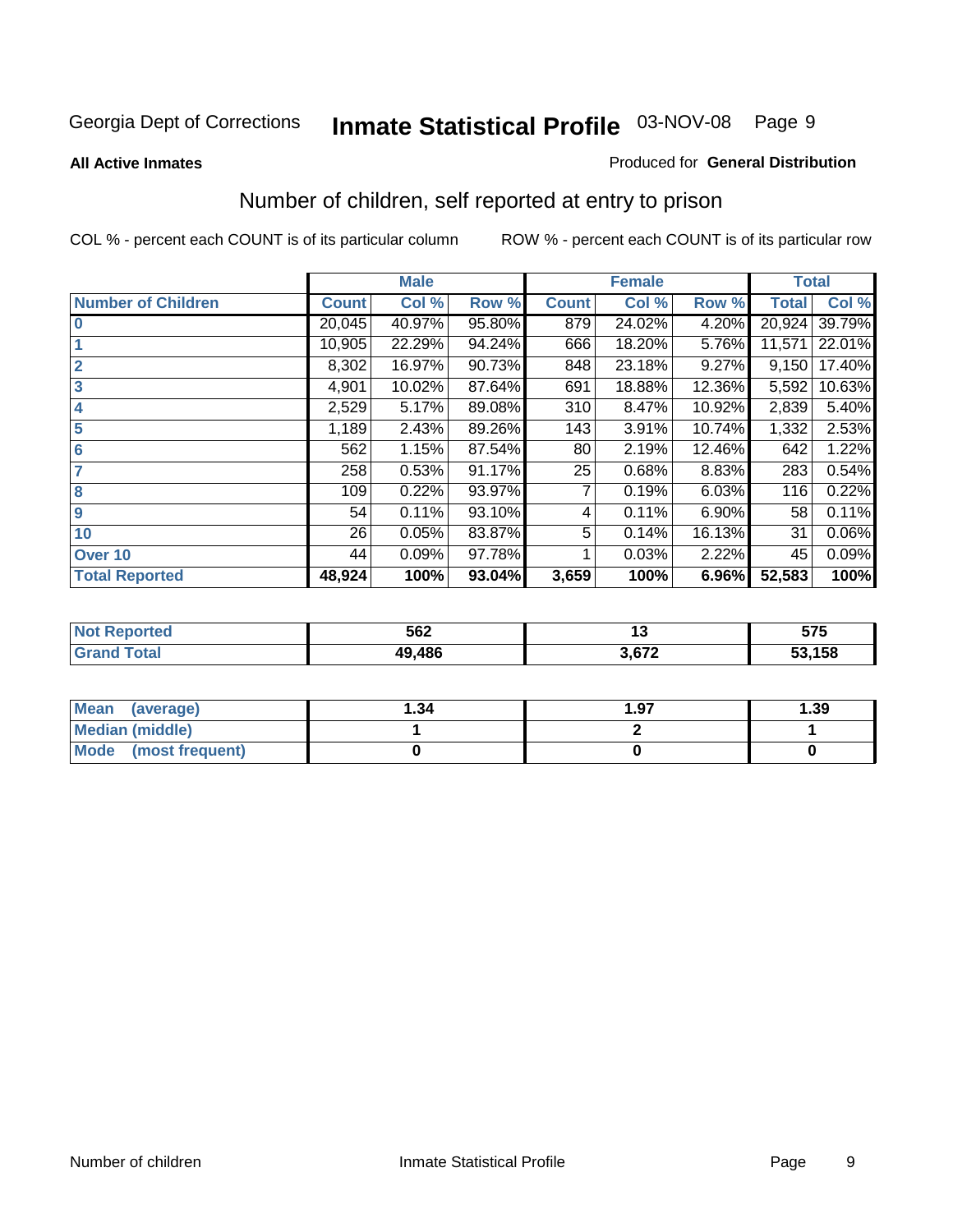#### **All Active Inmates**

#### Produced for **General Distribution**

### Religious affiliation, self-reported at entry to prison

|                  |                              |              | <b>Male</b>         |         | <b>Female</b>   |        |        | <b>Total</b>    |        |
|------------------|------------------------------|--------------|---------------------|---------|-----------------|--------|--------|-----------------|--------|
|                  | <b>Religious Affiliation</b> | <b>Count</b> | Col %               | Row %   | <b>Count</b>    | Col %  | Row %  | <b>Total</b>    | Col %  |
| 1                | <b>Islam</b>                 | 1,418        | 3.32%               | 98.13%  | $\overline{27}$ | .78%   | 1.87%  | 1,445           | 3.13%  |
| $\overline{2}$   | <b>Catholic</b>              | 2,189        | $\overline{5.13\%}$ | 92.52%  | 177             | 5.10%  | 7.48%  | 2,366           | 5.13%  |
| 3                | <b>Baptist</b>               | 19,618       | 45.96%              | 91.22%  | 1,889           | 54.44% | 8.78%  | 21,507          | 46.60% |
| 4                | <b>Methodist</b>             | 861          | 2.02%               | 86.45%  | 135             | 3.89%  | 13.55% | 996             | 2.16%  |
| 5                | <b>EpiscopIn</b>             | 62           | .15%                | 91.18%  | 6               | .17%   | 8.82%  | 68              | .15%   |
| 6                | <b>Presbytrn</b>             | 113          | .26%                | 94.96%  | 6               | .17%   | 5.04%  | 119             | .26%   |
| 7                | <b>Chc Of God</b>            | 495          | 1.16%               | 90.00%  | 55              | 1.59%  | 10.00% | 550             | 1.19%  |
| 8                | <b>Holiness</b>              | 1,587        | 3.72%               | 79.47%  | 410             | 11.82% | 20.53% | 1,997           | 4.33%  |
| $\boldsymbol{9}$ | <b>Jewish</b>                | 52           | .12%                | 98.11%  |                 | .03%   | 1.89%  | 53              | .11%   |
| 10               | <b>Anglican</b>              | 8            | .02%                | 88.89%  |                 | .03%   | 11.11% | 9               | .02%   |
| 11               | <b>Grk Orthdx</b>            | 6            | .01%                | 85.71%  |                 | .03%   | 14.29% |                 | .02%   |
| 12               | <b>Hindu</b>                 | 8            | .02%                | 100.00% |                 |        |        | 8               | .02%   |
| 13               | <b>Buddhist</b>              | 44           | .10%                | 93.62%  | $\overline{3}$  | .09%   | 6.38%  | $\overline{47}$ | .10%   |
| 14               | <b>Taoist</b>                | 5            | .01%                | 100.00% |                 |        |        | 5               | .01%   |
| 15               | <b>Shintoist</b>             | 4            | .01%                | 100.00% |                 |        |        | 4               | .01%   |
| 16               | <b>Seven D Ad</b>            | 134          | .31%                | 95.04%  | $\overline{7}$  | .20%   | 4.96%  | 141             | .31%   |
| 17               | <b>Jehovah Wt</b>            | 430          | 1.01%               | 92.08%  | $\overline{37}$ | 1.07%  | 7.92%  | 467             | 1.01%  |
| 18               | <b>Latr Day S</b>            | 51           | .12%                | 94.44%  | $\overline{3}$  | .09%   | 5.56%  | 54              | .12%   |
| 20               | <b>Other Prot</b>            | 7,114        | 16.67%              | 92.64%  | 565             | 16.28% | 7.36%  | 7,679           | 16.64% |
| 96               | <b>None</b>                  | 8,486        | 19.88%              | 98.30%  | 147             | 4.24%  | 1.70%  | 8,633           | 18.70% |
|                  | <b>Total Reported</b>        | 42,685       | 100%                | 92.48%  | 3,470           | 100%   | 7.52%  | 46,155          | 100%   |

| 14640 | .802   | 202<br>$\sim$ $\sim$ | 7,004        |  |
|-------|--------|----------------------|--------------|--|
|       | 49,487 | רכם כ<br>ப⊷          | , 159<br>IJJ |  |

| <b>Mode</b><br>frequent)<br>umost | 3aptist | 3aptist | <b>Baptist</b> |
|-----------------------------------|---------|---------|----------------|
|                                   |         |         |                |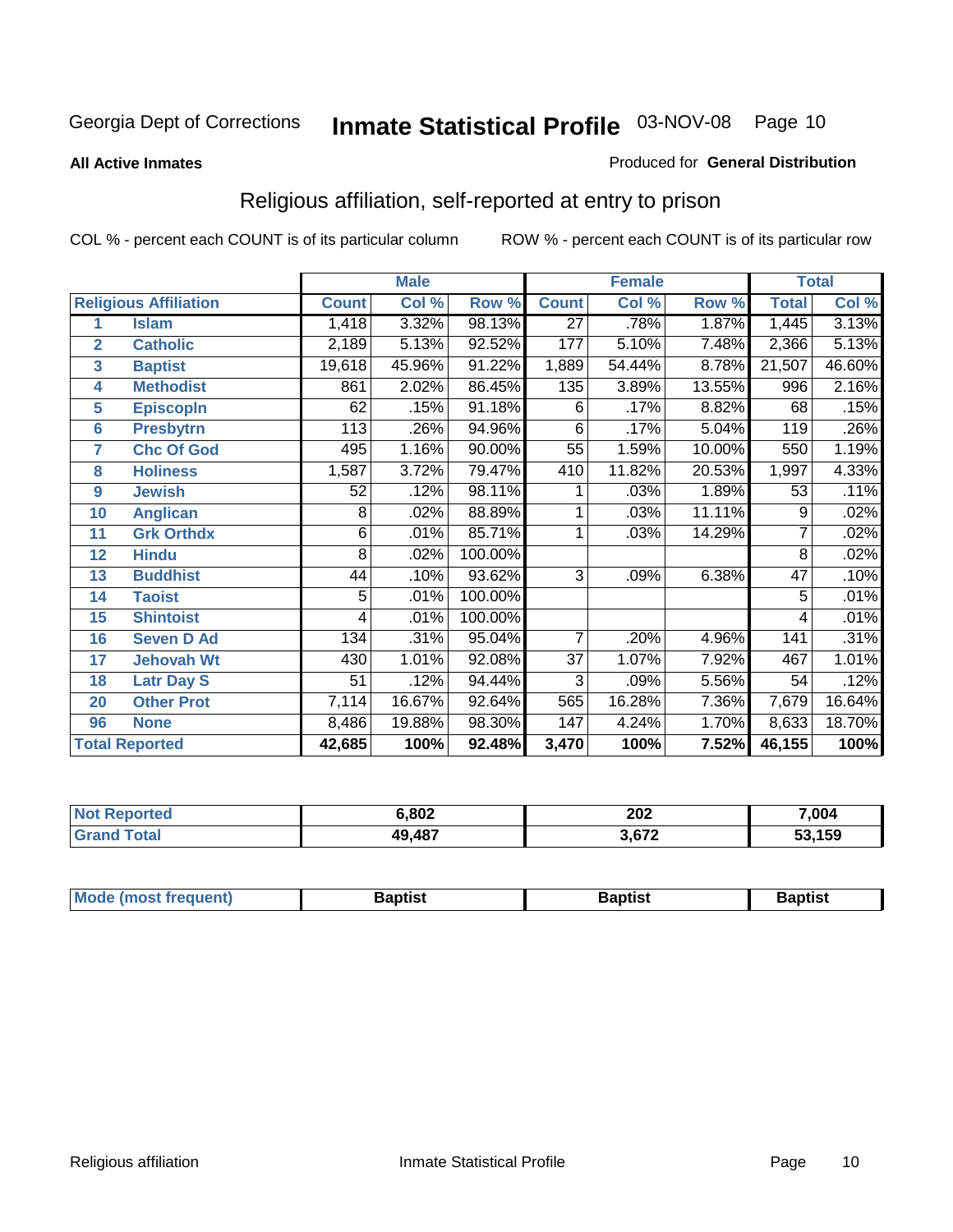**All Active Inmates**

#### Produced for **General Distribution**

### Home county, self-reported at entry to prison

|                 |                      |                  | <b>Male</b> |         |                 | <b>Female</b> |        | <b>Total</b>     |         |
|-----------------|----------------------|------------------|-------------|---------|-----------------|---------------|--------|------------------|---------|
|                 | <b>Home County</b>   | <b>Count</b>     | Col %       | Row %   | <b>Count</b>    | Col %         | Row %  | <b>Total</b>     | Col %   |
| 1               | <b>Appling</b>       | 94               | .20%        | 94.95%  | $\overline{5}$  | .14%          | 5.05%  | 99               | .20%    |
| $\overline{2}$  | <b>Atkinson</b>      | $\overline{42}$  | .09%        | 97.67%  | $\mathbf 1$     | .03%          | 2.33%  | $\overline{43}$  | .08%    |
| 3               | <b>Bacon</b>         | $\overline{59}$  | .13%        | 95.16%  | $\overline{3}$  | .09%          | 4.84%  | $\overline{62}$  | .12%    |
| 4               | <b>Baker</b>         | 9                | .02%        | 100.00% |                 |               |        | $\overline{9}$   | .02%    |
| 5               | <b>Baldwin</b>       | 290              | .62%        | 95.71%  | $\overline{13}$ | .37%          | 4.29%  | $\overline{303}$ | .60%    |
| $6\phantom{1}6$ | <b>Banks</b>         | 49               | .10%        | 94.23%  | $\overline{3}$  | .09%          | 5.77%  | $\overline{52}$  | .10%    |
| $\overline{7}$  | <b>Barrow</b>        | 260              | .55%        | 92.53%  | $\overline{21}$ | .60%          | 7.47%  | $\overline{281}$ | .55%    |
| 8               | <b>Bartow</b>        | 519              | 1.10%       | 87.97%  | $\overline{71}$ | 2.02%         | 12.03% | 590              | 1.16%   |
| 9               | <b>Ben Hill</b>      | $\overline{213}$ | .45%        | 93.83%  | $\overline{14}$ | .40%          | 6.17%  | $\overline{227}$ | .45%    |
| 10              | <b>Berrien</b>       | $\overline{73}$  | .15%        | 91.25%  | $\overline{7}$  | .20%          | 8.75%  | 80               | .16%    |
| 11              | <b>Bibb</b>          | 1,178            | 2.50%       | 95.00%  | 62              | 1.76%         | 5.00%  | 1,240            | 2.45%   |
| 12              | <b>Bleckley</b>      | 70               | .15%        | 92.11%  | $\,6$           | .17%          | 7.89%  | 76               | .15%    |
| 13              | <b>Brantley</b>      | $\overline{55}$  | .12%        | 91.67%  | $\overline{5}$  | .14%          | 8.33%  | 60               | .12%    |
| 14              | <b>Brooks</b>        | $\overline{67}$  | .14%        | 95.71%  | $\overline{3}$  | .09%          | 4.29%  | $\overline{70}$  | .14%    |
| 15              | <b>Bryan</b>         | $\overline{96}$  | .20%        | 94.12%  | $\overline{6}$  | .17%          | 5.88%  | 102              | .20%    |
| 16              | <b>Bulloch</b>       | $\overline{350}$ | .74%        | 93.83%  | $\overline{23}$ | .65%          | 6.17%  | $\overline{373}$ | .74%    |
| 17              | <b>Burke</b>         | $\sqrt{203}$     | .43%        | 97.13%  | $\overline{6}$  | .17%          | 2.87%  | 209              | .41%    |
| 18              | <b>Butts</b>         | 134              | .28%        | 95.04%  | $\overline{7}$  | .20%          | 4.96%  | $\overline{141}$ | .28%    |
| 19              | <b>Calhoun</b>       | $\overline{40}$  | .08%        | 97.56%  | $\overline{1}$  | .03%          | 2.44%  | $\overline{41}$  | .08%    |
| 20              | <b>Camden</b>        | $\overline{112}$ | .24%        | 94.92%  | $\overline{6}$  | .17%          | 5.08%  | 118              | .23%    |
| 21              | <b>Candler</b>       | $\overline{96}$  | .20%        | 94.12%  | $\overline{6}$  | .17%          | 5.88%  | 102              | .20%    |
| 22              | <b>Carroll</b>       | 551              | 1.17%       | 90.77%  | $\overline{56}$ | 1.59%         | 9.23%  | 607              | 1.20%   |
| 23              | <b>Catoosa</b>       | 196              | .42%        | 89.50%  | $\overline{23}$ | .65%          | 10.50% | $\overline{219}$ | .43%    |
| 24              | <b>Charlton</b>      | $\overline{41}$  | .09%        | 97.62%  | 1               | .03%          | 2.38%  | $\overline{42}$  | .08%    |
| 25              | <b>Chatham</b>       | 2,228            | 4.73%       | 95.42%  | 107             | 3.04%         | 4.58%  | 2,335            | 4.61%   |
| 26              | <b>Chattahoochee</b> | $\overline{21}$  | .04%        | 84.00%  | 4               | .11%          | 16.00% | 25               | .05%    |
| 27              | <b>Chattooga</b>     | $\overline{225}$ | .48%        | 91.84%  | $\overline{20}$ | .57%          | 8.16%  | $\overline{245}$ | .48%    |
| 28              | <b>Cherokee</b>      | 383              | .81%        | 89.91%  | $\overline{43}$ | 1.22%         | 10.09% | 426              | .84%    |
| 29              | <b>Clarke</b>        | 460              | .98%        | 94.26%  | $\overline{28}$ | .80%          | 5.74%  | 488              | .96%    |
| 30              | <b>Clay</b>          | $\overline{20}$  | .04%        | 95.24%  | $\mathbf 1$     | .03%          | 4.76%  | $\overline{21}$  | .04%    |
| $\overline{31}$ | <b>Clayton</b>       | 1,329            | 2.82%       | 93.59%  | 91              | 2.59%         | 6.41%  | 1,420            | 2.80%   |
| 32              | <b>Clinch</b>        | 39               | .08%        | 95.12%  | 2               | .06%          | 4.88%  | 41               | $.08\%$ |
| 33              | <b>Cobb</b>          | 2,237            | 4.75%       | 92.17%  | 190             | 5.41%         | 7.83%  | 2,427            | 4.79%   |
| 34              | <b>Coffee</b>        | 206              | .44%        | 91.56%  | 19              | .54%          | 8.44%  | 225              | .44%    |
| 35              | <b>Colquitt</b>      | 299              | .63%        | 92.86%  | $\overline{23}$ | .65%          | 7.14%  | 322              | .64%    |
| 36              | <b>Columbia</b>      | 175              | .37%        | 88.83%  | $\overline{22}$ | .63%          | 11.17% | 197              | .39%    |
| 37              | <b>Cook</b>          | 118              | .25%        | 89.39%  | 14              | .40%          | 10.61% | 132              | .26%    |
| 38              | <b>Coweta</b>        | 437              | .93%        | 92.00%  | $\overline{38}$ | 1.08%         | 8.00%  | 475              | .94%    |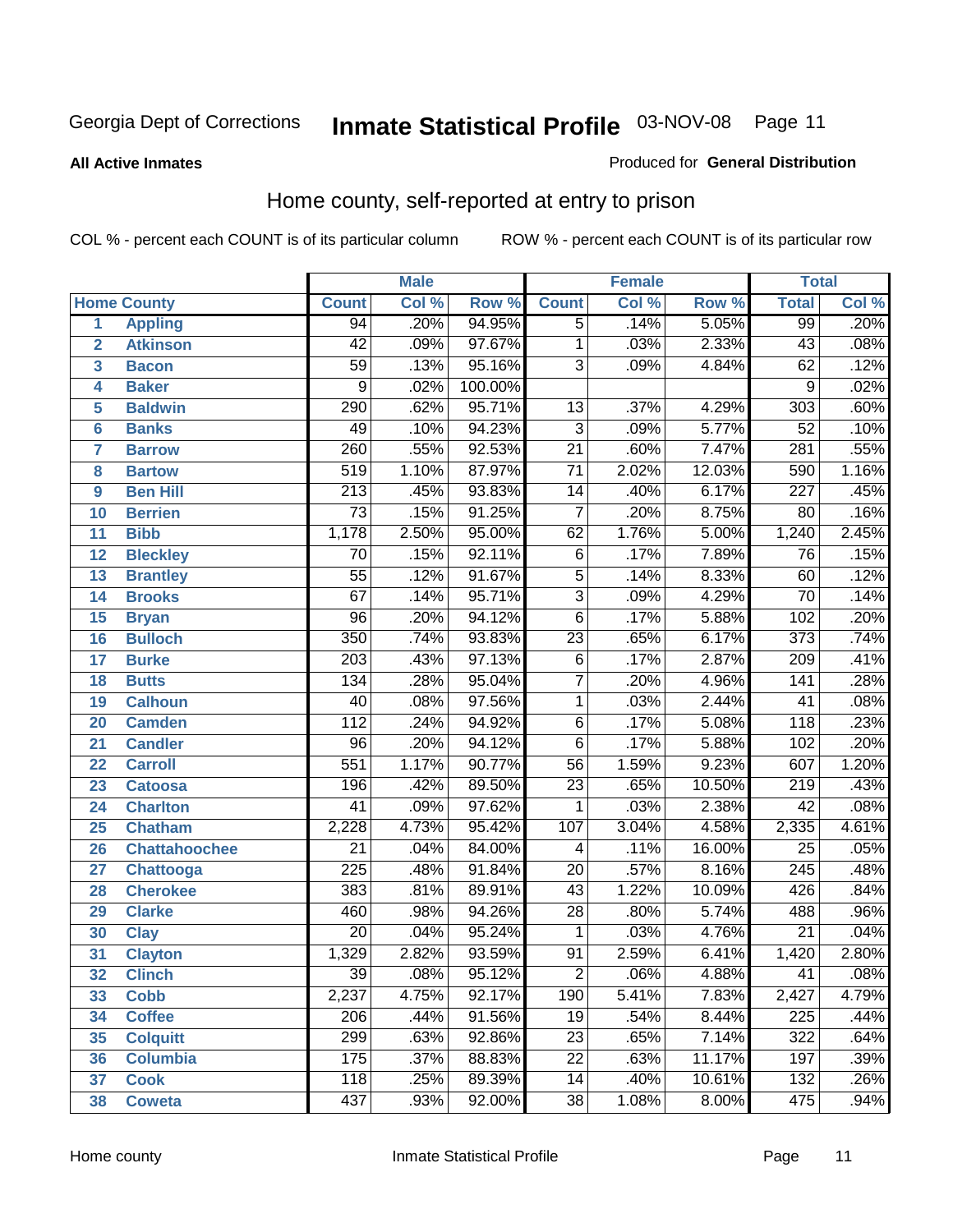#### **All Active Inmates**

#### Produced for **General Distribution**

### Home county, self-reported at entry to prison

|                 |                    |                  | <b>Male</b> |         |                  | <b>Female</b> |        | <b>Total</b>    |                            |
|-----------------|--------------------|------------------|-------------|---------|------------------|---------------|--------|-----------------|----------------------------|
|                 | <b>Home County</b> | <b>Count</b>     | Col %       | Row %   | <b>Count</b>     | Col %         | Row %  | <b>Total</b>    | $\overline{\text{Col }^9}$ |
| 39              | <b>Crawford</b>    | $\overline{27}$  | .06%        | 87.10%  | 4                | .11%          | 12.90% | $\overline{31}$ | .06%                       |
| 40              | <b>Crisp</b>       | $\overline{248}$ | .53%        | 96.12%  | $\overline{10}$  | .28%          | 3.88%  | 258             | .51%                       |
| 41              | <b>Dade</b>        | 66               | .14%        | 92.96%  | 5                | .14%          | 7.04%  | $\overline{71}$ | .14%                       |
| 42              | <b>Dawson</b>      | $\overline{81}$  | .17%        | 93.10%  | $\overline{6}$   | .17%          | 6.90%  | $\overline{87}$ | .17%                       |
| 43              | <b>Decatur</b>     | $\overline{256}$ | .54%        | 94.81%  | $\overline{14}$  | .40%          | 5.19%  | 270             | .53%                       |
| 44              | <b>Dekalb</b>      | 2,538            | 5.38%       | 93.65%  | $\overline{172}$ | 4.89%         | 6.35%  | 2,710           | 5.35%                      |
| 45              | <b>Dodge</b>       | $\overline{139}$ | .29%        | 90.85%  | $\overline{14}$  | .40%          | 9.15%  | 153             | .30%                       |
| 46              | <b>Dooly</b>       | $\overline{86}$  | .18%        | 93.48%  | $\overline{6}$   | .17%          | 6.52%  | $\overline{92}$ | .18%                       |
| 47              | <b>Dougherty</b>   | $\overline{952}$ | 2.02%       | 95.20%  | $\overline{48}$  | 1.37%         | 4.80%  | 1,000           | 1.97%                      |
| 48              | <b>Douglas</b>     | 617              | 1.31%       | 90.87%  | 62               | 1.76%         | 9.13%  | 679             | 1.34%                      |
| 49              | <b>Early</b>       | 69               | .15%        | 97.18%  | $\overline{2}$   | .06%          | 2.82%  | $\overline{71}$ | .14%                       |
| 50              | <b>Echols</b>      | 7                | .01%        | 87.50%  | $\mathbf 1$      | .03%          | 12.50% | 8               | .02%                       |
| $\overline{51}$ | <b>Effingham</b>   | $\overline{142}$ | .30%        | 92.21%  | $\overline{12}$  | .34%          | 7.79%  | 154             | .30%                       |
| 52              | <b>Elbert</b>      | 139              | .29%        | 95.86%  | 6                | .17%          | 4.14%  | 145             | .29%                       |
| 53              | <b>Emanuel</b>     | 150              | .32%        | 94.34%  | $\overline{9}$   | .26%          | 5.66%  | 159             | .31%                       |
| 54              | <b>Evans</b>       | $\overline{87}$  | .18%        | 97.75%  | $\overline{2}$   | .06%          | 2.25%  | 89              | .18%                       |
| 55              | <b>Fannin</b>      | $\overline{86}$  | .18%        | 93.48%  | $\overline{6}$   | .17%          | 6.52%  | 92              | .18%                       |
| 56              | <b>Fayette</b>     | 140              | .30%        | 88.61%  | $\overline{18}$  | .51%          | 11.39% | 158             | .31%                       |
| 57              | <b>Floyd</b>       | $\overline{716}$ | 1.52%       | 90.18%  | $\overline{78}$  | 2.22%         | 9.82%  | 794             | 1.57%                      |
| 58              | <b>Forsyth</b>     | 179              | .38%        | 85.65%  | $\overline{30}$  | .85%          | 14.35% | 209             | .41%                       |
| 59              | <b>Franklin</b>    | 140              | .30%        | 92.72%  | $\overline{11}$  | .31%          | 7.28%  | 151             | .30%                       |
| 60              | <b>Fulton</b>      | 5,590            | 11.86%      | 95.38%  | $\overline{271}$ | 7.71%         | 4.62%  | 5,861           | 11.57%                     |
| 61              | Gilmer             | 88               | .19%        | 91.67%  | 8                | .23%          | 8.33%  | 96              | .19%                       |
| 62              | <b>Glascock</b>    | $\overline{10}$  | .02%        | 100.00% |                  |               |        | $\overline{10}$ | .02%                       |
| 63              | <b>Glynn</b>       | 366              | .78%        | 94.09%  | $\overline{23}$  | .65%          | 5.91%  | 389             | .77%                       |
| 64              | <b>Gordon</b>      | $\overline{264}$ | .56%        | 87.42%  | $\overline{38}$  | 1.08%         | 12.58% | 302             | .60%                       |
| 65              | <b>Grady</b>       | 191              | .41%        | 95.50%  | 9                | .26%          | 4.50%  | 200             | .39%                       |
| 66              | <b>Greene</b>      | $\overline{98}$  | .21%        | 93.33%  | $\overline{7}$   | .20%          | 6.67%  | 105             | .21%                       |
| 67              | <b>Gwinnett</b>    | 1,605            | 3.40%       | 92.99%  | 121              | 3.44%         | 7.01%  | 1,726           | 3.41%                      |
| 68              | <b>Habersham</b>   | 106              | .22%        | 95.50%  | $\overline{5}$   | .14%          | 4.50%  | 111             | .22%                       |
| 69              | <b>Hall</b>        | $\overline{644}$ | 1.37%       | 91.22%  | 62               | 1.76%         | 8.78%  | 706             | 1.39%                      |
| 70              | <b>Hancock</b>     | 60               | .13%        | 96.77%  | 2                | .06%          | 3.23%  | 62              | .12%                       |
| 71              | <b>Haralson</b>    | 124              | .26%        | 89.21%  | $\overline{15}$  | .43%          | 10.79% | 139             | .27%                       |
| 72              | <b>Harris</b>      | 94               | .20%        | 91.26%  | 9                | .26%          | 8.74%  | 103             | .20%                       |
| 73              | <b>Hart</b>        | $\overline{96}$  | .20%        | 90.57%  | $\overline{10}$  | .28%          | 9.43%  | 106             | .21%                       |
| 74              | <b>Heard</b>       | 67               | .14%        | 87.01%  | $\overline{10}$  | .28%          | 12.99% | 77              | .15%                       |
| 75              | <b>Henry</b>       | 470              | 1.00%       | 90.21%  | $\overline{51}$  | 1.45%         | 9.79%  | 521             | 1.03%                      |
| 76              | <b>Houston</b>     | 527              | 1.12%       | 93.61%  | $\overline{36}$  | 1.02%         | 6.39%  | 563             | 1.11%                      |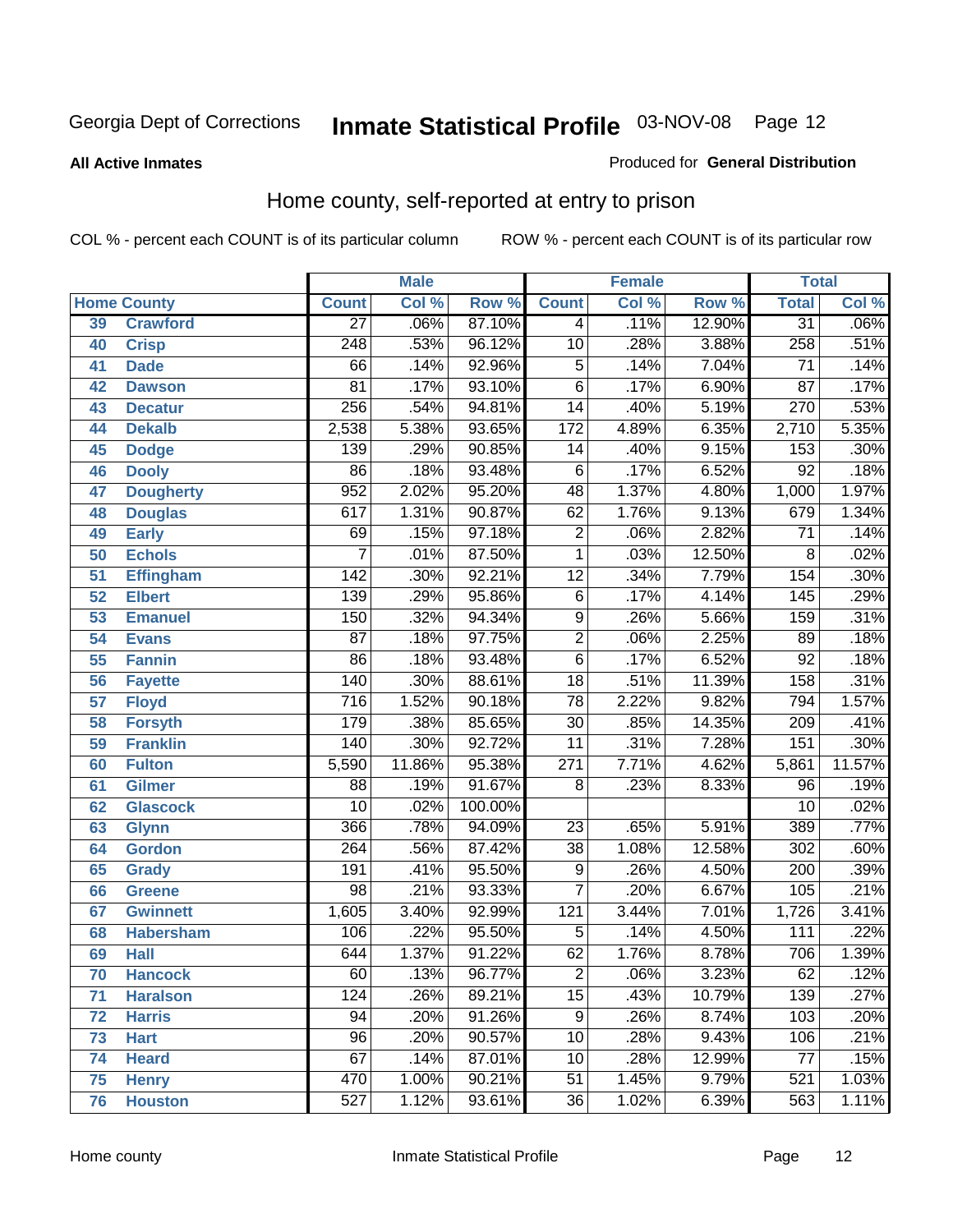#### **All Active Inmates**

#### Produced for **General Distribution**

### Home county, self-reported at entry to prison

|                 |                    |                  | <b>Male</b> |        |                 | <b>Female</b> |        | <b>Total</b>     |       |
|-----------------|--------------------|------------------|-------------|--------|-----------------|---------------|--------|------------------|-------|
|                 | <b>Home County</b> | <b>Count</b>     | Col %       | Row %  | <b>Count</b>    | Col %         | Row %  | <b>Total</b>     | Col % |
| $\overline{77}$ | <b>Irwin</b>       | 67               | .14%        | 95.71% | $\overline{3}$  | .09%          | 4.29%  | $\overline{70}$  | .14%  |
| 78              | <b>Jackson</b>     | 183              | .39%        | 91.04% | $\overline{18}$ | .51%          | 8.96%  | $\overline{201}$ | .40%  |
| 79              | <b>Jasper</b>      | 60               | .13%        | 93.75% | 4               | .11%          | 6.25%  | 64               | .13%  |
| 80              | <b>Jeff Davis</b>  | $\overline{75}$  | .16%        | 96.15% | $\overline{3}$  | .09%          | 3.85%  | $\overline{78}$  | .15%  |
| 81              | <b>Jefferson</b>   | 108              | .23%        | 94.74% | $\overline{6}$  | .17%          | 5.26%  | 114              | .23%  |
| 82              | <b>Jenkins</b>     | $\overline{73}$  | .15%        | 94.81% | $\overline{4}$  | .11%          | 5.19%  | $\overline{77}$  | .15%  |
| 83              | <b>Johnson</b>     | $\overline{45}$  | .10%        | 93.75% | $\overline{3}$  | .09%          | 6.25%  | 48               | .09%  |
| 84              | <b>Jones</b>       | $\overline{67}$  | .14%        | 95.71% | $\overline{3}$  | .09%          | 4.29%  | $\overline{70}$  | .14%  |
| 85              | <b>Lamar</b>       | $\overline{70}$  | .15%        | 95.89% | $\overline{3}$  | .09%          | 4.11%  | $\overline{73}$  | .14%  |
| 86              | <b>Lanier</b>      | $\overline{32}$  | .07%        | 86.49% | $\overline{5}$  | .14%          | 13.51% | $\overline{37}$  | .07%  |
| 87              | <b>Laurens</b>     | $\overline{311}$ | .66%        | 93.96% | $\overline{20}$ | .57%          | 6.04%  | 331              | .65%  |
| 88              | <b>Lee</b>         | 65               | .14%        | 95.59% | $\overline{3}$  | .09%          | 4.41%  | 68               | .13%  |
| 89              | <b>Liberty</b>     | 259              | .55%        | 93.50% | $\overline{18}$ | .51%          | 6.50%  | $\overline{277}$ | .55%  |
| 90              | <b>Lincoln</b>     | $\overline{30}$  | .06%        | 96.77% | 1               | .03%          | 3.23%  | $\overline{31}$  | .06%  |
| 91              | Long               | $\overline{37}$  | .08%        | 88.10% | $\overline{5}$  | .14%          | 11.90% | $\overline{42}$  | .08%  |
| 92              | <b>Lowndes</b>     | 488              | 1.04%       | 94.03% | $\overline{31}$ | .88%          | 5.97%  | 519              | 1.02% |
| 93              | <b>Lumpkin</b>     | $\overline{88}$  | .19%        | 88.00% | $\overline{12}$ | .34%          | 12.00% | 100              | .20%  |
| 94              | <b>Macon</b>       | $\overline{84}$  | .18%        | 95.45% | 4               | .11%          | 4.55%  | $\overline{88}$  | .17%  |
| 95              | <b>Madison</b>     | 105              | .22%        | 91.30% | $\overline{10}$ | .28%          | 8.70%  | 115              | .23%  |
| 96              | <b>Marion</b>      | $\overline{45}$  | .10%        | 91.84% | 4               | .11%          | 8.16%  | 49               | .10%  |
| 97              | <b>Mcduffie</b>    | 157              | .33%        | 95.15% | $\overline{8}$  | .23%          | 4.85%  | 165              | .33%  |
| 98              | <b>Mcintosh</b>    | 66               | .14%        | 97.06% | $\overline{2}$  | .06%          | 2.94%  | 68               | .13%  |
| 99              | <b>Meriwether</b>  | 189              | .40%        | 91.30% | $\overline{18}$ | .51%          | 8.70%  | $\overline{207}$ | .41%  |
| 100             | <b>Miller</b>      | $\overline{28}$  | .06%        | 96.55% | $\mathbf{1}$    | .03%          | 3.45%  | $\overline{29}$  | .06%  |
| 101             | <b>Mitchell</b>    | 174              | .37%        | 91.10% | $\overline{17}$ | .48%          | 8.90%  | 191              | .38%  |
| 102             | <b>Monroe</b>      | 120              | .25%        | 93.75% | $\overline{8}$  | .23%          | 6.25%  | 128              | .25%  |
| 103             | <b>Montgomery</b>  | 43               | .09%        | 91.49% | 4               | .11%          | 8.51%  | 47               | .09%  |
| 104             | <b>Morgan</b>      | $\overline{75}$  | .16%        | 91.46% | $\overline{7}$  | .20%          | 8.54%  | $\overline{82}$  | .16%  |
| 105             | <b>Murray</b>      | $\overline{217}$ | .46%        | 91.95% | $\overline{19}$ | .54%          | 8.05%  | 236              | .47%  |
| 106             | <b>Muscogee</b>    | 1,586            | 3.36%       | 93.74% | 106             | 3.02%         | 6.26%  | 1,692            | 3.34% |
| 107             | <b>Newton</b>      | 490              | 1.04%       | 89.09% | 60              | 1.71%         | 10.91% | 550              | 1.09% |
| 108             | <b>Oconee</b>      | 48               | .10%        | 92.31% | 4               | .11%          | 7.69%  | 52               | .10%  |
| 109             | <b>Oglethorpe</b>  | 49               | .10%        | 90.74% | $\overline{5}$  | .14%          | 9.26%  | $\overline{54}$  | .11%  |
| 110             | <b>Paulding</b>    | 229              | .49%        | 91.24% | $\overline{22}$ | .63%          | 8.76%  | 251              | .50%  |
| 111             | <b>Peach</b>       | 125              | .27%        | 95.42% | $\overline{6}$  | .17%          | 4.58%  | 131              | .26%  |
| 112             | <b>Pickens</b>     | 101              | .21%        | 85.59% | $\overline{17}$ | .48%          | 14.41% | 118              | .23%  |
| 113             | <b>Pierce</b>      | 60               | .13%        | 92.31% | $\overline{5}$  | .14%          | 7.69%  | 65               | .13%  |
| 114             | <b>Pike</b>        | $\overline{58}$  | .12%        | 93.55% | 4               | .11%          | 6.45%  | 62               | .12%  |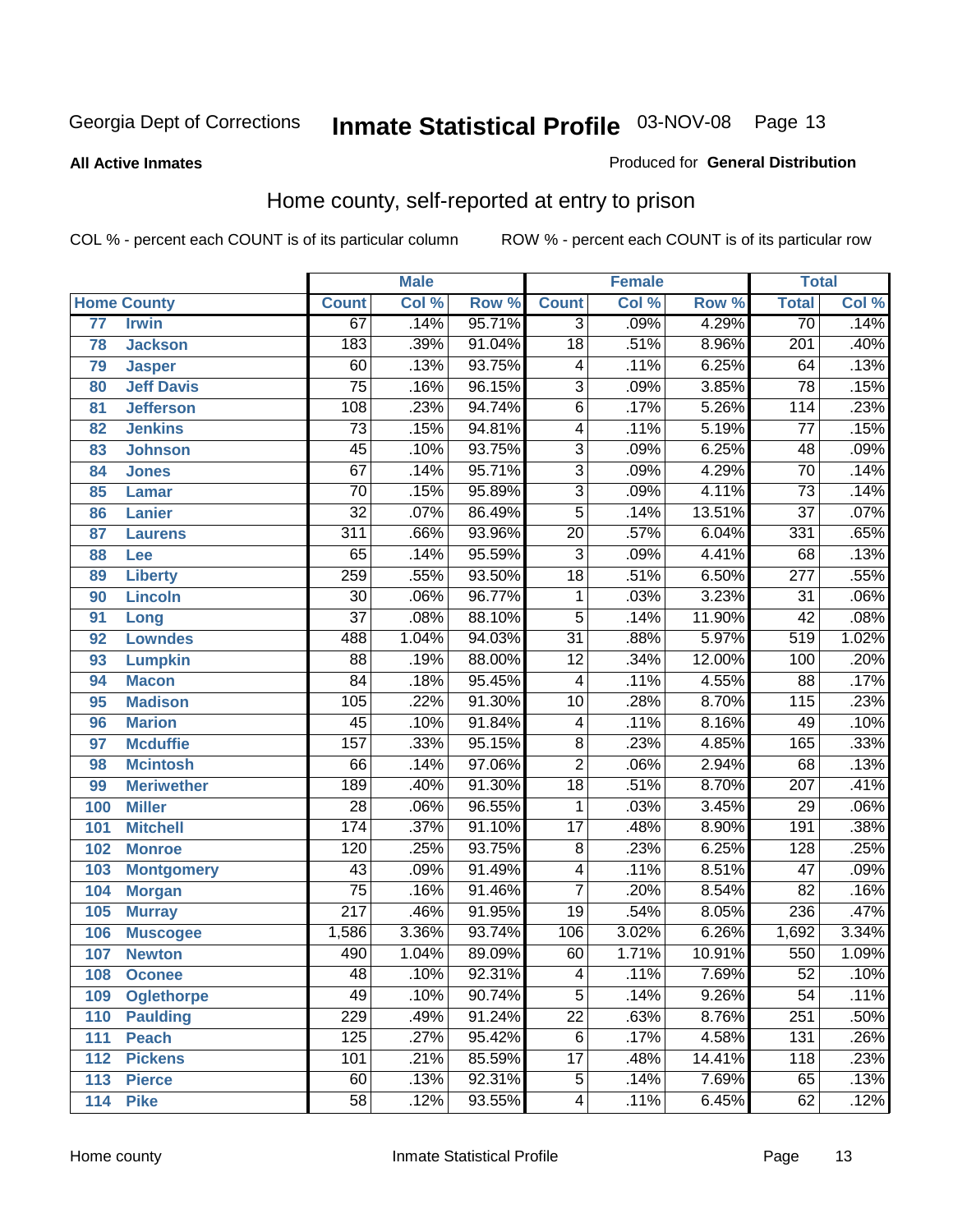#### **All Active Inmates**

#### Produced for **General Distribution**

### Home county, self-reported at entry to prison

|     |                    |                  | <b>Male</b> |         |                         | <b>Female</b> |        | <b>Total</b>     |       |
|-----|--------------------|------------------|-------------|---------|-------------------------|---------------|--------|------------------|-------|
|     | <b>Home County</b> | <b>Count</b>     | Col %       | Row %   | <b>Count</b>            | Col %         | Row %  | <b>Total</b>     | Col % |
| 115 | <b>Polk</b>        | 189              | .40%        | 89.57%  | $\overline{22}$         | .63%          | 10.43% | 211              | .42%  |
| 116 | <b>Pulaski</b>     | $\overline{81}$  | .17%        | 85.26%  | $\overline{14}$         | .40%          | 14.74% | $\overline{95}$  | .19%  |
| 117 | <b>Putnam</b>      | 129              | .27%        | 95.56%  | $\overline{6}$          | .17%          | 4.44%  | $\overline{135}$ | .27%  |
| 118 | Quitman            | $\overline{12}$  | .03%        | 92.31%  | 1                       | .03%          | 7.69%  | $\overline{13}$  | .03%  |
| 119 | <b>Rabun</b>       | $\overline{58}$  | .12%        | 92.06%  | $\overline{5}$          | .14%          | 7.94%  | 63               | .12%  |
| 120 | <b>Randolph</b>    | $\overline{45}$  | .10%        | 91.84%  | $\overline{4}$          | .11%          | 8.16%  | 49               | .10%  |
| 121 | <b>Richmond</b>    | 1,700            | 3.61%       | 93.82%  | $\overline{112}$        | 3.19%         | 6.18%  | 1,812            | 3.58% |
| 122 | <b>Rockdale</b>    | $\overline{327}$ | .69%        | 91.85%  | 29                      | .83%          | 8.15%  | 356              | .70%  |
| 123 | <b>Schley</b>      | $\overline{24}$  | .05%        | 96.00%  | 1                       | .03%          | 4.00%  | $\overline{25}$  | .05%  |
| 124 | <b>Screven</b>     | 99               | .21%        | 92.52%  | 8                       | .23%          | 7.48%  | 107              | .21%  |
| 125 | <b>Seminole</b>    | 63               | .13%        | 90.00%  | $\overline{7}$          | .20%          | 10.00% | 70               | .14%  |
| 126 | <b>Spalding</b>    | 498              | 1.06%       | 91.21%  | 48                      | 1.37%         | 8.79%  | 546              | 1.08% |
| 127 | <b>Stephens</b>    | 170              | .36%        | 91.40%  | $\overline{16}$         | .46%          | 8.60%  | 186              | .37%  |
| 128 | <b>Stewart</b>     | $\overline{33}$  | .07%        | 94.29%  | $\overline{2}$          | .06%          | 5.71%  | $\overline{35}$  | .07%  |
| 129 | <b>Sumter</b>      | 226              | .48%        | 94.17%  | $\overline{14}$         | .40%          | 5.83%  | 240              | .47%  |
| 130 | <b>Talbot</b>      | $\overline{51}$  | .11%        | 92.73%  | 4                       | .11%          | 7.27%  | $\overline{55}$  | .11%  |
| 131 | <b>Taliaferro</b>  | $\overline{8}$   | .02%        | 100.00% |                         |               |        | 8                | .02%  |
| 132 | <b>Tattnall</b>    | $\overline{140}$ | .30%        | 89.74%  | $\overline{16}$         | .46%          | 10.26% | 156              | .31%  |
| 133 | <b>Taylor</b>      | $\overline{81}$  | .17%        | 95.29%  | 4                       | .11%          | 4.71%  | 85               | .17%  |
| 134 | <b>Telfair</b>     | $\overline{123}$ | .26%        | 93.18%  | $\overline{9}$          | .26%          | 6.82%  | $\overline{132}$ | .26%  |
| 135 | <b>Terrell</b>     | $\overline{71}$  | .15%        | 95.95%  | $\overline{3}$          | .09%          | 4.05%  | $\overline{74}$  | .15%  |
| 136 | <b>Thomas</b>      | 292              | .62%        | 93.29%  | $\overline{21}$         | .60%          | 6.71%  | $\overline{313}$ | .62%  |
| 137 | <b>Tift</b>        | 282              | .60%        | 96.91%  | $\overline{9}$          | .26%          | 3.09%  | $\overline{291}$ | .57%  |
| 138 | <b>Toombs</b>      | 266              | .56%        | 93.33%  | $\overline{19}$         | .54%          | 6.67%  | 285              | .56%  |
| 139 | <b>Towns</b>       | $\overline{27}$  | .06%        | 93.10%  | $\overline{2}$          | .06%          | 6.90%  | $\overline{29}$  | .06%  |
| 140 | <b>Treutlen</b>    | 65               | .14%        | 97.01%  | $\overline{2}$          | .06%          | 2.99%  | 67               | .13%  |
| 141 | <b>Troup</b>       | 586              | 1.24%       | 89.47%  | 69                      | 1.96%         | 10.53% | 655              | 1.29% |
| 142 | <b>Turner</b>      | 67               | .14%        | 95.71%  | $\overline{3}$          | .09%          | 4.29%  | $\overline{70}$  | .14%  |
| 143 | <b>Twiggs</b>      | $\overline{47}$  | .10%        | 92.16%  | $\overline{\mathbf{4}}$ | .11%          | 7.84%  | $\overline{51}$  | .10%  |
| 144 | <b>Union</b>       | $\overline{73}$  | .15%        | 86.90%  | 11                      | .31%          | 13.10% | 84               | .17%  |
| 145 | <b>Upson</b>       | 196              | .42%        | 93.78%  | $\overline{13}$         | .37%          | 6.22%  | 209              | .41%  |
| 146 | <b>Walker</b>      | 315              | .67%        | 93.20%  | 23                      | .65%          | 6.80%  | 338              | .67%  |
| 147 | <b>Walton</b>      | 293              | .62%        | 91.85%  | $\overline{26}$         | .74%          | 8.15%  | 319              | .63%  |
| 148 | <b>Ware</b>        | 291              | .62%        | 92.97%  | $\overline{22}$         | .63%          | 7.03%  | $\overline{313}$ | .62%  |
| 149 | <b>Warren</b>      | 45               | .10%        | 91.84%  | 4                       | .11%          | 8.16%  | 49               | .10%  |
| 150 | <b>Washington</b>  | 129              | .27%        | 93.48%  | $\overline{9}$          | .26%          | 6.52%  | 138              | .27%  |
| 151 | <b>Wayne</b>       | 158              | .34%        | 89.27%  | $\overline{19}$         | .54%          | 10.73% | 177              | .35%  |
|     | 152 Webster        | $\overline{6}$   | .01%        | 100.00% |                         |               |        | 6                | .01%  |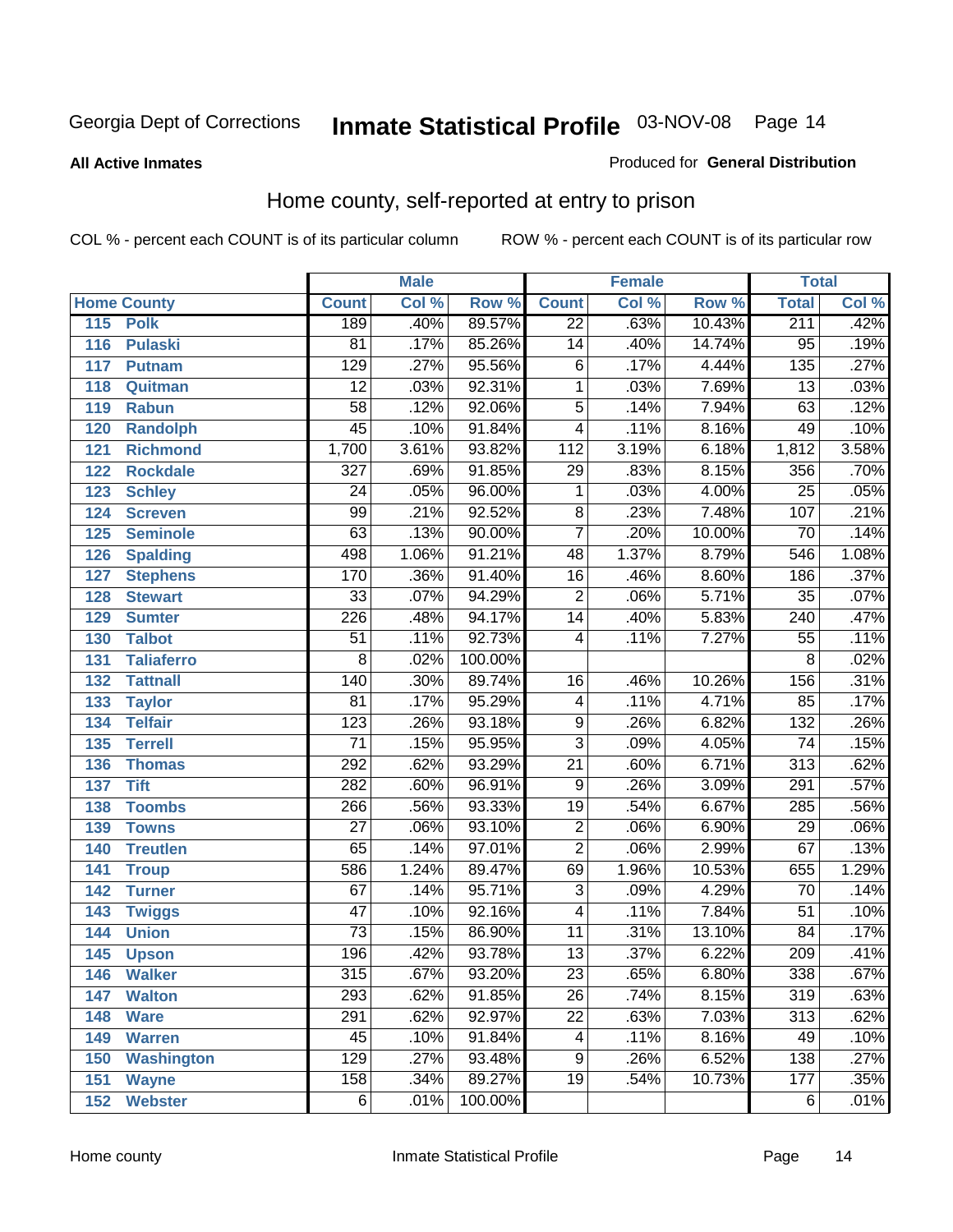#### **All Active Inmates**

#### Produced for **General Distribution**

### Home county, self-reported at entry to prison

|                    |                      | <b>Male</b>  |       |        |                 | <b>Female</b> | <b>Total</b> |        |         |
|--------------------|----------------------|--------------|-------|--------|-----------------|---------------|--------------|--------|---------|
| <b>Home County</b> |                      | <b>Count</b> | Col % | Row %  | <b>Count</b>    | Col %         | Row %        | Total  | Col %   |
| 153                | <b>Wheeler</b>       | 29           | .06%  | 90.63% | 3               | .09%          | 9.38%        | 32     | $.06\%$ |
| 154                | <b>White</b>         | 72           | .15%  | 84.71% | 13 <sub>1</sub> | .37%          | 15.29%       | 85     | .17%    |
| 155                | <b>Whitfield</b>     | 584          | 1.24% | 89.30% | 70              | 1.99%         | 10.70%       | 654    | 1.29%   |
| 156                | <b>Wilcox</b>        | 60           | .13%  | 90.91% | 6               | .17%          | 9.09%        | 66     | .13%    |
| 157                | <b>Wilkes</b>        | 68           | .14%  | 95.77% | 3               | .09%          | 4.23%        | 71     | .14%    |
| 158                | <b>Wilkinson</b>     | 75           | .16%  | 93.75% | 5               | .14%          | 6.25%        | 80     | .16%    |
| 159                | <b>Worth</b>         | 103          | .22%  | 92.79% | 8               | .23%          | 7.21%        | 111    | .22%    |
| 160                | <b>Unknown</b>       | 2,541        | 5.39% | 92.40% | 209             | 5.95%         | 7.60%        | 2,750  | 5.43%   |
|                    | <b>Total Rported</b> | 47,144       | 100%  | 93.06% | 3,515           | 100%          | 6.94%        | 50,659 | 100%    |

| n.<br>тео | 2,343      | 157<br>וטו | 2,500  |
|-----------|------------|------------|--------|
|           | 487ء<br>49 | $\sim$     | 53,159 |

| <b>Mode</b> | مرمية الرار | ™ulton | uiton |
|-------------|-------------|--------|-------|
|             |             |        |       |
|             |             |        |       |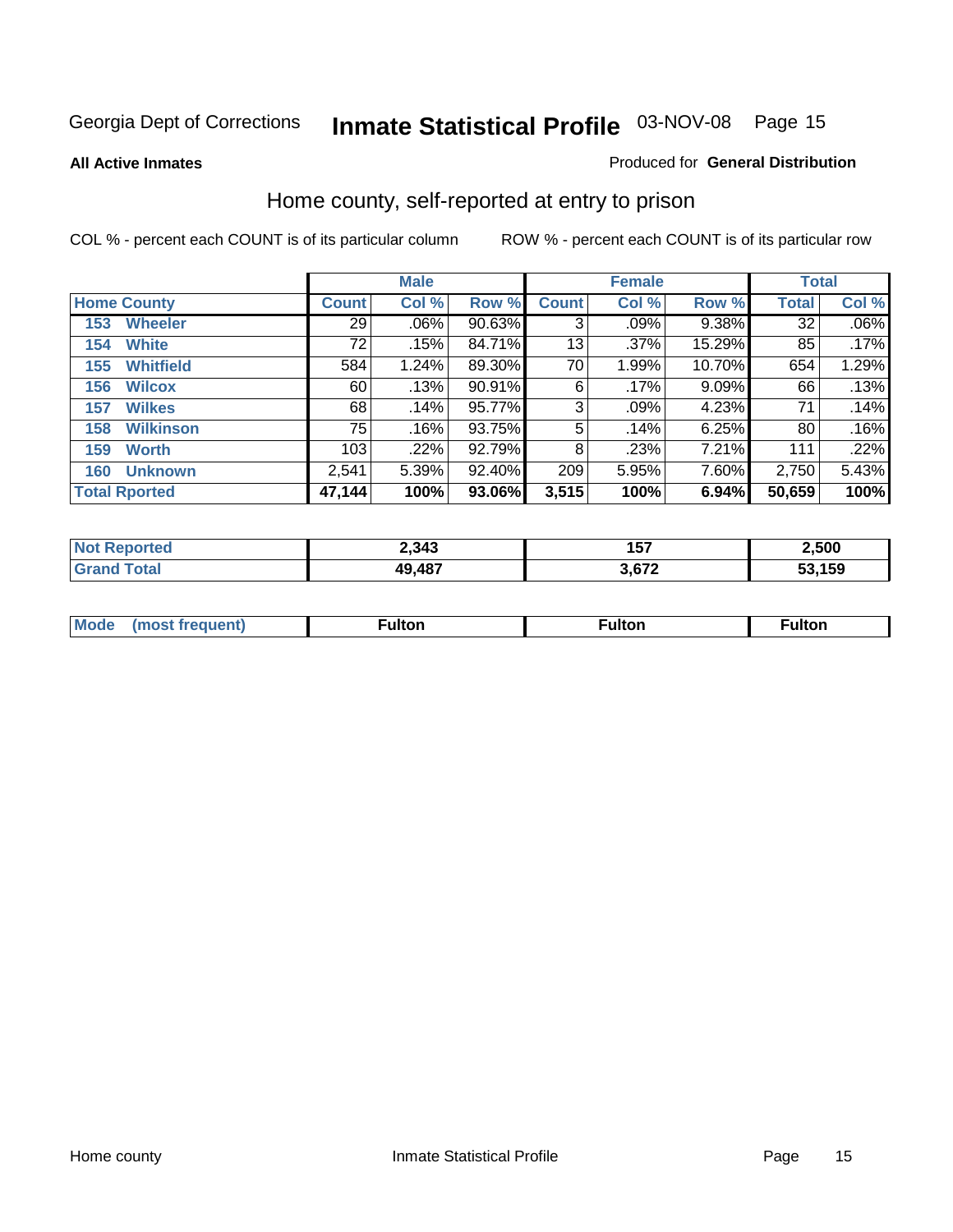#### **All Active Inmates**

#### Produced for **General Distribution**

### Environment to age 16, self-reported at entry to prison

|                              | <b>Male</b>  |        |        | <b>Female</b> |          |           | <b>Total</b> |        |
|------------------------------|--------------|--------|--------|---------------|----------|-----------|--------------|--------|
| <b>Environment to age 16</b> | <b>Count</b> | Col %  | Row %  | <b>Count</b>  | Col %    | Row %     | Total        | Col %  |
| <b>Rural/Farm</b>            | 1,735        | 3.66%  | 93.83% | 114           | $3.26\%$ | $6.17\%$  | 1,849        | 3.63%  |
| <b>Rural/Nfarm</b>           | 2,549        | 5.38%  | 86.55% | 396           | 11.31%   | 13.45%    | 2,945        | 5.78%  |
| <b>S.M.S.A</b><br>3          | 16,127       | 34.02% | 95.96% | 679           | 19.39%   | 4.04%     | 16,806       | 33.01% |
| <b>Urban</b><br>4            | 10,218       | 21.55% | 89.96% | 1,141         | 32.58%   | $10.04\%$ | 11,359       | 22.31% |
| <b>Small Town</b><br>5       | 16,778       | 35.39% | 93.47% | 1,172         | 33.47%   | $6.53\%$  | 17,950       | 35.26% |
| <b>Total Reported</b>        | 47,407       | 100%   | 93.12% | 3,502         | 100%     | 6.88%     | 50,909       | 100%   |

| <b>Not Reported</b> | 2,080  | 170   | 2,250  |
|---------------------|--------|-------|--------|
| Гоtal<br>Grand      | 49,487 | 3.672 | 53,159 |

| Mode (most f<br>Small<br>⊺own<br>owr<br>. owr<br>trequent)<br>яπ |  |  |
|------------------------------------------------------------------|--|--|
|                                                                  |  |  |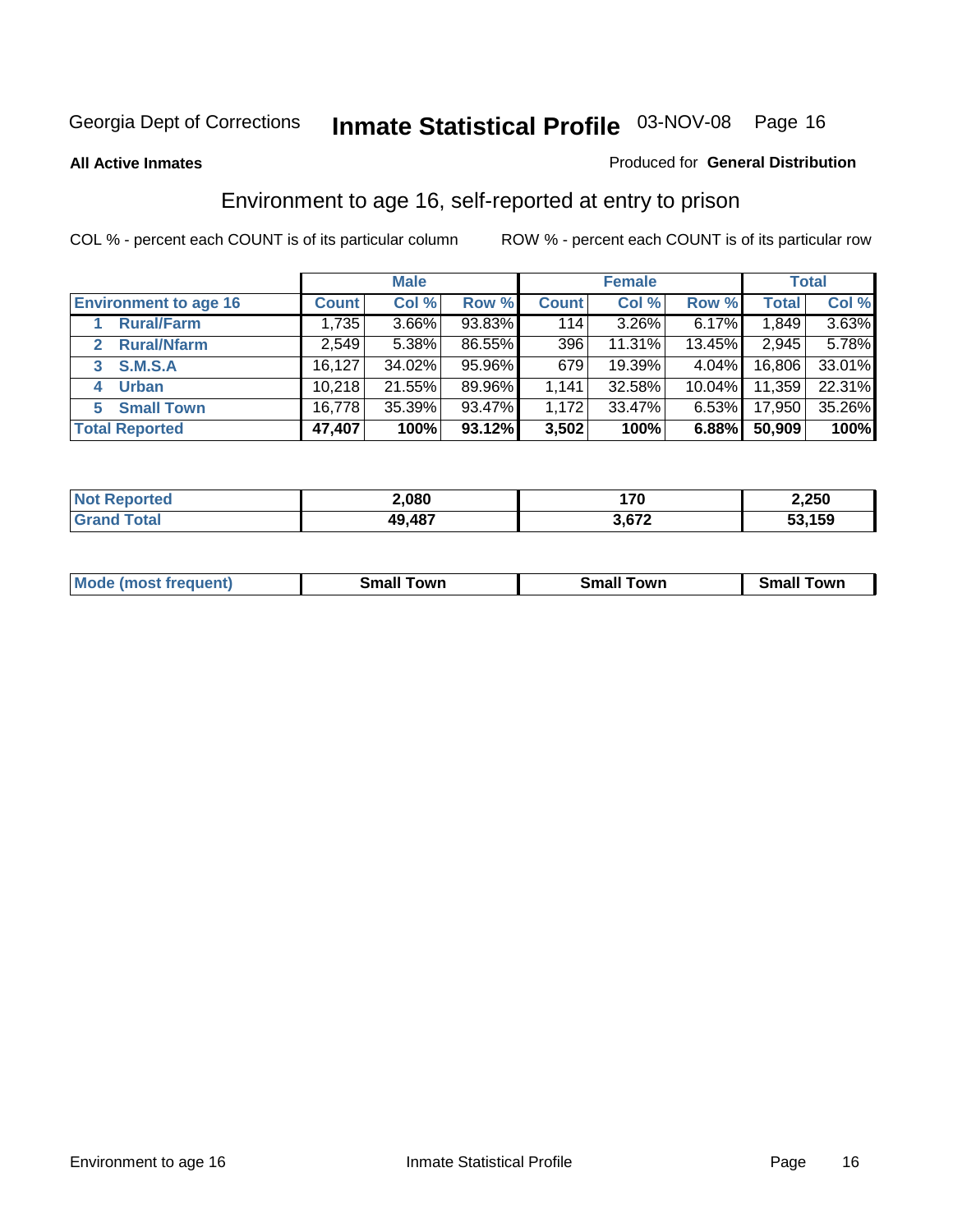#### **All Active Inmates**

#### Produced for **General Distribution**

### Guardian status to age 16, self-reported at entry to prison

|                                  |              | <b>Male</b> |           |              | <b>Female</b> |       |              | <b>Total</b> |
|----------------------------------|--------------|-------------|-----------|--------------|---------------|-------|--------------|--------------|
| <b>Guardian Status To Age 16</b> | <b>Count</b> | Col %       | Row %     | <b>Count</b> | Col %         | Row % | <b>Total</b> | Col %        |
| 1 Orphanage                      | 33           | .12%        | 94.29%    | 2            | .23%          | 5.71% | 35           | .12%         |
| 2 Father Only                    | 843          | $3.06\%$    | 97.01%    | 26           | $3.00\%$      | 2.99% | 869          | $3.06\%$     |
| <b>3 Both Parents</b>            | 11,112       | 40.29%      | $96.69\%$ | 380          | 43.83%        | 3.31% | 11,492       | 40.40%       |
| <b>4 Mother Only</b>             | 11,868       | 43.04%      | 97.78%    | 270          | 31.14%        | 2.22% | 12,138       | 42.67%       |
| <b>6 Oth Female</b>              | 675          | 2.45%       | 95.20%    | 34           | 3.92%         | 4.80% | 709          | 2.49%        |
| <b>7 Oth Male</b>                | 125          | .45%        | 95.42%    | 6            | .69%          | 4.58% | 131          | .46%         |
| 8 Step-Parents                   | 285          | 1.03%       | 100.00%   |              |               |       | 285          | 1.00%        |
| 9 Foster Home                    | 394          | 1.43%       | 95.63%    | 18           | 2.08%         | 4.37% | 412          | 1.45%        |
| <b>10 Grand Parents</b>          | 2,242        | 8.13%       | 94.48%    | 131          | 15.11%        | 5.52% | 2,373        | 8.34%        |
| <b>Total Reported</b>            | 27,577       | 100%        | 96.95%    | 867          | 100%          | 3.05% | 28,444       | 100%         |

| orted<br><b>NO1</b> | 910.،     | 2,805 | .715          |
|---------------------|-----------|-------|---------------|
| otal                | $AQ$ $AQ$ | 3,672 | 53,159<br>JJ. |

| Mode | Onlv<br>Mot | <b>Roth</b><br>Parents | <b>IMot</b><br>Onlv<br>∵hei |
|------|-------------|------------------------|-----------------------------|
|      |             |                        |                             |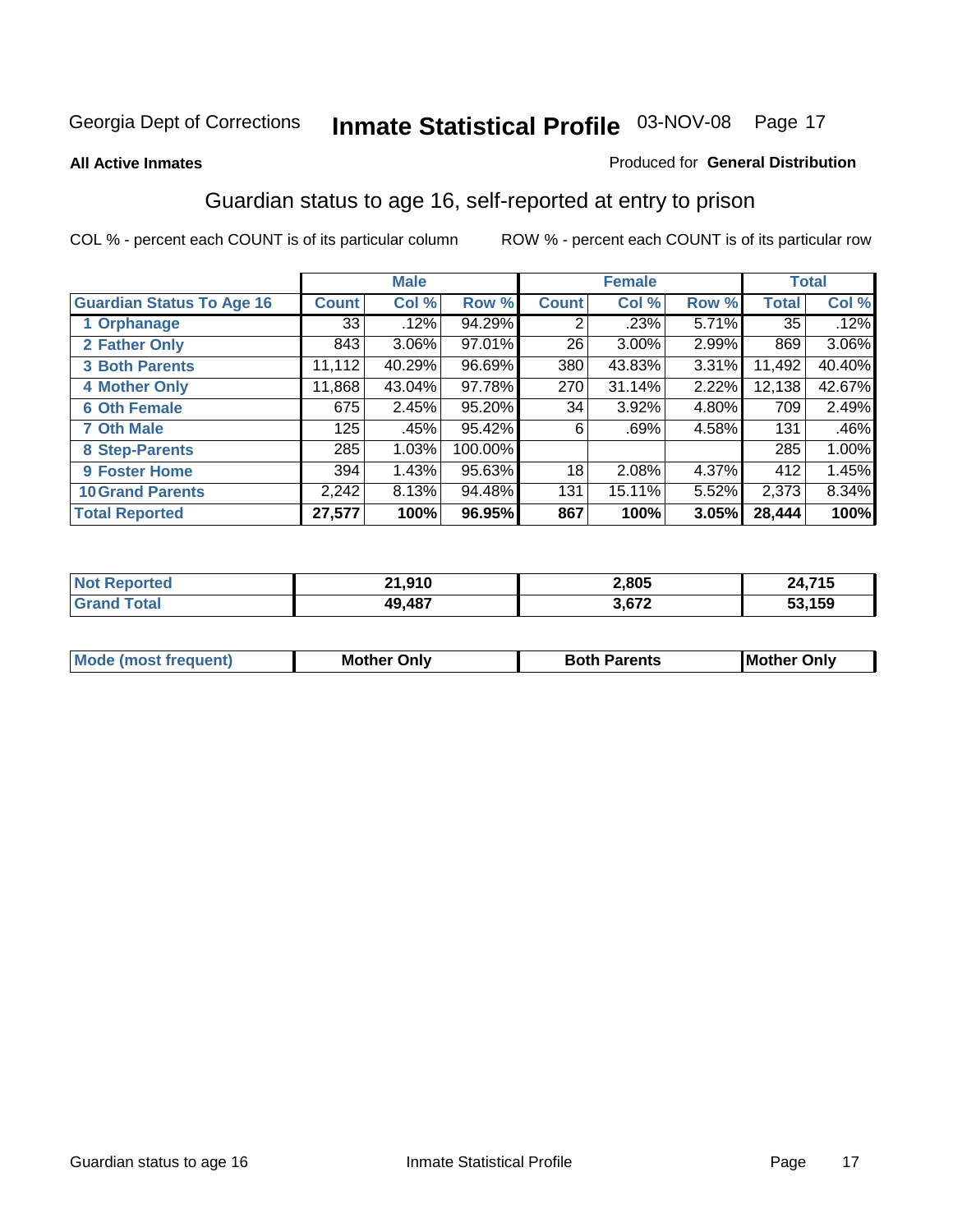#### **All Active Inmates**

#### Produced for **General Distribution**

### Employment status before prison, self-reported at entry to prison

|              |                          |              | <b>Male</b> |        |              | <b>Female</b> |        |        | <b>Total</b> |  |
|--------------|--------------------------|--------------|-------------|--------|--------------|---------------|--------|--------|--------------|--|
|              | <b>Employment Status</b> | <b>Count</b> | Col %       | Row %  | <b>Count</b> | Col %         | Row %  | Total  | Col %        |  |
|              | <b>Full Time</b>         | 22,762       | 52.27%      | 95.92% | 968          | 50.55%        | 4.08%  | 23,730 | 52.20%       |  |
| $\mathbf{2}$ | <b>Part Time</b>         | 3,152        | 7.24%       | 97.59% | 78           | 4.07%         | 2.41%  | 3,230  | 7.11%        |  |
| 3            | Unempl $<$ 6m            | 4,645        | 10.67%      | 97.03% | 142          | 7.42%         | 2.97%  | 4,787  | 10.53%       |  |
| 4            | Unempl > 6m              | 7,689        | 17.66%      | 95.86% | 332          | 17.34%        | 4.14%  | 8,021  | 17.64%       |  |
| 5            | <b>Never Workd</b>       | 3,432        | 7.88%       | 96.22% | 135          | 7.05%         | 3.78%  | 3,567  | 7.85%        |  |
| 6            | <b>Student</b>           | 362          | .83%        | 86.81% | 55           | 2.87%         | 13.19% | 417    | .92%         |  |
| 7            | <b>Incapable</b>         | 1,503        | 3.45%       | 88.00% | 205          | 10.70%        | 12.00% | 1,708  | 3.76%        |  |
|              | <b>Total Reported</b>    | 43,545       | 100%        | 95.79% | 1,915        | 100%          | 4.21%  | 45,460 | 100%         |  |

| 5.942 | フトフ                    | 7,699     |
|-------|------------------------|-----------|
| .487  | 1 272<br>$\sim$ $\sim$ | .159<br>. |

| Mo | 'me<br>uн<br>$\sim$ $\sim$ $\sim$ $\sim$ $\sim$ $\sim$ | ïme<br>uı.<br>the contract of the contract of the contract of the contract of the contract of the contract of the contract of |
|----|--------------------------------------------------------|-------------------------------------------------------------------------------------------------------------------------------|
|    |                                                        |                                                                                                                               |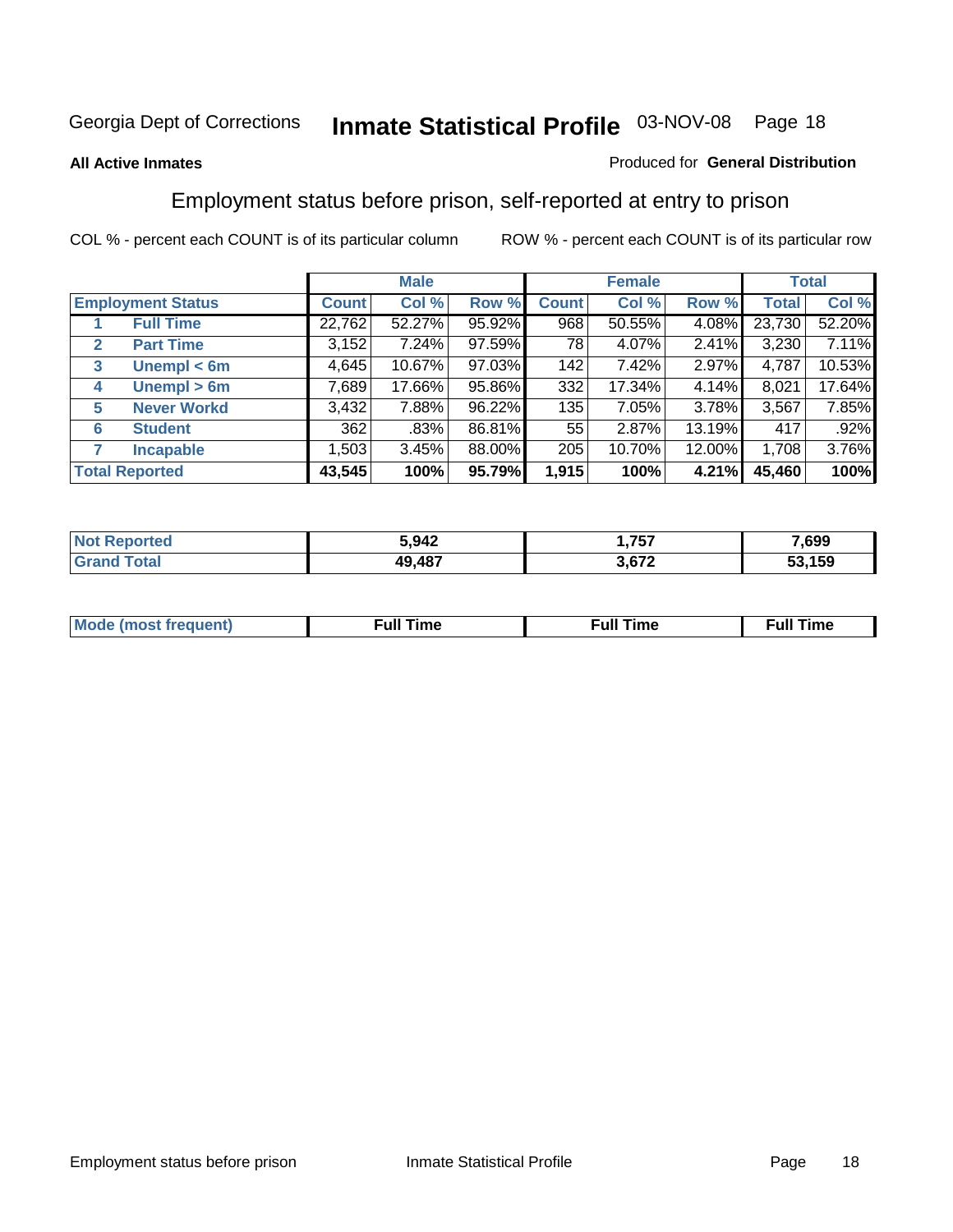#### **All Active Inmates**

Produced for **General Distribution**

### Age at admission

|                         |                 | <b>Male</b> |         |                  | <b>Female</b> |        |              | <b>Total</b> |
|-------------------------|-----------------|-------------|---------|------------------|---------------|--------|--------------|--------------|
| <b>Age At Admission</b> | <b>Count</b>    | Col %       | Row %   | <b>Count</b>     | Col %         | Row %  | <b>Total</b> | Col %        |
| 13                      | 1               | 0.01%       | 100.00% |                  |               |        | 1            | 0.01%        |
| 14                      | $\overline{13}$ | 0.03%       | 92.86%  | 1                | 0.03%         | 7.14%  | 14           | 0.03%        |
| 15                      | 62              | 0.13%       | 98.41%  | 1                | 0.03%         | 1.59%  | 63           | 0.12%        |
| 16                      | 186             | 0.38%       | 95.38%  | $\overline{9}$   | 0.25%         | 4.62%  | 195          | 0.37%        |
| $\overline{17}$         | 814             | 1.64%       | 96.67%  | $\overline{28}$  | 0.76%         | 3.33%  | 842          | 1.58%        |
| 18                      | 1,590           | 3.21%       | 97.31%  | 44               | 1.20%         | 2.69%  | 1,634        | 3.07%        |
| 19                      | 2,106           | 4.26%       | 96.78%  | 70               | 1.91%         | 3.22%  | 2,176        | 4.09%        |
| 20                      | 2,115           | 4.27%       | 94.97%  | 112              | 3.05%         | 5.03%  | 2,227        | 4.19%        |
| 21                      | 2,093           | 4.23%       | 94.75%  | 116              | 3.16%         | 5.25%  | 2,209        | 4.16%        |
| 22                      | 2,147           | 4.34%       | 95.89%  | $\overline{92}$  | 2.51%         | 4.11%  | 2,239        | 4.21%        |
| 23                      | 2,057           | 4.16%       | 94.36%  | 123              | 3.35%         | 5.64%  | 2,180        | 4.10%        |
| 24                      | 1,958           | 3.96%       | 94.00%  | 125              | 3.40%         | 6.00%  | 2,083        | 3.92%        |
| $\overline{25}$         | 1,996           | 4.03%       | 93.53%  | 138              | 3.76%         | 6.47%  | 2,134        | 4.01%        |
| 26                      | 1,841           | 3.72%       | 93.26%  | 133              | 3.62%         | 6.74%  | 1,974        | 3.71%        |
| 27                      | 1,851           | 3.74%       | 93.16%  | 136              | 3.70%         | 6.84%  | 1,987        | 3.74%        |
| 28                      | 1,785           | 3.61%       | 93.21%  | 130              | 3.54%         | 6.79%  | 1,915        | 3.60%        |
| 29                      | 1,652           | 3.34%       | 92.03%  | $\overline{143}$ | 3.89%         | 7.97%  | 1,795        | 3.38%        |
| 30                      | 1,602           | 3.24%       | 92.60%  | 128              | 3.49%         | 7.40%  | 1,730        | 3.25%        |
| 31                      | 1,484           | 3.00%       | 93.10%  | 110              | 3.00%         | 6.90%  | 1,594        | 3.00%        |
| 32                      | 1,377           | 2.78%       | 92.17%  | 117              | 3.19%         | 7.83%  | 1,494        | 2.81%        |
| 33                      | 1,344           | 2.72%       | 93.99%  | 86               | 2.34%         | 6.01%  | 1,430        | 2.69%        |
| 34                      | 1,356           | 2.74%       | 92.37%  | 112              | 3.05%         | 7.63%  | 1,468        | 2.76%        |
| 35                      | 1,276           | 2.58%       | 91.80%  | 114              | 3.10%         | 8.20%  | 1,390        | 2.61%        |
| 36                      | 1,307           | 2.64%       | 91.14%  | 127              | 3.46%         | 8.86%  | 1,434        | 2.70%        |
| 37                      | 1,249           | 2.52%       | 91.23%  | 120              | 3.27%         | 8.77%  | 1,369        | 2.58%        |
| 38                      | 1,131           | 2.29%       | 90.26%  | 122              | 3.32%         | 9.74%  | 1,253        | 2.36%        |
| 39                      | 1,161           | 2.35%       | 90.56%  | 121              | 3.30%         | 9.44%  | 1,282        | 2.41%        |
| 40                      | 1,099           | 2.22%       | 92.04%  | 95               | 2.59%         | 7.96%  | 1,194        | 2.25%        |
| 41                      | 1,111           | 2.25%       | 89.60%  | $\overline{129}$ | 3.51%         | 10.40% | 1,240        | 2.33%        |
| 42                      | 1,032           | 2.09%       | 90.61%  | 107              | 2.91%         | 9.39%  | 1,139        | 2.14%        |
| 43                      | 1,005           | 2.03%       | 89.89%  | 113              | 3.08%         | 10.11% | 1,118        | 2.10%        |
| 44                      | 901             | 1.82%       | 92.41%  | 74               | 2.02%         | 7.59%  | 975          | 1.83%        |
| 45                      | 860             | 1.74%       | 90.34%  | $\overline{92}$  | 2.51%         | 9.66%  | 952          | 1.79%        |
| 46                      | 813             | 1.64%       | 90.33%  | 87               | 2.37%         | 9.67%  | 900          | 1.69%        |
| 47                      | 743             | 1.50%       | 91.39%  | 70               | 1.91%         | 8.61%  | 813          | 1.53%        |
| 48                      | 623             | 1.26%       | 88.87%  | 78               | 2.12%         | 11.13% | 701          | 1.32%        |
| 49                      | 568             | 1.15%       | 92.36%  | 47               | 1.28%         | 7.64%  | 615          | 1.16%        |
| 50                      | 489             | 0.99%       | 91.74%  | 44               | 1.20%         | 8.26%  | 533          | 1.00%        |
| 51                      | 419             | 0.85%       | 93.11%  | 31               | 0.84%         | 6.89%  | 450          | 0.85%        |
| 52                      | 414             | 0.84%       | 94.31%  | $\overline{25}$  | 0.68%         | 5.69%  | 439          | 0.83%        |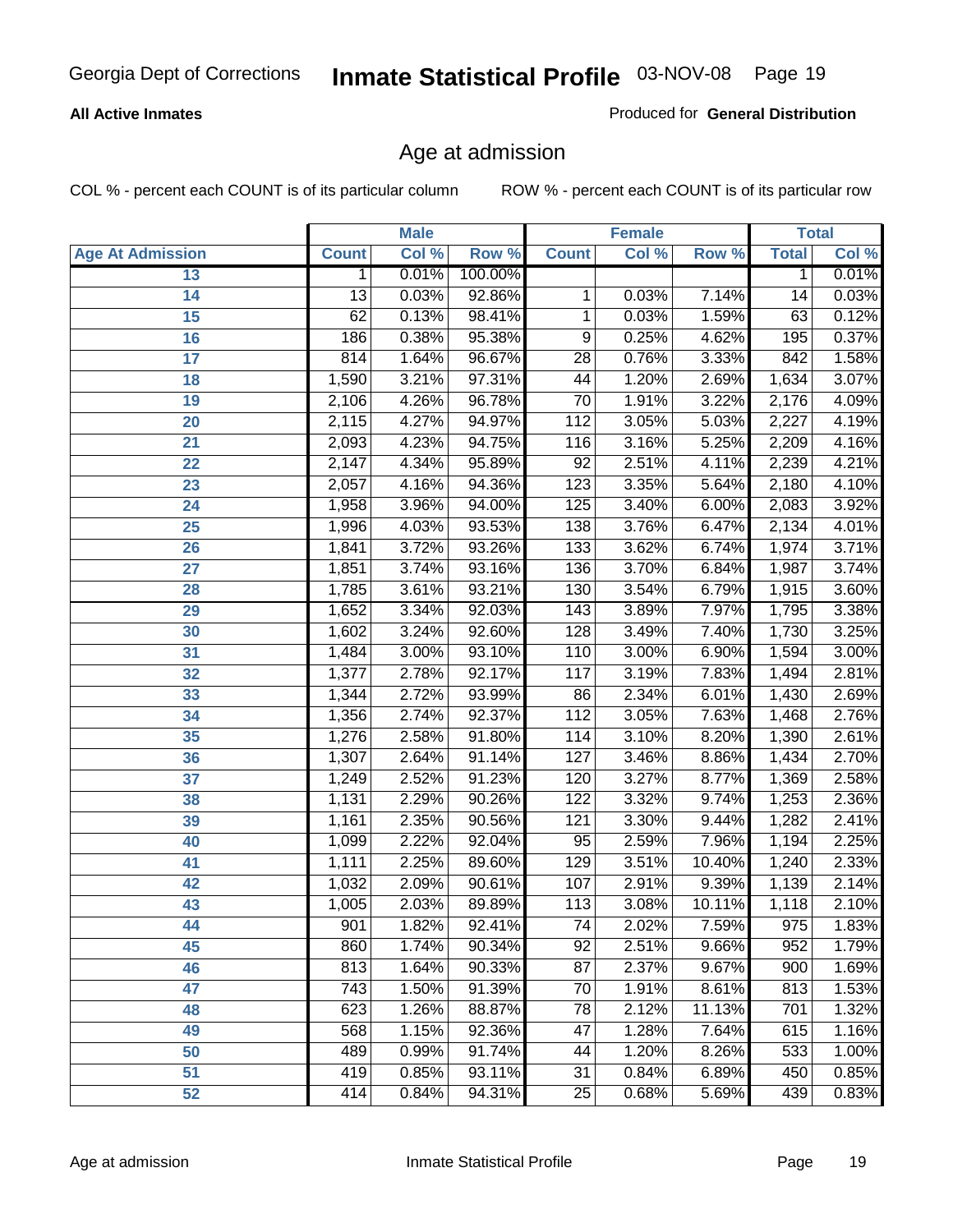#### **All Active Inmates**

Produced for **General Distribution**

### Age at admission

|                         | <b>Male</b>      |       | <b>Female</b> |                 |       | <b>Total</b> |                  |       |
|-------------------------|------------------|-------|---------------|-----------------|-------|--------------|------------------|-------|
| <b>Age At Admission</b> | <b>Count</b>     | Col % | Row %         | <b>Count</b>    | Col % | Row %        | <b>Total</b>     | Col % |
| 53                      | 294              | 0.59% | 87.76%        | 41              | 1.12% | 12.24%       | 335              | 0.63% |
| 54                      | 231              | 0.47% | 92.40%        | $\overline{19}$ | 0.52% | 7.60%        | 250              | 0.47% |
| $\overline{55}$         | $\overline{242}$ | 0.49% | 97.58%        | $\overline{6}$  | 0.16% | 2.42%        | 248              | 0.47% |
| $\overline{56}$         | 189              | 0.38% | 93.10%        | $\overline{14}$ | 0.38% | 6.90%        | $\overline{203}$ | 0.38% |
| $\overline{57}$         | 151              | 0.31% | 93.79%        | $\overline{10}$ | 0.27% | 6.21%        | 161              | 0.30% |
| 58                      | $\overline{127}$ | 0.26% | 93.38%        | 9               | 0.25% | 6.62%        | 136              | 0.26% |
| 59                      | 129              | 0.26% | 95.56%        | 6               | 0.16% | 4.44%        | 135              | 0.25% |
| 60                      | $\overline{80}$  | 0.16% | 96.39%        | $\overline{3}$  | 0.08% | 3.61%        | 83               | 0.16% |
| 61                      | 61               | 0.12% | 96.83%        | $\overline{2}$  | 0.05% | 3.17%        | 63               | 0.12% |
| 62                      | $\overline{64}$  | 0.13% | 98.46%        | $\overline{1}$  | 0.03% | 1.54%        | 65               | 0.12% |
| 63                      | $\overline{51}$  | 0.10% | 96.23%        | $\overline{2}$  | 0.05% | 3.77%        | $\overline{53}$  | 0.10% |
| 64                      | $\overline{42}$  | 0.08% | 97.67%        | 1               | 0.03% | 2.33%        | $\overline{43}$  | 0.08% |
| 65                      | $\overline{35}$  | 0.07% | 97.22%        | 1               | 0.03% | 2.78%        | $\overline{36}$  | 0.07% |
| 66                      | $\overline{28}$  | 0.06% | 96.55%        | 1               | 0.03% | 3.45%        | $\overline{29}$  | 0.05% |
| 67                      | 23               | 0.05% | 95.83%        | 1               | 0.03% | 4.17%        | $\overline{24}$  | 0.05% |
| 68                      | $\overline{23}$  | 0.05% | 100.00%       |                 |       |              | $\overline{23}$  | 0.04% |
| 69                      | $\overline{27}$  | 0.05% | 100.00%       |                 |       |              | $\overline{27}$  | 0.05% |
| 70                      | $\overline{5}$   | 0.01% | 71.43%        | $\overline{2}$  | 0.05% | 28.57%       | $\overline{7}$   | 0.01% |
| 71                      | $\overline{8}$   | 0.02% | 100.00%       |                 |       |              | $\overline{8}$   | 0.02% |
| $\overline{72}$         | $\overline{7}$   | 0.01% | 100.00%       |                 |       |              | 7                | 0.01% |
| $\overline{73}$         | $\overline{9}$   | 0.02% | 100.00%       |                 |       |              | $\overline{9}$   | 0.02% |
| $\overline{74}$         | $\overline{7}$   | 0.01% | 87.50%        | 1               | 0.03% | 12.50%       | $\overline{8}$   | 0.02% |
| $\overline{75}$         | $\overline{5}$   | 0.01% | 100.00%       |                 |       |              | 5                | 0.01% |
| 76                      | $\overline{7}$   | 0.01% | 100.00%       |                 |       |              | 7                | 0.01% |
| 77                      | $\mathbf{1}$     | 0.01% | 50.00%        | 1               | 0.03% | 50.00%       | $\overline{2}$   | 0.01% |
| 78                      | $\overline{2}$   | 0.01% | 100.00%       |                 |       |              | $\overline{2}$   | 0.01% |
| 79                      | $\overline{5}$   | 0.01% | 83.33%        | $\overline{1}$  | 0.03% | 16.67%       | 6                | 0.01% |
| 80                      | $\overline{1}$   | 0.01% | 100.00%       |                 |       |              | 1                | 0.01% |
| $\overline{81}$         | $\mathbf{1}$     | 0.01% | 100.00%       |                 |       |              | 1                | 0.01% |
| 84                      | 1                | 0.01% | 100.00%       |                 |       |              | 1                | 0.01% |
| <b>Total Reported</b>   | 49,487           | 100%  | 93.09%        | 3,672           | 100%  | 6.91%        | 53,159           | 100%  |

| <b>Not Reported</b> |        |       |        |
|---------------------|--------|-------|--------|
| <b>Grand Total</b>  | 49,487 | 3,672 | 53,159 |

| <b>Mean</b><br>(average)       | 31.81     | 33.99    | 31.96    |
|--------------------------------|-----------|----------|----------|
| <b>Median (middle)</b>         | 30        | ^^<br>vu | 30       |
| <b>Mode</b><br>(most frequent) | <u>__</u> | 29       | ^^<br>LL |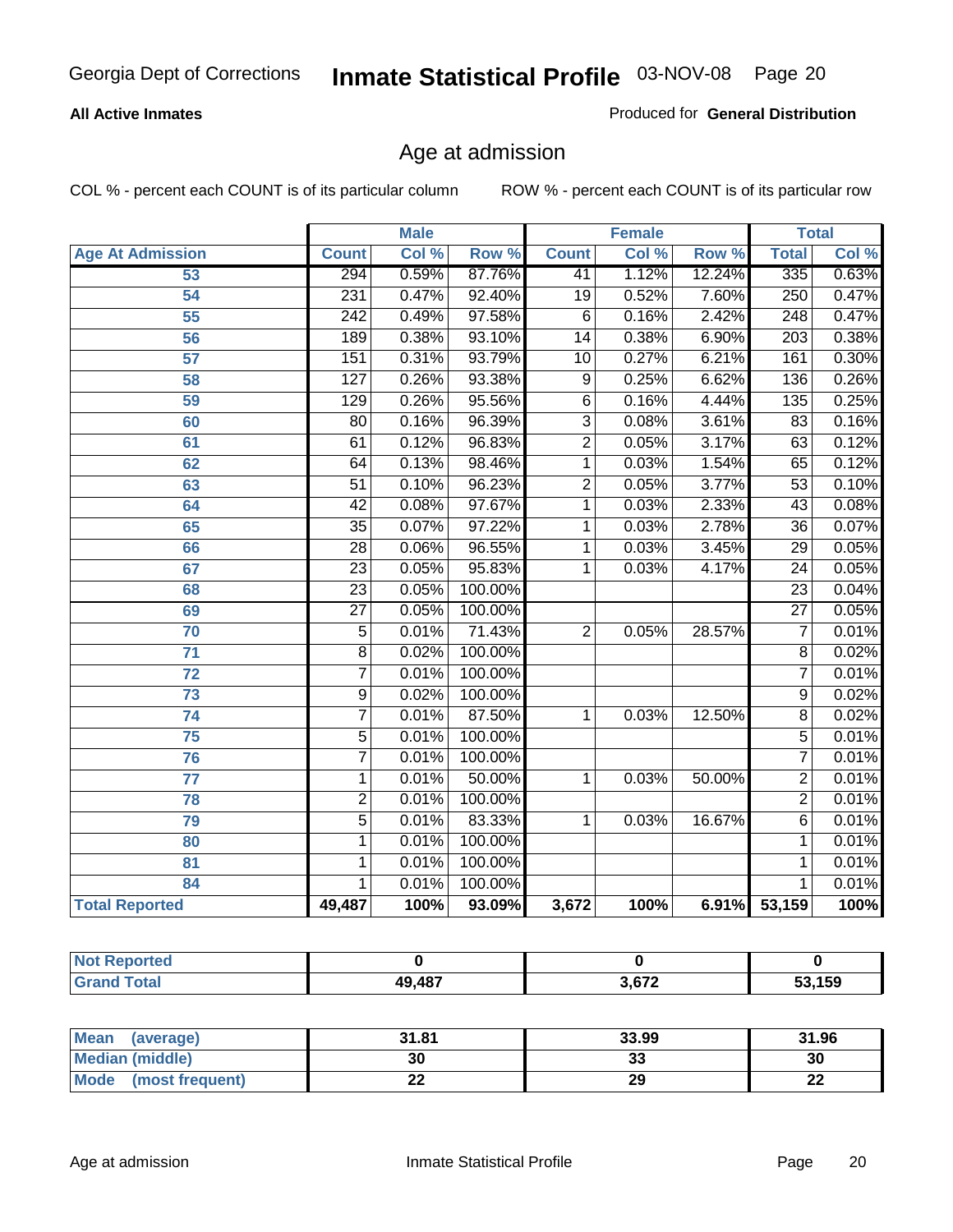#### **All Active Inmates**

Produced for **General Distribution**

### Age at release

|                       |              | <b>Male</b> |       |              | <b>Female</b> |       | <b>Total</b> |       |
|-----------------------|--------------|-------------|-------|--------------|---------------|-------|--------------|-------|
| <b>Age At Release</b> | <b>Count</b> | Col%        | Row % | <b>Count</b> | Col %         | Row % | <b>Total</b> | Col % |
| <b>Total Reported</b> |              |             |       |              |               |       |              |       |

| <b>Still Active</b> | 49,487 | 3,672 | 53,159 |
|---------------------|--------|-------|--------|
| <b>Not Reported</b> |        |       |        |
| <b>Grand Total</b>  | 49,487 | 3,672 | 53,159 |

| Mean (average)       | N/A | N/A | N/A |
|----------------------|-----|-----|-----|
| Median (middle)      | N/A | N/A | N/A |
| Mode (most frequent) | N/A | N/A | N/A |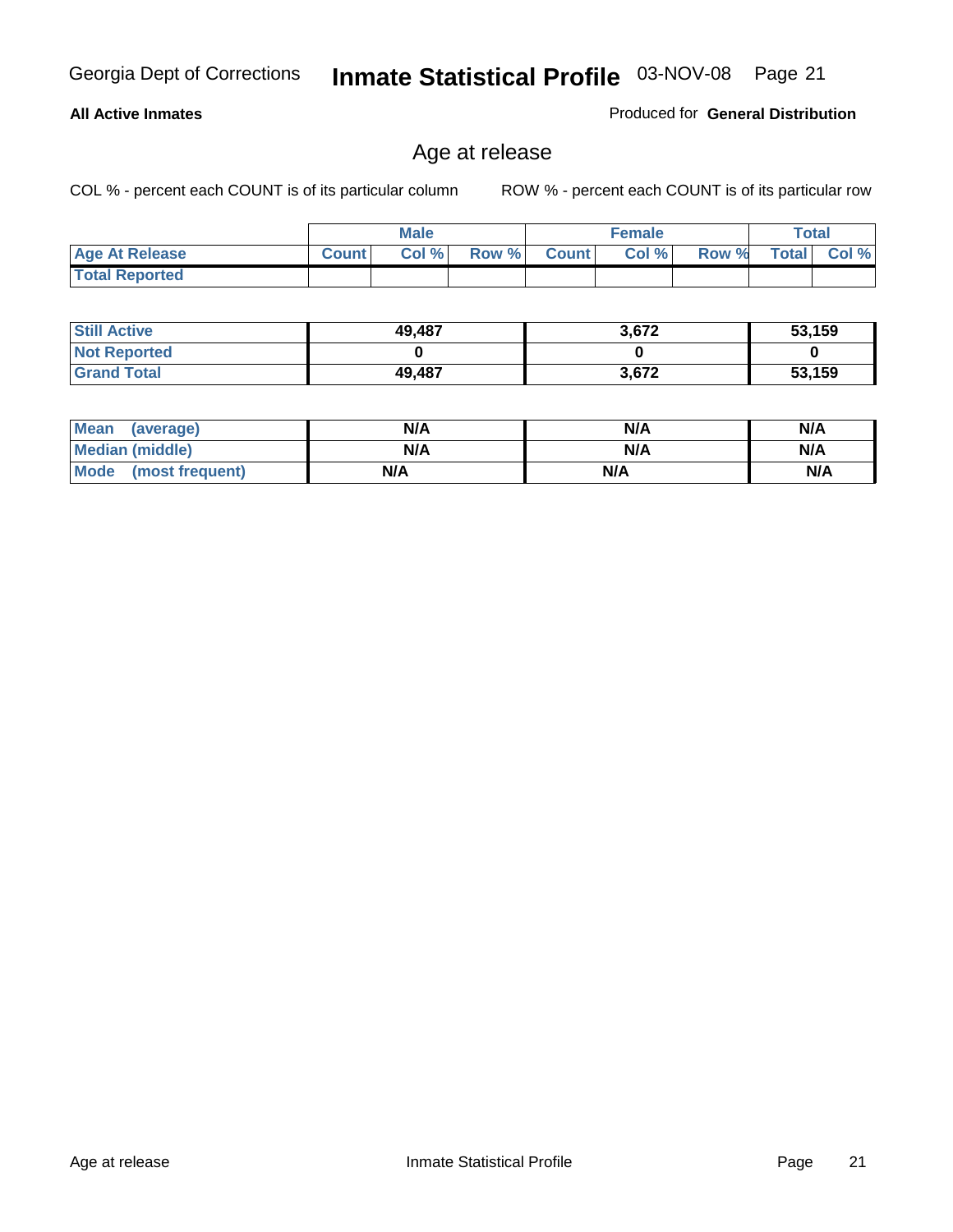#### **All Active Inmates**

#### Produced for **General Distribution**

### Height, measured at entry to prison

|                        |                  | <b>Male</b> |         |                 | <b>Female</b>      |         | <b>Total</b>    |        |
|------------------------|------------------|-------------|---------|-----------------|--------------------|---------|-----------------|--------|
| <b>Height</b>          | <b>Count</b>     | Col %       | Row %   | <b>Count</b>    | Col %              | Row %   | <b>Total</b>    | Col %  |
| <b>Under four feet</b> | $\overline{2}$   | 0.01%       | 66.67%  | 1               | 0.03%              | 33.33%  | $\overline{3}$  | 0.01%  |
| 4'01''                 |                  |             |         | $\overline{3}$  | 0.08%              | 100.00% | $\overline{3}$  | 0.01%  |
| 4'02"                  |                  |             |         | $\mathbf{1}$    | 0.03%              | 100.00% | 1               | 0.01%  |
| 4'03''                 | 1                | 0.01%       | 50.00%  | $\mathbf{1}$    | 0.03%              | 50.00%  | $\overline{2}$  | 0.01%  |
| 4'05''                 | $\mathbf{1}$     | 0.01%       | 100.00% |                 |                    |         | $\overline{1}$  | 0.01%  |
| 4'06"                  |                  |             |         | $\overline{2}$  | 0.06%              | 100.00% | $\overline{2}$  | 0.01%  |
| 4'07"                  | 1                | 0.01%       | 50.00%  | $\mathbf{1}$    | 0.03%              | 50.00%  | $\overline{2}$  | 0.01%  |
| 4'08"                  | $\overline{1}$   | 0.01%       | 14.29%  | $\overline{6}$  | 0.17%              | 85.71%  | $\overline{7}$  | 0.01%  |
| 4'09"                  |                  |             |         | 11              | 0.31%              | 100.00% | 11              | 0.02%  |
| 4'10"                  |                  |             |         | $\overline{12}$ | 0.34%              | 100.00% | $\overline{12}$ | 0.02%  |
| 4'11''                 | 10               | 0.02%       | 11.24%  | 79              | 2.21%              | 88.76%  | 89              | 0.17%  |
| 5'00''                 | 101              | 0.21%       | 42.26%  | 138             | 3.86%              | 57.74%  | 239             | 0.46%  |
| 5'01''                 | $\overline{87}$  | 0.18%       | 30.42%  | 199             | $\frac{1}{5.57\%}$ | 69.58%  | 286             | 0.55%  |
| 5'02''                 | $\overline{213}$ | 0.44%       | 36.66%  | 368             | 10.30%             | 63.34%  | 581             | 1.11%  |
| 5'03''                 | $\overline{374}$ | 0.77%       | 48.57%  | 396             | 11.08%             | 51.43%  | 770             | 1.47%  |
| 5'04''                 | 845              | 1.73%       | 61.54%  | 528             | 14.78%             | 38.46%  | 1,373           | 2.62%  |
| 5'05''                 | 1,663            | 3.41%       | 78.78%  | 448             | 12.54%             | 21.22%  | 2,111           | 4.03%  |
| 5'06''                 | 3,209            | 6.58%       | 86.50%  | 501             | 14.02%             | 13.50%  | 3,710           | 7.09%  |
| 5'07''                 | 4,327            | 8.87%       | 91.56%  | 399             | 11.17%             | 8.44%   | 4,726           | 9.03%  |
| 5'08''                 | 5,063            | 10.38%      | 96.68%  | 174             | 4.87%              | 3.32%   | 5,237           | 10.01% |
| 5'09''                 | 5,901            | 12.10%      | 97.59%  | 146             | 4.09%              | 2.41%   | 6,047           | 11.56% |
| 5'10''                 | 5,564            | 11.41%      | 98.95%  | 59              | 1.65%              | 1.05%   | 5,623           | 10.75% |
| 5'11''                 | 5,971            | 12.25%      | 99.02%  | 59              | 1.65%              | 0.98%   | 6,030           | 11.52% |
| 6'00''                 | 5,682            | 11.65%      | 99.70%  | $\overline{17}$ | 0.48%              | 0.30%   | 5,699           | 10.89% |
| 6'01''                 | 3,829            | 7.85%       | 99.69%  | $\overline{12}$ | 0.34%              | 0.31%   | 3,841           | 7.34%  |
| 6'02''                 | 2,834            | 5.81%       | 99.75%  | $\overline{7}$  | 0.20%              | 0.25%   | 2,841           | 5.43%  |
| 6'03''                 | 1,562            | 3.20%       | 99.87%  | $\overline{2}$  | 0.06%              | 0.13%   | 1,564           | 2.99%  |
| 6'04''                 | 865              | 1.77%       | 99.77%  | $\overline{2}$  | 0.06%              | 0.23%   | 867             | 1.66%  |
| 6'05''                 | 333              | 0.68%       | 100.00% |                 |                    |         | 333             | 0.64%  |
| 6'06''                 | 152              | 0.31%       | 99.35%  | $\mathbf{1}$    | 0.03%              | 0.65%   | 153             | 0.29%  |
| 6'07''                 | 63               | 0.13%       | 100.00% |                 |                    |         | 63              | 0.12%  |
| 6'08"                  | 23               | 0.05%       | 100.00% |                 |                    |         | 23              | 0.04%  |
| 6'09''                 | 20               | 0.04%       | 100.00% |                 |                    |         | 20              | 0.04%  |
| 6'10''                 | 13               | 0.03%       | 100.00% |                 |                    |         | 13              | 0.02%  |
| 6'11''                 | 25               | 0.05%       | 100.00% |                 |                    |         | 25              | 0.05%  |
| Seven feet +           | $\overline{22}$  | 0.05%       | 100.00% |                 |                    |         | $\overline{22}$ | 0.04%  |
| <b>Total Reported</b>  | 48,757           | 100%        | 93.17%  | 3,573           | 100%               | 6.83%   | 52,330          | 100%   |

| <b>orteg</b><br>ומשו | 730    | 99    | 829    |
|----------------------|--------|-------|--------|
| 'ota.                | 49,487 | 3,672 | 53,159 |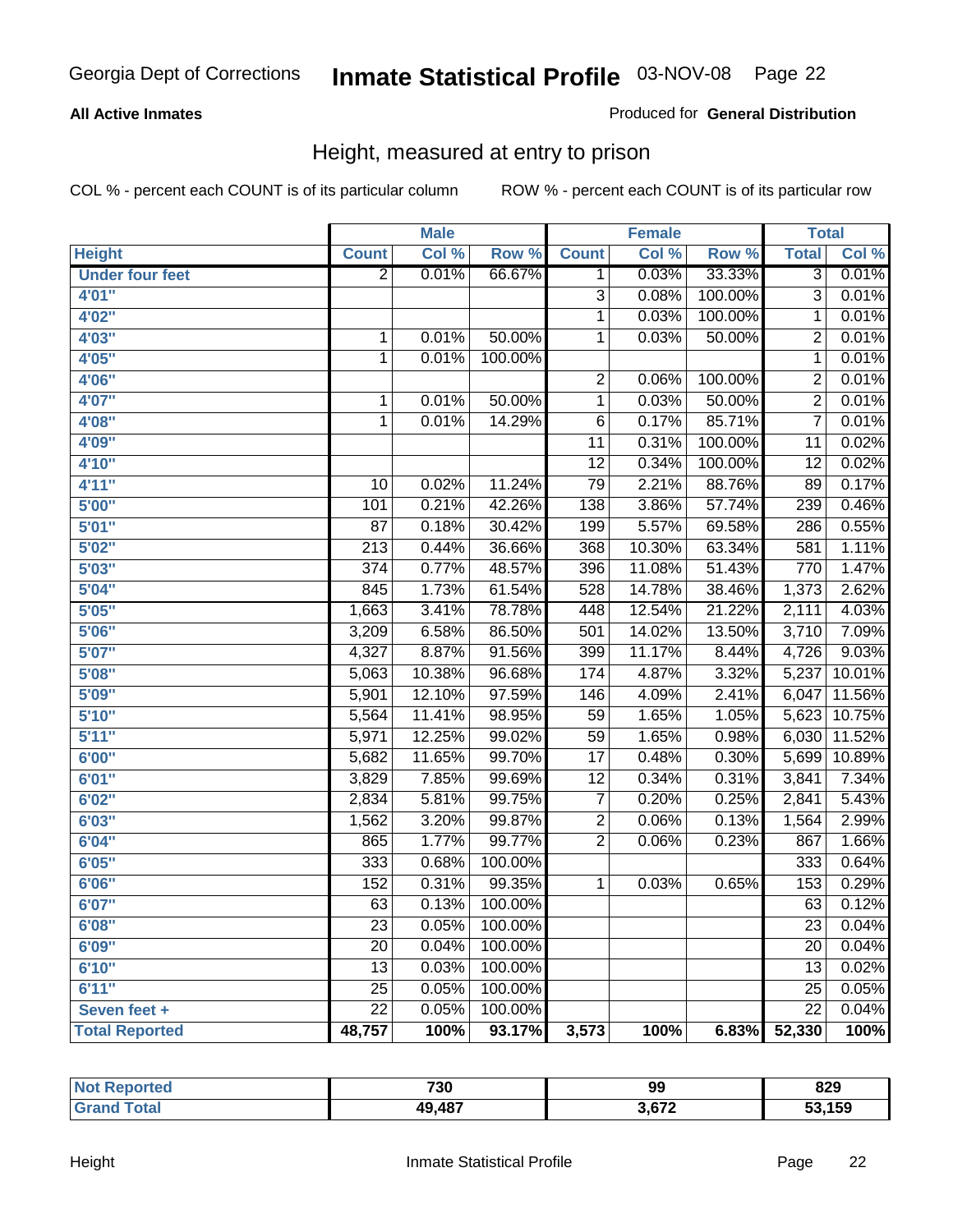#### **All Active Inmates**

Produced for **General Distribution**

### Height, measured at entry to prison

|                        | <b>Male</b> | <b>Female</b> | <b>Total</b> |
|------------------------|-------------|---------------|--------------|
| Mean (average)         | 5'10"       | 5'05"         | 5'10''       |
| <b>Median (middle)</b> | 5'10''      | 5'05"         | 5'10''       |
| Mode (most frequent)   | 5'11"       | 5'04"         | 5'09"        |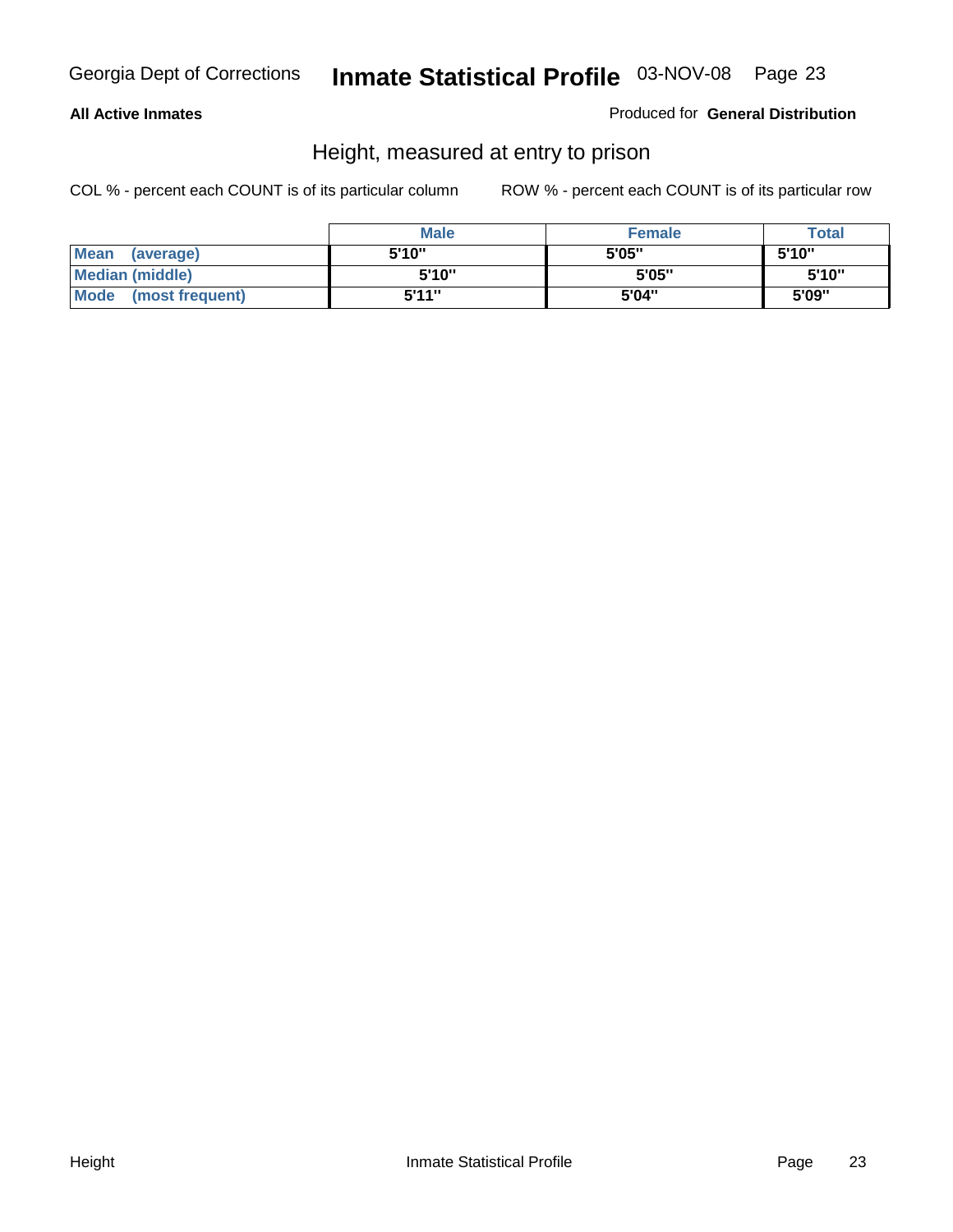#### **All Active Inmates**

#### Produced for **General Distribution**

### Weight, measured at entry to prison

|                        |                           | <b>Male</b> |         |                  | <b>Female</b> |        | <b>Total</b>     |        |
|------------------------|---------------------------|-------------|---------|------------------|---------------|--------|------------------|--------|
| <b>Weight</b>          | <b>Count</b>              | Col %       | Row %   | <b>Count</b>     | Col %         | Row %  | <b>Total</b>     | Col %  |
| <b>Under 80 pounds</b> | 7                         | 0.01%       | 77.78%  | $\overline{2}$   | 0.06%         | 22.22% | $\overline{9}$   | 0.02%  |
| 80 - 89 pounds         | $\overline{\overline{3}}$ | 0.01%       | 60.00%  | $\overline{2}$   | 0.06%         | 40.00% | $\overline{5}$   | 0.01%  |
| 90 - 99 pounds         | $\overline{4}$            | 0.01%       | 36.36%  | $\overline{7}$   | 0.20%         | 63.64% | $\overline{11}$  | 0.02%  |
| 100 - 109 pounds       | $\overline{20}$           | 0.04%       | 26.67%  | $\overline{55}$  | 1.54%         | 73.33% | $\overline{75}$  | 0.14%  |
| 110 - 119 pounds       | $\overline{98}$           | 0.20%       | 46.23%  | 114              | 3.19%         | 53.77% | $\overline{212}$ | 0.41%  |
| 120 - 129 pounds       | 500                       | 1.03%       | 65.45%  | 264              | 7.39%         | 34.55% | 764              | 1.46%  |
| 130 - 139 pounds       | 1,478                     | 3.03%       | 82.20%  | $\overline{320}$ | 8.96%         | 17.80% | 1,798            | 3.44%  |
| 140 - 149 pounds       | 3,242                     | 6.65%       | 89.73%  | 371              | 10.38%        | 10.27% | 3,613            | 6.90%  |
| 150 - 159 pounds       | 4,792                     | 9.83%       | 91.71%  | 433              | 12.12%        | 8.29%  | 5,225            | 9.98%  |
| 160 - 169 pounds       | 6,584                     | 13.50%      | 94.35%  | 394              | 11.03%        | 5.65%  | 6,978            | 13.33% |
| 170 - 179 pounds       | 6,137                     | 12.59%      | 95.24%  | $\overline{307}$ | 8.59%         | 4.76%  | 6,444            | 12.31% |
| 180 - 189 pounds       | 6,514                     | 13.36%      | 95.75%  | 289              | 8.09%         | 4.25%  | 6,803            | 13.00% |
| 190 - 199 pounds       | 4,572                     | 9.38%       | 95.63%  | $\overline{209}$ | 5.85%         | 4.37%  | 4,781            | 9.14%  |
| 200 - 209 pounds       | 4,048                     | 8.30%       | 95.05%  | $\overline{211}$ | 5.91%         | 4.95%  | 4,259            | 8.14%  |
| 210 - 219 pounds       | 2,976                     | 6.10%       | 95.51%  | 140              | 3.92%         | 4.49%  | 3,116            | 5.95%  |
| 220 - 229 pounds       | 2,354                     | 4.83%       | 95.46%  | $\overline{112}$ | 3.13%         | 4.54%  | 2,466            | 4.71%  |
| 230 - 239 pounds       | 1,628                     | 3.34%       | 94.98%  | $\overline{86}$  | 2.41%         | 5.02%  | 1,714            | 3.28%  |
| 240 - 249 pounds       | 1,171                     | 2.40%       | 95.13%  | 60               | 1.68%         | 4.87%  | 1,231            | 2.35%  |
| 250 - 259 pounds       | 854                       | 1.75%       | 94.57%  | 49               | 1.37%         | 5.43%  | 903              | 1.73%  |
| 260 - 269 pounds       | 591                       | 1.21%       | 93.22%  | $\overline{43}$  | 1.20%         | 6.78%  | 634              | 1.21%  |
| 270 - 279 pounds       | 362                       | 0.74%       | 94.03%  | $\overline{23}$  | 0.64%         | 5.97%  | 385              | 0.74%  |
| 280 - 289 pounds       | $\overline{274}$          | 0.56%       | 92.26%  | $\overline{23}$  | 0.64%         | 7.74%  | 297              | 0.57%  |
| 290 - 299 pounds       | 164                       | 0.34%       | 93.71%  | $\overline{11}$  | 0.31%         | 6.29%  | 175              | 0.33%  |
| 300 - 309 pounds       | 125                       | 0.26%       | 92.59%  | 10               | 0.28%         | 7.41%  | $\overline{135}$ | 0.26%  |
| 310 - 319 pounds       | 80                        | 0.16%       | 87.91%  | $\overline{11}$  | 0.31%         | 12.09% | 91               | 0.17%  |
| 320 - 329 pounds       | 48                        | 0.10%       | 81.36%  | $\overline{11}$  | 0.31%         | 18.64% | $\overline{59}$  | 0.11%  |
| 330 - 339 pounds       | $\overline{22}$           | 0.05%       | 88.00%  | 3                | 0.08%         | 12.00% | $\overline{25}$  | 0.05%  |
| 340 - 349 pounds       | 28                        | 0.06%       | 87.50%  | $\overline{4}$   | 0.11%         | 12.50% | $\overline{32}$  | 0.06%  |
| 350 - 359 pounds       | 31                        | 0.06%       | 91.18%  | $\overline{3}$   | 0.08%         | 8.82%  | 34               | 0.06%  |
| 360 - 369 pounds       | $\overline{19}$           | 0.04%       | 90.48%  | $\overline{2}$   | 0.06%         | 9.52%  | $\overline{21}$  | 0.04%  |
| 370 - 379 pounds       | $\overline{9}$            | 0.02%       | 100.00% |                  |               |        | $\overline{9}$   | 0.02%  |
| 380 - 389 pounds       | $\overline{2}$            | 0.01%       | 50.00%  | $\overline{2}$   | 0.06%         | 50.00% | 4                | 0.01%  |
| 390 - 399 pounds       | $\overline{5}$            | 0.01%       | 100.00% |                  |               |        | $\overline{5}$   | 0.01%  |
| 400 pounds and over    | $\overline{16}$           | 0.03%       | 88.89%  | $\overline{2}$   | 0.06%         | 11.11% | $\overline{18}$  | 0.03%  |
| <b>Total Reported</b>  | 48,758                    | 100%        | 93.17%  | 3,573            | 100%          | 6.83%  | 52,331           | 100%   |

| <b>Reported</b><br>NO. | 729    | 99   | 828    |
|------------------------|--------|------|--------|
| $\sim$                 | 49,487 | 0.70 | 53,159 |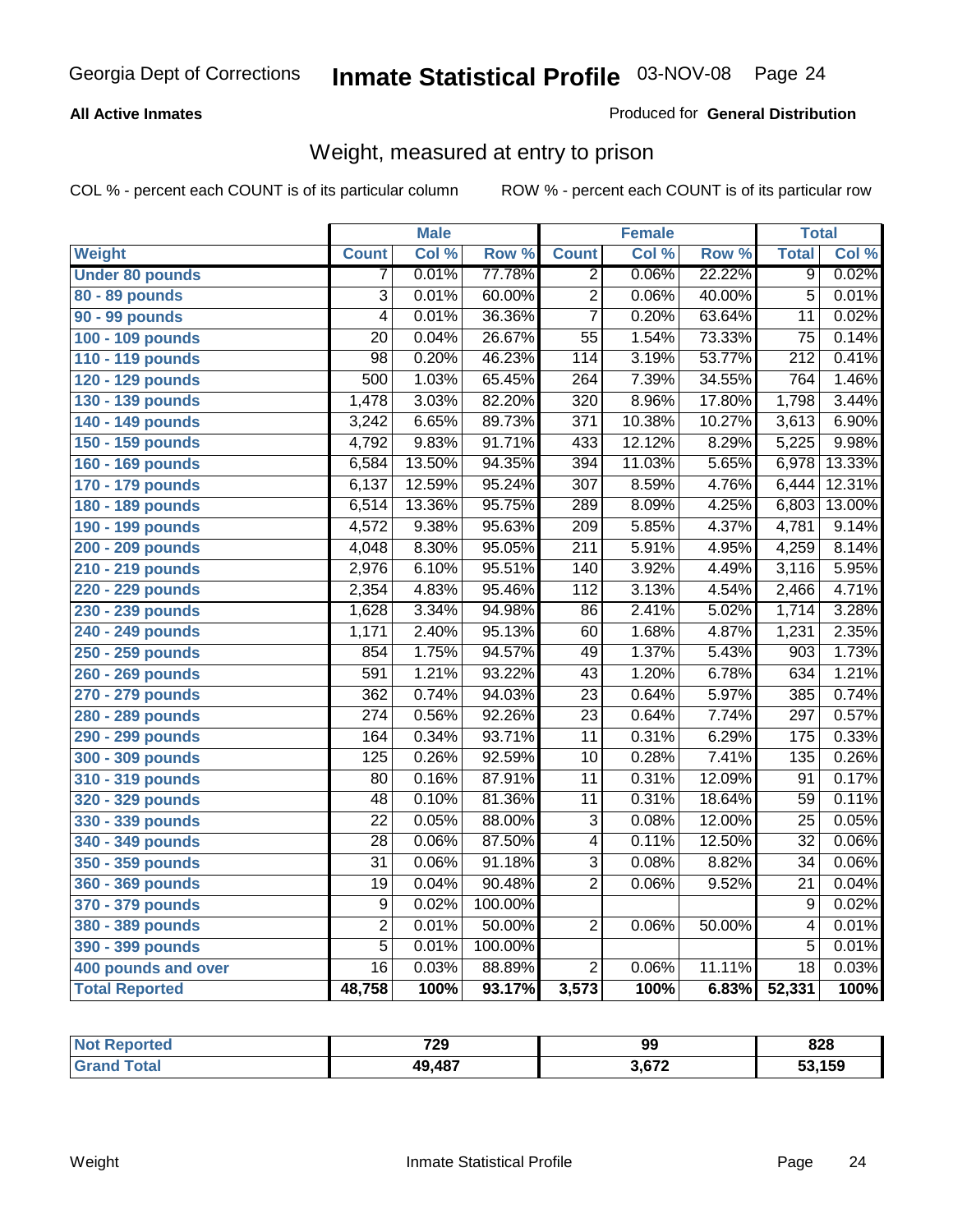#### **All Active Inmates**

#### Produced for **General Distribution**

### Weight, measured at entry to prison

|                          | <b>Male</b> | <b>Female</b> | <b>Total</b> |
|--------------------------|-------------|---------------|--------------|
| <b>Mean</b><br>(average) | 186         | 172           | 185          |
| <b>Median (middle)</b>   | 180         | 165           | 180          |
| Mode<br>(most frequent)  | 180         | 150           | 180          |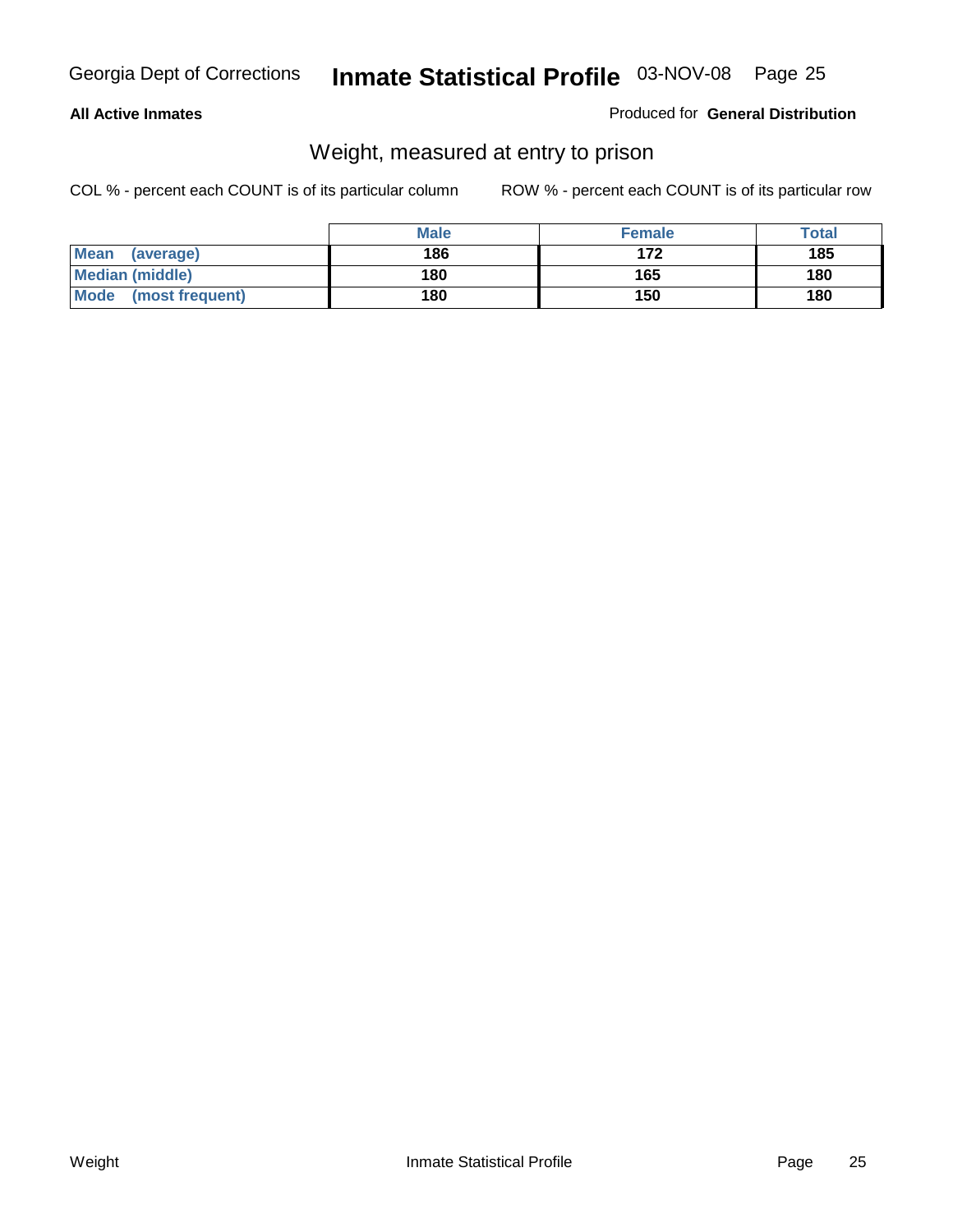**All Active Inmates**

#### Produced for **General Distribution**

### Military service

|                         |              | <b>Male</b> |             |       | <b>Female</b> |          |              | <b>Total</b> |
|-------------------------|--------------|-------------|-------------|-------|---------------|----------|--------------|--------------|
| <b>Military service</b> | <b>Count</b> | Col %       | Row % Count |       | Col %         | Row %    | <b>Total</b> | Col %        |
| <b>Air Force</b>        | 279          | .70%        | 96.88%      | 9     | .27%          | 3.13%    | 288          | .67%         |
| <b>Army</b>             | 2,056        | 5.19%       | 98.33%      | 35    | 1.03%         | 1.67%    | 2,091        | 4.86%        |
| <b>Navy</b><br>3        | 630          | 1.59%       | 98.28%      | 11    | .32%          | 1.72%    | 641          | 1.49%        |
| <b>Marines</b><br>4     | 452          | 1.14%       | 99.56%      | 2     | .06%          | .44%     | 454          | 1.06%        |
| <b>Coast Guard</b><br>5 | 26           | $.07\%$     | 96.30%      |       | $.03\%$       | 3.70%    | 27           | .06%         |
| <b>None</b><br>96       | 36,181       | $91.31\%$   | 91.56%      | 3,335 | 98.29%        | $8.44\%$ | 39,516       | 91.86%       |
| <b>Total Reported</b>   | 39,624       | 100%        | 92.11%      | 3,393 | 100%          | 7.89%    | 43,017       | 100%         |

| orted      | 9,863  | 279    | 10,142        |
|------------|--------|--------|---------------|
| <b>Not</b> |        | $\sim$ | l ()          |
| `otal      | 49,487 | 3,672  | 53,159<br>. . |

|  | <b>Mou</b> | Army | Army | Army |
|--|------------|------|------|------|
|--|------------|------|------|------|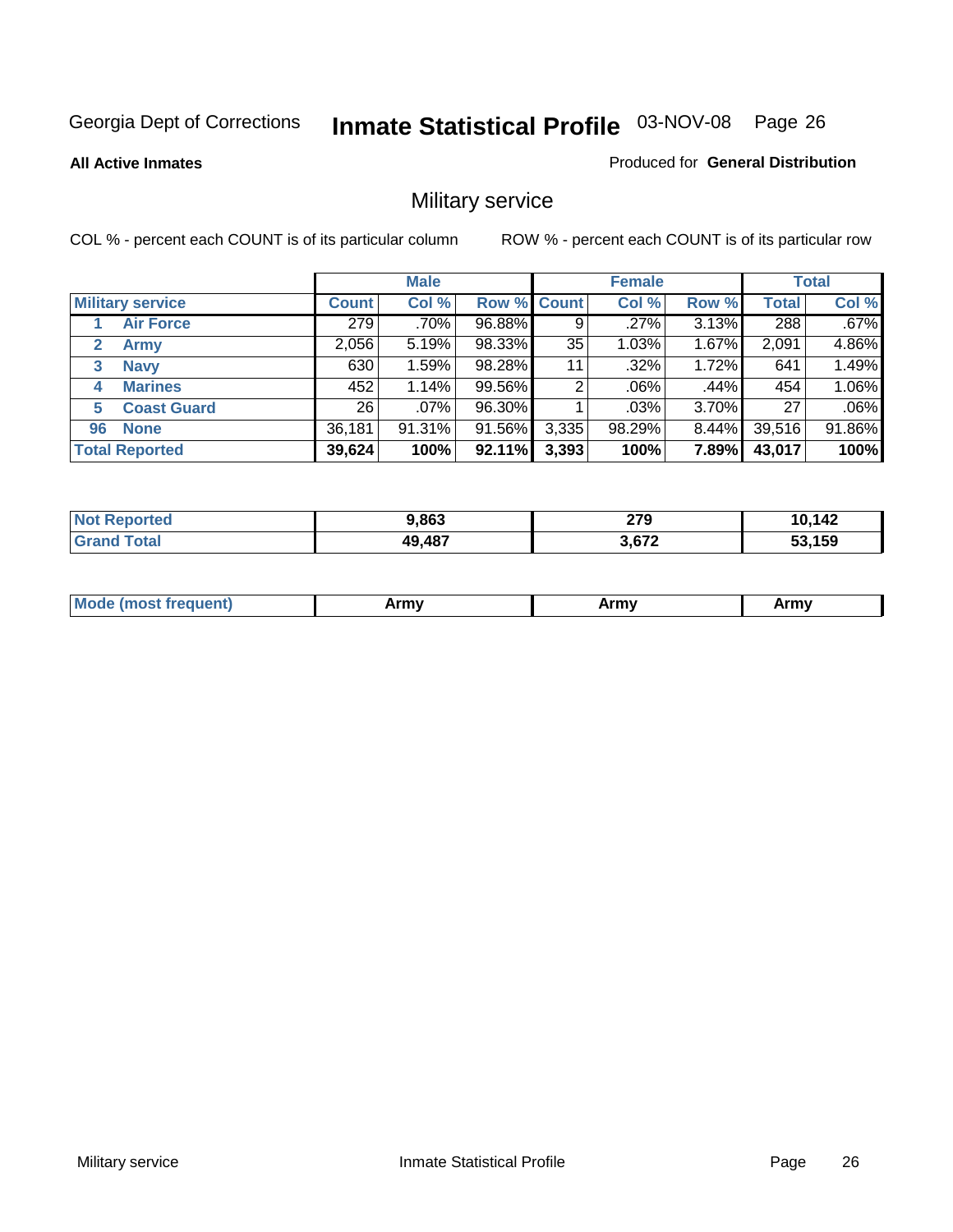#### **All Active Inmates**

#### Produced for **General Distribution**

### Type of admission to prison

|                |                             |              | <b>Male</b> |                    |     | <b>Female</b> |        |              | <b>Total</b> |
|----------------|-----------------------------|--------------|-------------|--------------------|-----|---------------|--------|--------------|--------------|
|                | <b>Type of Admission</b>    | <b>Count</b> | Col %       | <b>Row % Count</b> |     | Col %         | Row %  | <b>Total</b> | Col %        |
| 1              | <b>Committed From Court</b> | 34,392       | 69.54%      | 93.29% 2,473       |     | 67.40%        | 6.71%  | 36,865       | 69.40%       |
| $\overline{2}$ | <b>Return Appeal/Bond</b>   | 15           | .03%        | 93.75%             |     | .03%          | 6.25%  | 16           | .03%         |
| 3              | <b>Parole Rev/New Sent</b>  | 4,208        | 8.51%       | 95.61%             | 193 | 5.26%         | 4.39%  | 4,401        | 8.28%        |
| 4              | <b>Par Rev/No New Sent</b>  | 1,684        | 3.41%       | 93.92%             | 109 | 2.97%         | 6.08%  | 1,793        | 3.38%        |
| 5              | <b>Prob Viol/Total Rev</b>  |              | .01%        | 100.00%            |     |               |        |              | .01%         |
| 6              | <b>Prob Viol/Partial</b>    | 3,486        | 7.05%       | 88.93%             | 434 | 11.83%        | 11.07% | 3,920        | 7.38%        |
| 7              | <b>Admit Fm Other Cust</b>  | 36           | $.07\%$     | 100.00%            |     |               |        | 36           | .07%         |
| 9              | <b>Prob Rev/Remainder</b>   | 4,822        | 9.75%       | 91.60%             | 442 | 12.05%        | 8.40%  | 5,264        | 9.91%        |
| 10             | <b>New Sent/Par Rev Pnd</b> | 23           | .05%        | 100.00%            |     |               |        | 23           | .04%         |
| 11             | <b>Life W/O Parole</b>      | 307          | .62%        | 98.40%             | 5   | .14%          | 1.60%  | 312          | .59%         |
| 30             | <b>Par Rev/Rsn Unknown</b>  | 64           | .13%        | 100.00%            |     |               |        | 64           | .12%         |
| 32             | <b>Pb Parole Rescinded</b>  | 18           | .04%        | 94.74%             | 1   | .03%          | 5.26%  | 19           | .04%         |
| 33             | <b>Prob Revoc/Spec Cond</b> | 174          | .35%        | 94.05%             | 11  | .30%          | 5.95%  | 185          | .35%         |
| 40             | <b>Par Rev/Revoc Center</b> | 181          | .37%        | 100.00%            |     |               |        | 181          | .34%         |
| 44             | <b>Whitworth Detention</b>  | 37           | $.07\%$     | 100.00%            |     |               |        | 37           | .07%         |
| 50             | <b>Dcys At Risk</b>         | 5            | .01%        | 100.00%            |     |               |        | 5            | .01%         |
|                | <b>Total Reported</b>       | 49,453       | 100%        | 93.09% 3,669       |     | 100%          | 6.91%  | 53,122       | 100%         |

| ≺eportea<br><b>NOT</b> | 34            |        | $\sim$<br>וט |
|------------------------|---------------|--------|--------------|
| ั่วta.<br>_____        | <b>10 187</b> | $\sim$ | 159          |

| <b>Mode</b><br><b>Cmmւ</b><br>Cmmt<br>Cmmt<br>frequent)<br>∴∩urt<br>Court (<br>:ourt<br>. |  |  |
|-------------------------------------------------------------------------------------------|--|--|
|                                                                                           |  |  |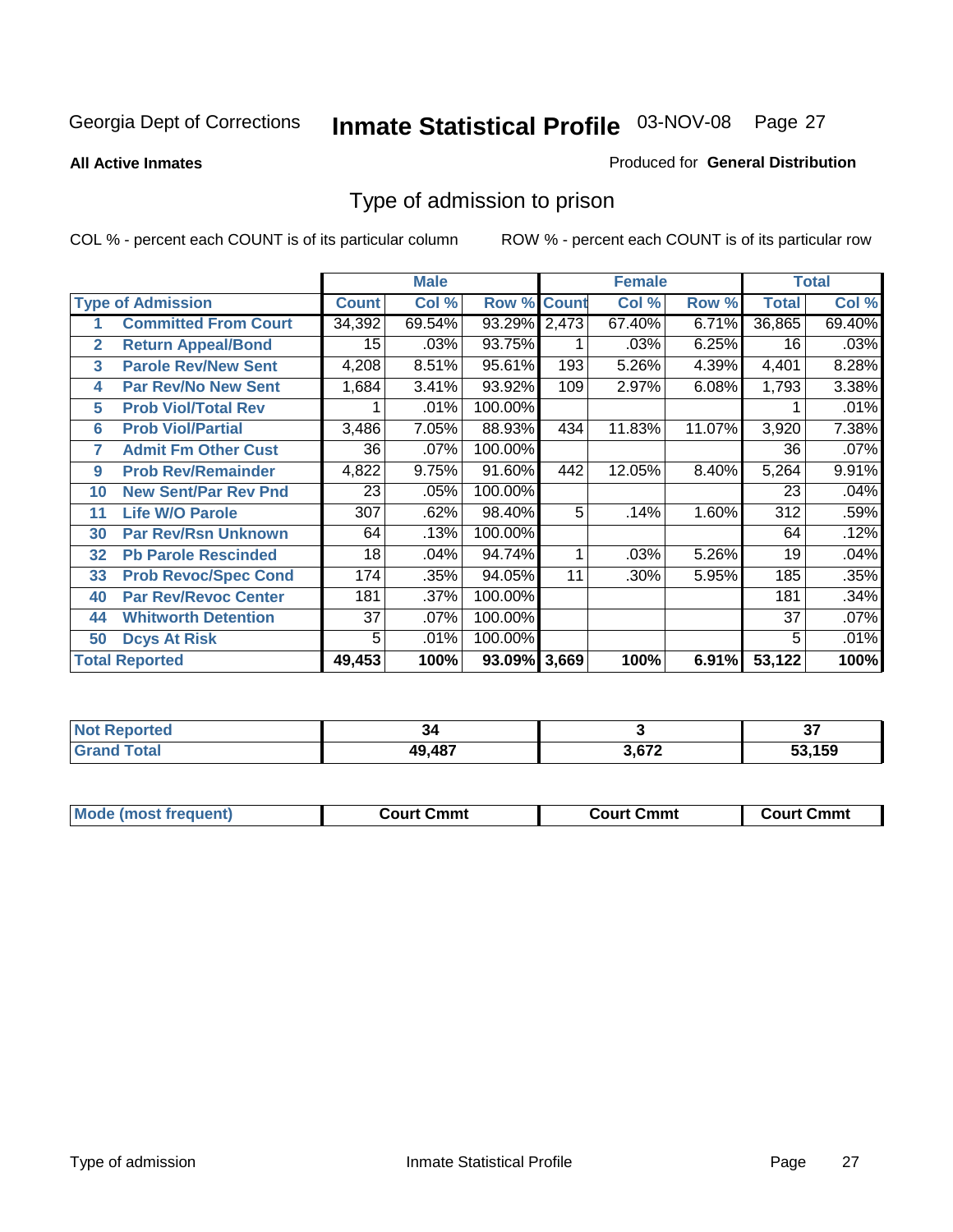**All Active Inmates**

#### Produced for **General Distribution**

### Current / last security status

|                        |              | <b>Male</b> |             |       | <b>Female</b> |         |              | <b>Total</b> |
|------------------------|--------------|-------------|-------------|-------|---------------|---------|--------------|--------------|
| <b>Security Status</b> | <b>Count</b> | Col %       | Row % Count |       | Col %         | Row %   | <b>Total</b> | Col %        |
| 0 Diag Incom           |              | $.01\%$     | 100.00%     |       | $.00\%$       |         |              | .01%         |
| 1 Wrk Releas           | 482          | $1.01\%$    | 87.00%      | 72    | 2.05%         | 13.00%  | 554          | 1.08%        |
| 2 Trusty               | 705          | 1.48%       | 94.38%      | 42    | 1.19%         | 5.62%   | 747          | 1.46%        |
| 3 Minimum              | 16,897       | 35.38%      | 88.98%      | 2,093 | 59.54%        | 11.02%  | 18,990       | 37.04%       |
| 4 Medium               | 22,976       | 48.11%      | 95.35%      | 1,121 | 31.89%        | 4.65%   | 24,097       | 47.00%       |
| 5 Close                | 6,575        | 13.77%      | 97.25%      | 186   | 5.29%         | 2.75%   | 6,761        | 13.19%       |
| <b>6 Maximum</b>       | 124          | $.26\%$     | 99.20%      |       | .03%          | $.80\%$ | 125          | .24%         |
| <b>Total Reported</b>  | 47,760       | 100%        | 93.14%      | 3,515 | 100%          | 6.86%   | 51,275       | 100%         |

| <b>Still being diagnosed</b> | .725   | 157   | 1,882  |
|------------------------------|--------|-------|--------|
| <b>Not Reported</b>          |        |       |        |
| <b>Grand Total</b>           | 49,487 | 3,672 | 53,159 |

| $M_{\Omega}$<br>יחב | M۵<br>dium | <b>BAL.</b><br>num | Mer<br>dium |
|---------------------|------------|--------------------|-------------|
|                     |            |                    |             |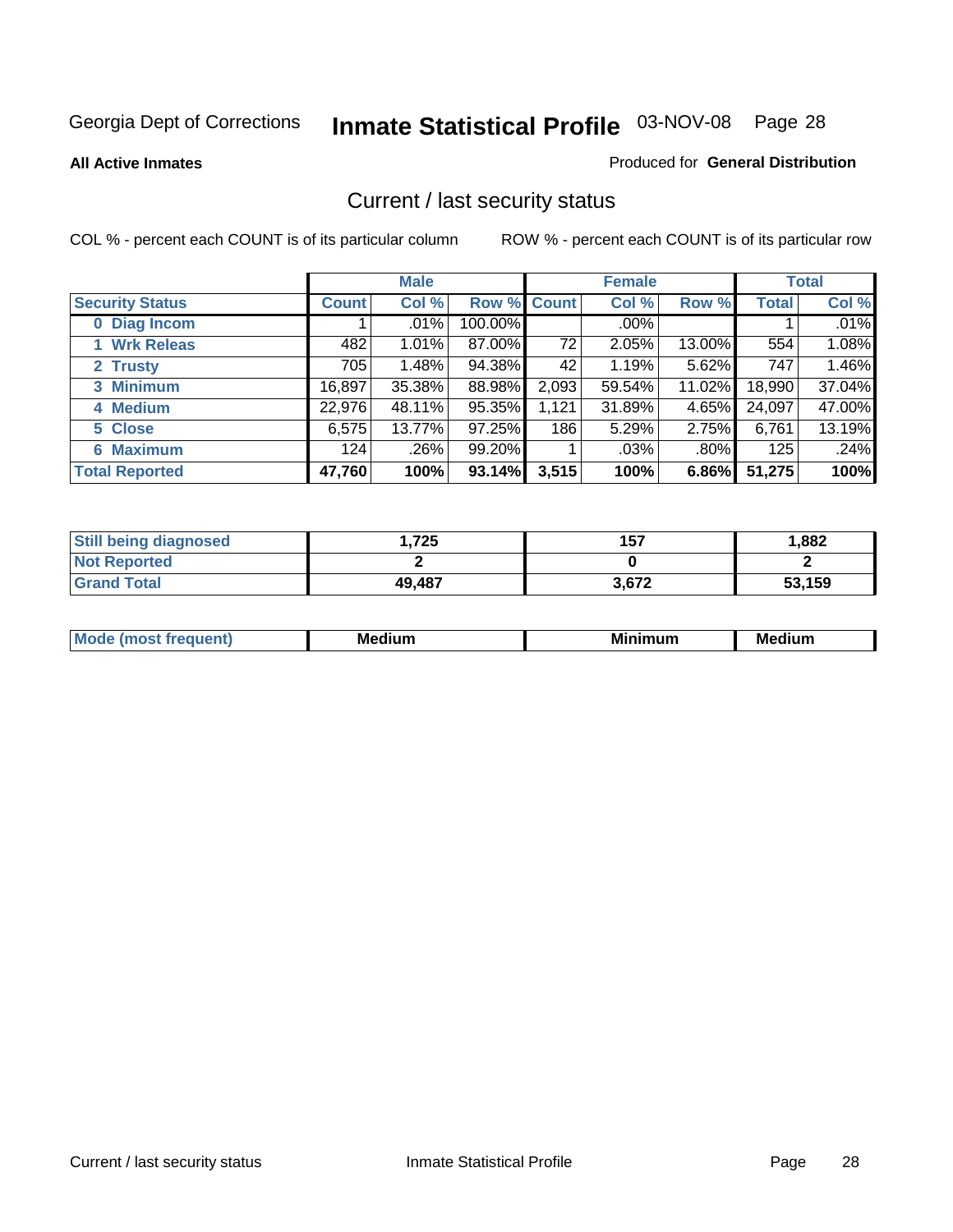**All Active Inmates**

#### Produced for **General Distribution**

### Current / last type of institution

|                            |              | <b>Male</b> |         |              | <b>Female</b> |          |              | <b>Total</b> |
|----------------------------|--------------|-------------|---------|--------------|---------------|----------|--------------|--------------|
| <b>Type of Institution</b> | <b>Count</b> | Col %       | Row %   | <b>Count</b> | Col %         | Row %    | <b>Total</b> | Col %        |
| <b>Transitional Center</b> | 2,412        | 4.87%       | 87.90%  | 332          | 9.04%         | 12.10%   | 2,744        | 5.16%        |
| <b>State Hospital</b>      |              | .01%        | 100.00% |              |               |          |              | .01%         |
| <b>County Camp</b>         | 4,870        | 9.84%       | 100.00% |              |               |          | 4,870        | 9.16%        |
| <b>State Prison</b>        | 35,744       | 72.23%      | 91.86%  | 3,166        | 86.22%        | $8.14\%$ | 38,910       | 73.20%       |
| <b>Private Prison</b>      | 5,172        | 10.45%      | 99.98%  |              | .03%          | .02%     | 5,173        | 9.73%        |
| <b>Prison Annex</b>        | 38           | $.08\%$     | 100.00% |              |               |          | 38           | .07%         |
| <b>Pre Release Center</b>  | 1,078        | 2.18%       | 86.17%  | 173          | 4.71%         | 13.83%   | 1,251        | 2.35%        |
| <b>Inmate Boot Camp</b>    | 172          | .35%        | 100.00% |              |               |          | 172          | .32%         |
| <b>Total Reported</b>      | 49,487       | 100%        | 93.09%  | 3,672        | 100%          | 6.91%    | 53,159       | 100%         |

| <b>Not</b><br>Reported           |        |       |        |
|----------------------------------|--------|-------|--------|
| <b>Total</b><br>Gra <sup>r</sup> | 49,487 | 3,672 | 53,159 |

| <b>Mode (most frequent)</b> | <b>State Prison</b> | <b>State Prison</b> | <b>State Prison I</b> |
|-----------------------------|---------------------|---------------------|-----------------------|
|                             |                     |                     |                       |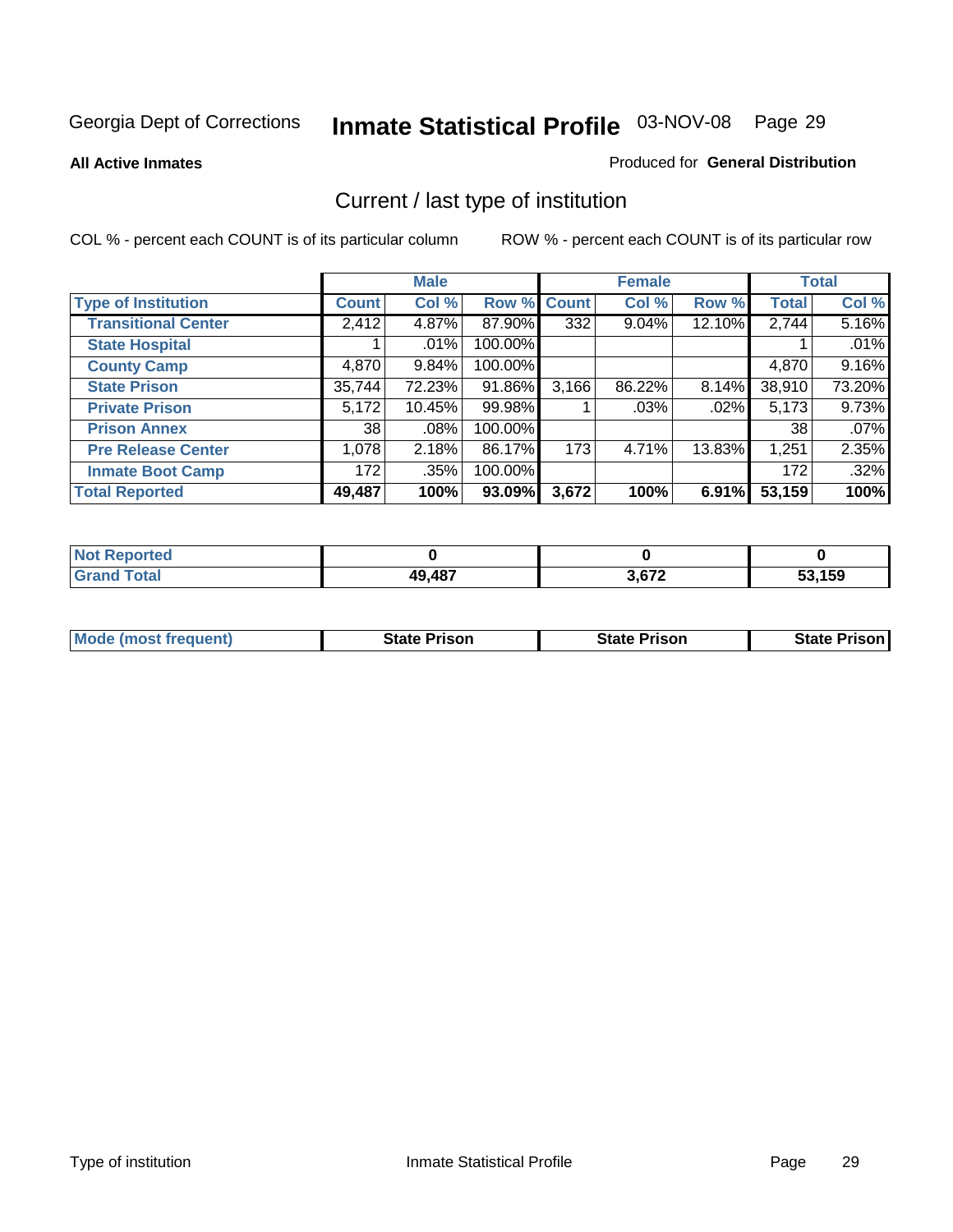**All Active Inmates**

#### Produced for **General Distribution**

### Institution type - transitional centers

|     |                                          |              | <b>Male</b> |         |              | <b>Female</b> |         |              | <b>Total</b> |
|-----|------------------------------------------|--------------|-------------|---------|--------------|---------------|---------|--------------|--------------|
|     | <b>Institution Type - Trans. Centers</b> | <b>Count</b> | Col %       | Row %   | <b>Count</b> | Col %         | Row %   | <b>Total</b> | Col %        |
| 220 | <b>Albany Trans-Ctr</b>                  | 144          | 5.97%       | 100.00% |              |               |         | 144          | 5.25%        |
| 227 | <b>Arrendale Trans-Ctr</b>               |              |             |         | 102          | 30.72%        | 100.00% | 102          | 3.72%        |
| 223 | <b>Atlanta Male Trans-Ctr</b>            | 255          | 10.57%      | 100.00% |              |               |         | 255          | 9.29%        |
| 246 | <b>Augusta Trans-Ctr</b>                 | 188          | 7.79%       | 100.00% |              |               |         | 188          | 6.85%        |
| 249 | <b>Clayton Transitional Ctr</b>          | 312          | 12.94%      | 100.00% |              |               |         | 312          | 11.37%       |
| 247 | <b>Coastal Transitional Ctr</b>          | 251          | 10.41%      | 100.00% |              |               |         | 251          | 9.15%        |
| 225 | <b>Columbus Trans-Ctr</b>                | 182          | 7.55%       | 100.00% |              |               |         | 182          | 6.63%        |
| 252 | <b>Emanuel-Swainsboro Tc</b>             | 211          | 8.75%       | 100.00% |              |               |         | 211          | 7.69%        |
| 250 | <b>Helms Trans-Ctr</b>                   | 90           | 3.73%       | 100.00% |              |               |         | 90           | 3.28%        |
| 248 | <b>Lagrange Trans Ctr</b>                | 126          | 5.22%       | 100.00% |              |               |         | 126          | 4.59%        |
| 231 | <b>Macon Male Trans-Ctr</b>              | 141          | 5.85%       | 100.00% |              |               |         | 141          | 5.14%        |
| 235 | <b>Metro Womens Trans-Ctr</b>            |              |             |         | 230          | 69.28%        | 100.00% | 230          | 8.38%        |
| 233 | <b>Phillips Trans-Ctr</b>                | 208          | 8.62%       | 100.00% |              |               |         | 208          | 7.58%        |
| 253 | <b>Smith Trans-Ctr</b>                   | 201          | 8.33%       | 100.00% |              |               |         | 201          | 7.33%        |
| 230 | <b>Valdosta Trans-Ctr</b>                | 103          | 4.27%       | 100.00% |              |               |         | 103          | 3.75%        |
|     | <b>Total Reported</b>                    | 2,412        | 100%        | 87.9%   | 332          | 100%          | 12.1%   | 2,744        | 100%         |

| portea<br>m.    |                 |                 |     |
|-----------------|-----------------|-----------------|-----|
| $n \rightarrow$ | 2.112<br>$\sim$ | າາາ<br><b>_</b> | 744 |

| Mode (most frequent) | 249 Clayton Transitional Ctrl 235 Metro Womens Trans- | Ctr | 249 Clayton<br><b>Transitional Ctr</b> |
|----------------------|-------------------------------------------------------|-----|----------------------------------------|
|                      |                                                       |     |                                        |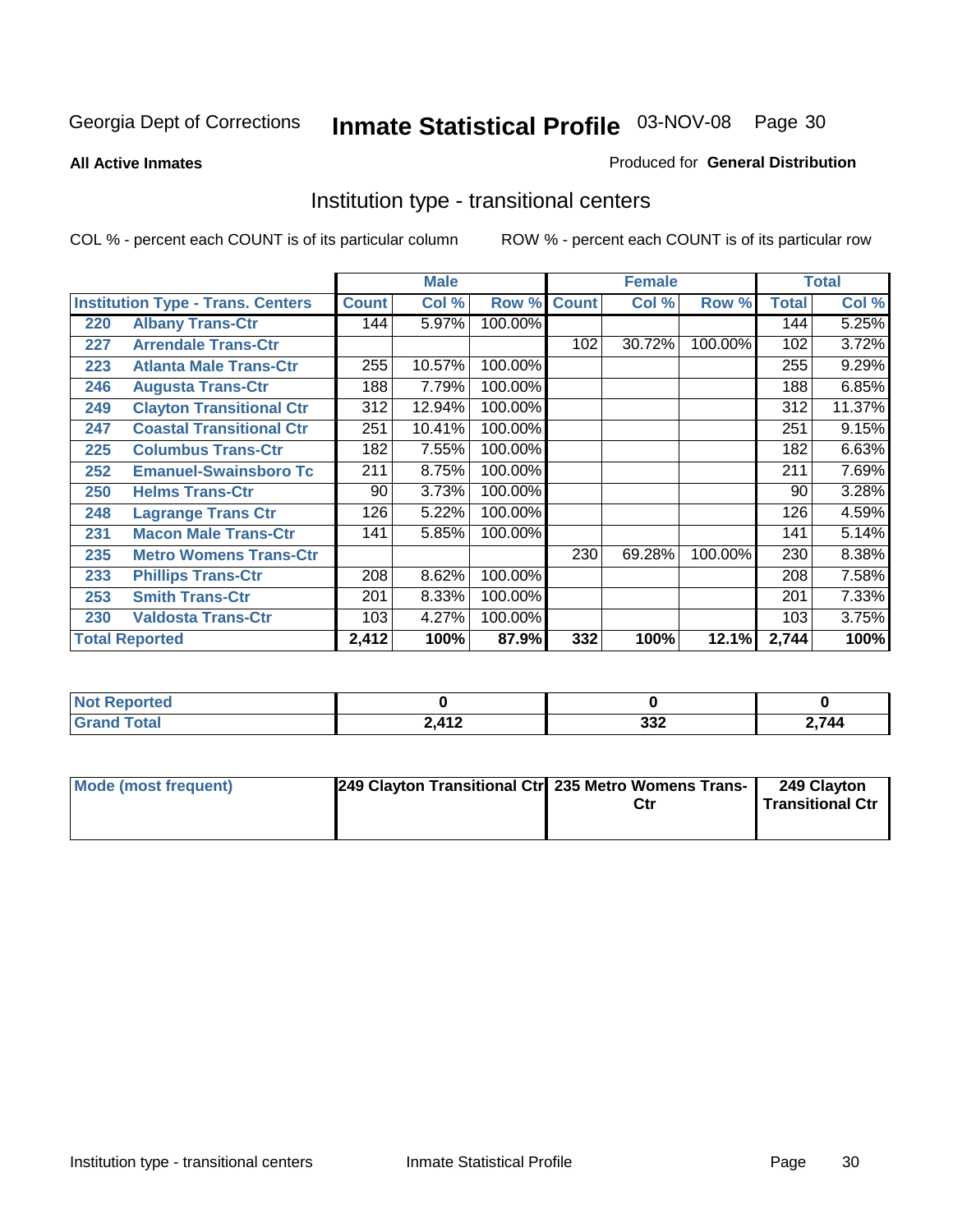**All Active Inmates**

#### Produced for **General Distribution**

### Institution type - mental hospitals

|                                                  | <b>Male</b> |                    | <b>Female</b> |                    | Total   |
|--------------------------------------------------|-------------|--------------------|---------------|--------------------|---------|
| <b>Institution Type - Mental Hospitals Count</b> | Col%        | <b>Row % Count</b> | Col%          | <b>Row % Total</b> | Col %   |
| <b>302 Central State Hospital</b>                | $100.00\%$  | 100.00%            |               |                    | 100.00% |
| <b>Total Reported</b>                            | 100%        | 100%               |               | %                  | 100%    |

| Not Reported |  |  |
|--------------|--|--|
| <b>otal</b>  |  |  |

| Mode (most frequent)<br>302 Central State Hospital | Null | <b>302 Central State</b><br><b>Hospital</b> |
|----------------------------------------------------|------|---------------------------------------------|
|----------------------------------------------------|------|---------------------------------------------|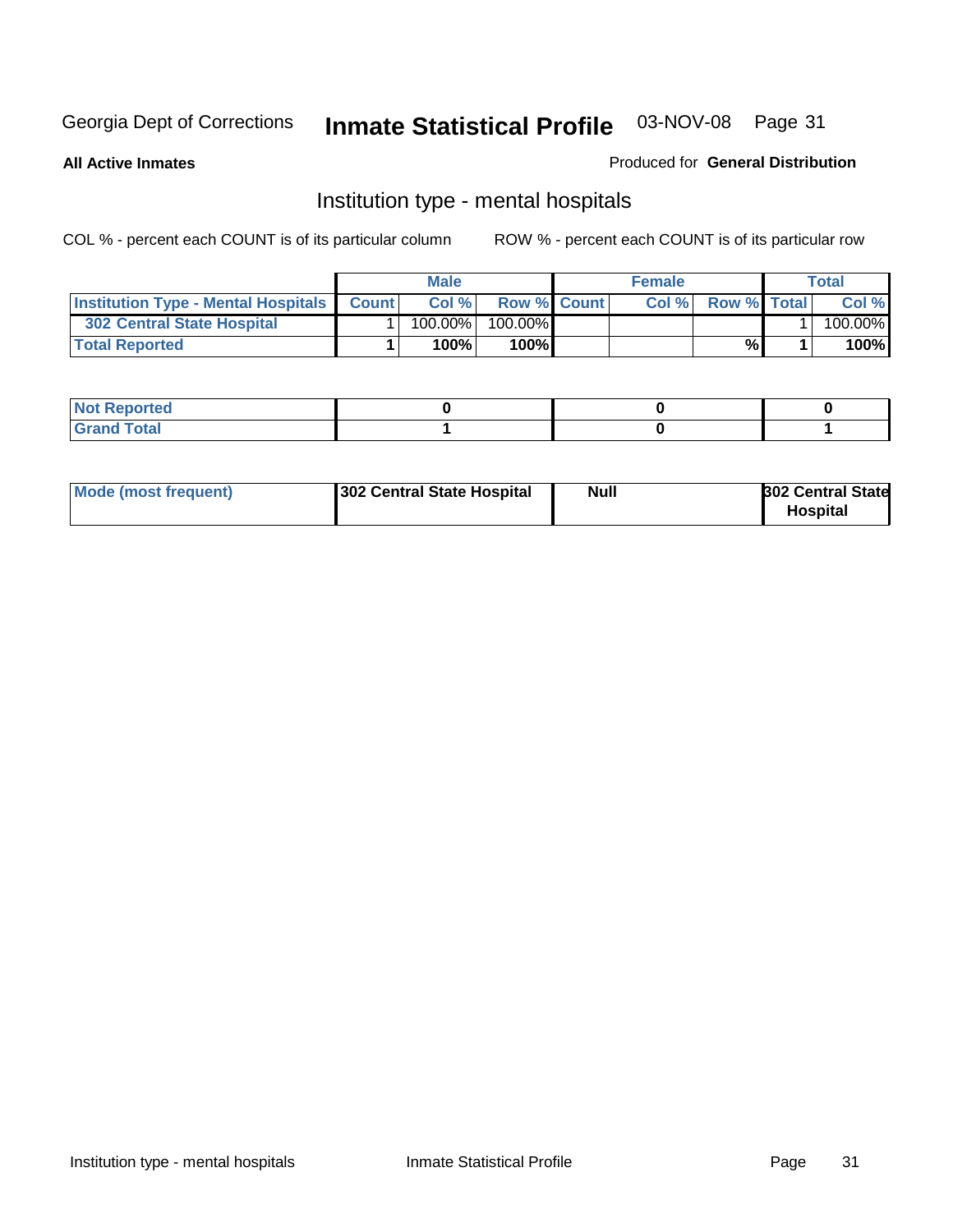#### **All Active Inmates**

#### Produced for **General Distribution**

### Institution type - county prisons

|                                          |                  | <b>Male</b> |         |              | <b>Female</b> |                          |                  | <b>Total</b> |
|------------------------------------------|------------------|-------------|---------|--------------|---------------|--------------------------|------------------|--------------|
| <b>Institution Type - County Prisons</b> | <b>Count</b>     | Col %       | Row %   | <b>Count</b> | Col %         | Row %                    | <b>Total</b>     | Col %        |
| <b>Bulloch County Ci</b><br>402          | 132              | 2.71%       | 100.00% |              |               |                          | 132              | 2.71%        |
| <b>Carroll County Ci</b><br>404          | $\overline{203}$ | 4.17%       | 100.00% |              |               |                          | $\overline{203}$ | 4.17%        |
| <b>Clarke County Ci</b><br>406           | 109              | 2.24%       | 100.00% |              |               |                          | 109              | 2.24%        |
| <b>Clayton County Ci</b><br>456          | 214              | 4.39%       | 100.00% |              |               |                          | $\overline{214}$ | 4.39%        |
| <b>Colquitt County Ci</b><br>407         | $\overline{185}$ | 3.80%       | 100.00% |              |               |                          | 185              | 3.80%        |
| <b>Coweta County Ci</b><br>409           | $\overline{202}$ | 4.15%       | 100.00% |              |               |                          | $\overline{202}$ | 4.15%        |
| <b>Decatur County Ci</b><br>411          | 211              | 4.33%       | 100.00% |              |               |                          | 211              | 4.33%        |
| <b>Effingham County Ci</b><br>413        | 239              | 4.91%       | 100.00% |              |               |                          | 239              | 4.91%        |
| <b>Floyd County Ci</b><br>415            | 349              | 7.17%       | 100.00% |              |               |                          | $\overline{349}$ | 7.17%        |
| <b>Gwinnett County Ci</b><br>419         | 187              | 3.84%       | 100.00% |              |               |                          | 187              | 3.84%        |
| <b>Hall County Ci</b><br>420             | 151              | 3.10%       | 100.00% |              |               |                          | 151              | 3.10%        |
| <b>Harris County Ci</b><br>422           | 93               | 1.91%       | 100.00% |              |               |                          | 93               | 1.91%        |
| <b>Jackson County Ci</b><br>426          | 165              | 3.39%       | 100.00% |              |               |                          | 165              | 3.39%        |
| <b>Jefferson County Ci</b><br>428        | 170              | 3.49%       | 100.00% |              |               |                          | 170              | 3.49%        |
| <b>Mitchell County Ci</b><br>433         | 118              | 2.42%       | 100.00% |              |               |                          | 118              | 2.42%        |
| <b>Muscogee County Ci</b><br>435         | 514              | 10.55%      | 100.00% |              |               |                          | $\overline{514}$ | 10.55%       |
| <b>Richmond County Ci</b><br>439         | $\overline{207}$ | 4.25%       | 100.00% |              |               |                          | 207              | 4.25%        |
| <b>Screven County Prison</b><br>440      | 136              | 2.79%       | 100.00% |              |               |                          | 136              | 2.79%        |
| <b>Spalding County Ci</b><br>441         | 365              | 7.49%       | 100.00% |              |               |                          | 365              | 7.49%        |
| <b>Stewart County Ci</b><br>442          | 6                | .12%        | 100.00% |              |               |                          | 6                | .12%         |
| <b>Sumter County Ci</b><br>443           | $\overline{349}$ | 7.17%       | 100.00% |              |               |                          | $\overline{349}$ | 7.17%        |
| <b>Terrell County Ci</b><br>444          | 137              | 2.81%       | 100.00% |              |               |                          | 137              | 2.81%        |
| <b>Thomas County Ci</b><br>445           | 156              | 3.20%       | 100.00% |              |               |                          | 156              | 3.20%        |
| <b>Troup County Ci</b><br>447            | 272              | 5.59%       | 100.00% |              |               |                          | $\overline{272}$ | 5.59%        |
| <b>Total Reported</b>                    | 4,870            | 100%        | 100%    |              |               | $\overline{\frac{9}{6}}$ | 4,870            | 100%         |

| τeα                              |     |      |
|----------------------------------|-----|------|
| $\sim$<br><b>TULAI</b><br>$\sim$ | 870 | .870 |

| Mode (most frequent) | 435 Muscogee County Ci | Null | 435 Muscogee |
|----------------------|------------------------|------|--------------|
|                      |                        |      | County Ci    |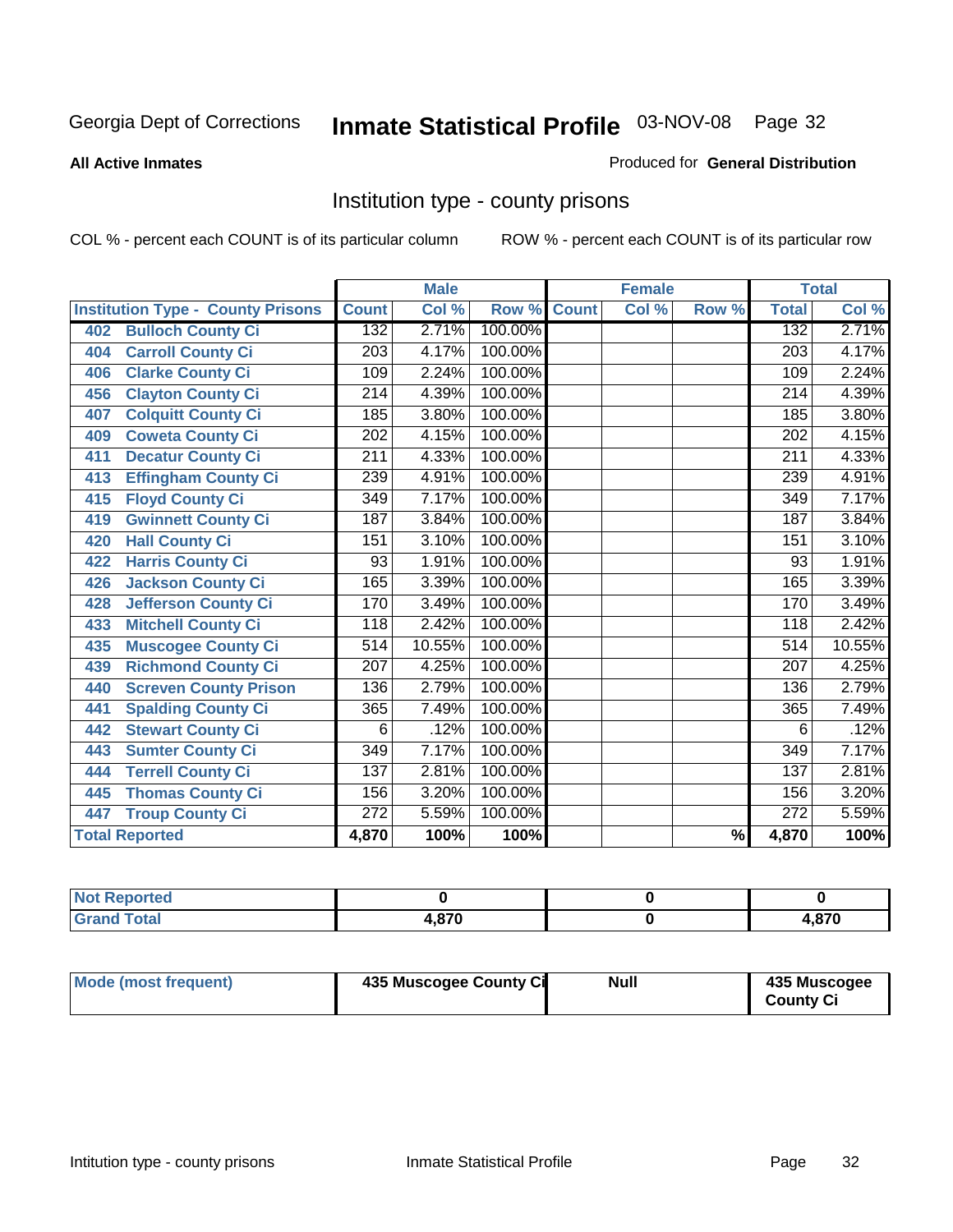**All Active Inmates**

#### Produced for **General Distribution**

### Institution type - state prisons

|     |                                            |                 | <b>Male</b> |         |              | <b>Female</b> |         | <b>Total</b>    |         |
|-----|--------------------------------------------|-----------------|-------------|---------|--------------|---------------|---------|-----------------|---------|
|     | <b>Institution Type - State Prisons</b>    | <b>Count</b>    | Col %       | Row %   | <b>Count</b> | Col %         | Row %   | <b>Total</b>    | Col %   |
| 508 | <b>Arrendale State Prison</b>              |                 |             |         | 1,230        | 38.85%        | 100.00% | 1,230           | 3.16%   |
| 532 | <b>Augusta State Med.</b>                  | 1,199           | 3.35%       | 99.92%  | 1            | .03%          | .08%    | 1,200           | 3.08%   |
| 543 | <b>Prison</b><br><b>Autry State Prison</b> | 1,546           | 4.33%       | 100.00% |              |               |         | 1,546           | 3.97%   |
| 553 | <b>Baldwin State Prison</b>                | 829             | 2.32%       | 100.00% |              |               |         | 829             | 2.13%   |
| 536 | <b>Bostick State Prison</b>                | 699             | 1.96%       | 100.00% |              |               |         | 699             | 1.80%   |
|     |                                            | 431             | 1.21%       | 100.00% |              |               |         | 431             | 1.11%   |
| 534 | <b>Burrus Corr Trn Cntr</b>                |                 | 4.39%       | 100.00% |              |               |         |                 | 4.03%   |
| 547 | <b>Calhoun State Prison</b>                | 1,568           |             |         |              |               |         | 1,568           |         |
| 531 | <b>Central State Prison</b>                | 803             | 2.25%       | 100.00% |              |               |         | 803             | 2.06%   |
| 523 | <b>Coastal State Prison</b>                | 1,413           | 3.95%       | 100.00% |              |               |         | 1,413           | 3.63%   |
| 535 | <b>Colony Farm State Prison</b>            | 1               | .01%        | 100.00% |              |               |         | 1               | .01%    |
| 503 | <b>Dodge State Prison</b>                  | 1,221           | 3.42%       | 100.00% |              |               |         | 1,221           | 3.14%   |
| 548 | <b>Dooly State Prison</b>                  | 1,415           | 3.96%       | 100.00% |              |               |         | 1,415           | 3.64%   |
| 521 | <b>Ga Diag &amp; Class Pris</b>            | 1,620           | 4.53%       | 100.00% |              |               |         | 1,620           | 4.16%   |
| 522 | <b>Ga Diag &amp; Class Pris-</b>           | 351             | .98%        | 100.00% |              |               |         | 351             | .90%    |
|     | <b>Perm</b><br><b>Ga State Prison</b>      |                 | 3.30%       | 100.00% |              |               |         |                 | 3.03%   |
| 517 |                                            | 1,179           | 4.00%       | 100.00% |              |               |         | 1,179           | 3.67%   |
| 541 | <b>Hancock State Prison</b>                | 1,429           |             |         |              |               |         | 1,429           |         |
| 540 | <b>Hays State Prison</b>                   | 1,356           | 3.79%       | 100.00% |              |               |         | 1,356           | 3.48%   |
| 551 | <b>Homerville State Prison</b>             | 174             | .49%        | 100.00% |              |               |         | 174             | .45%    |
| 545 | <b>Johnson State Prison</b>                | 1,583           | 4.43%       | 100.00% |              |               |         | 1,583           | 4.07%   |
| 510 | <b>Lee State Prison</b>                    | 750             | 2.10%       | 100.00% |              |               |         | 750             | 1.93%   |
| 502 | <b>Lowndes State Prison</b>                | $\overline{5}$  | .01%        | 100.00% |              |               |         | $\overline{5}$  | .01%    |
| 549 | <b>Macon State Prison</b>                  | 1,515           | 4.24%       | 100.00% |              |               |         | 1,515           | 3.89%   |
| 519 | <b>Men'S State Prison</b>                  | 674             | 1.89%       | 100.00% |              |               |         | 674             | 1.73%   |
| 554 | <b>Metro State Prison (W)</b>              |                 |             |         | 767          | 24.23%        | 100.00% | 767             | 1.97%   |
| 561 | <b>Milan State Prison</b>                  | 258             | .72%        | 100.00% |              |               |         | 258             | .66%    |
| 509 | <b>Montgomery State Prison</b>             | 413             | 1.16%       | 100.00% |              |               |         | 413             | 1.06%   |
| 505 | <b>Phillips State Prison</b>               | 783             | 2.19%       | 100.00% |              |               |         | 783             | 2.01%   |
| 557 | <b>Pulaski State Prison (W)</b>            |                 |             |         | 1,168        | 36.89%        | 100.00% | 1,168           | 3.00%   |
| 529 | <b>Rivers State Prison</b>                 | $\overline{24}$ | .07%        | 100.00% |              |               |         | $\overline{24}$ | $.06\%$ |
| 533 | <b>Rogers State Prison</b>                 | 1,321           | 3.70%       | 100.00% |              |               |         | 1,321           | 3.40%   |
| 530 | <b>Rutledge State Prison</b>               | 612             | 1.71%       | 100.00% |              |               |         | 612             | 1.57%   |
| 525 | <b>Scott State Prison</b>                  | 1,644           | 4.60%       | 100.00% |              |               |         | 1,644           | 4.23%   |
| 550 | <b>Smith State Prison</b>                  | 1,123           | 3.14%       | 100.00% |              |               |         | 1,123           | 2.89%   |
| 542 | <b>Telfair State Prison</b>                | 1,210           | 3.39%       | 100.00% |              |               |         | 1,210           | 3.11%   |
| 537 | <b>Valdosta State Prison</b>               | 1,147           | 3.21%       | 100.00% |              |               |         | 1,147           | 2.95%   |
| 506 | <b>Walker State Prison</b>                 | 619             | 1.73%       | 100.00% |              |               |         | 619             | 1.59%   |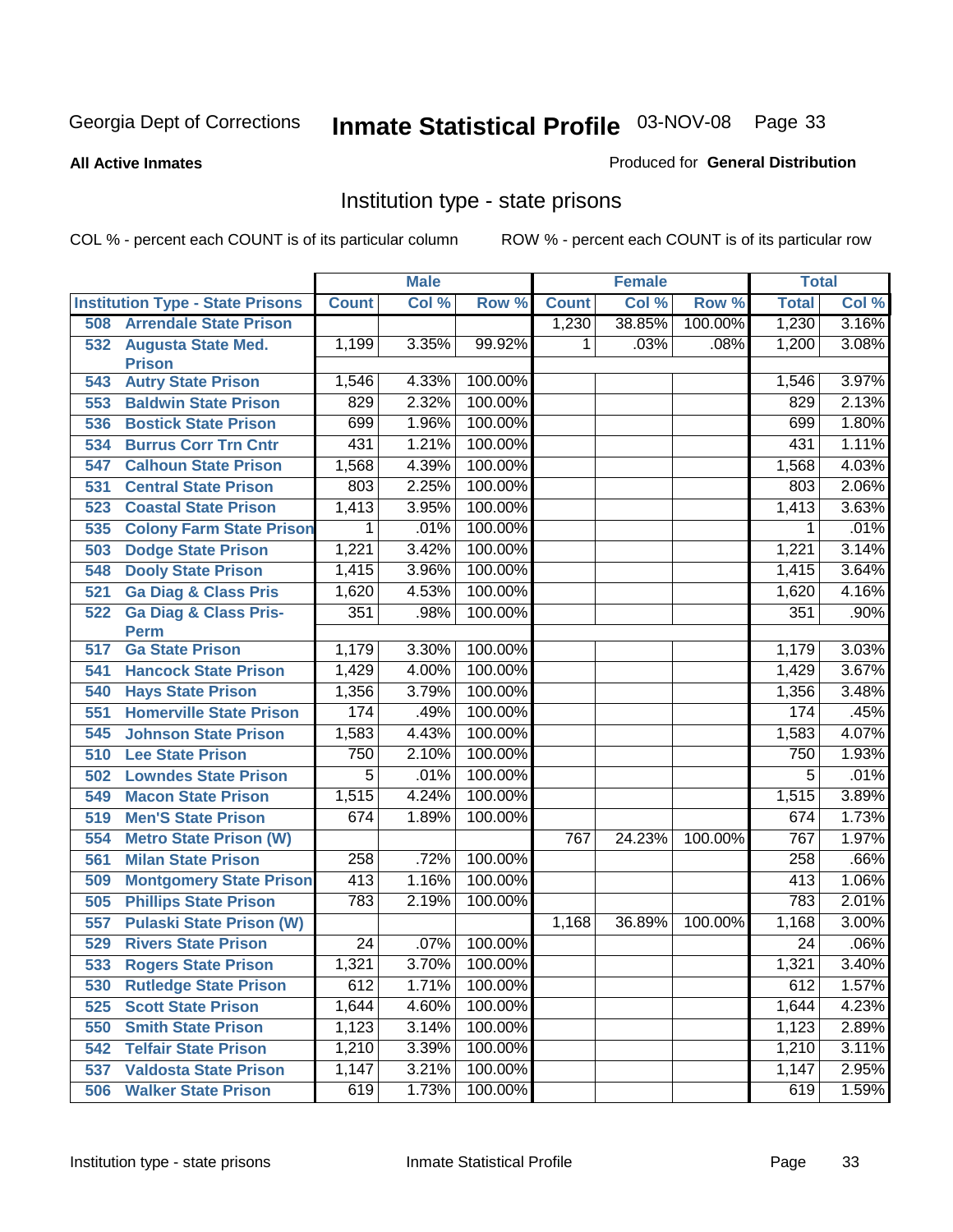**All Active Inmates**

#### Produced for **General Distribution**

### Institution type - state prisons

|                                         |              | <b>Male</b> |            |              | <b>Female</b> |       | <b>Total</b> |       |
|-----------------------------------------|--------------|-------------|------------|--------------|---------------|-------|--------------|-------|
| <b>Institution Type - State Prisons</b> | <b>Count</b> | Col %       | Row %      | <b>Count</b> | Col %         | Row % | <b>Total</b> | Col % |
| <b>Ware State Prison</b><br>501         | .289         | $3.61\%$    | 100.00%    |              |               |       | 1,289        | 3.31% |
| <b>Washington Sp</b><br>552             | .506         | $4.21\%$    | $100.00\%$ |              |               |       | 1,506        | 3.87% |
| <b>Wayne State Prison</b><br>507        | 188          | .53%        | $100.00\%$ |              |               |       | 188          | .48%  |
| <b>546 Wilcox State Prison</b>          | .846         | $5.16\%$    | $100.00\%$ |              |               |       | 1,846        | 4.74% |
| <b>Total Reported</b>                   | 35,744       | 100%        | 91.86%     | 3,166        | 100%          | 8.14% | 38,910       | 100%  |

| <b>Not</b><br>Reported |        |       |        |
|------------------------|--------|-------|--------|
| <b>Total</b>           | 35.744 | 3,166 | 38,910 |

| <b>Mode (most frequent)</b> | 546 Wilcox State Prison | <b>508 Arrendale State Prison</b> | 546 Wilcox State<br><b>Prison</b> |
|-----------------------------|-------------------------|-----------------------------------|-----------------------------------|
|-----------------------------|-------------------------|-----------------------------------|-----------------------------------|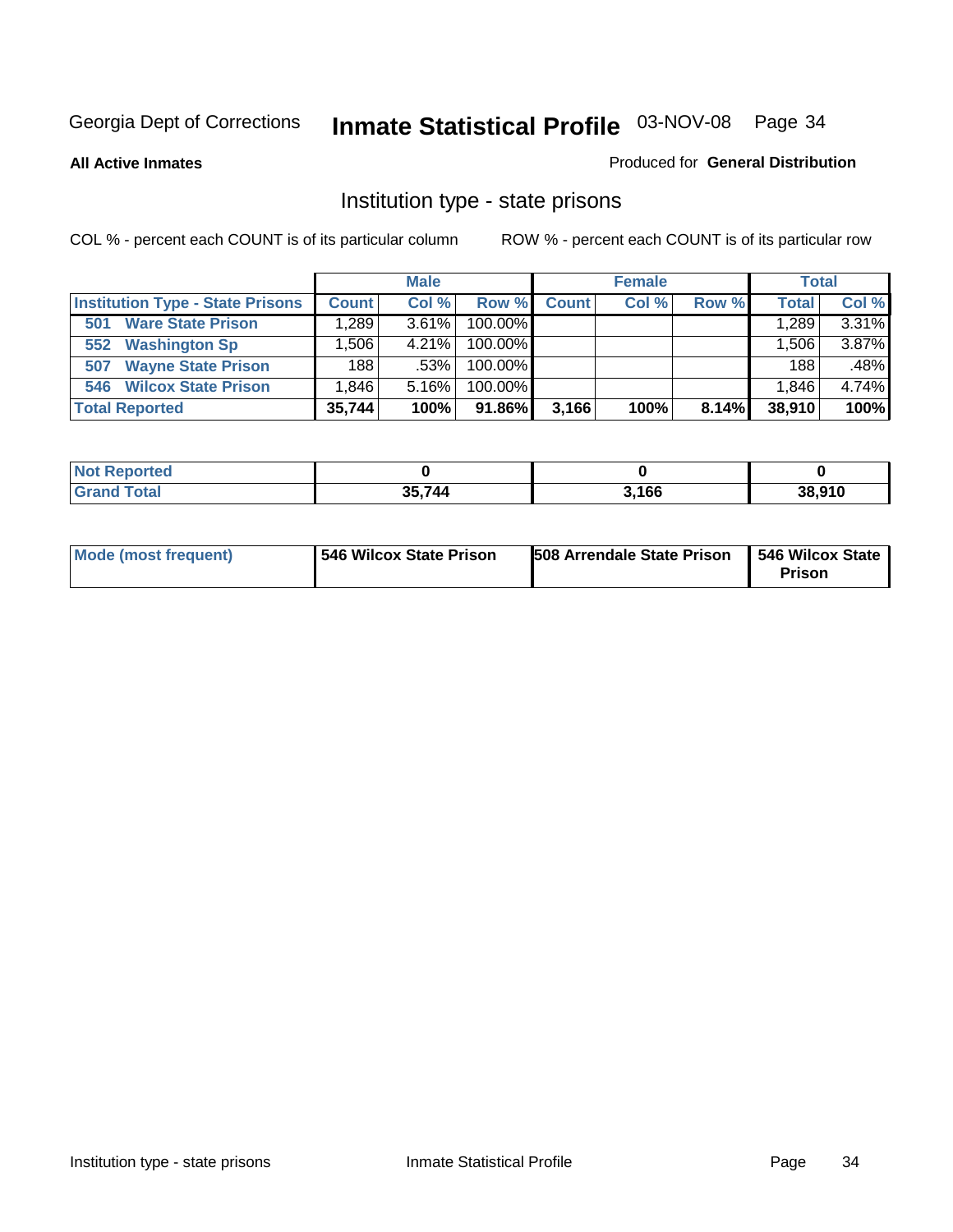**All Active Inmates**

#### Produced for **General Distribution**

### Institution type - private prisons

|                                           |                   | <b>Male</b> |             | <b>Female</b> |         |              | <b>Total</b> |
|-------------------------------------------|-------------------|-------------|-------------|---------------|---------|--------------|--------------|
| <b>Institution Type - Private Prisons</b> | <b>Count</b>      | Col%        | Row % Count | Col %         | Row %   | <b>Total</b> | Col %        |
| <b>Coffee Corr Facility</b><br>569        | 1.711             | $33.08\%$   | $99.94\%$   | $100.00\%$    | $.06\%$ | 1.712        | 33.09%       |
| 567 D Ray James Corr Fac                  | 1.777             | 34.36%      | $100.00\%$  |               |         | 1.777        | 34.35%       |
| 571 Wheeler Corr Facility                 | .684 <sup>1</sup> | 32.56%      | 100.00%     |               |         | ٔ 684.       | 32.55%       |
| <b>Total Reported</b>                     | 5.172             | 100%        | 99.98%      | 100%          | $.02\%$ | 5,173        | 100%         |

| Reported<br>NOT          |              |     |
|--------------------------|--------------|-----|
| <b>Total</b><br>$\sim$ . | <b>E 470</b> | 170 |

| Mode (most frequent) | 1567 D Ray James Corr Fac 1569 Coffee Corr Facility |  | 567 D Ray James<br><b>Corr Fac</b> |
|----------------------|-----------------------------------------------------|--|------------------------------------|
|----------------------|-----------------------------------------------------|--|------------------------------------|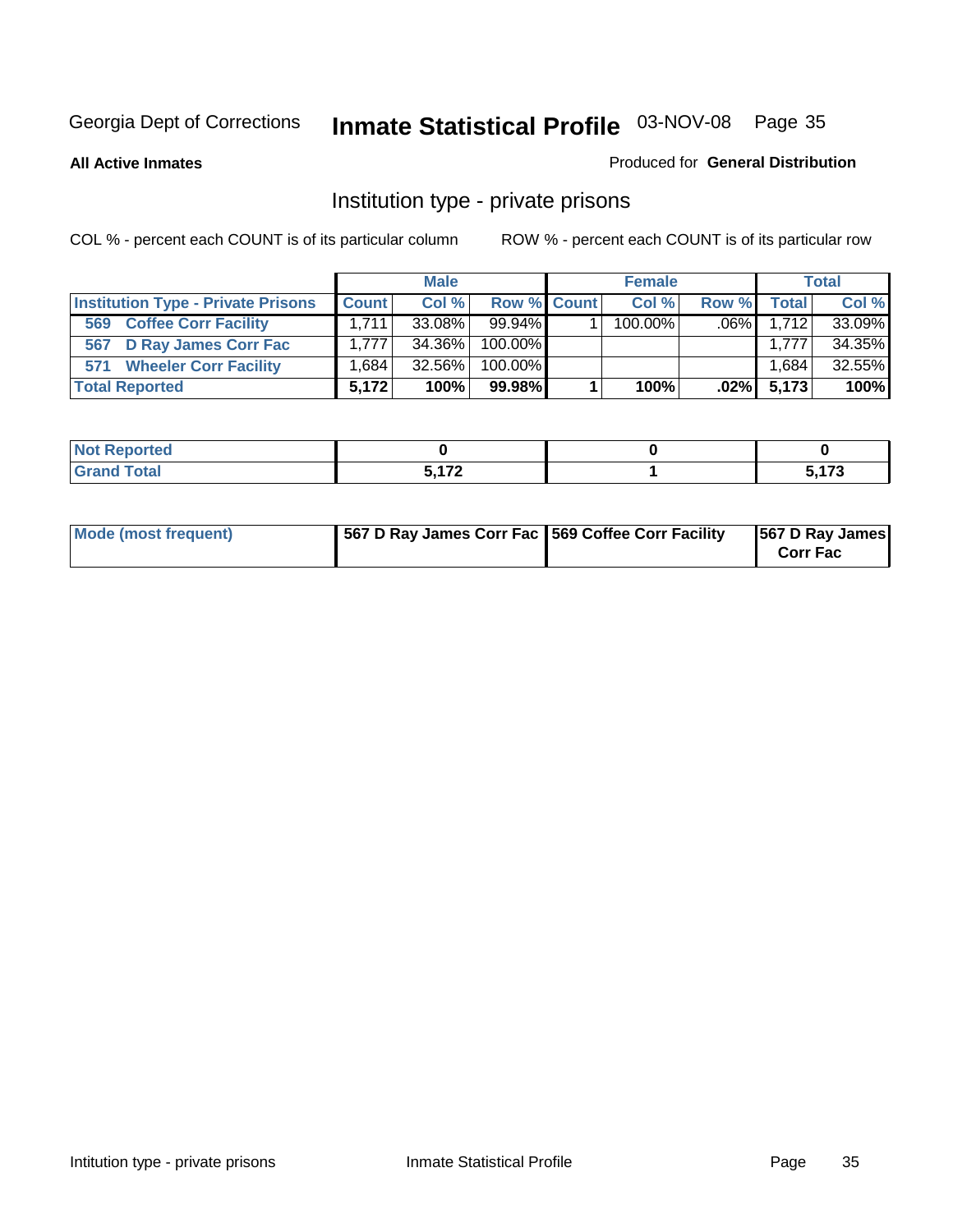**All Active Inmates**

#### Produced for **General Distribution**

### Institution type - prison annexes

|                                                |    | <b>Male</b> |            |              | <b>Female</b> |       |       | <b>Total</b> |
|------------------------------------------------|----|-------------|------------|--------------|---------------|-------|-------|--------------|
| <b>Institution Type - Prison Annexes Count</b> |    | Col %       | Row %      | <b>Count</b> | Col %         | Row % | Total | Col %        |
| <b>7541 Hancock Annex</b>                      | я  | 21.05%      | 100.00%    |              |               |       |       | 21.05%       |
| 7540 Hays Annex                                | 22 | 57.89%      | 100.00%    |              |               |       | 22    | 57.89%       |
| 7501 Ware Annex                                | 5  | $13.16\%$   | $100.00\%$ |              |               |       |       | 13.16%       |
| 7552 Washington Sp Annex                       |    | 7.89%       | $100.00\%$ |              |               |       |       | 7.89%        |
| <b>Total Reported</b>                          | 38 | 100%        | 100%       |              |               | %     | 38    | 100%         |

| Reported<br><b>NOT</b> |        |        |
|------------------------|--------|--------|
| <b>otal</b>            | $\sim$ | $\sim$ |
| --                     | v      | -JO    |

| Mode (most frequent) | 7540 Hays Annex | <b>Null</b> | 7540 Hays Annex |
|----------------------|-----------------|-------------|-----------------|
|----------------------|-----------------|-------------|-----------------|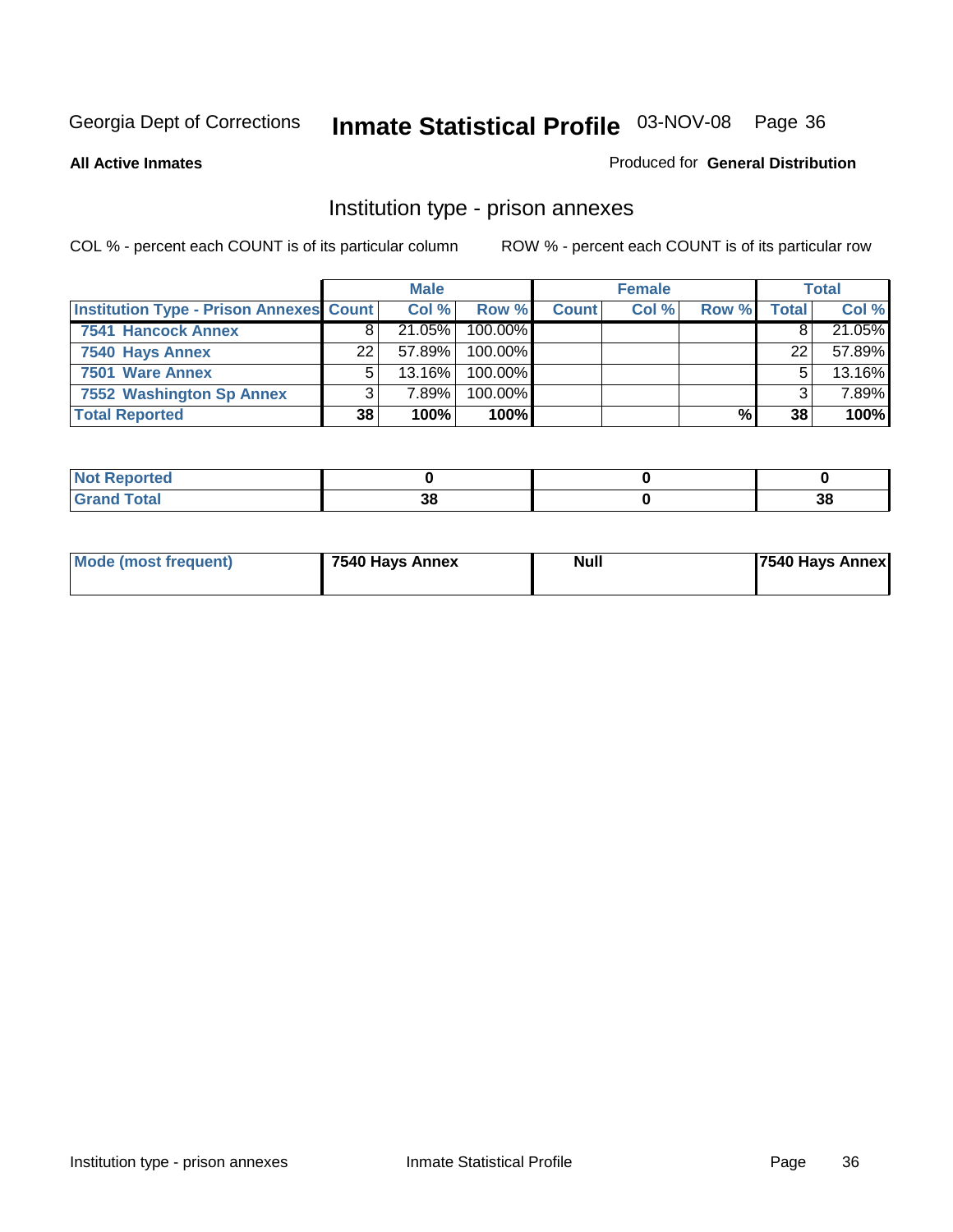#### **All Active Inmates**

### Produced for **General Distribution**

### Institution type - pre-release centers

|                                                |       | <b>Male</b> |         |              | <b>Female</b> |         |              | <b>Total</b> |
|------------------------------------------------|-------|-------------|---------|--------------|---------------|---------|--------------|--------------|
| <b>Institution Type - Prison Annexes Count</b> |       | Col %       | Row %   | <b>Count</b> | Col %         | Row %   | <b>Total</b> | Col %        |
| <b>7507 Appling Pre-Release Ctr</b>            | 185   | 17.16%      | 100.00% |              |               |         | 185          | 14.79%       |
| 7521 Lamar Pre-Release Center                  | 187   | 17.35%      | 100.00% |              |               |         | 187          | 14.95%       |
| 7550 Long Pre-Release Center                   | 3     | .28%        | 100.00% |              |               |         | 3            | .24%         |
| 7543 Pelham Pre-Release                        | 154   | 14.29%      | 100.00% |              |               |         | 154          | 12.31%       |
| <b>Center</b>                                  |       |             |         |              |               |         |              |              |
| 7546 Turner Pre-Release Center                 | 183   | 16.98%      | 100.00% |              |               |         | 183          | 14.63%       |
| 7538 W Central Pre-Release Ctr                 |       |             |         | 173          | 100.00%       | 100.00% | 173          | 13.83%       |
| 556 Western Pre-Release Cntr                   | 190   | 17.63%      | 100.00% |              |               |         | 190          | 15.19%       |
| <b>7572 Wilkes Pre-Release Center</b>          | 176   | 16.33%      | 100.00% |              |               |         | 176          | 14.07%       |
| <b>Total Reported</b>                          | 1,078 | 100%        | 86.17%  | 173          | 100%          | 13.83%  | 1,251        | 100%         |

| <b>Not Reported</b> |      |         |       |
|---------------------|------|---------|-------|
| <b>Grand Total</b>  | ,078 | יי<br>. | 1,251 |

| Mode (most frequent) |      | 556 Western Pre-Release   7538 W Central Pre-Release   556 Western Pre- |                     |
|----------------------|------|-------------------------------------------------------------------------|---------------------|
|                      | Cntı | Ctr                                                                     | <b>Release Cntr</b> |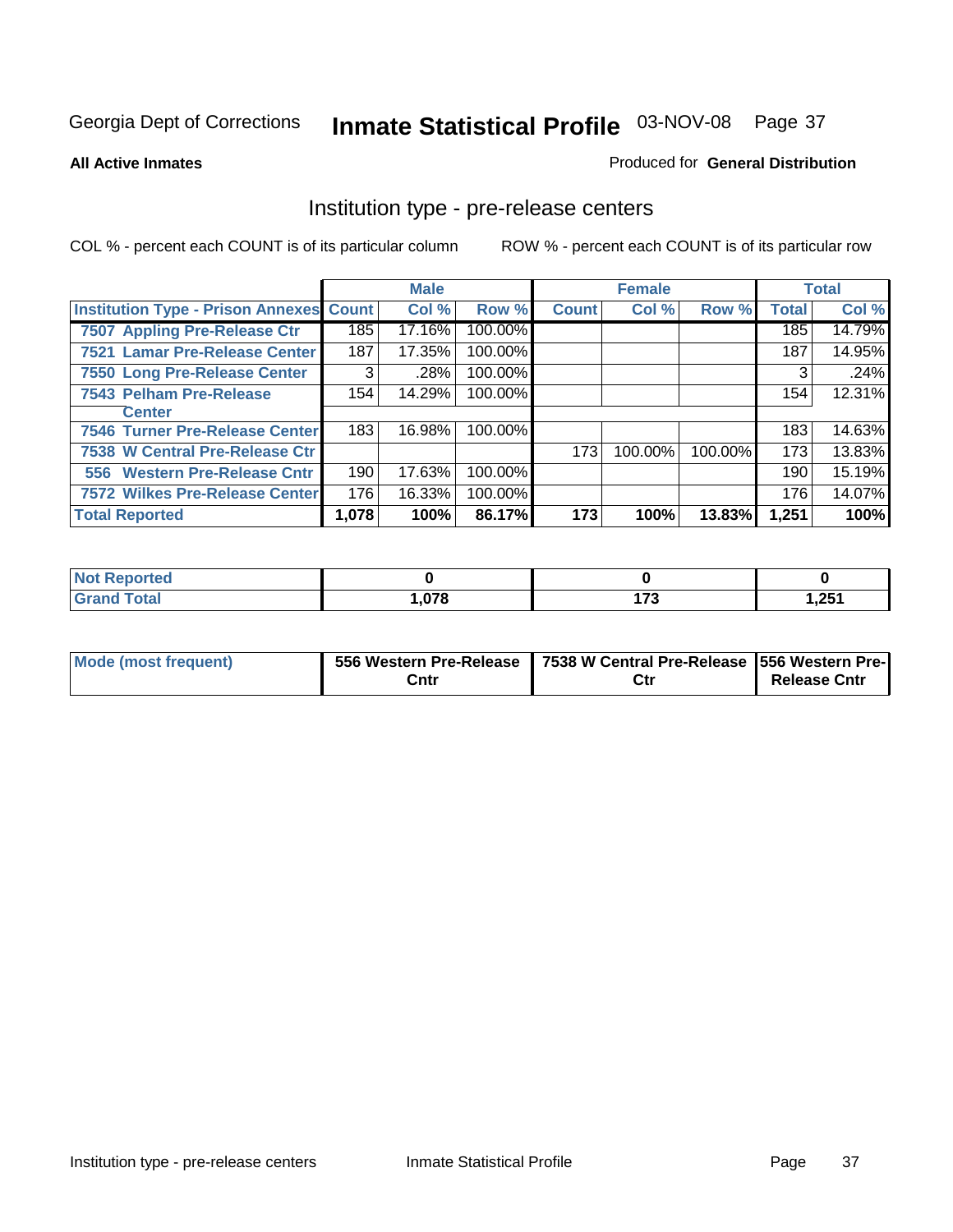**All Active Inmates**

### Produced for **General Distribution**

## Institution type - inmate boot camp

|                                      |              | <b>Male</b> |            |              | <b>Female</b> |       |       | Total   |
|--------------------------------------|--------------|-------------|------------|--------------|---------------|-------|-------|---------|
| <b>Institution Type - Boot Camps</b> | <b>Count</b> | Col %       | Row %      | <b>Count</b> | Col%          | Row % | Total | Col %   |
| 9534 Burruss Inm Boot Camp           | 172          | 100.00%     | $100.00\%$ |              |               |       | 172   | 100.00% |
| <b>Total Rported</b>                 | 172          | 100%        | 100%       |              |               | %     | 172   | 100%    |

| keported<br>. <b>.</b> |     |          |
|------------------------|-----|----------|
| <b>otal</b>            | ィラヘ | ィラヘ      |
| __                     |     | $\cdots$ |

| Mode (most frequent) | 9534 Burruss Inm Boot | <b>Null</b> | 9534 Burruss Inm |
|----------------------|-----------------------|-------------|------------------|
|                      | Camp                  |             | <b>Boot Camp</b> |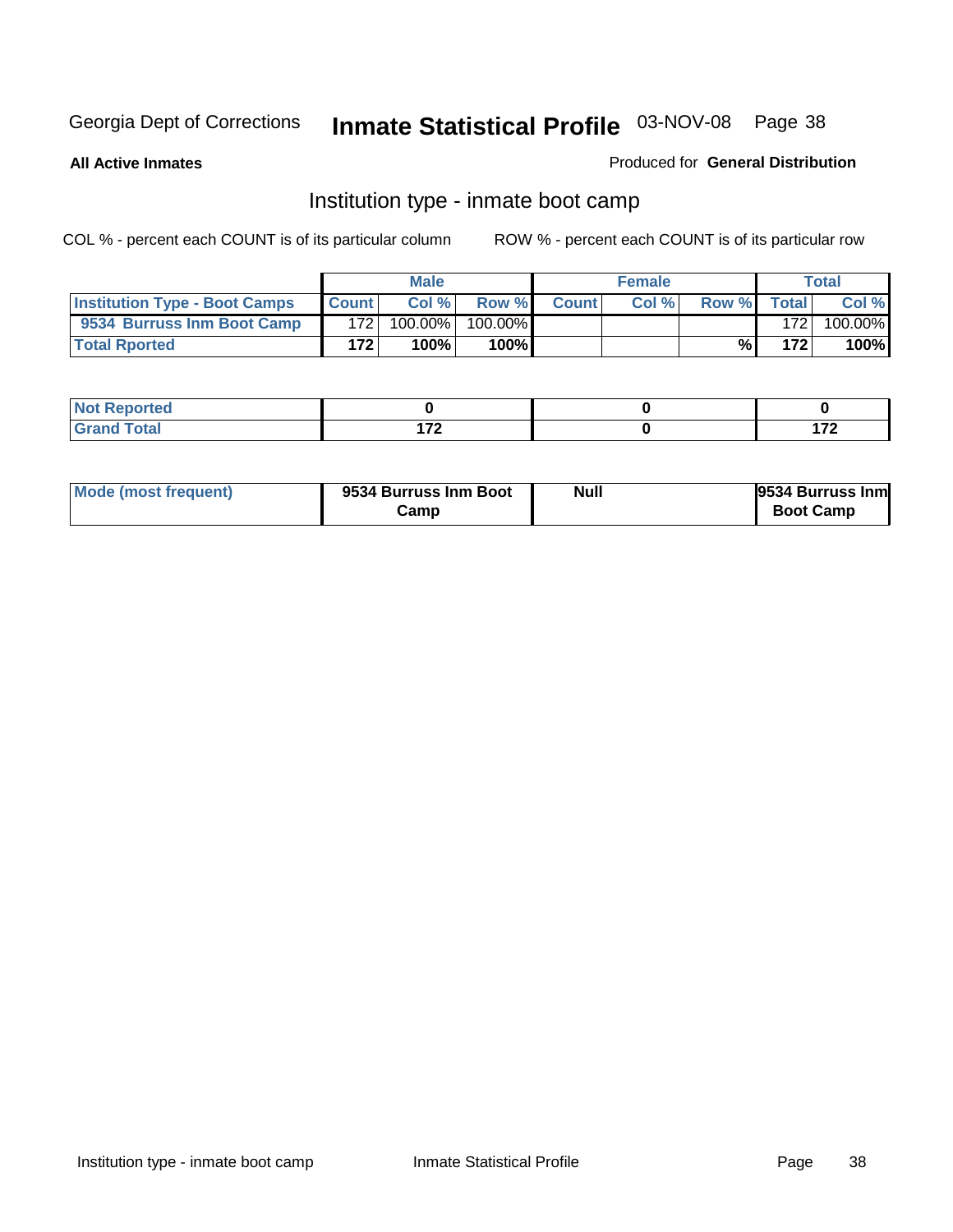**All Active Inmates**

#### Produced for **General Distribution**

# Number of disciplinary reports

|                                       |              | <b>Male</b> |        |              | <b>Female</b> |          |              | <b>Total</b> |
|---------------------------------------|--------------|-------------|--------|--------------|---------------|----------|--------------|--------------|
| <b>Number of Disciplinary Reports</b> | <b>Count</b> | Col %       | Row %  | <b>Count</b> | Col %         | Row %    | <b>Total</b> | Col %        |
|                                       | 20,860       | 42.15%      | 90.17% | 2,274        | $61.93\%$     | 9.83%    | 23,134       | 43.52%       |
|                                       | 7,148        | 14.44%      | 93.27% | 516          | 14.05%        | 6.73%    | 7,664        | 14.42%       |
| $\mathbf{2}$                          | 3,969        | $8.02\%$    | 94.77% | 219          | 5.96%         | 5.23%    | 4,188        | 7.88%        |
| 3                                     | 2,715        | 5.49%       | 95.13% | 139          | 3.79%         | 4.87%    | 2,854        | 5.37%        |
|                                       | .983         | 4.01%       | 95.80% | 87           | 2.37%         | $4.20\%$ | 2,070        | 3.89%        |
| 5                                     | .584         | $3.20\%$    | 96.06% | 65           | 1.77%         | 3.94%    | 1,649        | 3.10%        |
| <b>More Than 5</b>                    | 11,228       | 22.69%      | 96.79% | 372          | 10.13%        | $3.21\%$ | 11,600       | 21.82%       |
| <b>Total Reported</b>                 | 49,487       | 100%        | 93.09% | 3,672        | 100%          | 6.91%    | 53,159       | 100%         |

| N         |               |             |     |
|-----------|---------------|-------------|-----|
| $\sim$ 10 | <b>AQ 497</b> | רכם כ<br>__ | 159 |

| Mean (average)       | 5.11 | 2.25 | 4.91 |
|----------------------|------|------|------|
| Median (middle)      |      |      |      |
| Mode (most frequent) |      |      |      |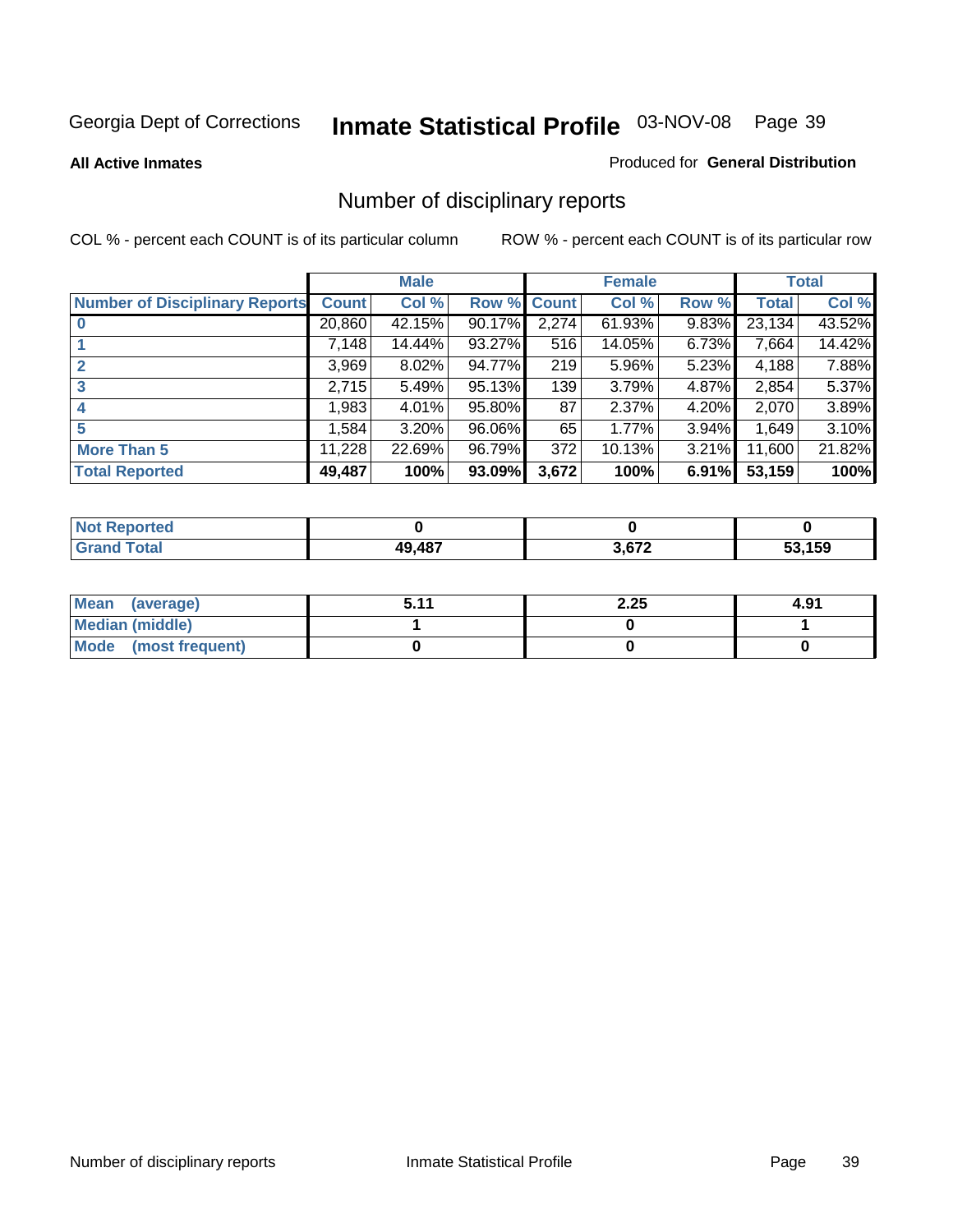**All Active Inmates**

#### Produced for **General Distribution**

### Number of transfers

|                            |         | <b>Male</b> |             |       | <b>Female</b> |          |              | <b>Total</b> |
|----------------------------|---------|-------------|-------------|-------|---------------|----------|--------------|--------------|
| <b>Number of Transfers</b> | Count l | Col %       | Row % Count |       | Col %         | Row %    | <b>Total</b> | Col %        |
|                            | 2,969   | $6.00\%$    | 85.93%      | 486   | 13.24%        | 14.07%   | 3,455        | 6.50%        |
|                            | 17,726  | 35.82%      | 90.20%      | 1,926 | 52.45%        | $9.80\%$ | 19,652       | 36.97%       |
|                            | 10,656  | 21.53%      | 93.68%      | 719   | 19.58%        | $6.32\%$ | 11,375       | 21.40%       |
| 3                          | 6,752   | 13.64%      | 95.18%      | 342   | 9.31%         | 4.82%    | 7,094        | 13.34%       |
|                            | 3,888   | 7.86%       | 97.49%      | 100   | 2.72%         | $2.51\%$ | 3,988        | 7.50%        |
| 5                          | 2,477   | 5.01%       | 98.22%      | 45    | 1.23%         | 1.78%    | 2,522        | 4.74%        |
| <b>More Than 5</b>         | 5,019   | 10.14%      | 98.94%      | 54    | 1.47%         | 1.06%    | 5,073        | 9.54%        |
| <b>Total Reported</b>      | 49,487  | 100%        | 93.09%      | 3,672 | 100%          | 6.91%    | 53,159       | 100%         |

| N         |               |             |     |
|-----------|---------------|-------------|-----|
| $\sim$ 10 | <b>AQ 497</b> | רכם כ<br>__ | 159 |

| Mean (average)       | 2.63 | 48. ا | 2.55 |
|----------------------|------|-------|------|
| Median (middle)      |      |       |      |
| Mode (most frequent) |      |       |      |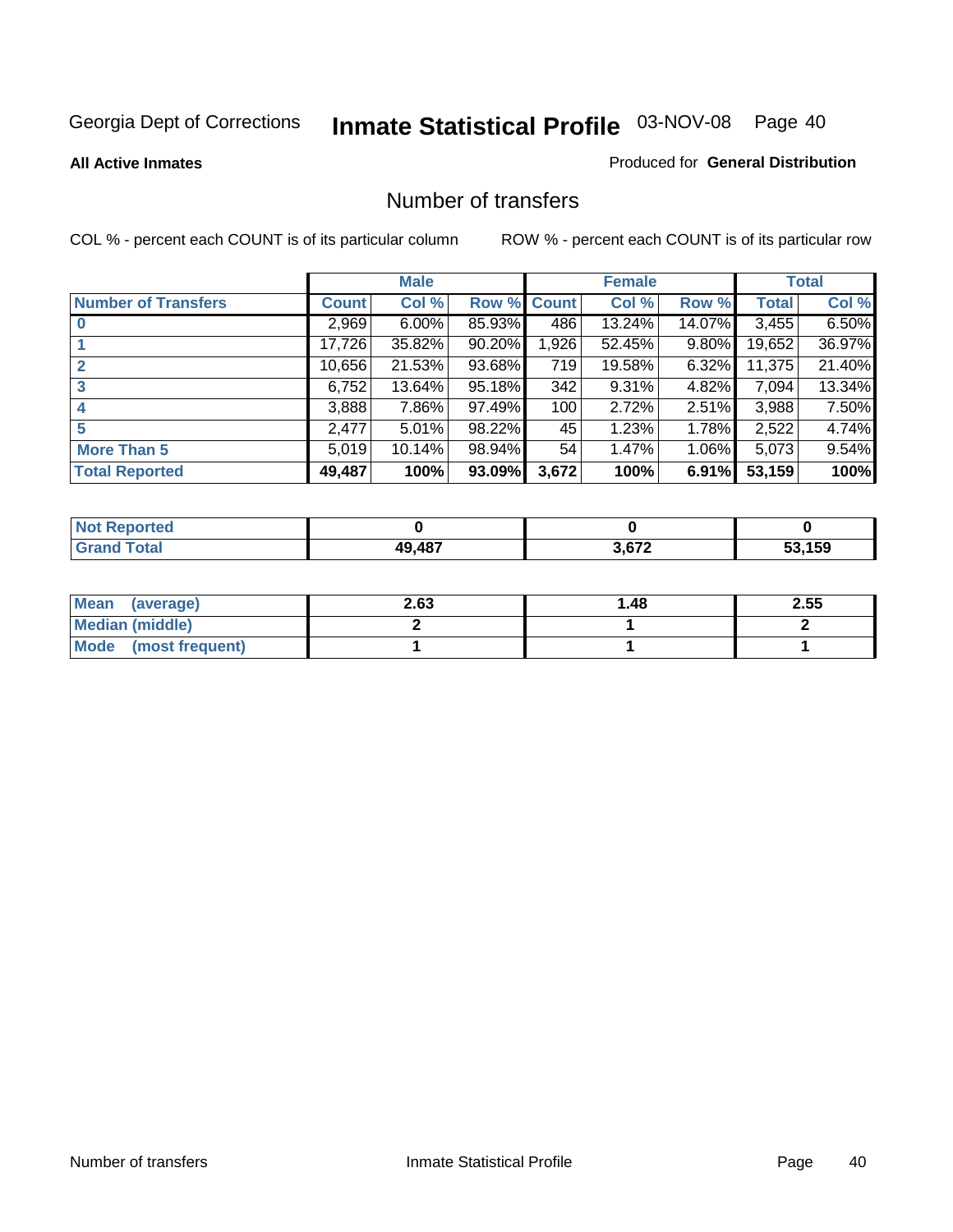**All Active Inmates**

#### Produced for **General Distribution**

# Number of escapes

|                          |              | <b>Male</b> |                    |       | <b>Female</b> |          |        | <b>Total</b> |
|--------------------------|--------------|-------------|--------------------|-------|---------------|----------|--------|--------------|
| <b>Number of Escapes</b> | <b>Count</b> | Col %       | <b>Row % Count</b> |       | Col %         | Row %    | Total  | Col %        |
|                          | 49,162       | 99.34%      | 93.07%             | 3,662 | 99.73%        | $6.93\%$ | 52,824 | 99.37%       |
|                          | 305          | 0.62%       | 96.83%             | 10    | 0.27%         | 3.17%    | 315    | 0.59%        |
|                          | 14           | 0.03%       | 100.00%            |       |               |          | 14     | 0.03%        |
|                          | 5            | 0.01%       | 100.00%            |       |               |          | 5      | 0.01%        |
|                          |              | 0.01%       | $100.00\%$         |       |               |          |        | 0.01%        |
| <b>Total Reported</b>    | 49,487       | 100%        | 93.09%             | 3,672 | 100%          | 6.91%    | 53,159 | 100.0%       |

| Reported<br><b>Not</b> |        |                        |        |
|------------------------|--------|------------------------|--------|
| <b>Cotal</b>           | 49,487 | 2.672<br>$\sim$ $\sim$ | 53.159 |

| Mean (average)         |  | $.0^{\prime}$ |
|------------------------|--|---------------|
| <b>Median (middle)</b> |  |               |
| Mode (most frequent)   |  |               |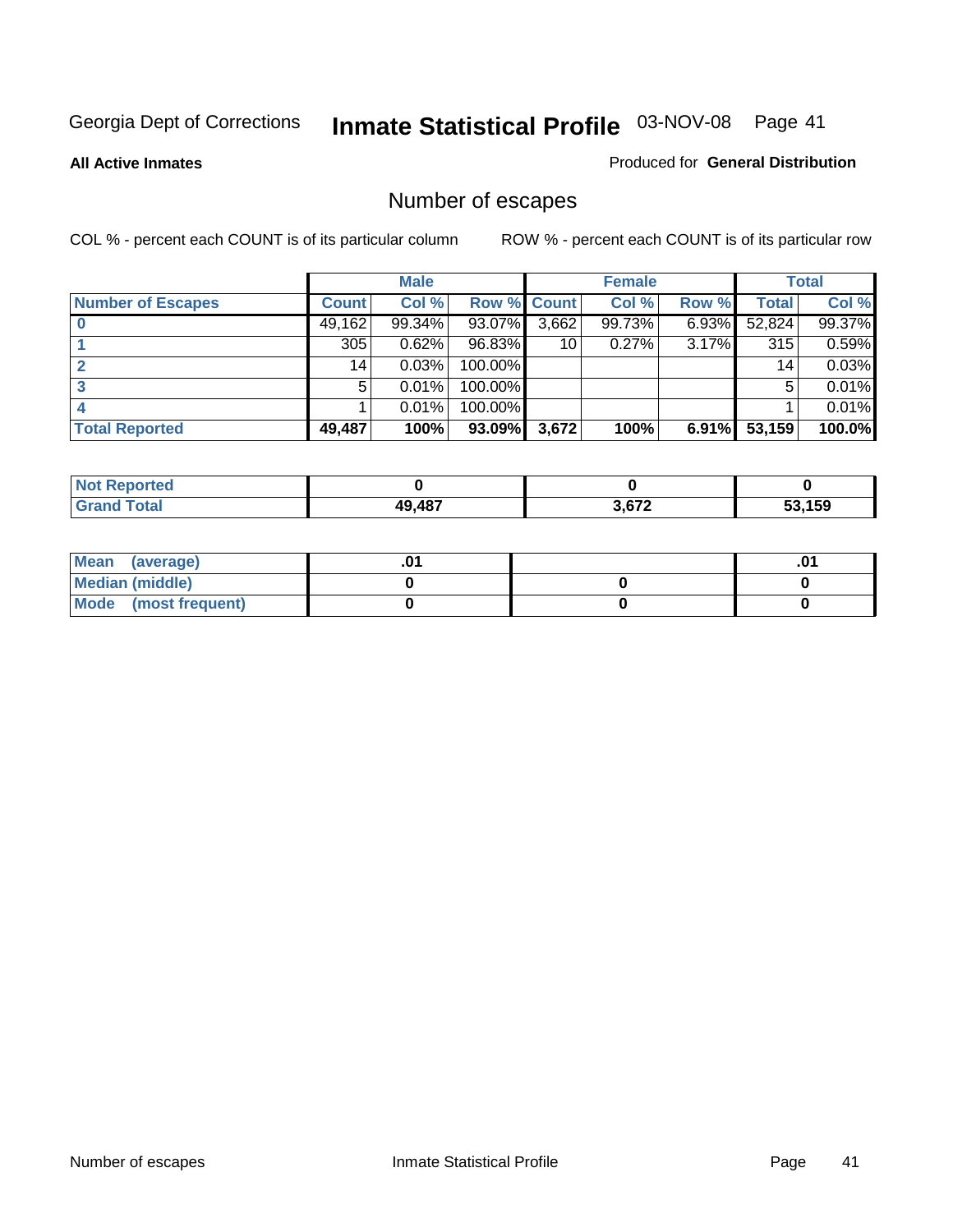**All Active Inmates**

### Produced for **General Distribution**

# Probable future release type of still active inmates

|                                         |              | <b>Male</b> |                    |       | <b>Female</b> |          | <b>Total</b> |        |
|-----------------------------------------|--------------|-------------|--------------------|-------|---------------|----------|--------------|--------|
| <b>Probable Future Release Type</b>     | <b>Count</b> | Col %       | <b>Row % Count</b> |       | Col %         | Row %    | <b>Total</b> | Col %  |
| <b>Paroled with probation to follow</b> | 7,877        | 15.93%      | 92.76%             | 615   | 16.77%        | 7.24%    | 8,492        | 15.99% |
| Paroled w/o probation to follow         | 7,590        | 15.35%      | 93.70%             | 510   | $13.90\%$     | $6.30\%$ | 8,100        | 15.25% |
| <b>Maxout with probation to follow</b>  | 14,119       | 28.56%      | 92.25%             | 1,186 | $32.33\%$     | $7.75\%$ | 15,305       | 28.82% |
| <b>Maxout w/o probation to follow</b>   | 12,998       | 26.29%      | 92.46%             | 1.060 | 28.90%        | $7.54\%$ | 14,058       | 26.47% |
| Life, LWOP or death sentence            | 6,860        | 13.87%      | 95.85%             | 297   | $8.10\%$      | $4.15\%$ | 7,157        | 13.48% |
| <b>Total Reported</b>                   | 49,444       | 100%        | $93.09\%$ 3,668    |       | 100%          | 6.91%    | 53,112       | 100%   |

| Released                     |        |       |                             |
|------------------------------|--------|-------|-----------------------------|
| <b>Total</b><br><b>Grand</b> | 49,444 | 3,668 | につ イイつ<br>ວວ.<br><u> 14</u> |

| Mode (most frequent) | Maxout with PROB follow   Maxout with PROB follow   Maxout with PROB |        |
|----------------------|----------------------------------------------------------------------|--------|
|                      |                                                                      | follow |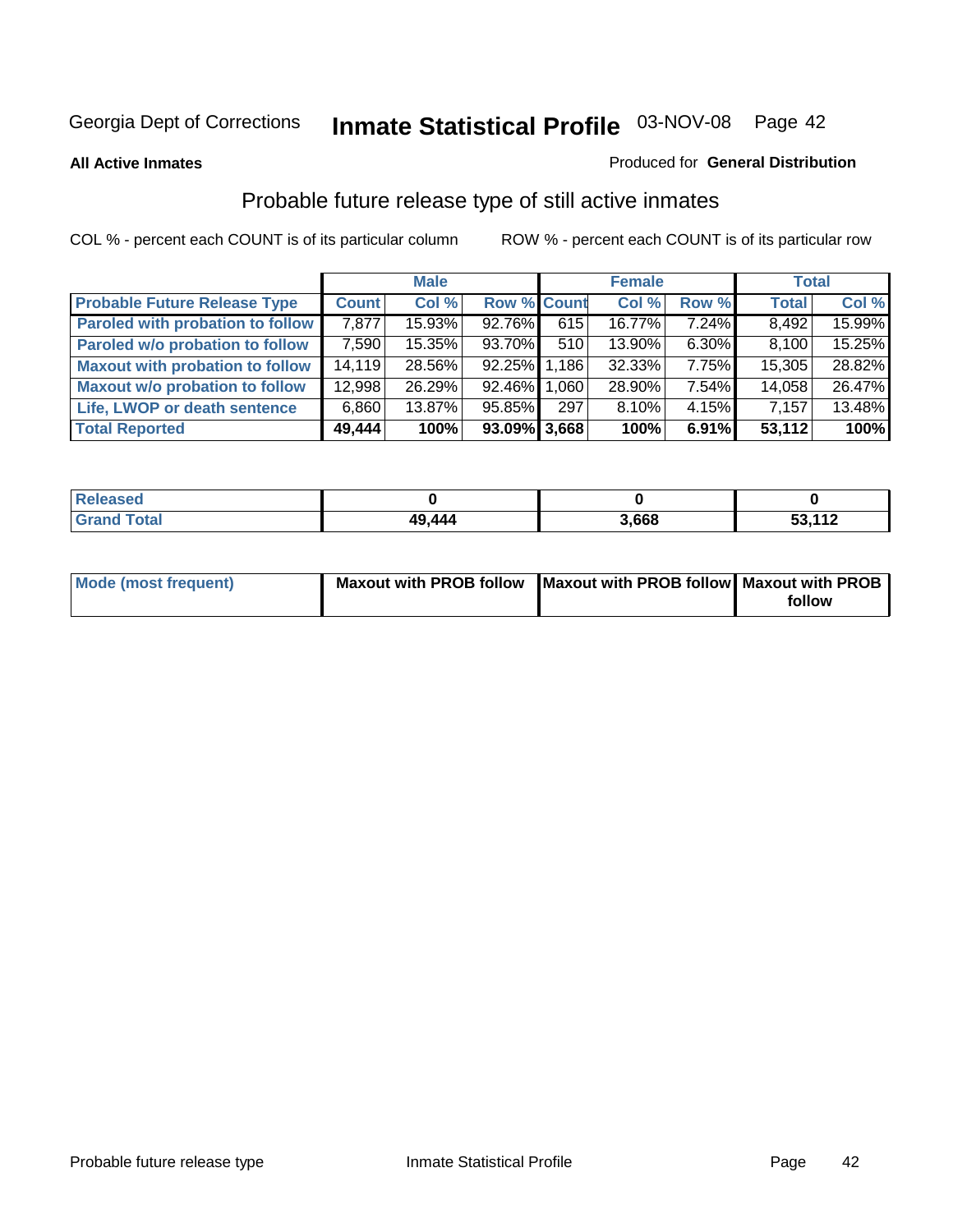**All Active Inmates**

### Produced for **General Distribution**

## Actual release type

|                            |              | <b>Male</b> |                    | <b>Female</b> |       |       | Total |
|----------------------------|--------------|-------------|--------------------|---------------|-------|-------|-------|
| <b>Actual Release Type</b> | <b>Count</b> | Col %       | <b>Row % Count</b> | Col %1        | Row % | Total | Col % |
| <b>Total Reported</b>      |              | %           | %                  | %             | %     |       | %     |

| <b>Still Active</b> | 49,487 | 3,672 | 53,159 |
|---------------------|--------|-------|--------|
| <b>Not Reported</b> |        |       |        |
| <b>Grand Total</b>  | 49,487 | 3,672 | 53,159 |

| M<br>____<br>_____ | NI | Null | $\cdots$ |
|--------------------|----|------|----------|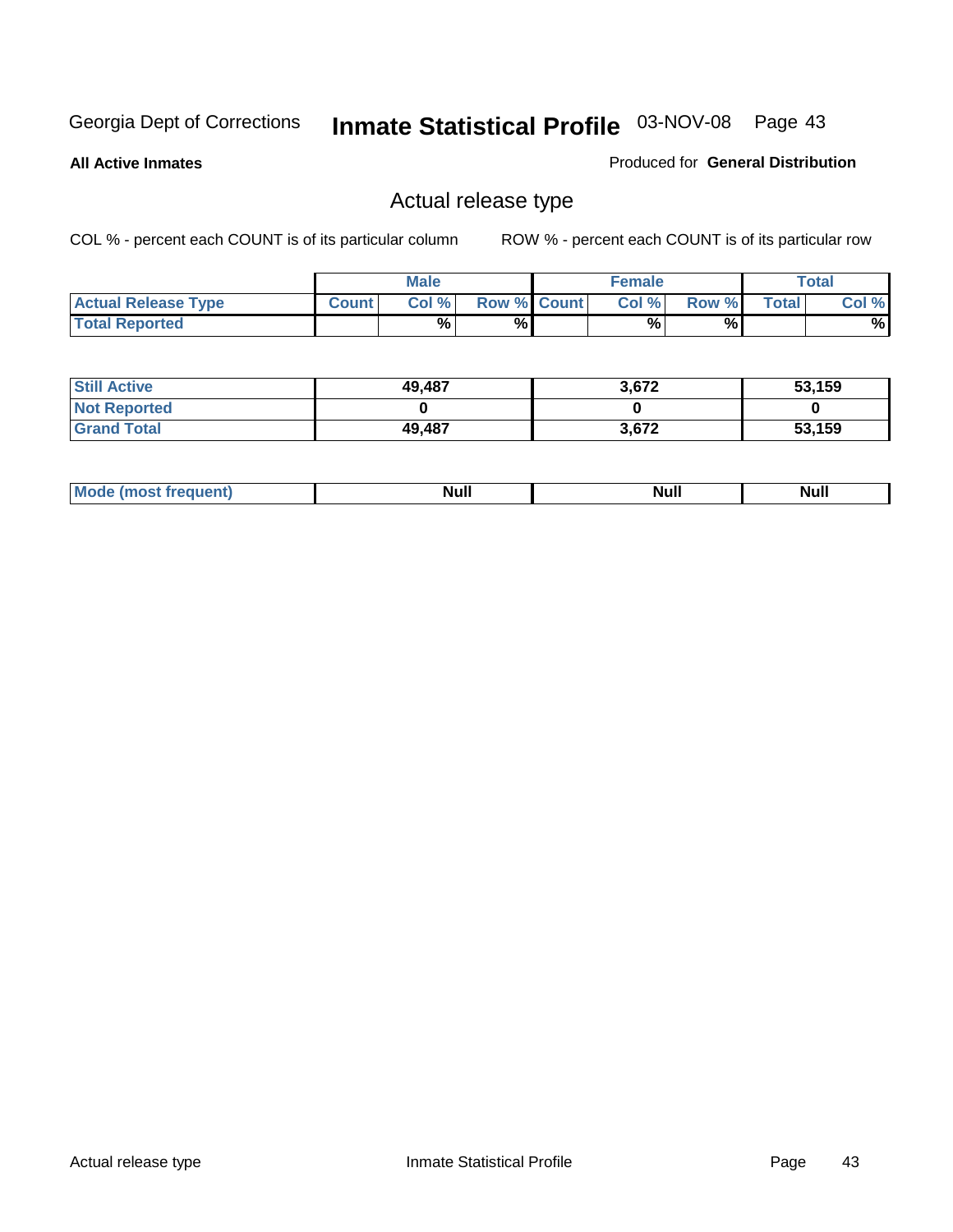### **All Active Inmates**

### Produced for **General Distribution**

### Time served in current (or last) institution

|                            |              | <b>Male</b> |        |              | <b>Female</b> |        |              | <b>Total</b> |
|----------------------------|--------------|-------------|--------|--------------|---------------|--------|--------------|--------------|
| <b>Time In Institution</b> | <b>Count</b> | Col %       | Row %  | <b>Count</b> | Col %         | Row %  | <b>Total</b> | Col %        |
| 0 to 3 months              | 13,881       | 28.05%      | 93.14% | 1,023        | 27.86%        | 6.86%  | 14,904       | 28.04%       |
| 3.01 to 6 months           | 7,087        | 14.32%      | 89.44% | 837          | 22.79%        | 10.56% | 7,924        | 14.91%       |
| 6.01 to 9 months           | 6,314        | 12.76%      | 92.57% | 507          | 13.81%        | 7.43%  | 6,821        | 12.83%       |
| 9.01 to 12 months          | 3,828        | 7.74%       | 93.92% | 248          | 6.75%         | 6.08%  | 4,076        | 7.67%        |
| <b>12.01 to 18 months</b>  | 5,207        | 10.52%      | 94.40% | 309          | 8.42%         | 5.60%  | 5,516        | 10.38%       |
| 18.01 to 24 months         | 2,905        | 5.87%       | 94.90% | 156          | 4.25%         | 5.10%  | 3,061        | 5.76%        |
| $2.01$ to 3 years          | 3,595        | 7.26%       | 94.41% | 213          | 5.80%         | 5.59%  | 3,808        | 7.16%        |
| 3.01 to 4 years            | 2,003        | 4.05%       | 90.23% | 217          | 5.91%         | 9.77%  | 2,220        | 4.18%        |
| 4.01 to 5 years            | 1,238        | 2.50%       | 97.10% | 37           | 1.01%         | 2.90%  | 1,275        | 2.40%        |
| 5.01 to 6 years            | 814          | 1.64%       | 97.14% | 24           | 0.65%         | 2.86%  | 838          | 1.58%        |
| 6.01 to 7 years            | 672          | 1.36%       | 96.97% | 21           | 0.57%         | 3.03%  | 693          | 1.30%        |
| $7.01$ to 8 years          | 516          | 1.04%       | 96.81% | 17           | 0.46%         | 3.19%  | 533          | 1.00%        |
| 8.01 to 9 years            | 328          | 0.66%       | 94.52% | 19           | 0.52%         | 5.48%  | 347          | 0.65%        |
| 9.01 to 10 years           | 324          | 0.65%       | 96.43% | 12           | 0.33%         | 3.57%  | 336          | 0.63%        |
| Over 10 years              | 775          | 1.57%       | 96.03% | 32           | 0.87%         | 3.97%  | 807          | 1.52%        |
| <b>Total Reported</b>      | 49,487       | 100%        | 93.09% | 3,672        | 100%          | 6.91%  | 53,159       | 100.0%       |

| <b>Not R</b><br>Reported |        |     |      |
|--------------------------|--------|-----|------|
| <b>Total</b>             | 49,487 | 672 | ,159 |

| <b>Mean</b><br>(average) | 18 months | 13 months | 17 months |  |  |
|--------------------------|-----------|-----------|-----------|--|--|
| Median (middle)          | 8 months  | 6 months  | 8 months  |  |  |
| Mode<br>(most frequent)  | 0 months  | 2 months  | months    |  |  |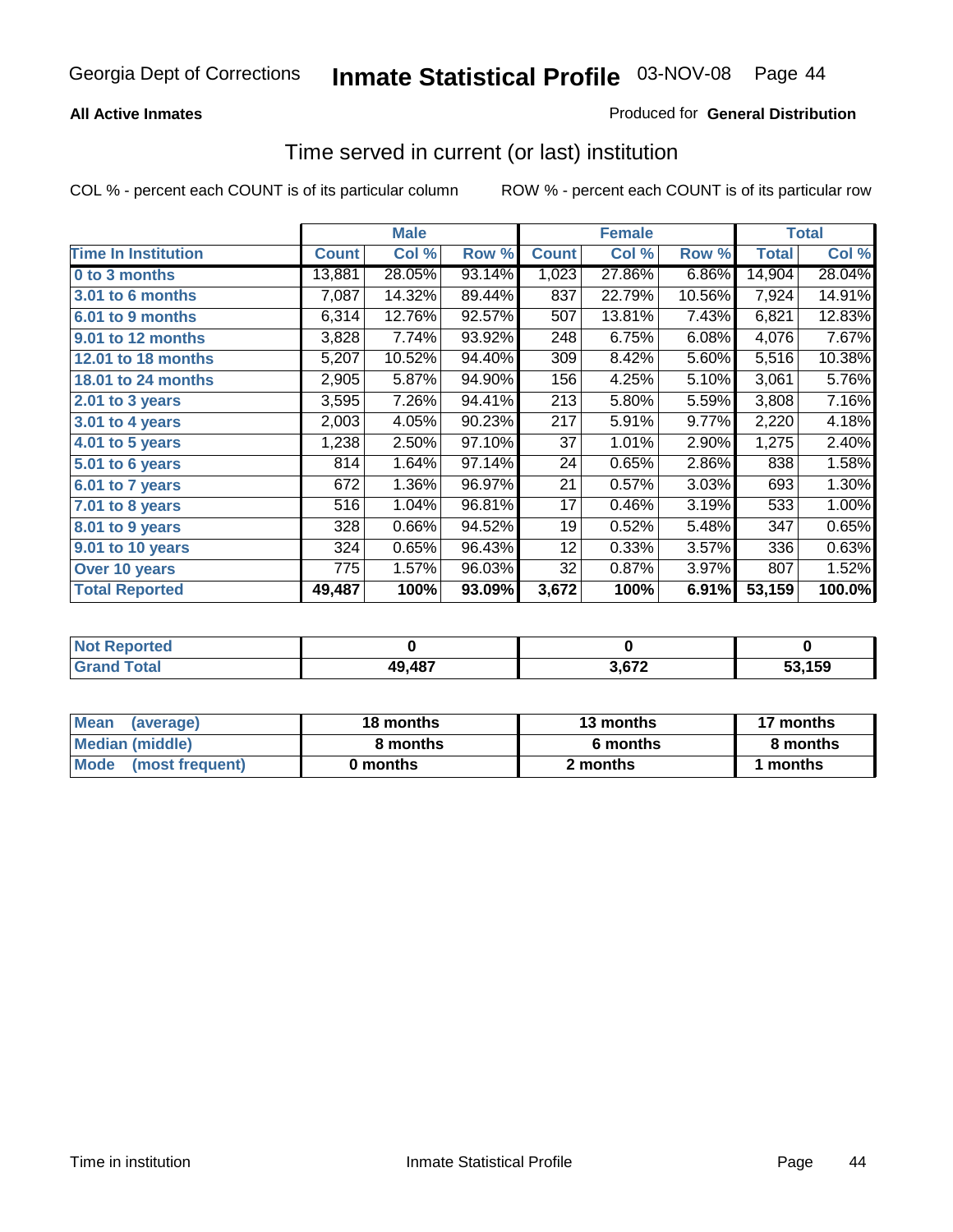**All Active Inmates**

### Produced for **General Distribution**

## Highest grade level attained

|                              |                 | <b>Male</b> |         |                  | <b>Female</b> |        |                 | <b>Total</b> |
|------------------------------|-----------------|-------------|---------|------------------|---------------|--------|-----------------|--------------|
| <b>Grade Level</b>           | <b>Count</b>    | Col %       | Row %   | <b>Count</b>     | Col %         | Row %  | <b>Total</b>    | Col %        |
| No school at all             | 49              | 0.10%       | 96.08%  | $\overline{2}$   | 0.06%         | 3.92%  | $\overline{51}$ | 0.10%        |
| Grade 1                      | $\overline{47}$ | 0.10%       | 100.00% |                  |               |        | $\overline{47}$ | 0.09%        |
| <b>Grade 2</b>               | 62              | 0.13%       | 93.94%  | 4                | 0.12%         | 6.06%  | 66              | 0.13%        |
| <b>Grade 3</b>               | 138             | 0.29%       | 97.18%  | 4                | 0.12%         | 2.82%  | 142             | 0.28%        |
| Grade 4                      | 140             | 0.29%       | 96.55%  | $\overline{5}$   | 0.14%         | 3.45%  | 145             | 0.28%        |
| Grade 5                      | 224             | 0.47%       | 96.97%  | $\overline{7}$   | 0.20%         | 3.03%  | 231             | 0.45%        |
| Grade 6                      | 832             | 1.74%       | 95.30%  | 41               | 1.19%         | 4.70%  | 873             | 1.70%        |
| <b>Grade 7</b>               | 1,212           | 2.53%       | 93.52%  | 84               | 2.43%         | 6.48%  | 1,296           | 2.52%        |
| <b>Grade 8</b>               | 4,619           | 9.64%       | 93.67%  | $\overline{312}$ | 9.03%         | 6.33%  | 4,931           | 9.60%        |
| Grade 9                      | 7,552           | 15.75%      | 94.29%  | 457              | 13.23%        | 5.71%  | 8,009           | 15.59%       |
| Grade 10                     | 10,086          | 21.04%      | 94.75%  | 559              | 16.18%        | 5.25%  | 10,645          | 20.71%       |
| Grade 11                     | 8,962           | 18.70%      | 94.46%  | 526              | 15.23%        | 5.54%  | 9,488           | 18.46%       |
| <b>Grade 12 or GED</b>       | 8,379           | 17.48%      | 93.46%  | 586              | 16.97%        | 6.54%  | 8,965           | 17.45%       |
| <b>Some tech school</b>      | 651             | 1.36%       | 84.00%  | 124              | 3.59%         | 16.00% | 775             | 1.51%        |
| <b>Completed tech school</b> | 1,066           | 2.22%       | 83.94%  | 204              | 5.91%         | 16.06% | 1,270           | 2.47%        |
| College, 1 year              | 1,187           | 2.48%       | 90.27%  | 128              | 3.71%         | 9.73%  | 1,315           | 2.56%        |
| College, 2 year              | 1,584           | 3.30%       | 87.95%  | $\overline{217}$ | 6.28%         | 12.05% | 1,801           | 3.50%        |
| College, 3 year              | 444             | 0.93%       | 86.72%  | 68               | 1.97%         | 13.28% | 512             | 1.00%        |
| <b>Bachelor's degree</b>     | 559             | 1.17%       | 84.19%  | 105              | 3.04%         | 15.81% | 664             | 1.29%        |
| <b>Master's degree</b>       | 90              | 0.19%       | 85.71%  | 15               | 0.43%         | 14.29% | 105             | 0.20%        |
| Ph.D. degree                 | $\overline{26}$ | 0.05%       | 89.66%  | $\overline{3}$   | 0.09%         | 10.34% | 29              | $0.06\%$     |
| Law degree                   | $\overline{15}$ | 0.03%       | 83.33%  | $\overline{3}$   | 0.09%         | 16.67% | $\overline{18}$ | 0.04%        |
| <b>Some medical school</b>   | $\overline{2}$  | 0.01%       | 100.00% |                  |               |        | $\overline{2}$  | 0.01%        |
| <b>Medical degree</b>        | $\overline{9}$  | 0.02%       | 100.00% |                  |               |        | $\overline{9}$  | 0.02%        |
| <b>Total Reported</b>        | 47,935          | 100%        | 93.28%  | 3,454            | 100.0%        | 6.72%  | 51,389          | 100.0%       |

| ,552 | <b>040</b><br>4 I V<br>___ | ,,, |
|------|----------------------------|-----|
| 107  | פרה פ<br>.                 | 150 |

| <b>Mean</b><br>(average)       | 10.43    | 11.06           | 10.47    |
|--------------------------------|----------|-----------------|----------|
| Median (middle)                | Grade 10 | Grade 11        | Grade 10 |
| <b>Mode</b><br>(most frequent) | Grade 10 | Grade 12 or GED | Grade 10 |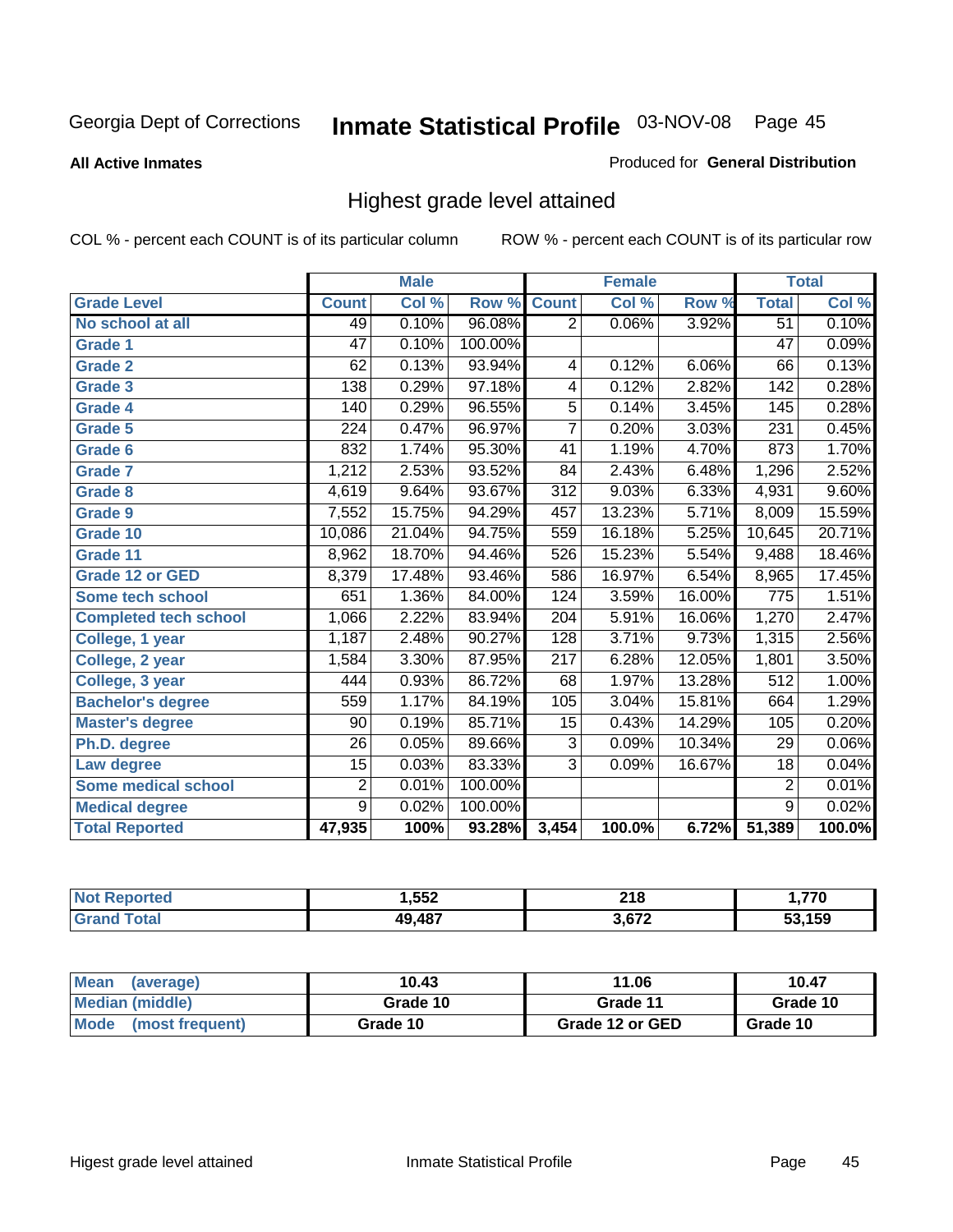Produced for **General Distribution**

#### **All Active Inmates**

### Culture fair IQ scores

|                       |                 | <b>Male</b> |        |              | <b>Female</b> |        |              | <b>Total</b> |
|-----------------------|-----------------|-------------|--------|--------------|---------------|--------|--------------|--------------|
| <b>IQ Scores</b>      | <b>Count</b>    | Col %       | Row %  | <b>Count</b> | Col %         | Row %  | <b>Total</b> | Col %        |
| $60 - 69$             | 1,276           | $2.80\%$    | 95.72% | 57           | 2.35%         | 4.28%  | 1,333        | 2.77%        |
| $70 - 79$             | 3,603           | $7.90\%$    | 95.22% | 181          | 7.45%         | 4.78%  | 3,784        | 7.87%        |
| $80 - 89$             | 6,743           | 14.78%      | 92.08% | 580          | 23.89%        | 7.92%  | 7,323        | 15.24%       |
| $90 - 99$             | 11,557          | 25.33%      | 92.96% | 875          | 36.04%        | 7.04%  | 12,432       | 25.87%       |
| $100 - 109$           | 12,211          | 26.76%      | 97.11% | 363          | 14.95%        | 2.89%  | 12,574       | 26.17%       |
| $110 - 119$           | 8,247           | 18.08%      | 97.86% | 180          | 7.41%         | 2.14%  | 8,427        | 17.54%       |
| $120 - 129$           | 1,891           | 4.14%       | 94.69% | 106          | 4.37%         | 5.31%  | 1,997        | 4.16%        |
| $130 - 139$           | 77              | 0.17%       | 56.62% | 59           | 2.43%         | 43.38% | 136          | 0.28%        |
| 140 & Up              | 20 <sub>1</sub> | 0.04%       | 42.55% | 27           | 1.11%         | 57.45% | 47           | 0.10%        |
| <b>Total Reported</b> | 45,625          | 100%        | 94.95% | 2,428        | 100%          | 5.05%  | 48,053       | 100%         |

| <b>Not Reported</b>  | 3,311  | ,027  | 4,338  |
|----------------------|--------|-------|--------|
| Not Valid (under 60) | 551    | 217   | 768    |
| <b>Grand Total</b>   | 49,487 | 3,672 | 53,159 |

| <b>Mean</b><br>(average) | 98  | 96 | 98 |
|--------------------------|-----|----|----|
| Median (middle)          | 99  | 94 | 99 |
| Mode (most frequent)     | 103 | 99 | 99 |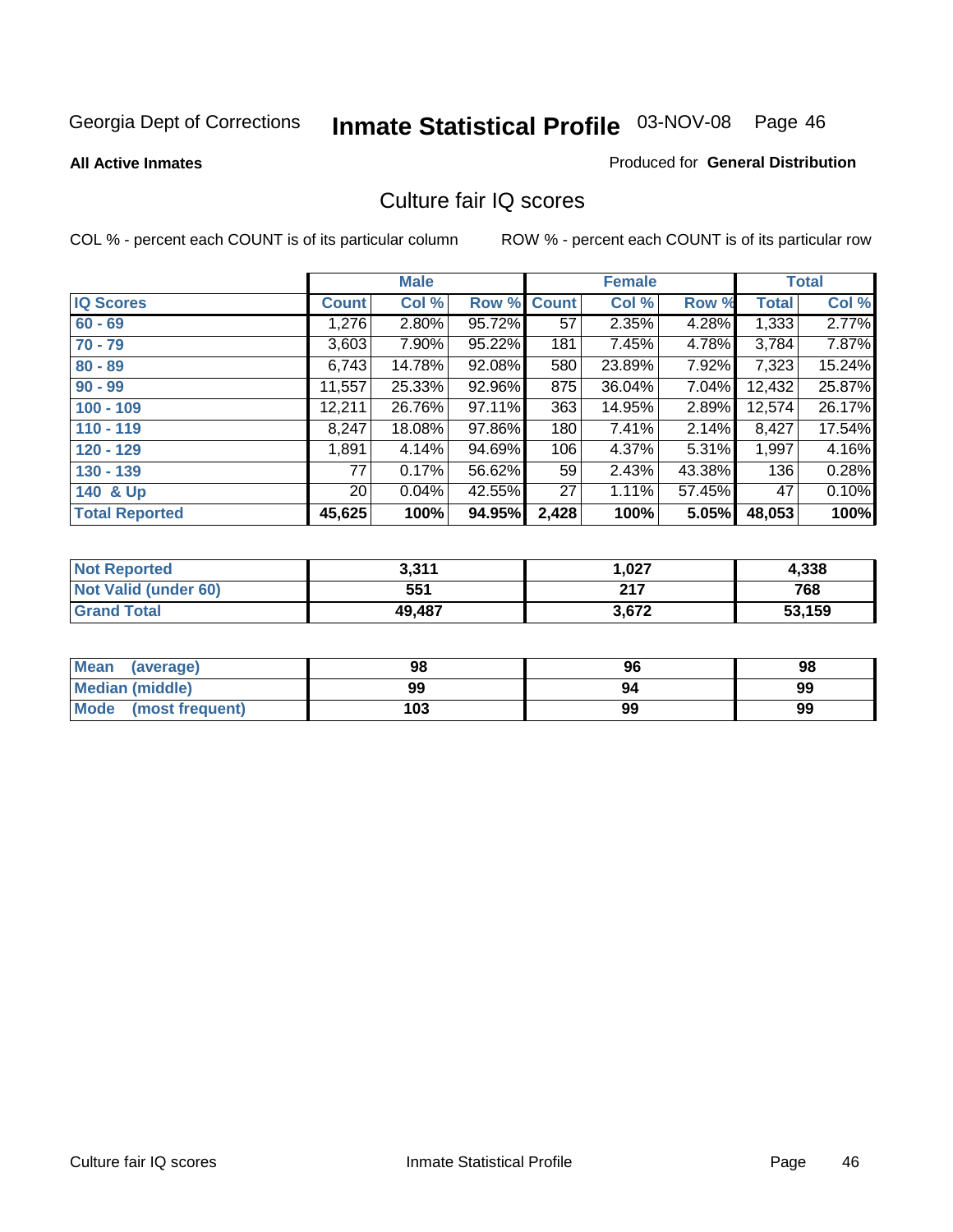#### **All Active Inmates**

### Produced for **General Distribution**

# Wide Range Achievement Test (WRAT) reading score

|                           |              | <b>Male</b> |        |              | <b>Female</b> |        |              | <b>Total</b> |
|---------------------------|--------------|-------------|--------|--------------|---------------|--------|--------------|--------------|
| <b>WRAT Reading Score</b> | <b>Count</b> | Col %       | Row %  | <b>Count</b> | Col %         | Row %  | <b>Total</b> | Col %        |
| $0.1$ to 0.9              | 829          | 1.79%       | 98.34% | 14           | 0.52%         | 1.66%  | 843          | 1.72%        |
| 1.0 to 1.9                | 1,165        | 2.52%       | 97.25% | 33           | 1.24%         | 2.75%  | 1,198        | 2.45%        |
| 2.0 to 2.9                | 2,211        | 4.78%       | 96.85% | 72           | 2.70%         | 3.15%  | 2,283        | 4.67%        |
| 3.0 to 3.9                | 3,460        | 7.48%       | 96.24% | 135          | 5.06%         | 3.76%  | 3,595        | 7.35%        |
| 4.0 to 4.9                | 4,361        | 9.43%       | 95.99% | 182          | 6.82%         | 4.01%  | 4,543        | 9.29%        |
| 5.0 to 5.9                | 3,769        | 8.15%       | 95.30% | 186          | 6.97%         | 4.70%  | 3,955        | 8.09%        |
| 6.0 to 6.9                | 3,971        | 8.59%       | 94.68% | 223          | 8.36%         | 5.32%  | 4,194        | 8.58%        |
| 7.0 to 7.9                | 2,011        | 4.35%       | 94.64% | 114          | 4.27%         | 5.36%  | 2,125        | 4.34%        |
| 8.0 to 8.9                | 4,170        | 9.02%       | 95.10% | 215          | 8.06%         | 4.90%  | 4,385        | 8.97%        |
| 9.0 to 9.9                | 3,705        | 8.01%       | 96.23% | 145          | 5.43%         | 3.77%  | 3,850        | 7.87%        |
| 10.0 to 10.9              | 2,337        | 5.05%       | 93.93% | 151          | 5.66%         | 6.07%  | 2,488        | 5.09%        |
| 11.0 to 11.9              | 2,525        | 5.46%       | 92.12% | 216          | 8.10%         | 7.88%  | 2,741        | 5.60%        |
| 12.0 to 12.9              | 8,415        | 18.20%      | 93.83% | 553          | 20.73%        | 6.17%  | 8,968        | 18.34%       |
| 13                        | 3,312        | 7.16%       | 88.53% | 429          | 16.08%        | 11.47% | 3,741        | 7.65%        |
| <b>Total Reported</b>     | 46,241       | 100%        | 94.54% | 2,668        | 100%          | 5.46%  | 48,909       | 100.0%       |

| NO | 3,246  | .004  | 4,250  |
|----|--------|-------|--------|
|    | 49,487 | 3,672 | 53,159 |

| <b>Mean</b><br>(average)       | 8.07       | 9.24 | 8.14 |
|--------------------------------|------------|------|------|
| Median (middle)                | י ה<br>0.Z | 10.2 | O.A  |
| <b>Mode</b><br>(most frequent) | 12.8       | . .  | 12.8 |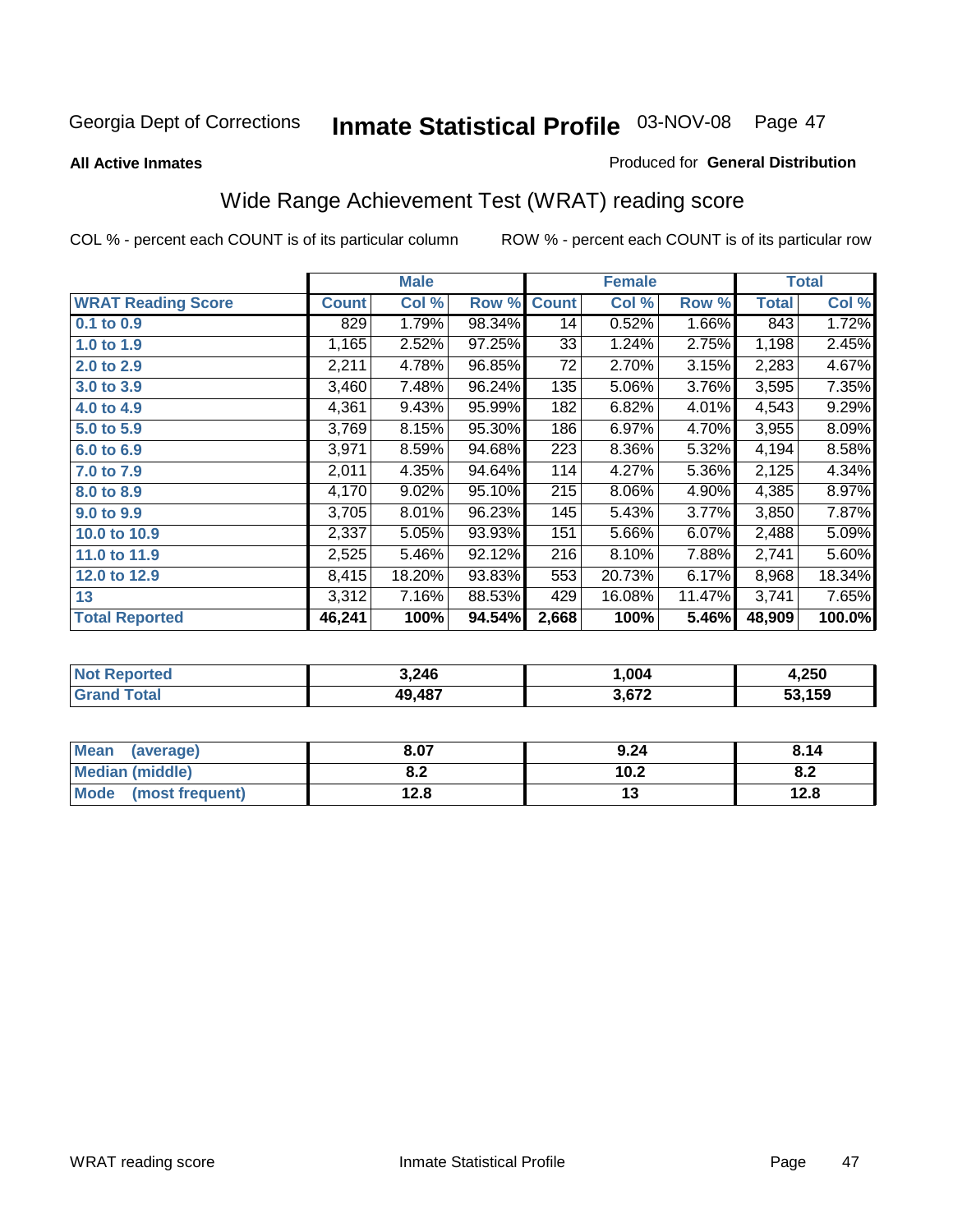**All Active Inmates**

#### Produced for **General Distribution**

# Wide Range Achievement Test (WRAT) math score

|                              |              | <b>Male</b> |        |              | <b>Female</b> |        |              | <b>Total</b> |
|------------------------------|--------------|-------------|--------|--------------|---------------|--------|--------------|--------------|
| <b>WRAT Mathematic Score</b> | <b>Count</b> | Col %       | Row %  | <b>Count</b> | Col %         | Row %  | <b>Total</b> | Col %        |
| 0.1 to 0.9                   | 117          | 0.25%       | 98.32% | 2            | 0.08%         | 1.68%  | 119          | 0.24%        |
| 1.0 to 1.9                   | 233          | 0.50%       | 95.10% | 12           | 0.45%         | 4.90%  | 245          | 0.50%        |
| 2.0 to 2.9                   | 1,146        | 2.48%       | 95.02% | 60           | 2.25%         | 4.98%  | 1,206        | 2.47%        |
| 3.0 to 3.9                   | 2,824        | 6.11%       | 96.42% | 105          | 3.94%         | 3.58%  | 2,929        | 5.99%        |
| 4.0 to 4.9                   | 4,973        | 10.75%      | 95.95% | 210          | 7.88%         | 4.05%  | 5,183        | 10.60%       |
| 5.0 to 5.9                   | 6,295        | 13.61%      | 95.52% | 295          | 11.07%        | 4.48%  | 6,590        | 13.47%       |
| 6.0 to 6.9                   | 10,837       | 23.43%      | 95.19% | 548          | 20.56%        | 4.81%  | 11,385       | 23.28%       |
| 7.0 to 7.9                   | 6,362        | 13.76%      | 95.00% | 335          | 12.57%        | 5.00%  | 6,697        | 13.69%       |
| 8.0 to 8.9                   | 3,402        | 7.36%       | 92.93% | 259          | 9.72%         | 7.07%  | 3,661        | 7.48%        |
| 9.0 to 9.9                   | 3,813        | 8.24%       | 93.64% | 259          | 9.72%         | 6.36%  | 4,072        | 8.33%        |
| 10.0 to 10.9                 | 2,158        | 4.67%       | 95.57% | 100          | 3.75%         | 4.43%  | 2,258        | 4.62%        |
| 11.0 to 11.9                 | 1,602        | 3.46%       | 92.39% | 132          | 4.95%         | 7.61%  | 1,734        | 3.55%        |
| 12.0 to 12.9                 | 2,105        | 4.55%       | 87.78% | 293          | 10.99%        | 12.22% | 2,398        | 4.90%        |
| 13                           | 380          | 0.82%       | 87.36% | 55           | 2.06%         | 12.64% | 435          | 0.89%        |
| <b>Total Reported</b>        | 46,247       | 100%        | 94.55% | 2,665        | 100%          | 5.45%  | 48,912       | 100.0%       |

| Ter. | 3,240 | 007, ا                  | 247  |
|------|-------|-------------------------|------|
|      | ,487  | C <sub>70</sub><br>____ | .159 |

| Mean<br>(average)              | 7.07 | 7.82 | 711<br>. |
|--------------------------------|------|------|----------|
| Median (middle)                | 6.9  |      | 6.9      |
| <b>Mode</b><br>(most frequent) | 6.9  | 12.9 | 6.9      |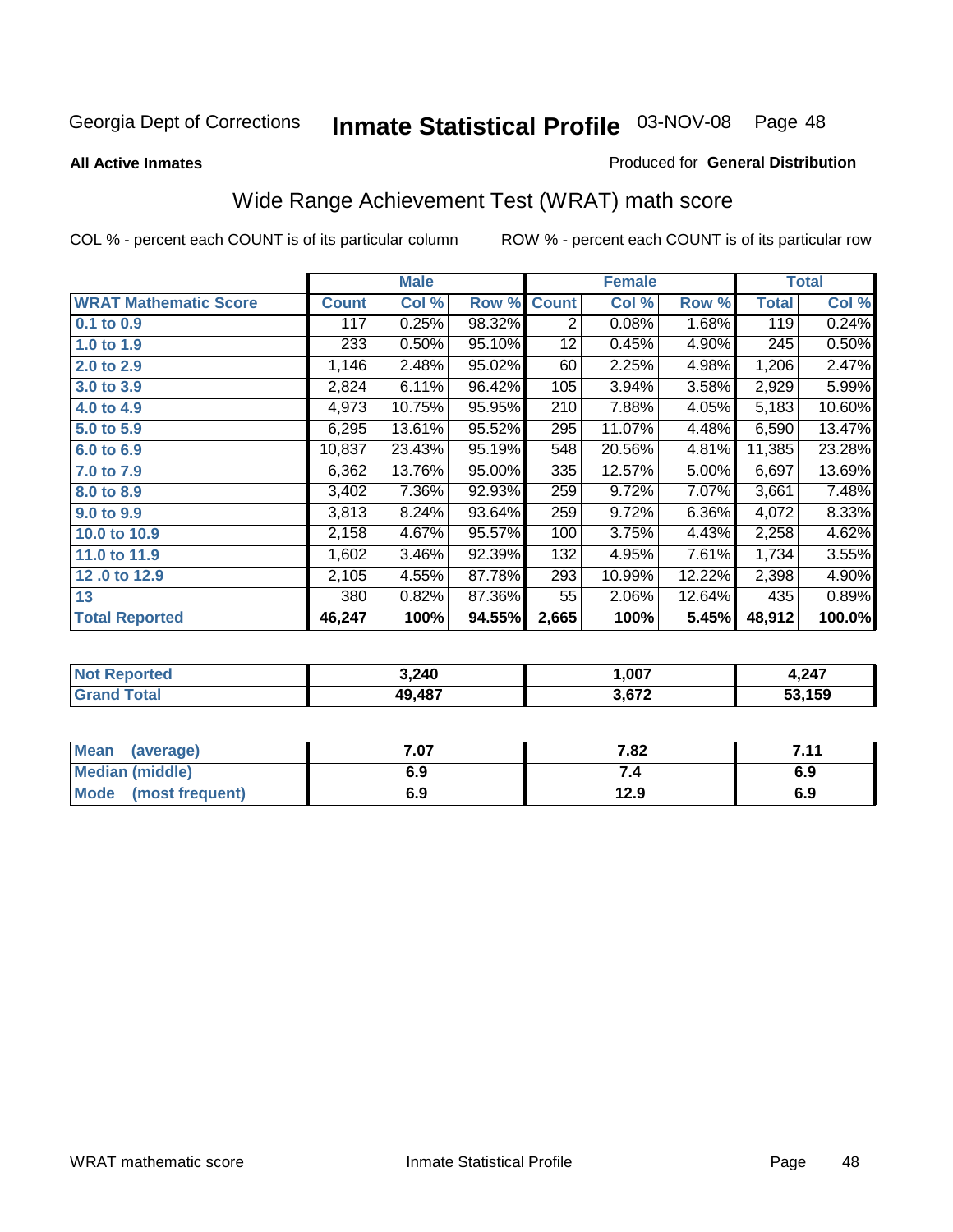#### **All Active Inmates**

### Produced for **General Distribution**

## Wide Range Achievement Test (WRAT) spelling score

|                            |              | <b>Male</b> |        |              | <b>Female</b> |          |              | <b>Total</b> |
|----------------------------|--------------|-------------|--------|--------------|---------------|----------|--------------|--------------|
| <b>WRAT Spelling Score</b> | <b>Count</b> | Col %       | Row %  | <b>Count</b> | Col %         | Row %    | <b>Total</b> | Col %        |
| $0.1$ to $0.9$             | 903          | 1.95%       | 98.05% | 18           | 0.67%         | 1.95%    | 921          | 1.88%        |
| 1.0 to 1.9                 | 2,048        | 4.43%       | 98.37% | 34           | 1.27%         | 1.63%    | 2,082        | 4.26%        |
| 2.0 to 2.9                 | 3,489        | 7.54%       | 98.31% | 60           | 2.25%         | 1.69%    | 3,549        | 7.26%        |
| 3.0 to 3.9                 | 3,423        | 7.40%       | 97.86% | 75           | 2.81%         | 2.14%    | 3,498        | 7.15%        |
| 4.0 to 4.9                 | 4,267        | 9.23%       | 97.02% | 131          | 4.91%         | 2.98%    | 4,398        | 8.99%        |
| 5.0 to 5.9                 | 5,312        | 11.49%      | 95.69% | 239          | 8.95%         | 4.31%    | 5,551        | 11.35%       |
| 6.0 to 6.9                 | 5,457        | 11.80%      | 95.74% | 243          | 9.10%         | 4.26%    | 5,700        | 11.65%       |
| 7.0 to 7.9                 | 3,812        | 8.24%       | 93.94% | 246          | 9.22%         | $6.06\%$ | 4,058        | 8.30%        |
| 8.0 to 8.9                 | 3,593        | 7.77%       | 94.03% | 228          | 8.54%         | 5.97%    | 3,821        | 7.81%        |
| 9.0 to 9.9                 | 3,216        | 6.95%       | 94.06% | 203          | 7.61%         | 5.94%    | 3,419        | 6.99%        |
| 10.0 to 10.9               | 3,025        | 6.54%       | 93.16% | 222          | 8.32%         | 6.84%    | 3,247        | 6.64%        |
| 11.0 to 11.9               | 1,958        | 4.23%       | 91.07% | 192          | 7.19%         | 8.93%    | 2,150        | 4.40%        |
| 12.0 to 12.9               | 4,232        | 9.15%       | 88.91% | 528          | 19.78%        | 11.09%   | 4,760        | 9.73%        |
| 13                         | 1,509        | 3.26%       | 85.79% | 250          | 9.37%         | 14.21%   | 1,759        | 3.60%        |
| <b>Total Reported</b>      | 46,244       | 100%        | 94.54% | 2,669        | 100%          | 5.46%    | 48,913       | 100.0%       |

| 3,243  | ,003                        | .246 |
|--------|-----------------------------|------|
| 10 487 | <b>672</b><br>$\sim$ $\sim$ | .159 |

| <b>Mean</b><br>(average) | .01                        | 9.03 | ר י<br>. |
|--------------------------|----------------------------|------|----------|
| Median (middle)          | b.4                        | ყ.კ  | o.4      |
| Mode<br>(most frequent)  | <u>. . </u><br>$v_{\cdot}$ | 12.9 | υ.Ζ      |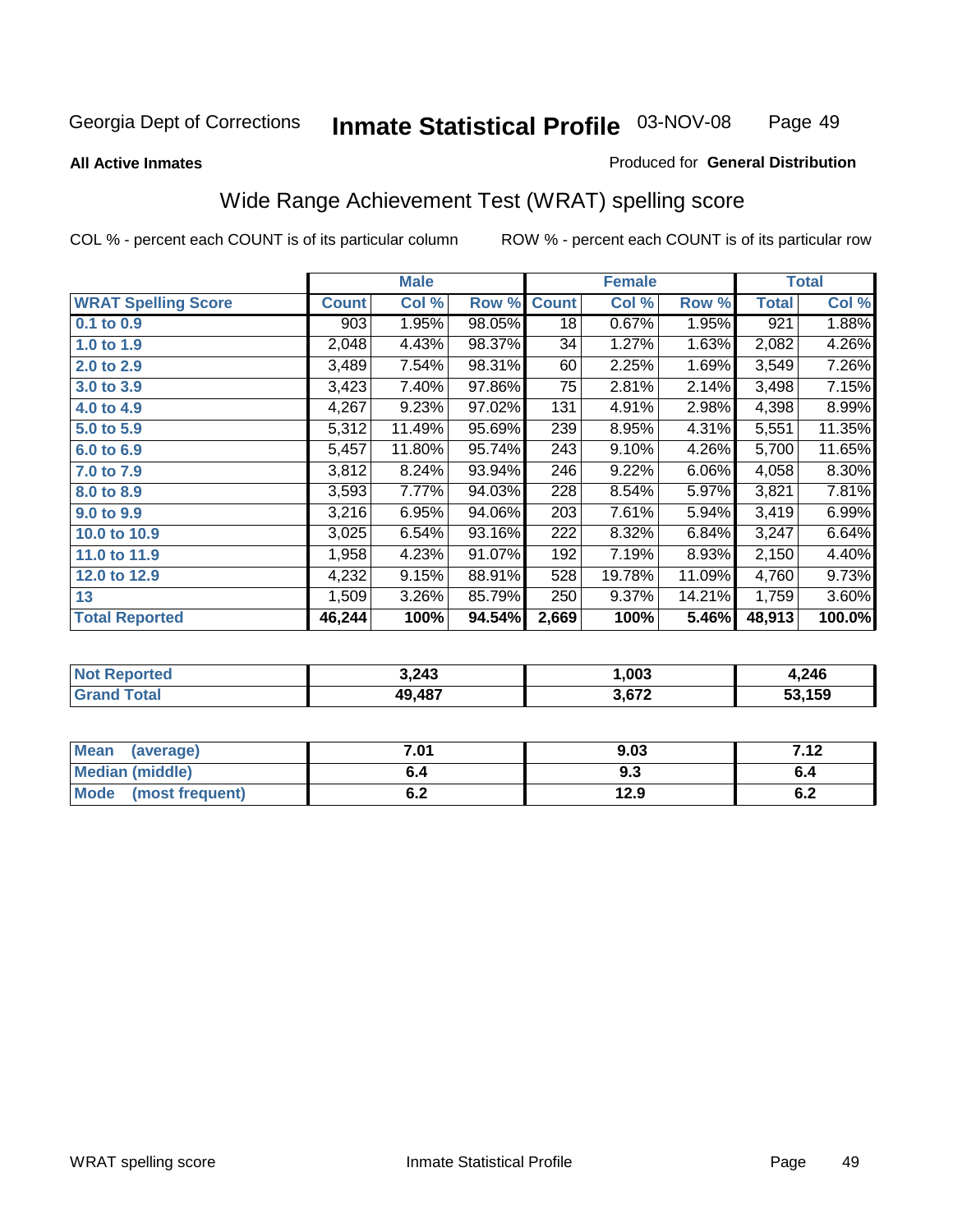### **All Active Inmates**

### Produced for **General Distribution**

### Scope of substance abuse - summary

|                        |        | <b>Male</b> |        |              | <b>Female</b> |           |              | <b>Total</b> |
|------------------------|--------|-------------|--------|--------------|---------------|-----------|--------------|--------------|
| <b>Substance Abuse</b> | Count  | Col %       | Row %  | <b>Count</b> | Col %         | Row %     | <b>Total</b> | Col %        |
| <b>None</b>            | 16,372 | 33.08%      | 93.25% | , 185        | 32.27%        | $6.75\%$  | 17,557       | 33.03%       |
| Drugs only             | 18,058 | 36.49%      | 89.87% | 2,035        | 55.42%        | $10.13\%$ | 20,093       | 37.80%       |
| <b>Alcohol only</b>    | 3,408  | 6.89%       | 97.59% | 84           | 2.29%         | $2.41\%$  | 3,492        | 6.57%        |
| Drugs and alcohol      | 11.649 | $23.54\%$   | 96.94% | 368          | $10.02\%$     | $3.06\%$  | 12,017       | 22.61%       |
| <b>Total Reported</b>  | 49,487 | 100%        | 93.09% | 3,672        | 100%          | $6.91\%$  | 53,159       | 100.0%       |

| <b>Not</b><br>Reported |        |       |      |
|------------------------|--------|-------|------|
| <b>Grand</b><br>`otal  | 49,487 | 3,672 | .159 |

|  | Mode<br>(most frequent) | Drugs only | <b>Drugs only</b> | <b>Drugs only</b> |
|--|-------------------------|------------|-------------------|-------------------|
|--|-------------------------|------------|-------------------|-------------------|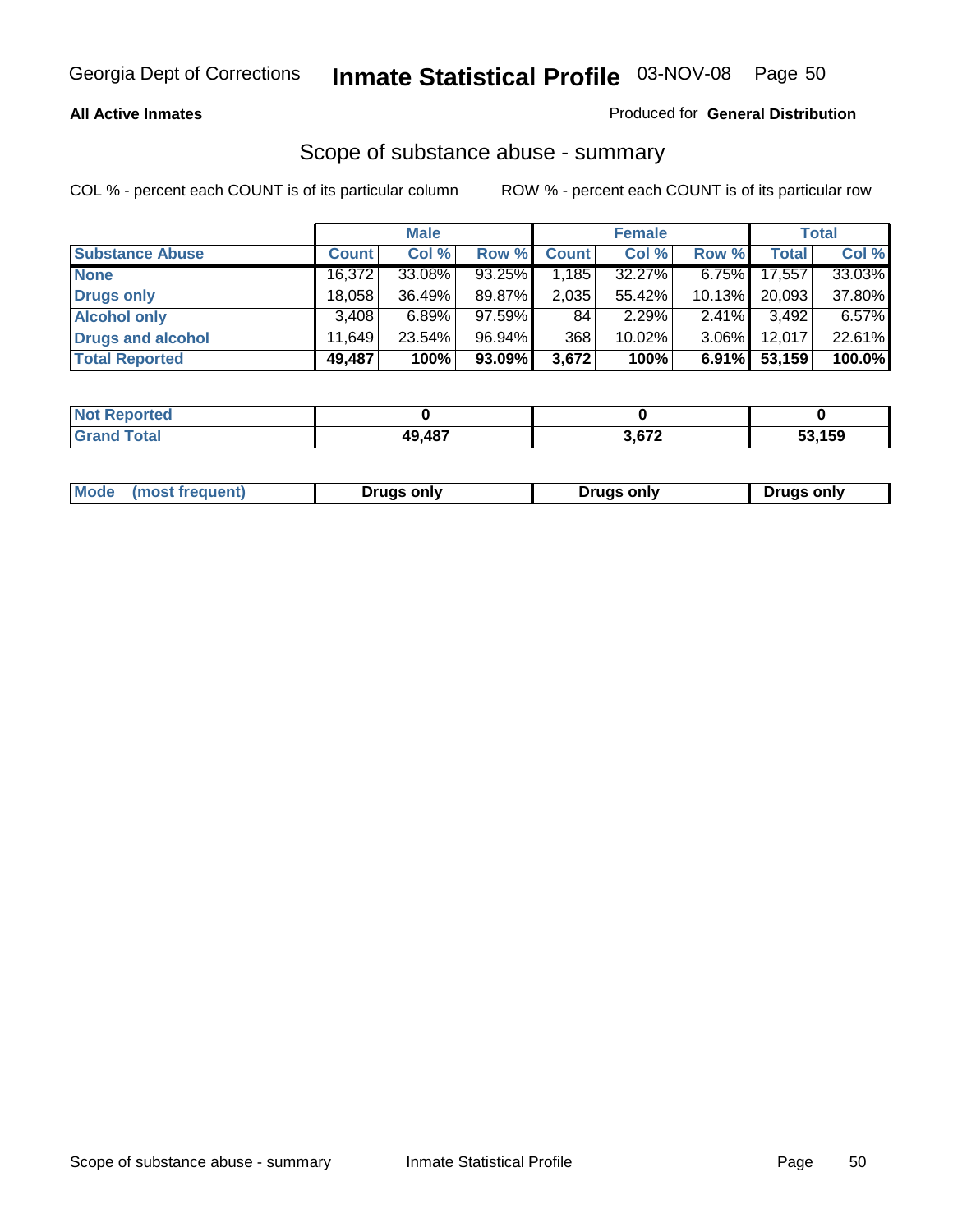### **All Active Inmates**

### Produced for **General Distribution**

### Scope of substance abuse - detail

|                                      |              | <b>Male</b> |         |              | <b>Female</b> |        |              | <b>Total</b> |
|--------------------------------------|--------------|-------------|---------|--------------|---------------|--------|--------------|--------------|
| <b>Substance Abuse</b>               | <b>Count</b> | Col %       | Row %   | <b>Count</b> | Col %         | Row %  | <b>Total</b> | Col %        |
| No drug or alcohol problems          | 16,372       | 33.08%      | 93.25%  | 1,185        | 32.27%        | 6.75%  | 17,557       | 33.03%       |
| Drug addiction but no alcohol        | 326          | 0.66%       | 81.30%  | 75           | 2.04%         | 18.70% | 401          | 0.75%        |
| <b>Drug addiction and alcohol</b>    | 131          | 0.26%       | 100.00% |              |               |        | 131          | 0.25%        |
| <b>labuse</b>                        |              |             |         |              |               |        |              |              |
| <b>Drug addiction and alcoholism</b> | 67           | 0.14%       | 94.37%  | 4            | 0.11%         | 5.63%  | 71           | 0.13%        |
| No drug problem but alcohol          | 2,790        | 5.64%       | 98.62%  | 39           | 1.06%         | 1.38%  | 2,829        | 5.32%        |
| <b>labuse</b>                        |              |             |         |              |               |        |              |              |
| No drug problem but alcoholism       | 618          | 1.25%       | 93.21%  | 45           | 1.23%         | 6.79%  | 663          | 1.25%        |
| Drug experiment but no alcohol       | 8,084        | 16.34%      | 95.36%  | 393          | 10.70%        | 4.64%  | 8,477        | 15.95%       |
| <b>Drug experiment &amp; alcohol</b> | 1,595        | 3.22%       | 98.46%  | 25           | 0.68%         | 1.54%  | 1,620        | 3.05%        |
| <b>labuse</b>                        |              |             |         |              |               |        |              |              |
| Drug experiment & alcoholism         | 754          | 1.52%       | 96.42%  | 28           | 0.76%         | 3.58%  | 782          | 1.47%        |
| Drug abuse but no alcohol            | 9,648        | 19.50%      | 86.03%  | 1,567        | 42.67%        | 13.97% | 11,215       | 21.10%       |
| Drug abuse and alcohol abuse         | 7,600        | 15.36%      | 98.32%  | 130          | 3.54%         | 1.68%  | 7,730        | 14.54%       |
| <b>Drug abuse and alcoholism</b>     | 1,502        | 3.04%       | 89.25%  | 181          | 4.93%         | 10.75% | 1,683        | 3.17%        |
| <b>Total Reported</b>                | 49,487       | 100%        | 93.09%  | 3,672        | 100%          | 6.91%  | 53,159       | 100.0%       |

| . Reported<br><b>NOT</b> |        |       |        |
|--------------------------|--------|-------|--------|
| <b>otal</b>              | 19.487 | 2.672 | 53.159 |

| Mode (most frequent) | No drug or alcohol problems Drug abuse but no alcohol No drug or alcohol |          |
|----------------------|--------------------------------------------------------------------------|----------|
|                      |                                                                          | problems |
|                      |                                                                          |          |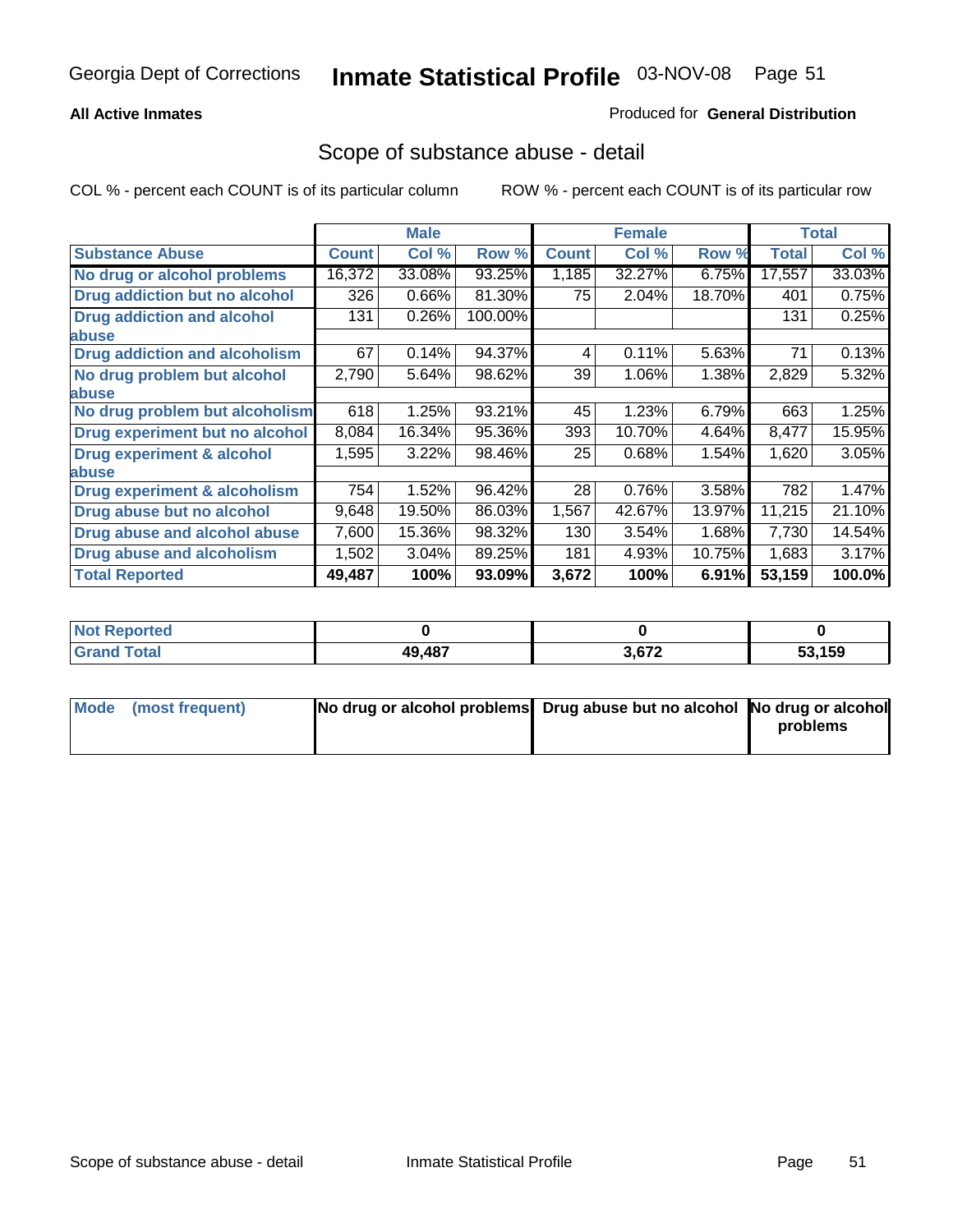#### **All Active Inmates**

### Produced for **General Distribution**

### Current / last mental health treatment level

|                                    |              | <b>Male</b> |         |              | <b>Female</b> |          |              | <b>Total</b> |
|------------------------------------|--------------|-------------|---------|--------------|---------------|----------|--------------|--------------|
| <b>Mental Health Treatment Lev</b> | <b>Count</b> | Col %       | Row %   | <b>Count</b> | Col%          | Row %    | <b>Total</b> | Col %        |
| 1 No problem at current time       | 3,671        | 30.07%      | 95.80%  | 161          | 7.16%         | 4.20%    | 3,832        | 26.50%       |
| <b>2 Receiving outpatient</b>      | 6,634        | 54.33%      | 76.67%  | 2,019        | 89.73%        | 23.33%   | 8,653        | 59.84%       |
| treatment                          |              |             |         |              |               |          |              |              |
| 3 Inpatient, moderate              | 1,547        | 12.67%      | 96.93%  | 49           | 2.18%         | $3.07\%$ | 1,596        | 11.04%       |
| treatment                          |              |             |         |              |               |          |              |              |
| 4 Inpatient, intensive             | 328          | 2.69%       | 93.98%  | 21           | 0.93%         | 6.02%    | 349          | 2.41%        |
| treatment                          |              |             |         |              |               |          |              |              |
| <b>5 Undergoing crisis</b>         | 18           | 0.15%       | 100.00% |              |               |          | 18           | 0.12%        |
| stabilization                      |              |             |         |              |               |          |              |              |
| <b>6 Hospital for criminally</b>   | 12           | 0.10%       | 100.00% |              |               |          | 12           | 0.08%        |
| insane                             |              |             |         |              |               |          |              |              |
| <b>Total Evaluated</b>             | 12,210       | 100%        | 84.44%  | 2,250        | 100%          | 15.56%   | 14,460       | 100%         |

| Never had MH evaluation     | クフ クフフ<br>31.ZL. | 422. ا | 38,699 |
|-----------------------------|------------------|--------|--------|
| $\tau$ otal<br><b>Grand</b> | 49,487           | 3,672  | 53,159 |

| Median (middle)         | <b>Receiving outpatient</b><br>treatment | <b>Receiving outpatient</b><br>treatment | <b>Receiving</b><br>outpatient<br>treatment |  |
|-------------------------|------------------------------------------|------------------------------------------|---------------------------------------------|--|
| Mode<br>(most frequent) | <b>Receiving outpatient</b><br>treatment | <b>Receiving outpatient</b><br>treatment | Receiving<br>outpatient<br>treatment        |  |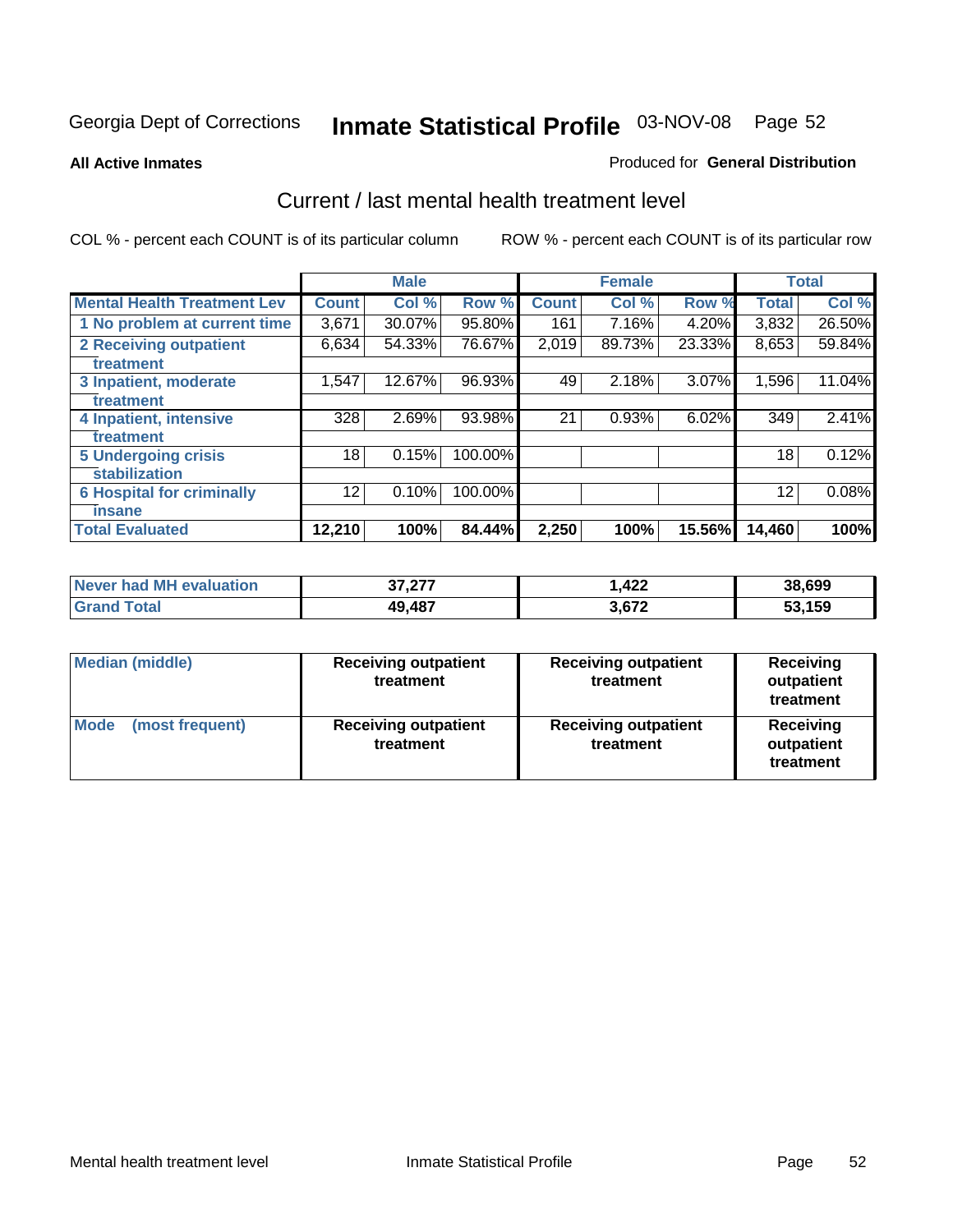### **All Active Inmates**

### Produced for **General Distribution**

# PULHESDWIT medical scale - 'P' overall condition ('P'hysical)

|                                   |              | <b>Male</b> |         |              | <b>Female</b> |         |                 | <b>Total</b> |
|-----------------------------------|--------------|-------------|---------|--------------|---------------|---------|-----------------|--------------|
| 'P' Overall Condition             | <b>Count</b> | Col %       | Row %   | <b>Count</b> | Col %         | Row %   | <b>Total</b>    | Col %        |
| 1 No medical illness              | 36,958       | 76.16%      | 95.21%  | 1,860        | 52.25%        | 4.79%   | 38,818          | 74.53%       |
| 2 Well-controlled chronic illness | 9,295        | 19.15%      | 87.03%  | 1,385        | 38.90%        | 12.97%  | 10,680          | 20.50%       |
| 3 Poorly-controlled chronic       | 2,220        | 4.57%       | 91.93%  | 195          | 5.48%         | 8.07%   | 2,415           | 4.64%        |
| <b>illness</b>                    |              |             |         |              |               |         |                 |              |
| 4 Significant problems requiring  | 49           | 0.10%       | 61.25%  | 31           | 0.87%         | 38.75%  | 80 <sub>1</sub> | 0.15%        |
| special housing                   |              |             |         |              |               |         |                 |              |
| 5 Terminal illness, < 6 months    | 4            | 0.01%       | 100.00% |              |               |         | 4               | 0.01%        |
| to live                           |              |             |         |              |               |         |                 |              |
| 6 Inmate is pregnant              |              |             |         | 89           | 2.50%         | 100.00% | 89              | 0.17%        |
| <b>Total Reported</b>             | 48,526       | 100%        | 93.17%  | 3,560        | 100%          | 6.83%   | 52,086          | 100%         |

| rted | 961           | 1 4 7<br>. . | $\sim$<br>u. J |
|------|---------------|--------------|----------------|
| ota  | <b>49 487</b> | $\sim$       | .159<br>-^     |

| Mode | (most frequent) | 1 No medical illness | 1 No medical illness | 1 No medical<br>illness |
|------|-----------------|----------------------|----------------------|-------------------------|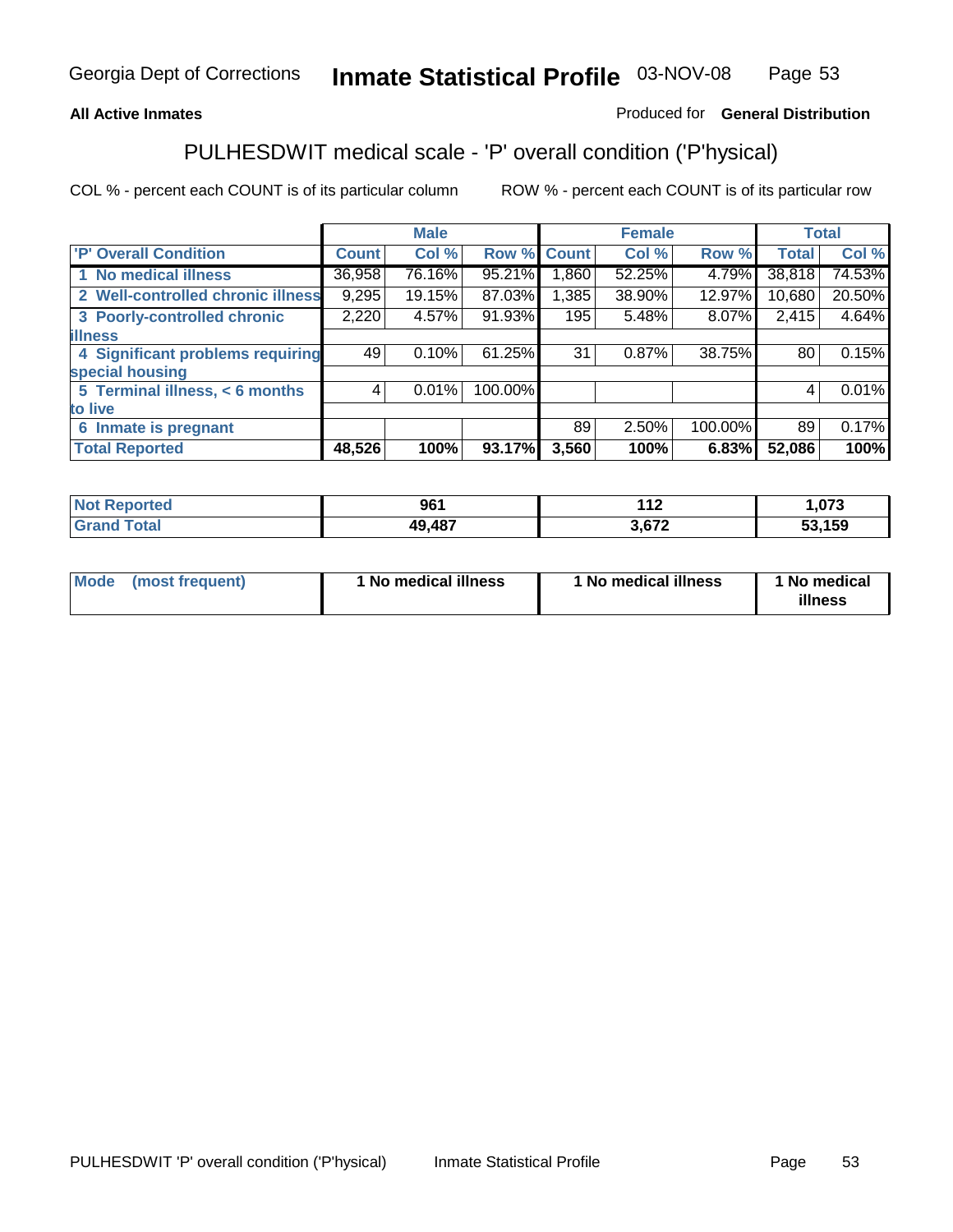### **All Active Inmates**

### Produced for **General Distribution**

### PULHESDWIT medical scale - 'U' upper body

|                              |              | <b>Male</b> |        |              | <b>Female</b> |        |              | <b>Total</b> |
|------------------------------|--------------|-------------|--------|--------------|---------------|--------|--------------|--------------|
| <b>U' Upper Body</b>         | <b>Count</b> | Col %       | Row %  | <b>Count</b> | Col %         | Row %  | <b>Total</b> | Col %        |
| 1 Upper bones, joints,       | 46,966       | 96.79%      | 93.50% | 3,267        | 91.77%        | 6.50%  | 50,233       | 96.44%       |
| muscles all OK               |              |             |        |              |               |        |              |              |
| 2 One or both arms minimally | 1,331        | 2.74%       | 83.40% | 265          | 7.44%         | 16.60% | 1,596        | $3.06\%$     |
| limited                      |              |             |        |              |               |        |              |              |
| 3 One or both arms           | 186          | 0.38%       | 89.86% | 21           | 0.59%         | 10.14% | 207          | 0.40%        |
| moderately limited           |              |             |        |              |               |        |              |              |
| 4 One arm disabled,          | 41           | 0.08%       | 87.23% | 6            | 0.17%         | 12.77% | 47           | 0.09%        |
| paralyzed, or amputated      |              |             |        |              |               |        |              |              |
| 5 Both arms disabled,        | 2            | 0.01%       | 66.67% |              | 0.03%         | 33.33% | 3            | 0.01%        |
| paralyzed, or amputated      |              |             |        |              |               |        |              |              |
| <b>Total Reported</b>        | 48,526       | 100%        | 93.17% | 3,560        | 100%          | 6.83%  | 52,086       | 100%         |

| <b>Not Reported</b> | 961    | 14.9<br>- 14 | .073  |
|---------------------|--------|--------------|-------|
| $\tau$ otal<br>Grar | 49,487 | 3,672        | 3.159 |

| <b>Mode</b> | (most frequent) | 1 Upper bones, joints,<br>muscles all OK | 1 Upper bones, joints,<br>muscles all OK | 1 Upper bones,<br>joints, muscles all<br>ΟK |
|-------------|-----------------|------------------------------------------|------------------------------------------|---------------------------------------------|
|-------------|-----------------|------------------------------------------|------------------------------------------|---------------------------------------------|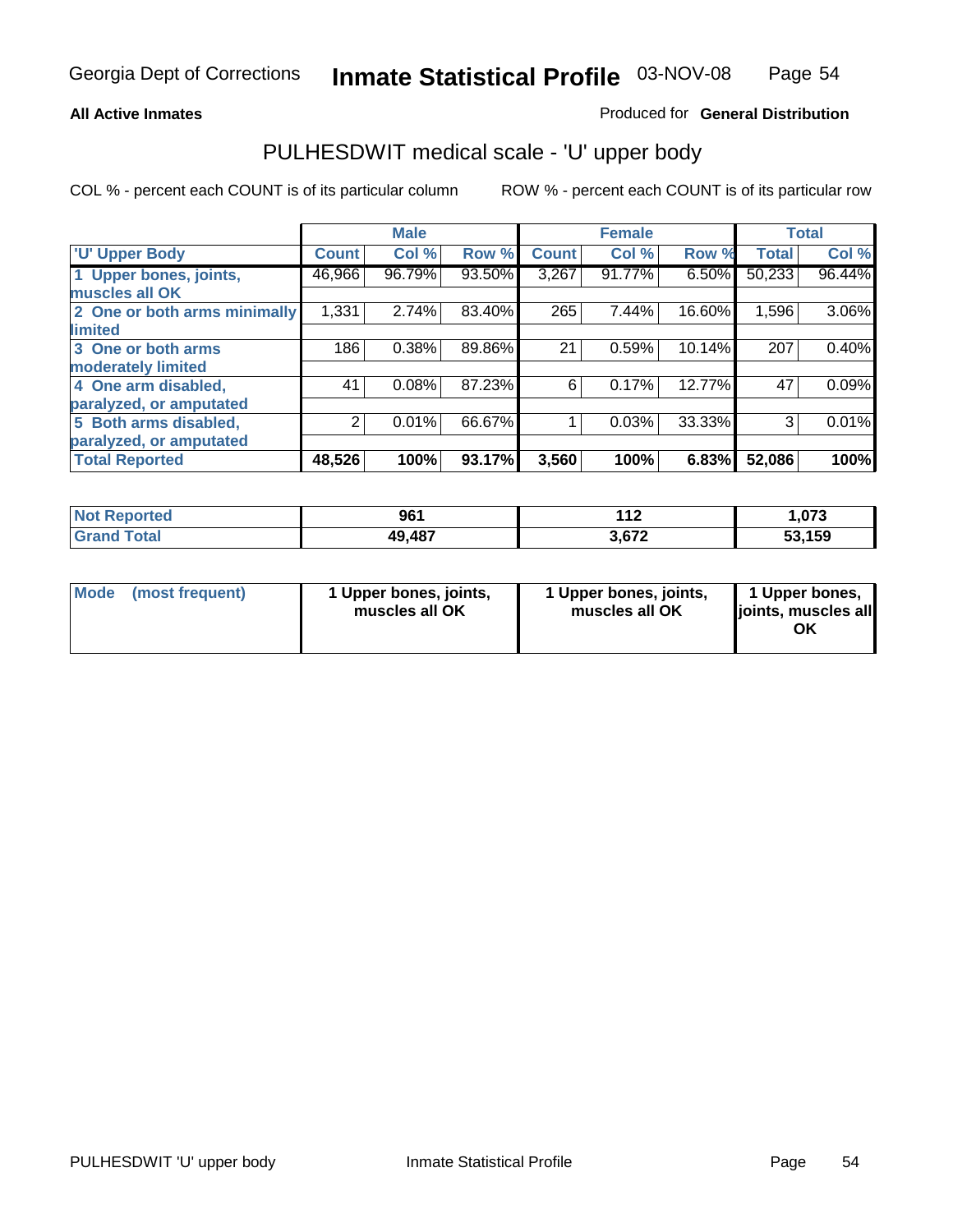### **All Active Inmates**

### Produced for **General Distribution**

### PULHESDWIT medical scale - 'L' lower body

|                                |              | <b>Male</b> |        |                | <b>Female</b> |        |              | <b>Total</b> |
|--------------------------------|--------------|-------------|--------|----------------|---------------|--------|--------------|--------------|
| 'L' Lower Body                 | <b>Count</b> | Col %       | Row %  | <b>Count</b>   | Col %         | Row %  | <b>Total</b> | Col %        |
| 1 Lower bones, joints,         | 44,762       | 92.24%      | 94.35% | 2,680          | 75.28%        | 5.65%  | 47,442       | 91.08%       |
| muscles all OK                 |              |             |        |                |               |        |              |              |
| 2 One or both legs minimally   | 3,126        | 6.44%       | 79.18% | 822            | 23.09%        | 20.82% | 3,948        | 7.58%        |
| limited                        |              |             |        |                |               |        |              |              |
| 3 One or both legs             | 541          | 1.11%       | 92.32% | 45             | 1.26%         | 7.68%  | 586          | 1.13%        |
| moderately limited             |              |             |        |                |               |        |              |              |
| 4 One leg disabled, paralyzed, | 86           | 0.18%       | 88.66% | 11             | 0.31%         | 11.34% | 97           | 0.19%        |
| or amputated                   |              |             |        |                |               |        |              |              |
| 5 Both legs disabled,          | 11           | 0.02%       | 84.62% | $\overline{2}$ | 0.06%         | 15.38% | 13           | 0.02%        |
| paralyzed, or amputated        |              |             |        |                |               |        |              |              |
| <b>Total Reported</b>          | 48,526       | 100%        | 93.17% | 3,560          | 100%          | 6.83%  | 52,086       | 100%         |

| <b>Not Reported</b>   | 961    | 442<br>- 14 | .073            |
|-----------------------|--------|-------------|-----------------|
| Total<br><b>Grand</b> | 49,487 | 3,672       | 53,159<br>. JJ. |

|  | Mode (most frequent) | 1 Lower bones, joints,<br>muscles all OK | 1 Lower bones, joints,<br>muscles all OK | 1 Lower bones,<br>joints, muscles all<br>ОK |
|--|----------------------|------------------------------------------|------------------------------------------|---------------------------------------------|
|--|----------------------|------------------------------------------|------------------------------------------|---------------------------------------------|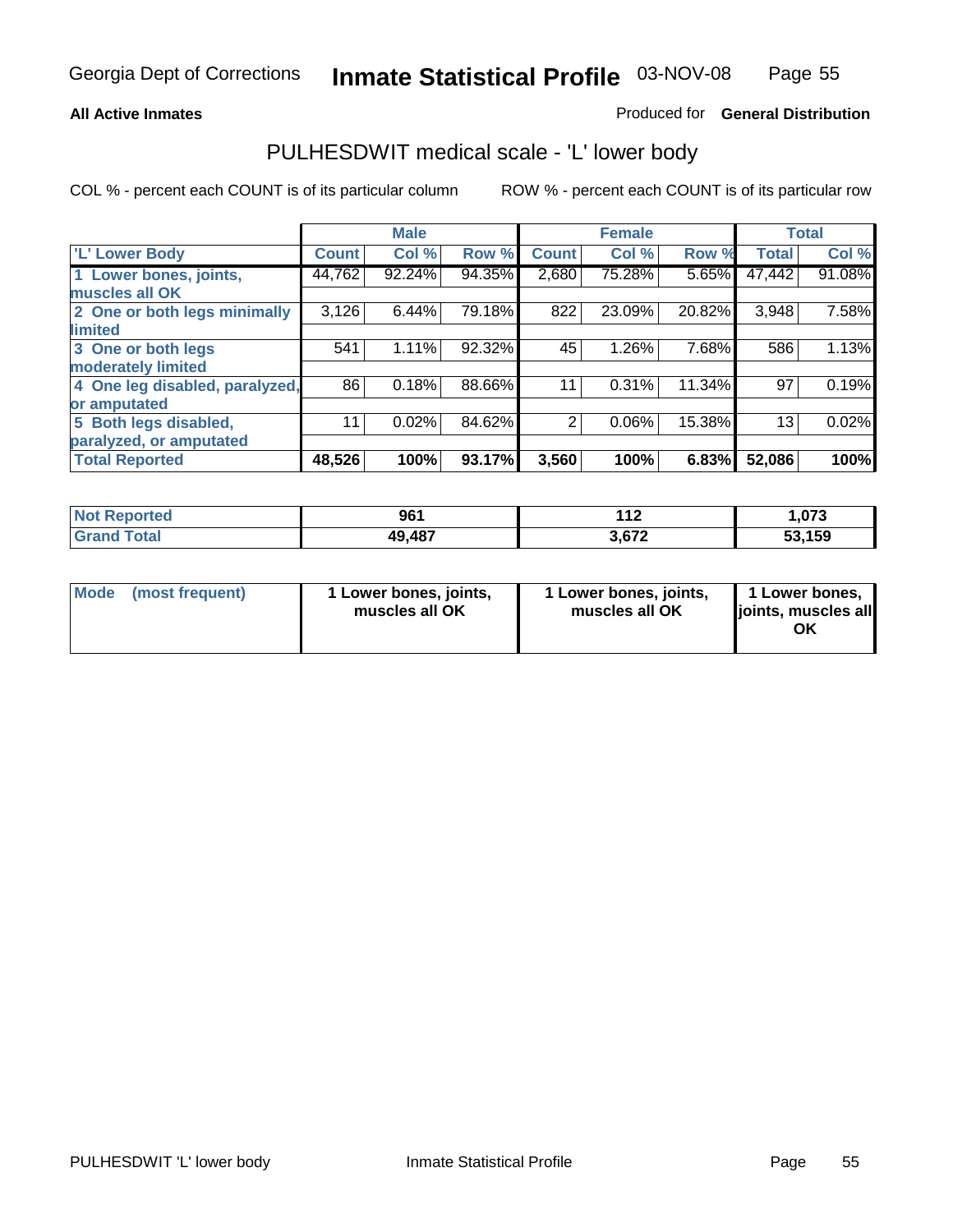### **All Active Inmates**

### Produced for **General Distribution**

### PULHESDWIT medical scale - 'H' hearing

|                                |              | <b>Male</b> |             |       | <b>Female</b> |        | <b>Total</b> |        |
|--------------------------------|--------------|-------------|-------------|-------|---------------|--------|--------------|--------|
| <b>H'</b> Hearing              | <b>Count</b> | Col %       | Row % Count |       | Col %         | Row %  | <b>Total</b> | Col %  |
| 1 Normal hearing both ears     | 48,170       | 99.27%      | 93.20%      | 3,516 | 98.76%        | 6.80%  | 51,686       | 99.23% |
| 2 Some loss in one ear with    | 275          | 0.57%       | 89.58%      | 32    | $0.90\%$      | 10.42% | 307          | 0.59%  |
| other OK, or mild loss in both |              |             |             |       |               |        |              |        |
| 3 Total loss in one ear with   | 50           | 0.10%       | 89.29%      | 6     | 0.17%         | 10.71% | 56           | 0.11%  |
| mild loss in other             |              |             |             |       |               |        |              |        |
| 4 Severe loss in both ears     | 15           | 0.03%       | 88.24%      | 2     | $0.06\%$      | 11.76% | 17           | 0.03%  |
| 5 Total loss in both ears,     | 16           | 0.03%       | 80.00%      | 4     | 0.11%         | 20.00% | 20           | 0.04%  |
| requiring special housing      |              |             |             |       |               |        |              |        |
| <b>Total Reported</b>          | 48,526       | 100%        | 93.17%      | 3,560 | 100%          | 6.83%  | 52,086       | 100%   |

| วrted      | 961    | .              | ,073 |
|------------|--------|----------------|------|
| <b>ota</b> | 49,487 | <b>C72</b><br> | .159 |

| Mode (most frequent) | 1 Normal hearing both ears 11 Normal hearing both ears 1 Normal hearing |           |
|----------------------|-------------------------------------------------------------------------|-----------|
|                      |                                                                         | both ears |
|                      |                                                                         |           |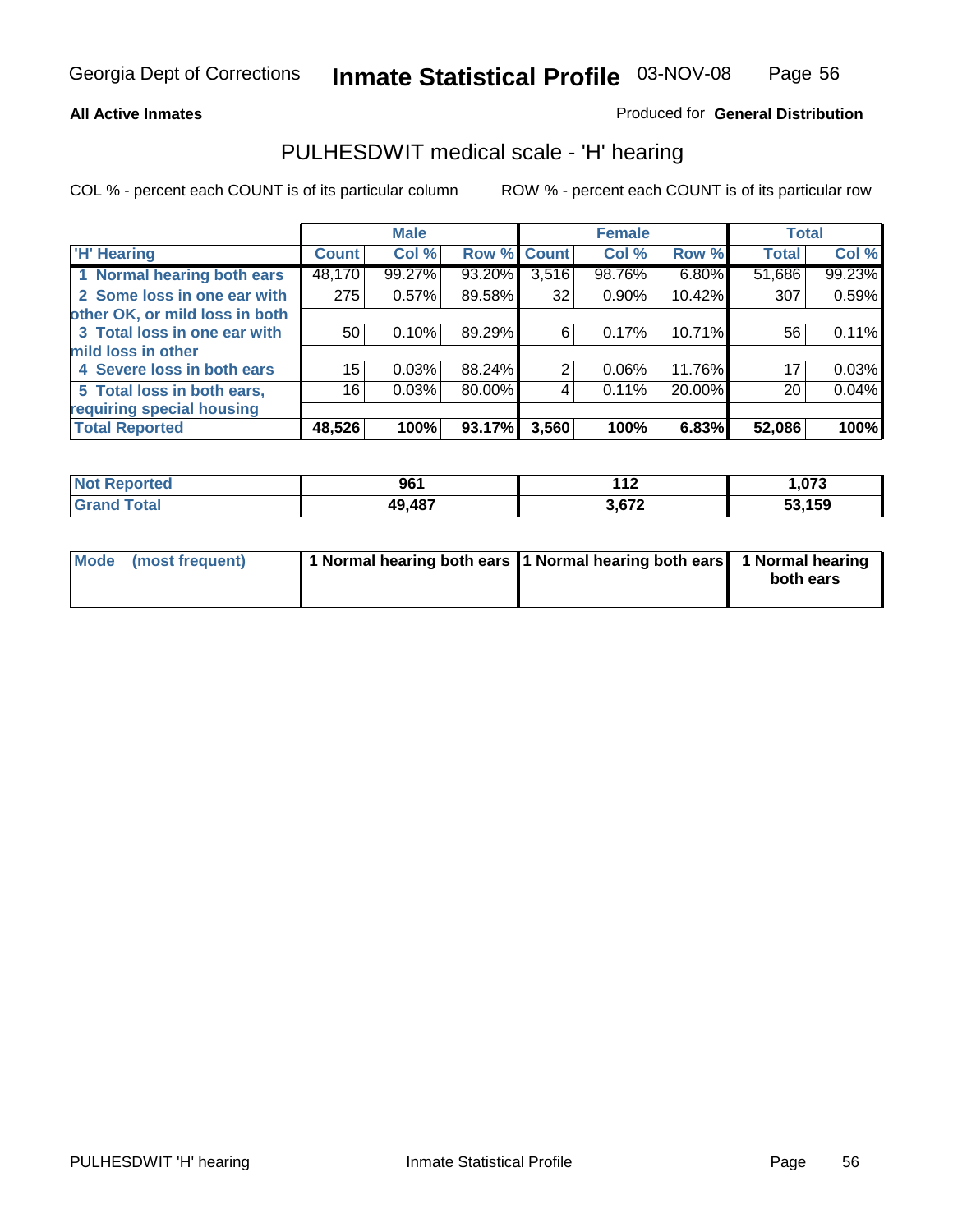### **All Active Inmates**

### Produced for **General Distribution**

### PULHESDWIT medical scale - 'E' vision

|                                 |              | <b>Male</b> |                    |       | <b>Female</b> |          |              | <b>Total</b> |
|---------------------------------|--------------|-------------|--------------------|-------|---------------|----------|--------------|--------------|
| 'E' Vision                      | <b>Count</b> | Col %       | <b>Row % Count</b> |       | Col %         | Row %    | <b>Total</b> | Col %        |
| 1 Correctable to 20/40 in both  | 43,411       | 89.46%      | 94.49%             | 2,530 | 71.07%        | 5.51%    | 45,941       | 88.20%       |
| eyes                            |              |             |                    |       |               |          |              |              |
| 2 Correctable to 20/70 in one   | 4,544        | 9.36%       | 82.62%             | 956   | 26.85%        | 17.38%   | 5,500        | 10.56%       |
| eye, may be blind in other      |              |             |                    |       |               |          |              |              |
| 3 Correctable to 20/200 in one  | 482          | 0.99%       | 87.96%             | 66    | 1.85%         | 12.04%   | 548          | 1.05%        |
| eye, may be blind in other      |              |             |                    |       |               |          |              |              |
| 4 One eye not correctable to    | 78           | 0.16%       | 90.70%             | 8     | 0.22%         | $9.30\%$ | 86           | 0.17%        |
| 20/200, other may be blind      |              |             |                    |       |               |          |              |              |
| 5 Blind in both eyes, requiring | 11           | 0.02%       | 100.00%            |       |               |          | 11           | 0.02%        |
| special housing                 |              |             |                    |       |               |          |              |              |
| <b>Total Reported</b>           | 48,526       | 100%        | 93.17%             | 3,560 | 100%          | 6.83%    | 52,086       | 100%         |

| <b>Not Reported</b>  | 961    | 440<br>. . | 0.70<br>.U / 3 |
|----------------------|--------|------------|----------------|
| <b>Total</b><br>Grar | 49,487 | 3,672      | 53,159         |

| Mode | (most frequent) | 1 Correctable to 20/40 in<br>both eves | 1 Correctable to 20/40 in   1 Correctable to<br>both eves | 20/40 in both eyes |
|------|-----------------|----------------------------------------|-----------------------------------------------------------|--------------------|
|------|-----------------|----------------------------------------|-----------------------------------------------------------|--------------------|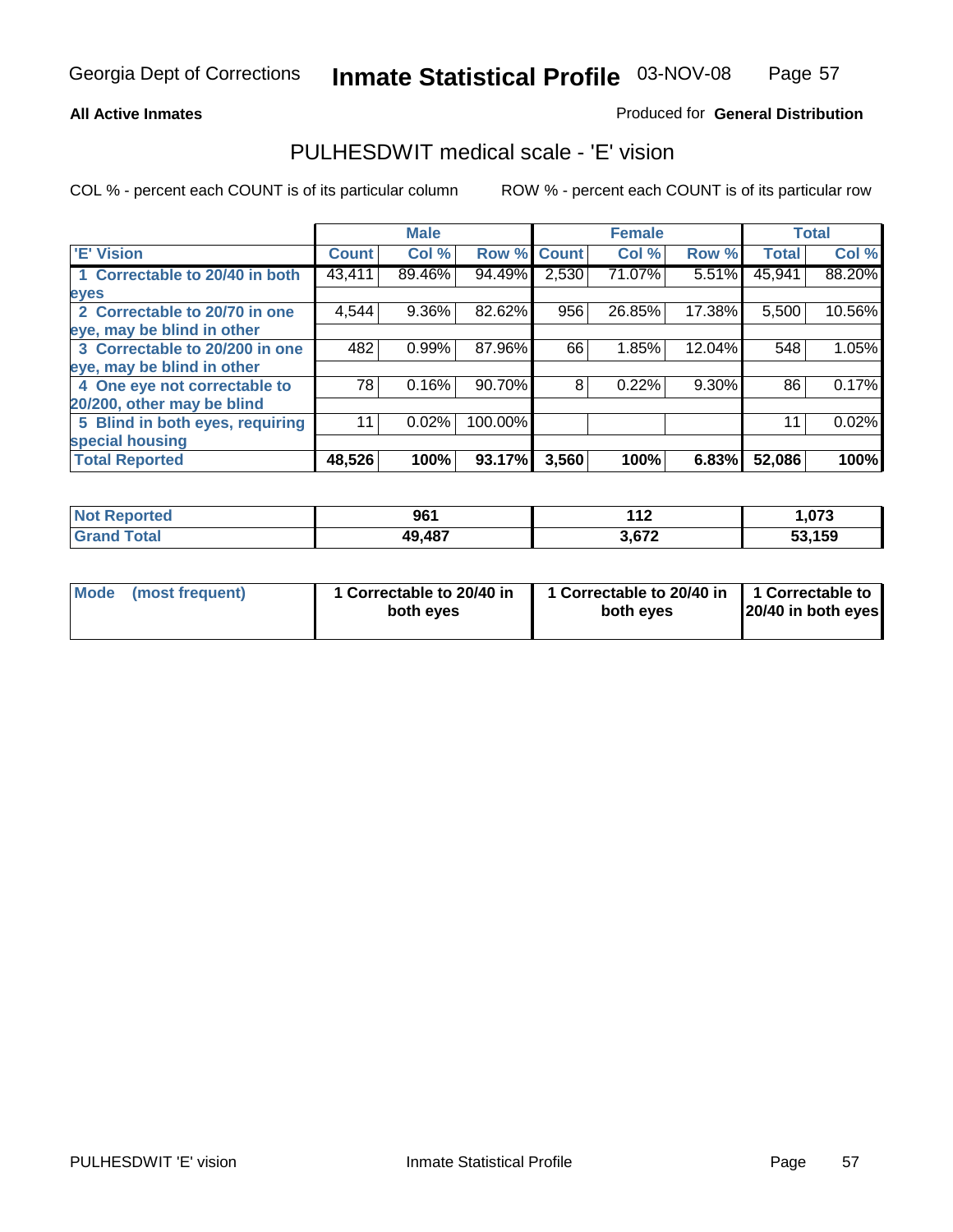### **All Active Inmates**

### Produced for **General Distribution**

## PULHESDWIT medical scale - 'S' pSychiatric

|                                        |              | <b>Male</b> |             |       | <b>Female</b> |          |              | <b>Total</b> |
|----------------------------------------|--------------|-------------|-------------|-------|---------------|----------|--------------|--------------|
| 'S' pSychiatric                        | <b>Count</b> | Col %       | Row % Count |       | Col %         | Row %    | <b>Total</b> | Col %        |
| 1 No impairment or disorders           | 41,639       | 86.83%      | 94.91%      | 2,233 | 62.80%        | $5.09\%$ | 43,872       | 85.17%       |
| 2 Stable, or in remission, or          | 5,231        | 10.91%      | 80.60%      | 1,259 | 35.40%        | 19.40%   | 6,490        | 12.60%       |
| mild impairment or retardation         |              |             |             |       |               |          |              |              |
| 3 Requires moderate inpatient          | 1,012        | 2.11%       | 95.11%      | 52    | 1.46%         | 4.89%    | 1,064        | 2.07%        |
| treatment                              |              |             |             |       |               |          |              |              |
| 4 Requires intensive inpatient         | 63           | 0.13%       | 84.00%      | 12    | 0.34%         | 16.00%   | 75           | 0.15%        |
| treatment                              |              |             |             |       |               |          |              |              |
| <b>5 Requires Crisis Stabilization</b> | 12           | 0.03%       | 100.00%     |       |               |          | 12           | 0.02%        |
| Unit (CSU) inpatient care              |              |             |             |       |               |          |              |              |
| <b>Total Reported</b>                  | 47,957       | 100%        | 93.10%      | 3,556 | 100%          | $6.90\%$ | 51,513       | 100.0%       |

| <b>Not Reported</b>    | ,530   | 116   | 646, ، |
|------------------------|--------|-------|--------|
| $\tau$ otal<br>' Grand | 49,487 | 3,672 | 53,159 |

| Mode (most frequent) | <b>1</b> No impairment or disorders | 1 No impairment or<br>disorders | 1 No impairment or<br>disorders |
|----------------------|-------------------------------------|---------------------------------|---------------------------------|
|                      |                                     |                                 |                                 |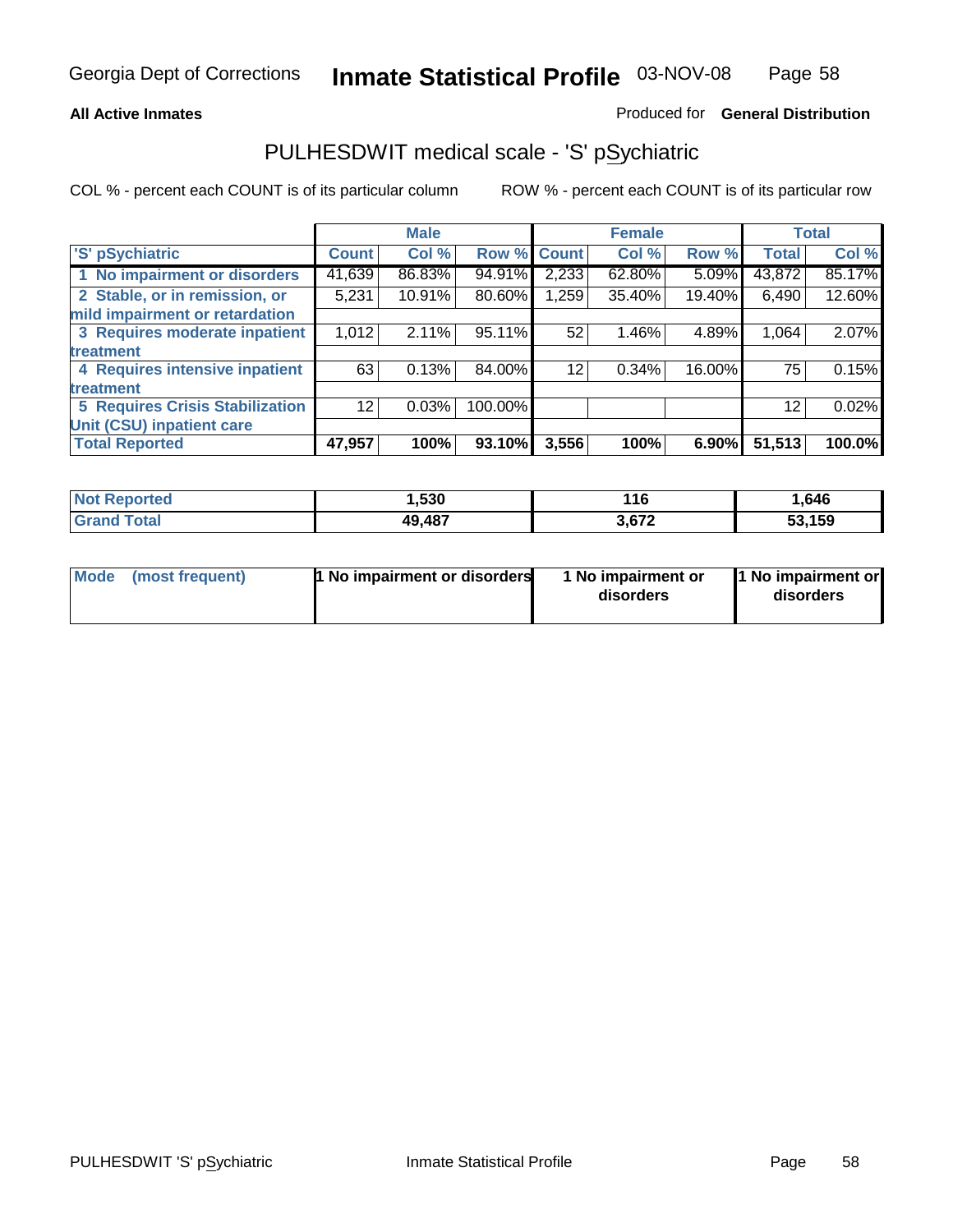### **All Active Inmates**

### Produced for **General Distribution**

### PULHESDWIT medical scale - 'D' dental

|                                 |              | <b>Male</b> |         |             | <b>Female</b> |        |              | <b>Total</b> |
|---------------------------------|--------------|-------------|---------|-------------|---------------|--------|--------------|--------------|
| <b>D' Dental</b>                | <b>Count</b> | Col %       |         | Row % Count | Col %         | Row %  | <b>Total</b> | Col %        |
| 1 Minimal routine dental health | 15,329       | 32.13%      | 87.97%  | 2,097       | 58.99%        | 12.03% | 17,426       | 33.99%       |
| <b>needs</b>                    |              |             |         |             |               |        |              |              |
| 2 Moderate cavities and/or      | 23,157       | 48.54%      | 95.40%  | 1,117       | 31.42%        | 4.60%  | 24,274       | 47.35%       |
| gum disease                     |              |             |         |             |               |        |              |              |
| 3 Extensive gum disease         | 9,216        | 19.32%      | 96.43%  | 341         | 9.59%         | 3.57%  | 9,557        | 18.64%       |
| and/or widespread decay         |              |             |         |             |               |        |              |              |
| 4 Urgent need for dental        |              | 0.01%       | 100.00% |             |               |        |              | 0.01%        |
| <b>services</b>                 |              |             |         |             |               |        |              |              |
| <b>Total Reported</b>           | 47,709       | 100%        | 93.07%  | 3,555       | 100%          | 6.93%  | 51,264       | 100%         |

| orted<br>. No | 770    | , 47           | ,895   |
|---------------|--------|----------------|--------|
| `ota.         | 49,487 | 2.67c<br>5.012 | 53,159 |

| <b>Mode</b> | (most frequent) | 2 Moderate cavities and/or<br>qum disease | <b>Minimal routine dental</b><br>health needs | 2 Moderate<br>cavities and/or |
|-------------|-----------------|-------------------------------------------|-----------------------------------------------|-------------------------------|
|             |                 |                                           |                                               | qum disease                   |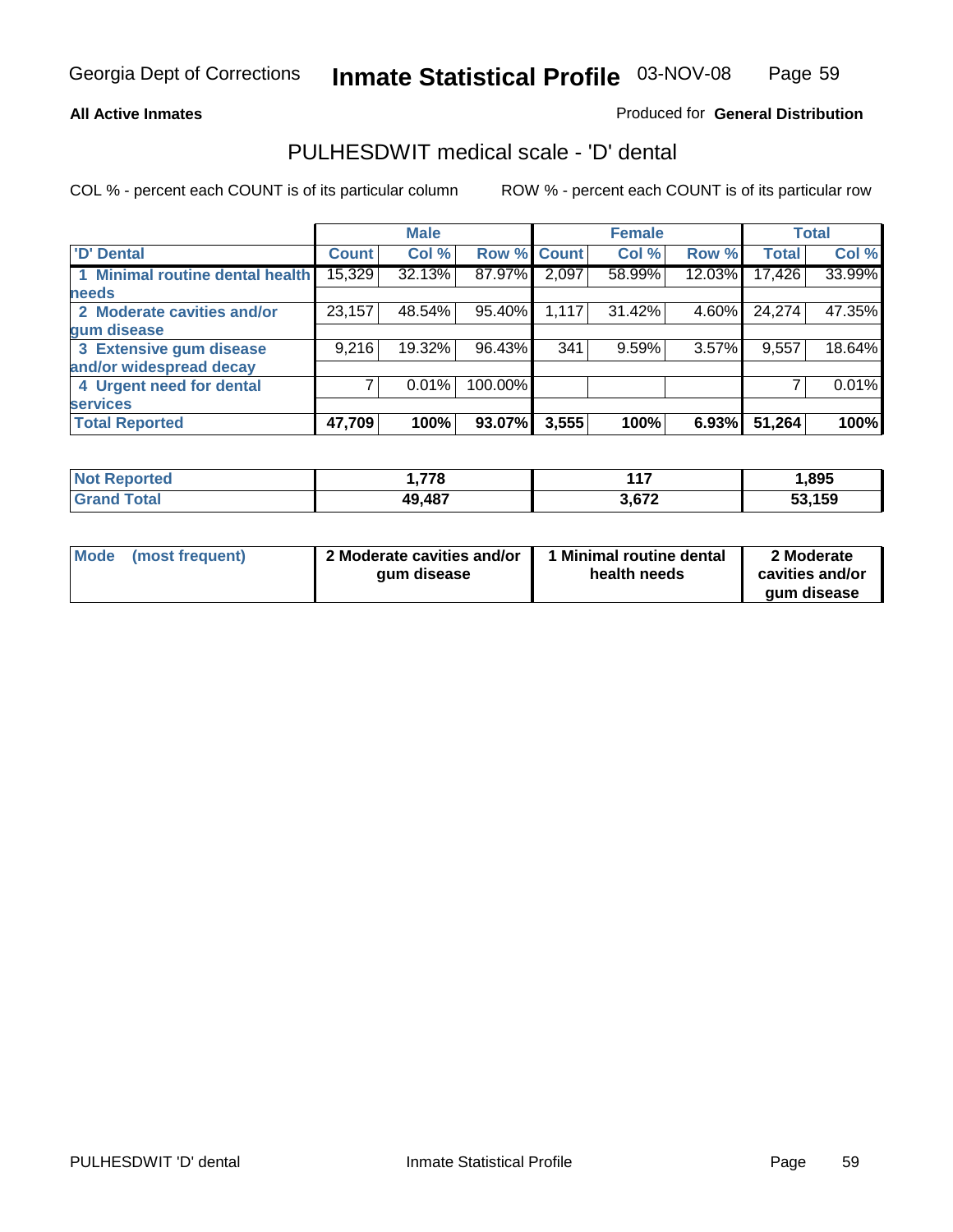### **All Active Inmates**

### Produced for **General Distribution**

### PULHESDWIT medical scale - 'W' work ability

|                                 |              | <b>Male</b> |        |              | <b>Female</b> |        |              | <b>Total</b> |
|---------------------------------|--------------|-------------|--------|--------------|---------------|--------|--------------|--------------|
| W' work ability                 | <b>Count</b> | Col %       | Row %  | <b>Count</b> | Col %         | Row %  | <b>Total</b> | Col %        |
| 1 Unrestricted work or activity | 41,980       | 86.51%      | 93.52% | 2,911        | 81.77%        | 6.48%  | 44,891       | 86.19%       |
| 2 Minor restrictions on type of | 5,109        | 10.53%      | 93.28% | 368          | 10.34%        | 6.72%  | 5,477        | 10.52%       |
| <b>work</b>                     |              |             |        |              |               |        |              |              |
| 3 Moderate restrictions on type | 1,162        | 2.39%       | 88.50% | 151          | 4.24%         | 11.50% | 1,313        | 2.52%        |
| of work                         |              |             |        |              |               |        |              |              |
| 4 Major restrictions on type of | 236          | 0.49%       | 67.24% | 115          | 3.23%         | 32.76% | 351          | 0.67%        |
| <b>work</b>                     |              |             |        |              |               |        |              |              |
| 5 Cannot work under any         | 39           | 0.08%       | 72.22% | 15           | 0.42%         | 27.78% | 54           | 0.10%        |
| <b>circumstances</b>            |              |             |        |              |               |        |              |              |
| <b>Total Reported</b>           | 48,526       | 100%        | 93.17% | 3,560        | 100%          | 6.83%  | 52,086       | 100%         |

| <b>Not Reported</b>          | 961    | 112<br>- 14 | ,073   |
|------------------------------|--------|-------------|--------|
| <b>Total</b><br><b>Grand</b> | 49,487 | 3,672       | 53,159 |

| Mode            | 1 Unrestricted work or | 1 Unrestricted work or | 1 Unrestricted   |
|-----------------|------------------------|------------------------|------------------|
| (most frequent) | activity               | activity               | work or activity |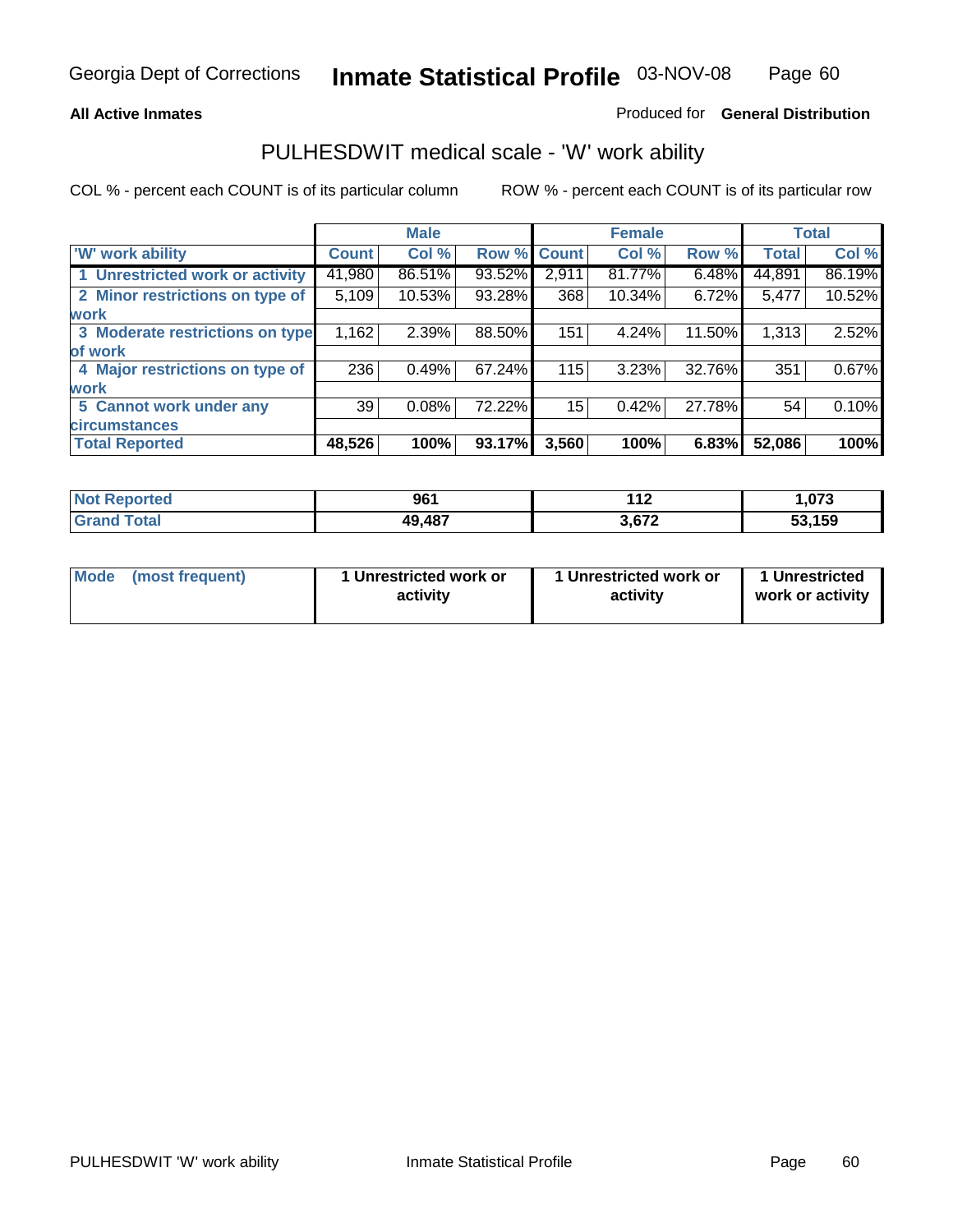### **All Active Inmates**

### Produced for **General Distribution**

## PULHESDWIT medical scale - 'I' impairment

|                                   |              | <b>Male</b> |             |       | <b>Female</b> |        |              | <b>Total</b> |
|-----------------------------------|--------------|-------------|-------------|-------|---------------|--------|--------------|--------------|
| <b>T' Impairment</b>              | <b>Count</b> | Col %       | Row % Count |       | Col %         | Row %  | <b>Total</b> | Col %        |
| 1 No impairments or               | 48,241       | 99.41%      | 93.15%      | 3,549 | 99.69%        | 6.85%  | 51,790       | 99.43%       |
| disabilities                      |              |             |             |       |               |        |              |              |
| 2 Wheelchair-bound but            | 66           | 0.14%       | 94.29%      | 4     | 0.11%         | 5.71%  | 70           | 0.13%        |
| otherwise OK                      |              |             |             |       |               |        |              |              |
| <b>3 Needs low-level Assisted</b> | 18           | 0.04%       | 85.71%      | 3     | 0.08%         | 14.29% | 21           | 0.04%        |
| Living (level I)                  |              |             |             |       |               |        |              |              |
| 4 Needs moderate Assisted         | 6            | 0.01%       | 100.00%     |       |               |        | 6            | 0.01%        |
| <b>Living (level II)</b>          |              |             |             |       |               |        |              |              |
| 5 Needs maximal Assisted          | 195          | 0.40%       | 97.99%      | 4     | 0.11%         | 2.01%  | 199          | 0.38%        |
| <b>Living (level III)</b>         |              |             |             |       |               |        |              |              |
| <b>Total Reported</b>             | 48,526       | 100%        | 93.17%      | 3,560 | 100%          | 6.83%  | 52,086       | 100%         |

| <b>Not</b><br>Reported       | 961    | 149<br>- 14 | 073. ا |
|------------------------------|--------|-------------|--------|
| <b>Total</b><br><b>Grand</b> | 49,487 | 3,672       | 53,159 |

| Mode | (most frequent) | 1 No impairments or<br>disabilities | 1 No impairments or<br>disabilities | 1 1 No impairments<br>or disabilities |
|------|-----------------|-------------------------------------|-------------------------------------|---------------------------------------|
|------|-----------------|-------------------------------------|-------------------------------------|---------------------------------------|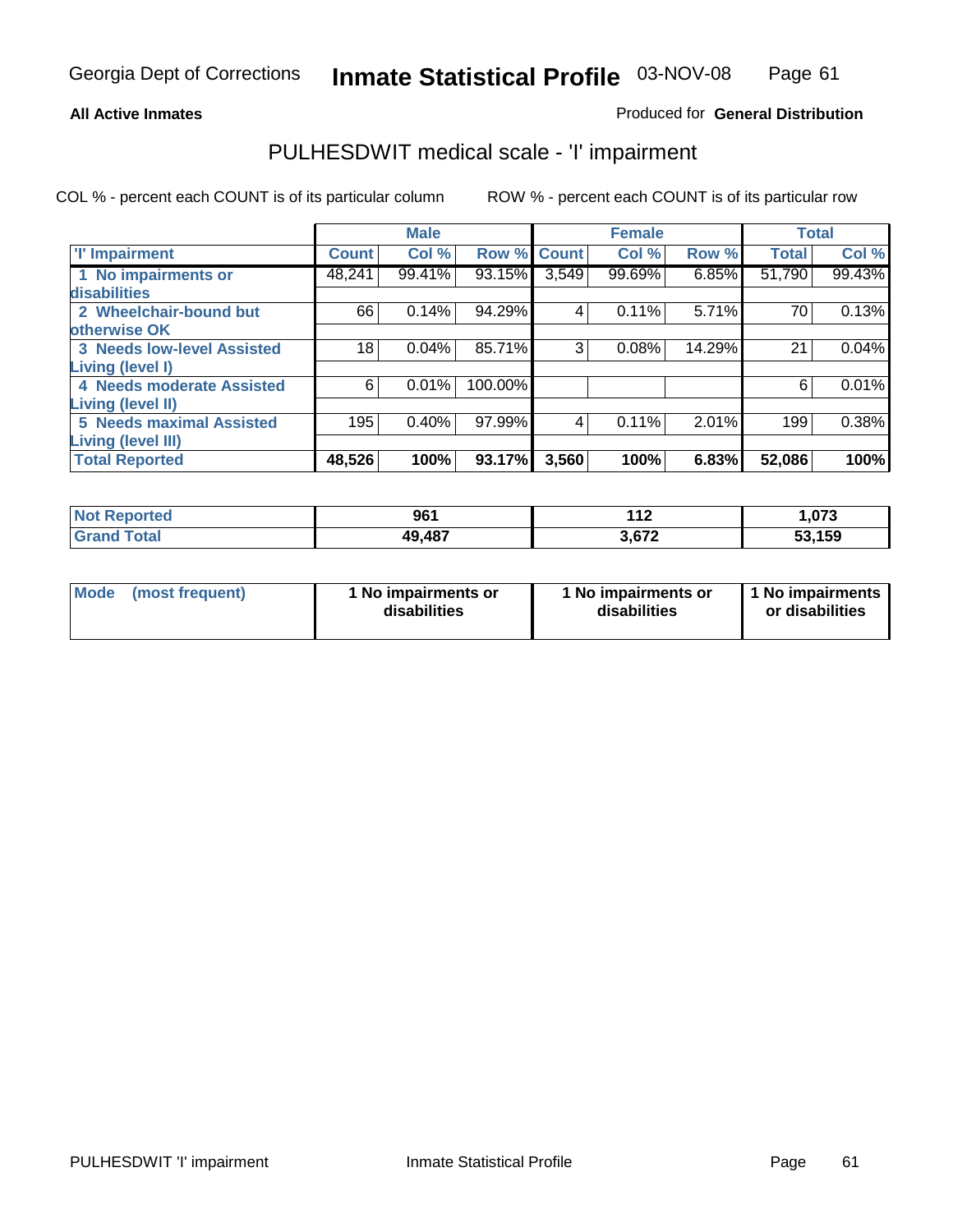#### **Inmate Statistical Profile** 03-NOV-08 Page Page 62

### All Active Inmates **All Active Inmates All Active Inmates Produced fo General Distribution**

# PULHESDWIT medical scale - 'T' transportability

|                              |              | <b>Male</b> |         |                | <b>Female</b> |        | <b>Total</b> |        |
|------------------------------|--------------|-------------|---------|----------------|---------------|--------|--------------|--------|
| <b>T' Transportability</b>   | <b>Count</b> | Col %       | Row %   | <b>Count</b>   | Col %         | Row %  | <b>Total</b> | Col %  |
| 1 Can be transported in any  | 48,439       | 99.82%      | 93.16%  | 3,554          | 99.83%        | 6.84%  | 51,993       | 99.82% |
| ordinary approved vehicle    |              |             |         |                |               |        |              |        |
| 2 Wheelchair-bound, not      | 37           | 0.08%       | 92.50%  | 3              | 0.08%         | 7.50%  | 40           | 0.08%  |
| needing special vehicle      |              |             |         |                |               |        |              |        |
| 3 Wheelchair-bound, requires | 8            | 0.02%       | 88.89%  |                | 0.03%         | 11.11% | 9            | 0.02%  |
| special vehicle              |              |             |         |                |               |        |              |        |
| 4 Needs specially-equipped   |              | 0.01%       | 100.00% |                |               |        |              | 0.01%  |
| medical vehicle              |              |             |         |                |               |        |              |        |
| <b>5 Requires ambulance</b>  | 41           | 0.08%       | 95.35%  | $\overline{2}$ | 0.06%         | 4.65%  | 43           | 0.08%  |
| transport                    |              |             |         |                |               |        |              |        |
| <b>Total Reported</b>        | 48,526       | 100%        | 93.17%  | 3,560          | 100%          | 6.83%  | 52,086       | 100.0% |

| <b>Not</b><br><b>Reported</b> | 961    | 119<br>-14 | 1,073  |
|-------------------------------|--------|------------|--------|
| `otal<br>-Grafi               | 49,487 | 3,672      | 53,159 |

| Mode (most frequent) | 1 Can be transported in any 1 Can be transported in any | ordinary approved vehicle   ordinary approved vehicle   transported in any | 1 Can be<br>ordinary approved<br>vehicle |
|----------------------|---------------------------------------------------------|----------------------------------------------------------------------------|------------------------------------------|
|                      |                                                         |                                                                            |                                          |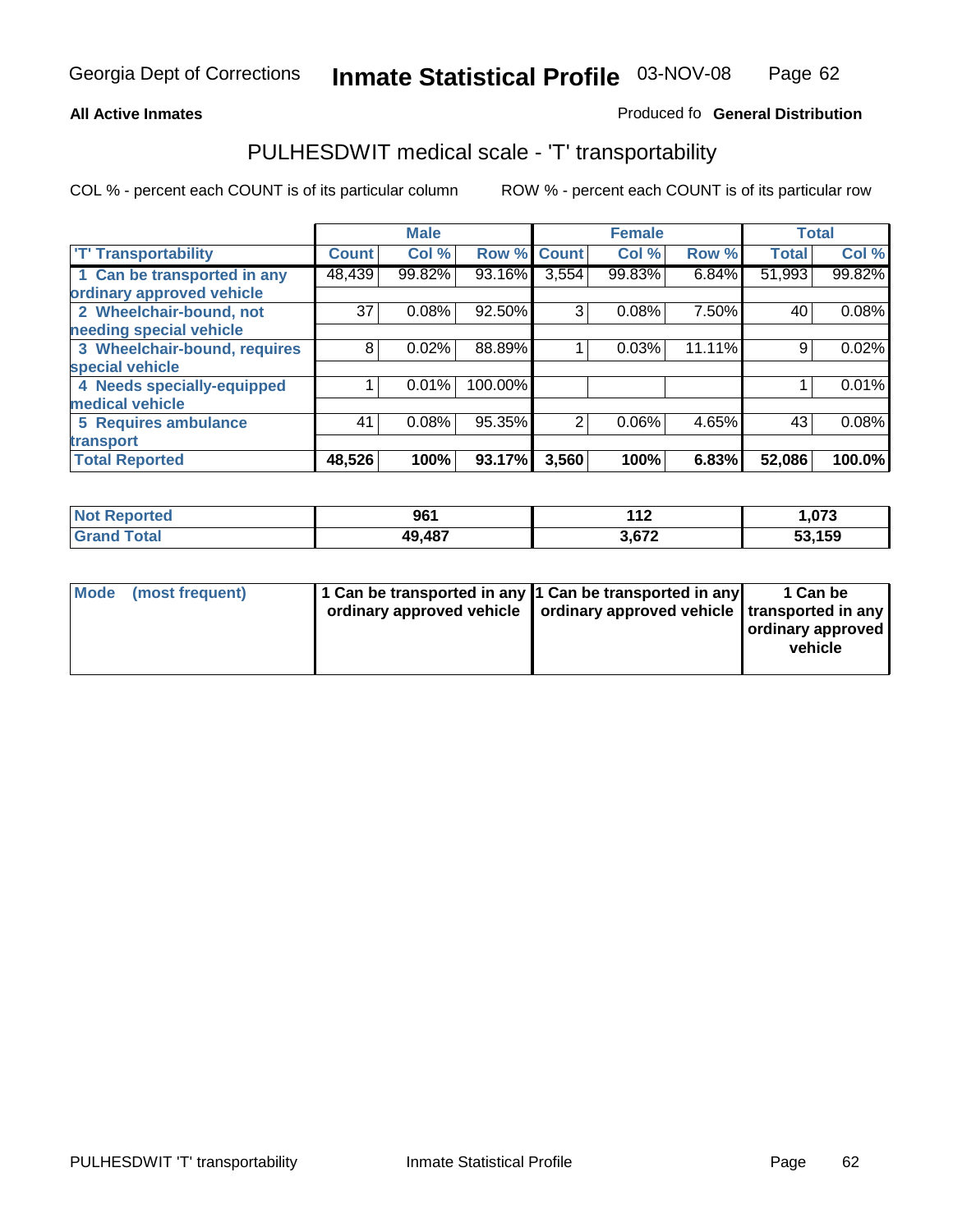### **All Active Inmates**

### Produced for **General Distribution**

## Criminality in family, self-reported

|                              |              | <b>Male</b> |        |             | <b>Female</b> |       |               | <b>Total</b> |
|------------------------------|--------------|-------------|--------|-------------|---------------|-------|---------------|--------------|
| <b>Criminality In Family</b> | <b>Count</b> | Col %       |        | Row % Count | Col %         | Row % | <b>Total</b>  | Col %        |
| Yes, criminality in family   | 11,382       | 23.64%      | 88.56% | 1.471       | 41.47%        |       | 11.44% 12,853 | 24.87%       |
| No criminality in family     | 36,761       | 76.36%      | 94.65% | 2,076       | 58.53%        |       | 5.35% 38,837  | 75.13%       |
| <b>Total Reported</b>        | 48,143       | 100%        | 93.14% | 3,547       | 100%          |       | 6.86% 51,690  | 100%         |

| <b>Not Reported</b>   | 1,344  | ィクに<br>I ZJ | ,469   |
|-----------------------|--------|-------------|--------|
| Гоtal<br><b>Grand</b> | 49,487 | .672        | 53.159 |

| Mode (most frequent) |  | No criminality in family | No criminality in family | No criminality in<br>family |
|----------------------|--|--------------------------|--------------------------|-----------------------------|
|----------------------|--|--------------------------|--------------------------|-----------------------------|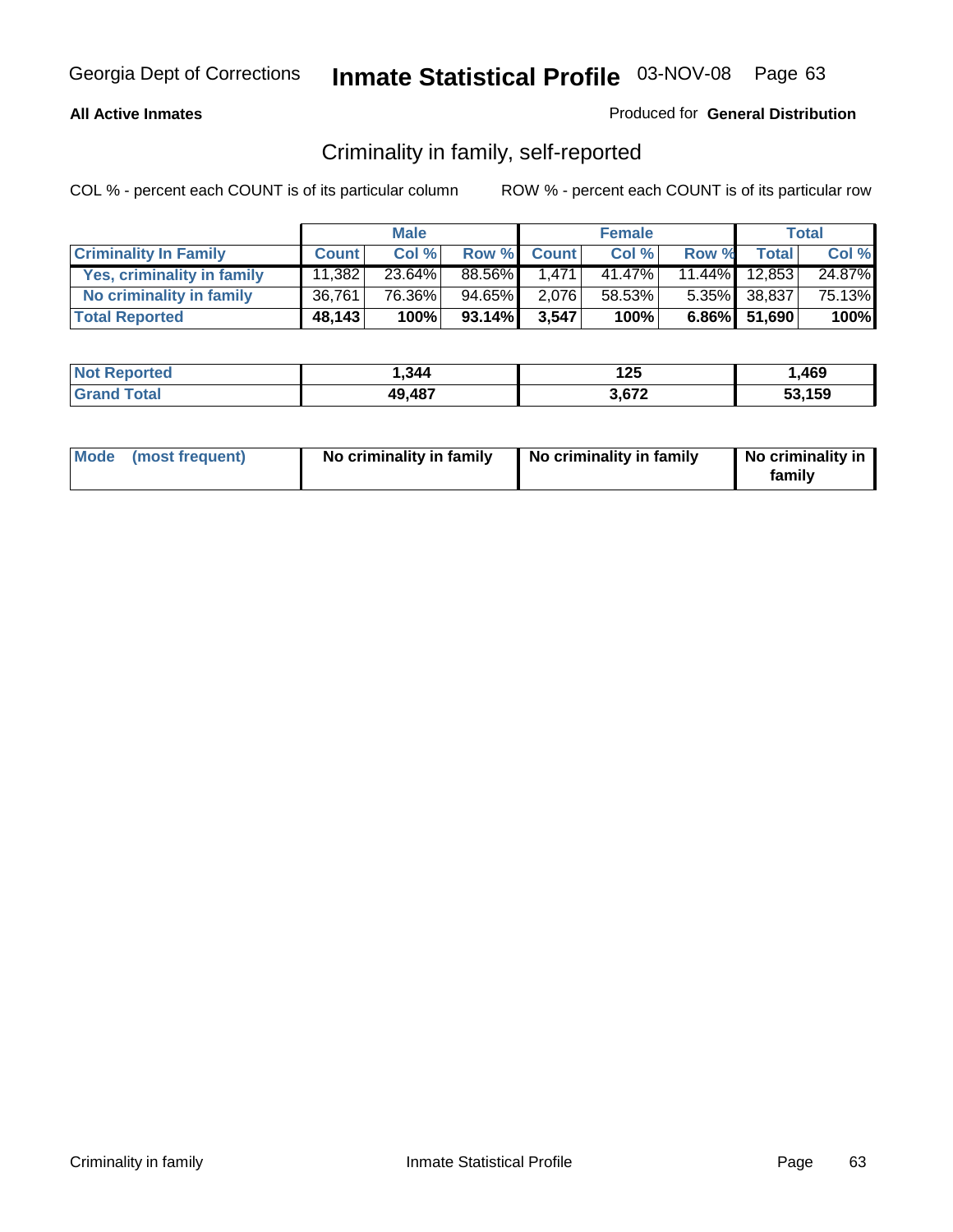### **All Active Inmates**

### Produced for **General Distribution**

## Alcoholism in family, self-reported

|                             |              | <b>Male</b> |        |              | <b>Female</b> |                 |                 | <b>Total</b> |
|-----------------------------|--------------|-------------|--------|--------------|---------------|-----------------|-----------------|--------------|
| <b>Alcoholism In Family</b> | <b>Count</b> | Col %       | Row %  | <b>Count</b> | Col %         | Row %           | <b>Total</b>    | Col %        |
| Yes, alcoholism in family   | 7.447        | $15.47\%$   | 89.55% | 869          | 24.50%        | 10.45% <b>I</b> | 8,316           | 16.09%       |
| No alcoholism in family     | 40,696       | 84.53%      | 93.83% | 2,678        | 75.50%        |                 | $6.17\%$ 43,374 | 83.91%       |
| <b>Total Reported</b>       | 48,143       | 100%        | 93.14% | 3,547        | 100%          |                 | 6.86% 51,690    | 100%         |

| <b>Not Reported</b>   | 1,344  | ィクに<br>I ZJ | ,469   |
|-----------------------|--------|-------------|--------|
| Гоtal<br><b>Grand</b> | 49,487 | .672        | 53.159 |

|  | Mode (most frequent) | No alcoholism in family | No alcoholism in family | No alcoholism in<br>familv |
|--|----------------------|-------------------------|-------------------------|----------------------------|
|--|----------------------|-------------------------|-------------------------|----------------------------|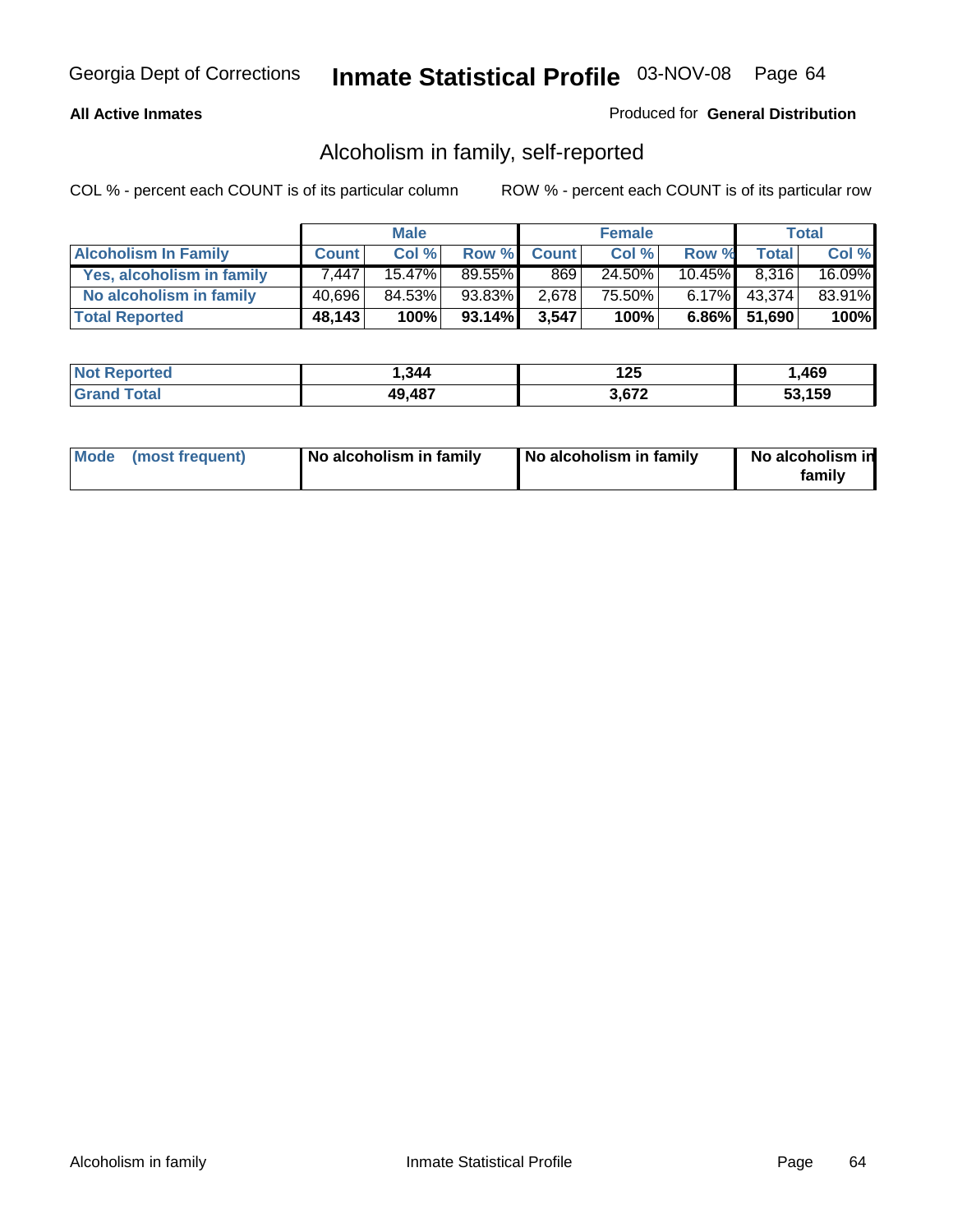### **All Active Inmates**

Produced for **General Distribution**

## Drug abuse in family, self-reported

|                           |              | <b>Male</b> |        |              | <b>Female</b> |           |              | <b>Total</b> |
|---------------------------|--------------|-------------|--------|--------------|---------------|-----------|--------------|--------------|
| Drug Abuse In Family      | <b>Count</b> | Col %       | Row %  | <b>Count</b> | Col %         | Row %     | Total        | Col %        |
| Yes, drug abuse in family | 4.145        | $8.61\%$    | 82.73% | 865          | 24.39%        | $17.27\%$ | 5.010        | $9.69\%$     |
| No drug abuse in family   | 43,998       | $91.39\%$   | 94.25% | 2,682        | 75.61%        | $5.75\%$  | 46,680       | 90.31%       |
| <b>Total Reported</b>     | 48,143       | 100%        | 93.14% | 3,547        | 100%          |           | 6.86% 51,690 | 100%         |

| <b>Not Reported</b>   | 1,344  | ィクに<br>I ZJ | ,469   |
|-----------------------|--------|-------------|--------|
| Гоtal<br><b>Grand</b> | 49,487 | .672        | 53.159 |

|  | Mode (most frequent) | No drug abuse in family | No drug abuse in family | No drug abuse in<br>family |
|--|----------------------|-------------------------|-------------------------|----------------------------|
|--|----------------------|-------------------------|-------------------------|----------------------------|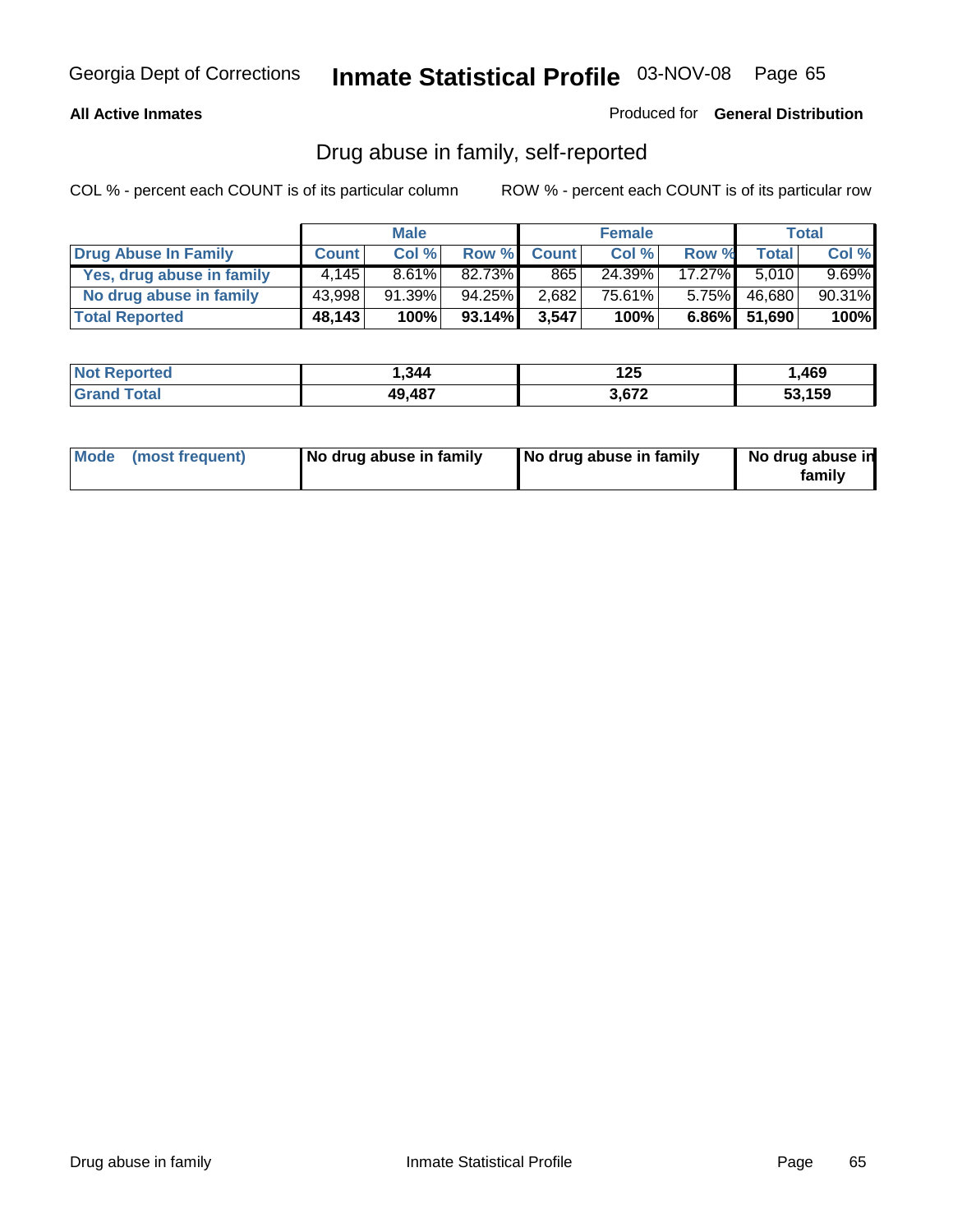### **All Active Inmates**

### Produced for **General Distribution**

### Subjected to frequent beatings, self-reported

|                                   |              | <b>Male</b> |         |              | <b>Female</b> |          |              | <b>Total</b> |
|-----------------------------------|--------------|-------------|---------|--------------|---------------|----------|--------------|--------------|
| <b>Frequent beatings</b>          | <b>Count</b> | Col%        | Row %   | <b>Count</b> | Col%          | Row %    | <b>Total</b> | Col %        |
| <b>Yes, subjected to frequent</b> | 1,832        | $3.81\%$    | 78.59%I | 499          | $14.07\%$     | 21.41%   | 2,331        | 4.51%        |
| beatings                          |              |             |         |              |               |          |              |              |
| Not subjected to frequent         | 46,311       | 96.19%      | 93.82%  | 3,048        | 85.93%        | $6.18\%$ | 49,359       | 95.49%       |
| beatings                          |              |             |         |              |               |          |              |              |
| <b>Total Reported</b>             | 48,143       | 100%        | 93.14%  | 3,547        | 100%          | $6.86\%$ | 51,690       | 100%         |

| <b>ortea</b><br>' Not | 344. ا | 125   | ,469   |
|-----------------------|--------|-------|--------|
| $\sim$<br>' Gra       | 49,487 | 3.677 | 53,159 |

| Mode (most frequent) | Not subjected to frequent<br>beatings | Not subjected to frequent<br>beatings | Not subjected to<br>frequent beatings |
|----------------------|---------------------------------------|---------------------------------------|---------------------------------------|
|                      |                                       |                                       |                                       |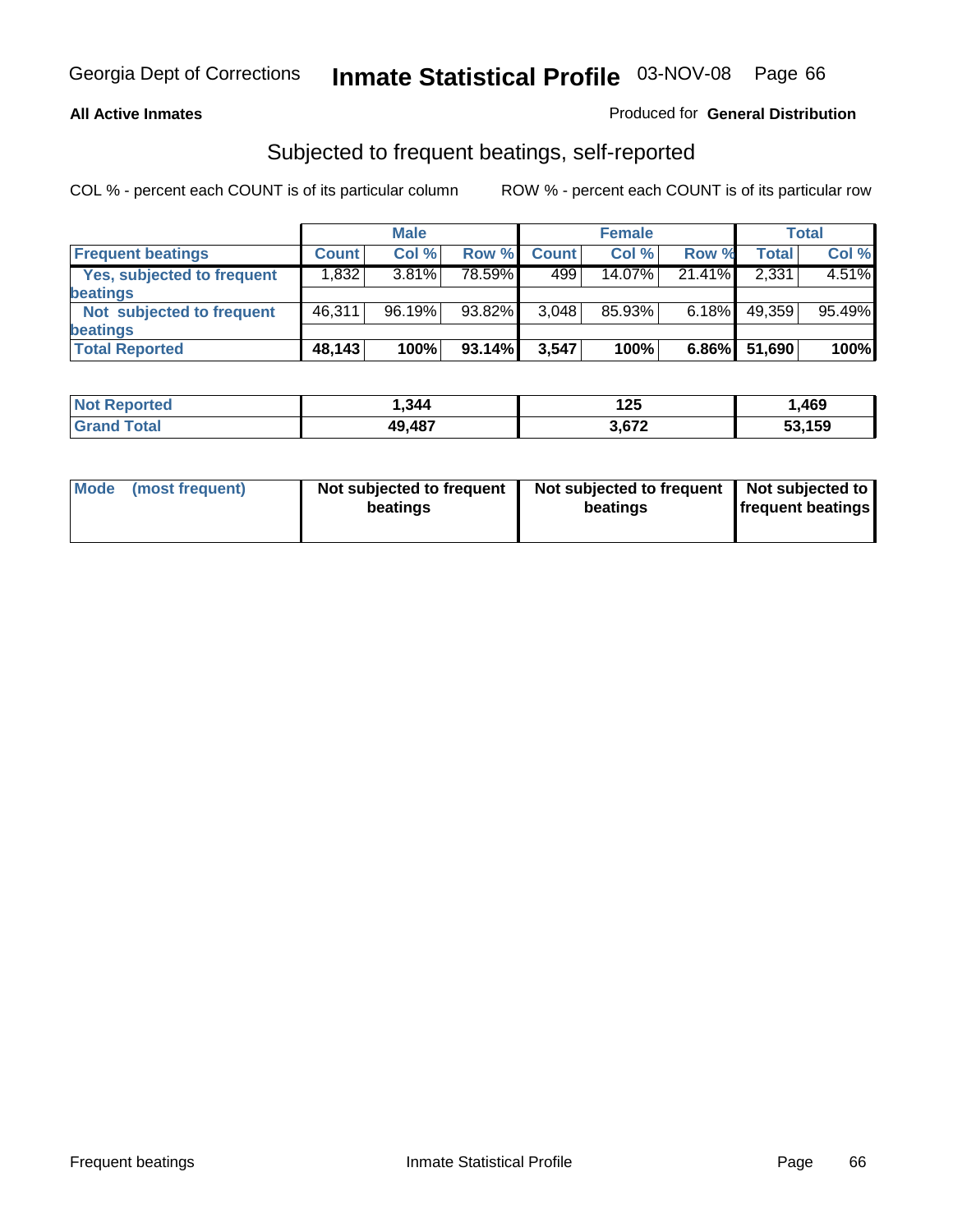### **All Active Inmates**

### Produced for **General Distribution**

### Father absent during inmate's childhood

|                           |              | <b>Male</b> |        |              | <b>Female</b> |       |                 | Total  |
|---------------------------|--------------|-------------|--------|--------------|---------------|-------|-----------------|--------|
| <b>Father Absent</b>      | <b>Count</b> | Col %       | Row %  | <b>Count</b> | Col %         | Row % | <b>Total</b>    | Col %  |
| Yes, father was absent    | 23,978       | 49.81%      | 94.82% | 1.310        | 36.93%        |       | $5.18\%$ 25,288 | 48.92% |
| No, father was not absent | 24,165       | 50.19%      | 91.53% | 2,237        | 63.07%        |       | 8.47% 26,402    | 51.08% |
| <b>Total Reported</b>     | 48,143       | 100%        | 93.14% | 3,547        | 100%          |       | 6.86% 51,690    | 100%   |

| <b>Not Reported</b>   | 1,344  | ィクに<br>I ZJ | ,469   |
|-----------------------|--------|-------------|--------|
| Гоtal<br><b>Grand</b> | 49,487 | .672        | 53.159 |

| Mode (most frequent) |  | 「No, father was not absent ┃No, father was not absent ┃No, father was not | absent |
|----------------------|--|---------------------------------------------------------------------------|--------|
|----------------------|--|---------------------------------------------------------------------------|--------|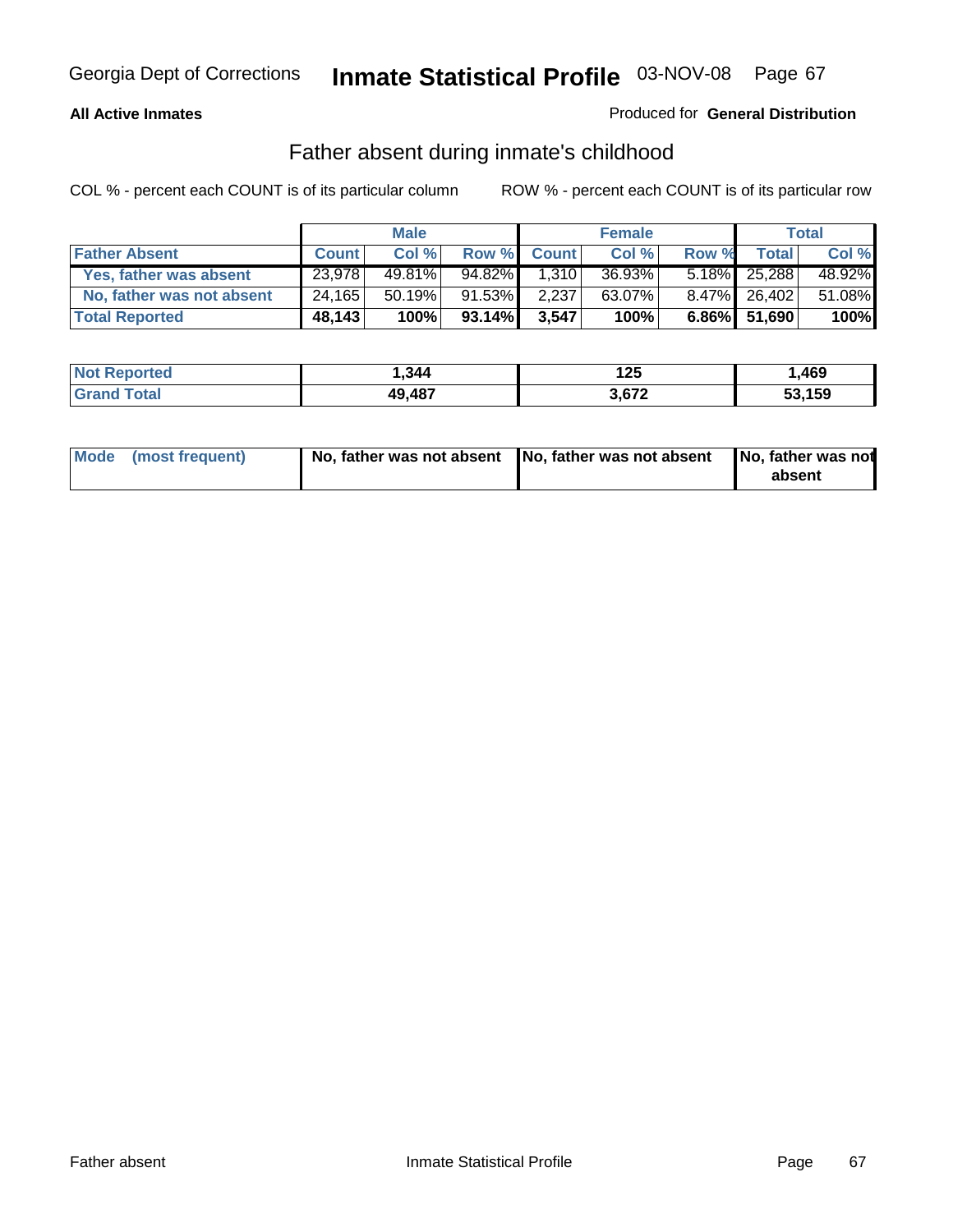### **All Active Inmates**

### Produced for **General Distribution**

## Mother absent during inmate's childhood

|                           |              | <b>Male</b> |        |              | <b>Female</b> |          |              | <b>Total</b> |
|---------------------------|--------------|-------------|--------|--------------|---------------|----------|--------------|--------------|
| <b>Mother Absent</b>      | <b>Count</b> | Col%        | Row %  | <b>Count</b> | Col %         | Row %    | <b>Total</b> | Col %        |
| Yes, mother was absent    | 6.275        | 13.03%      | 93.28% | 4521         | $12.74\%$     | $6.72\%$ | 6.727        | 13.01%       |
| No, mother was not absent | 41,868       | 86.97%      | 93.12% | 3,095        | 87.26%        | $6.88\%$ | 44,963       | 86.99%       |
| <b>Total Reported</b>     | 48,143       | 100%        | 93.14% | 3.547        | 100%          |          | 6.86% 51,690 | 100%         |

| <b>Not Reported</b> | 344، ا | 125   | ,469   |
|---------------------|--------|-------|--------|
| <b>Grand Total</b>  | 49,487 | 3.672 | 53,159 |

| Mode (most frequent) | No, mother was not absent $\vert$ No, mother was not absent $\vert$ No, mother was | not absent |
|----------------------|------------------------------------------------------------------------------------|------------|
|                      |                                                                                    |            |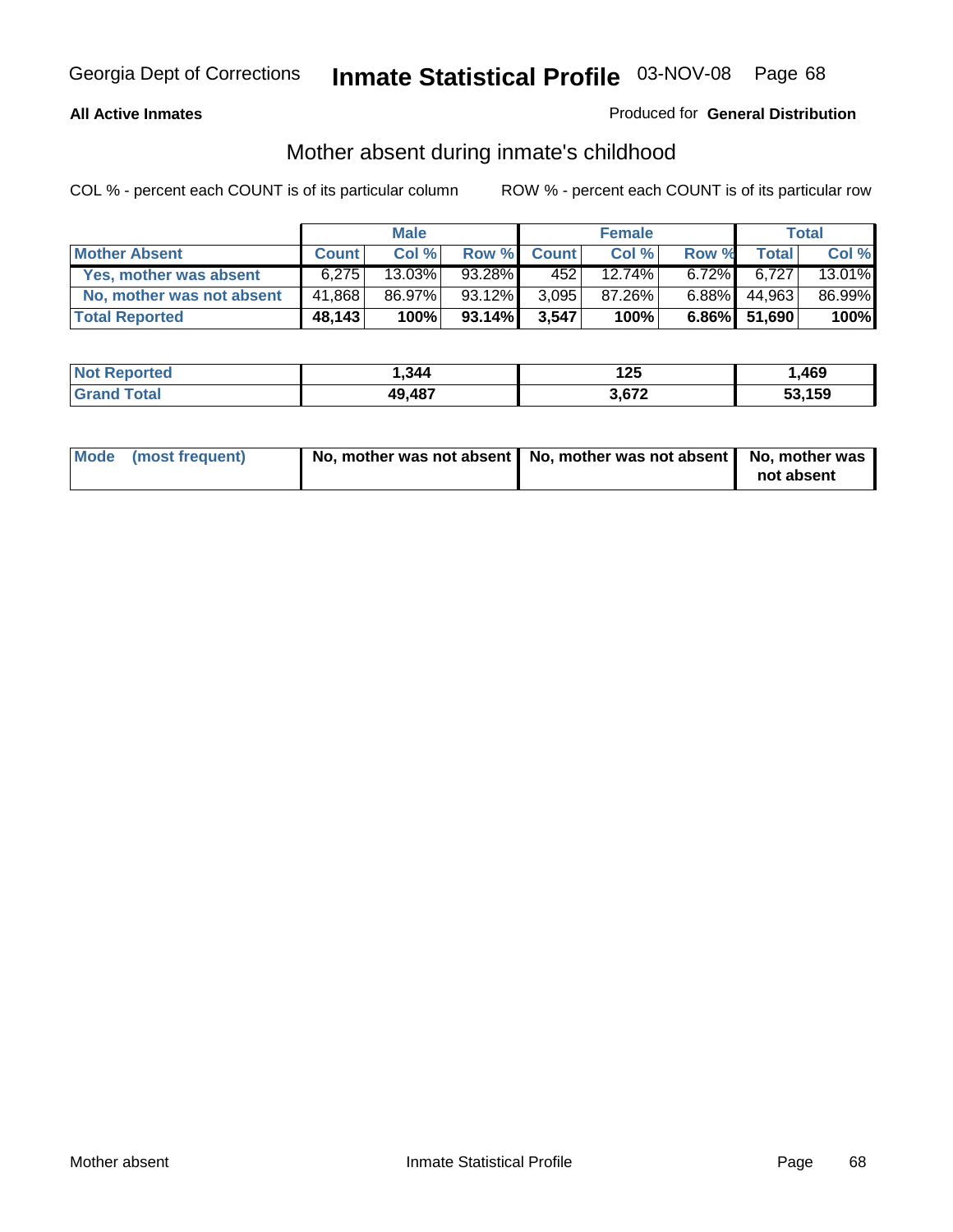#### **All Active Inmates**

#### Produced for **General Distribution**

## Number of prior Georgia incarcerations

|                                       |              | <b>Male</b> |                    |       | <b>Female</b> |          |        | <b>Total</b> |
|---------------------------------------|--------------|-------------|--------------------|-------|---------------|----------|--------|--------------|
| <b>Num of Prior GA Incarcerations</b> | <b>Count</b> | Col %       | <b>Row % Count</b> |       | Col %         | Row %    | Total  | Col %        |
| $\bf{0}$                              | 28,452       | 57.49%      | 91.74%             | 2,562 | 69.77%        | 8.26%    | 31,014 | 58.34%       |
|                                       | 8,672        | 17.52%      | 94.38%             | 516   | 14.05%        | 5.62%    | 9,188  | 17.28%       |
|                                       | 4,902        | 9.91%       | 94.69%             | 275   | 7.49%         | 5.31%    | 5,177  | 9.74%        |
| 3                                     | 3,027        | 6.12%       | 95.64%             | 138   | 3.76%         | 4.36%    | 3,165  | 5.95%        |
|                                       | 1,893        | 3.83%       | 96.24%             | 74    | 2.02%         | 3.76%    | 1,967  | 3.70%        |
| 5                                     | 1,087        | 2.20%       | 96.54%             | 39    | 1.06%         | $3.46\%$ | 1,126  | 2.12%        |
| <b>More Than 5</b>                    | 1,454        | 2.94%       | 95.53%             | 68    | 1.85%         | 4.47%    | 1,522  | 2.86%        |
| <b>Total Reported</b>                 | 49,487       | 100%        | 93.09%             | 3,672 | 100%          | 6.91%    | 53,159 | 100%         |

| orted<br>NO. |        |     |        |
|--------------|--------|-----|--------|
| <b>otal</b>  | 49,487 | 070 | 53,159 |
| Gr:          |        | __  | ື      |

| Mean (average)       | l.O3 | 1.00 |
|----------------------|------|------|
| Median (middle)      |      |      |
| Mode (most frequent) |      |      |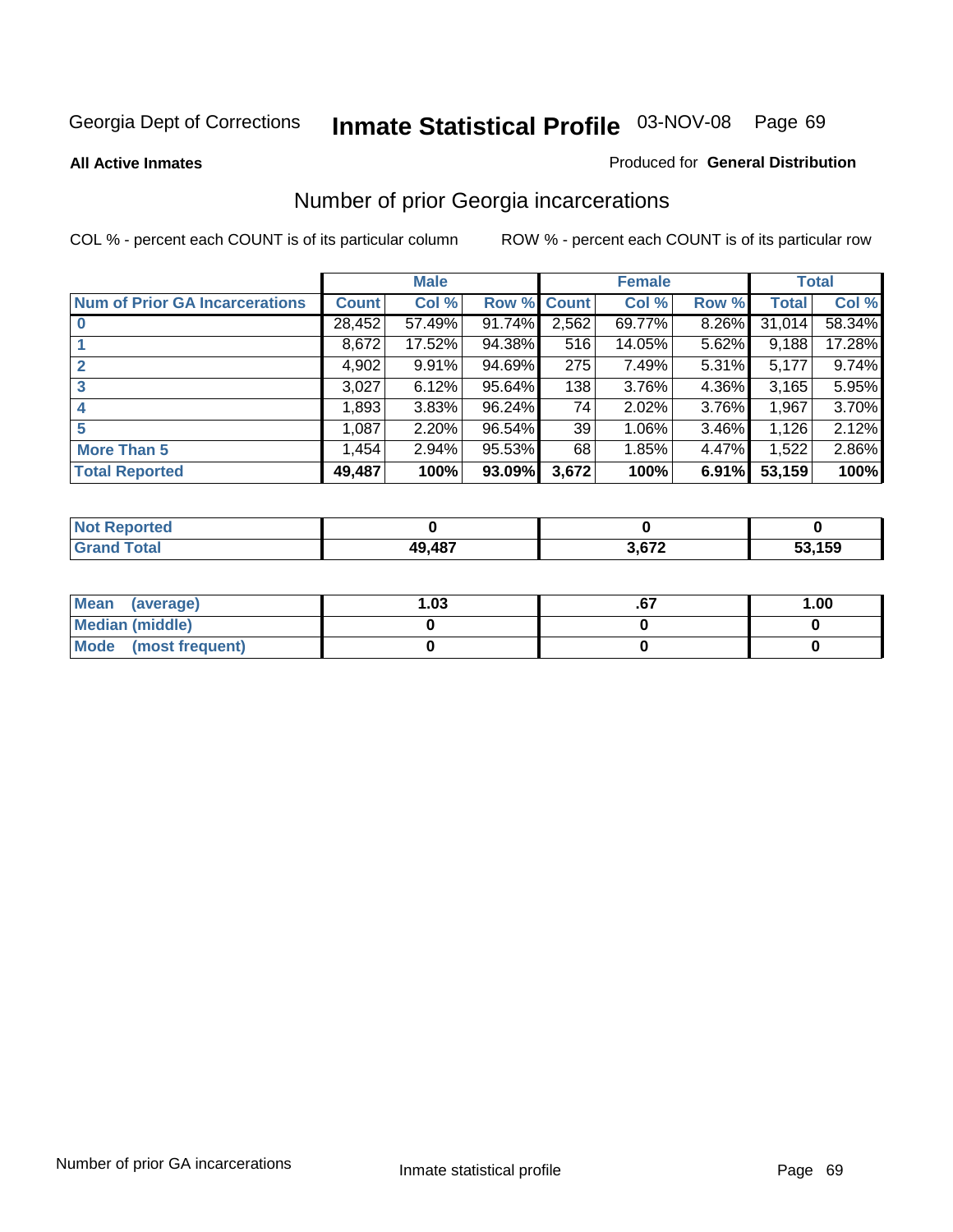#### **All Active Inmates**

#### Produced for **General Distribution**

## Prison sentence in years

COL % - percent each COUNT is of its particular column ROW % - percent each COUNT is of its particular row

|                                 |              | <b>Male</b> |         |              | <b>Female</b> |        |                    | <b>Total</b> |
|---------------------------------|--------------|-------------|---------|--------------|---------------|--------|--------------------|--------------|
| <b>Prison Sentence In Years</b> | <b>Count</b> | Col %       | Row %   | <b>Count</b> | Col %         | Row %  | <b>Total</b>       | Col %        |
| $0 - 1$                         | 1,309        | 2.65%       | 88.63%  | 168          | 4.58%         | 11.37% | 1,477              | 2.78%        |
| $1.1 - 2$                       | 3,445        | 6.96%       | 87.13%  | 509          | 13.86%        | 12.87% | 3,954              | 7.44%        |
| $2.1 - 3$                       | 3,932        | 7.95%       | 88.36%  | 518          | 14.11%        | 11.64% | 4,450              | 8.37%        |
| $3.1 - 4$                       | 2,909        | 5.88%       | 89.59%  | 338          | 9.20%         | 10.41% | $\overline{3,247}$ | 6.11%        |
| $4.1 - 5$                       | 5,353        | 10.82%      | 91.52%  | 496          | 13.51%        | 8.48%  | 5,849              | 11.00%       |
| $5.1 - 6$                       | 2,021        | 4.08%       | 92.45%  | 165          | 4.49%         | 7.55%  | 2,186              | 4.11%        |
| $6.1 - 7$                       | 1,997        | 4.04%       | 93.62%  | 136          | 3.70%         | 6.38%  | 2,133              | 4.01%        |
| $7.1 - 8$                       | 1,881        | 3.80%       | 93.49%  | 131          | 3.57%         | 6.51%  | 2,012              | 3.78%        |
| $8.1 - 9$                       | 705          | 1.42%       | 93.75%  | 47           | 1.28%         | 6.25%  | 752                | 1.41%        |
| $9.1 - 10$                      | 6,227        | 12.58%      | 94.33%  | 374          | 10.19%        | 5.67%  | 6,601              | 12.42%       |
| $10.1 - 12$                     | 2,500        | 5.05%       | 95.17%  | 127          | 3.46%         | 4.83%  | $\overline{2,6}27$ | 4.94%        |
| $12.1 - 15$                     | 3,707        | 7.49%       | 95.99%  | 155          | 4.22%         | 4.01%  | 3,862              | 7.26%        |
| $15.1 - 20$                     | 3,641        | 7.36%       | 96.53%  | 131          | 3.57%         | 3.47%  | 3,772              | 7.10%        |
| 20.1 - Over                     | 2,881        | 5.82%       | 97.36%  | 78           | 2.12%         | 2.64%  | 2,959              | 5.57%        |
| <b>Life</b>                     | 6,383        | 12.90%      | 95.67%  | 289          | 7.87%         | 4.33%  | 6,672              | 12.55%       |
| <b>Life Without Parole</b>      | 490          | 0.99%       | 98.20%  | 9            | 0.25%         | 1.80%  | 499                | 0.94%        |
| <b>Death</b>                    | 103          | 0.21%       | 99.04%  |              | 0.03%         | 0.96%  | 104                | 0.20%        |
| <b>Youthful Offenders</b>       | 3            | 0.01%       | 100.00% |              |               |        | 3                  | 0.01%        |
| <b>Total Reported</b>           | 49,487       | 100%        | 93.09%  | 3,672        | 100.0%        | 6.91%  | 53,159             | 100%         |

| : Reported<br><b>NOt</b> |           |        |        |
|--------------------------|-----------|--------|--------|
| 'otal                    | $A\Omega$ | $\sim$ | 53,159 |
| . Grr                    | 40 I      |        | ວວ.    |

#### **Determinate (numeric) sentences only**

| Mean | vane. | $\sim$<br>Y.OU<br>- - - | 9.36 |
|------|-------|-------------------------|------|
|      |       |                         |      |

**All sentences (including determinate), with life, life without parole, and death sentences figured at 45 years**

| 14.59<br>- -<br>'м<br>24<br>. .<br>56.<br>. .<br>$  -$ |  |  |
|--------------------------------------------------------|--|--|
|                                                        |  |  |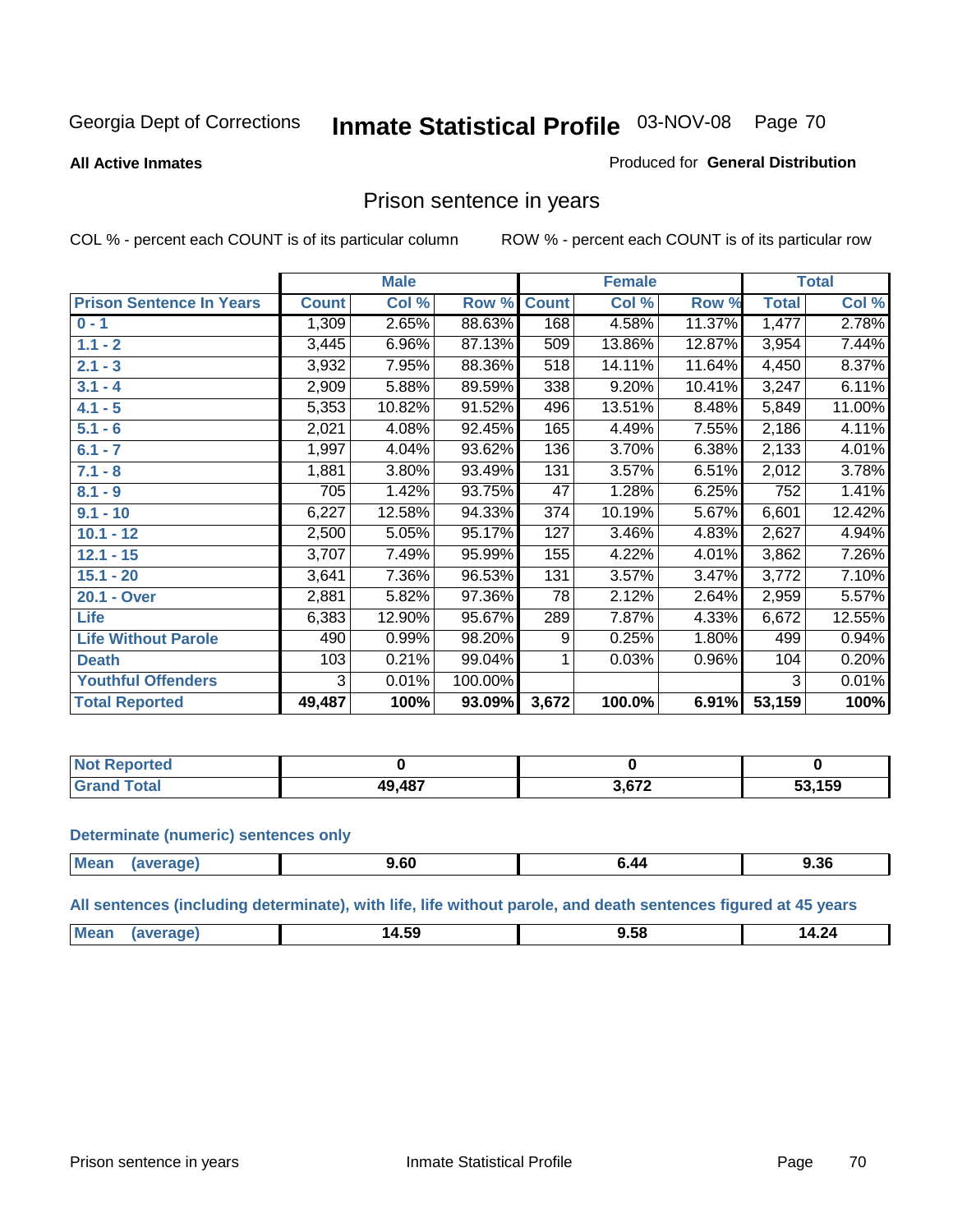### **All Active Inmates**

### Produced for **General Distribution**

# Primary offense, broken out into felonies vs misdemeanors

|                                  |                 | <b>Male</b> |                    |       | <b>Female</b> |       | Total  |         |
|----------------------------------|-----------------|-------------|--------------------|-------|---------------|-------|--------|---------|
| <b>Felonies and Misdemeanors</b> | <b>Count</b>    | Col%        | <b>Row % Count</b> |       | Col%          | Row % | Total  | Col %   |
| <b>Felonies</b>                  | 49,433          | $99.97\%$   | $93.09\%$          | 3,668 | 100.00%       | 6.91% | 53,101 | 99.97%  |
| <b>Misdemeanors</b>              | 14 <sub>1</sub> | $.03\%$     | 100.00%            |       |               |       | 14     | $.03\%$ |
| <b>Total Reported</b>            | 49,447          | 100%        | 93.09%             | 3,668 | 100%          | 6.91% | 53,115 | 100%    |

| <b>Not</b><br>Reported | 4L  |                       | 44     |
|------------------------|-----|-----------------------|--------|
| <b>Gran</b><br>⊺otaì   | 107 | AB <sub>4</sub><br>10 | 53,159 |

| Mode (most frequent) | elonies | elonies | onies<br>-е к |
|----------------------|---------|---------|---------------|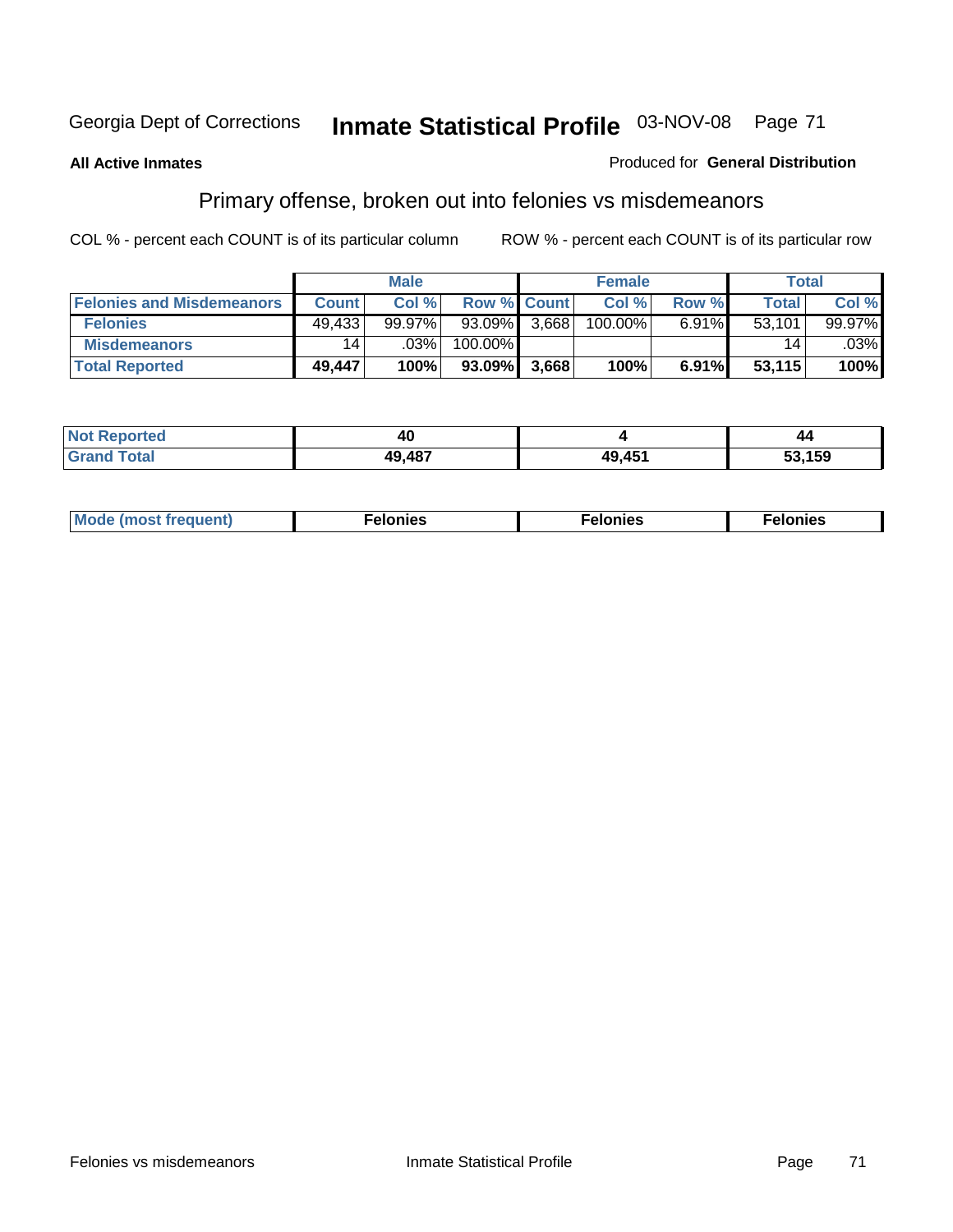### **All Active Inmates**

### Produced for **General Distribution**

## Primary offense, broken out into six broad crime categories

|                                  |              | <b>Male</b> |             |       | <b>Female</b> |          |              | <b>Total</b> |
|----------------------------------|--------------|-------------|-------------|-------|---------------|----------|--------------|--------------|
| <b>Crime Categories</b>          | <b>Count</b> | Col %       | Row % Count |       | Col %         | Row %    | <b>Total</b> | Col %        |
| <b>Violent</b>                   | 21,920       | 44.33%      | 94.32%      | 1,321 | 36.01%        | 5.68%    | 23,241       | 43.76%       |
| <b>Sex Crime</b><br>$\mathbf{2}$ | 7,567        | 15.30%      | 98.53%      | 113   | 3.08%         | 1.47%    | 7,680        | 14.46%       |
| $\mathbf{3}$<br><b>Property</b>  | 9,282        | 18.77%      | 88.59%      | 1,195 | 32.58%        | 11.41%   | 10,477       | 19.73%       |
| <b>Drug</b><br>4                 | 8,231        | 16.65%      | $90.24\%$   | 890   | 24.26%        | $9.76\%$ | 9,121        | 17.17%       |
| <b>Habit/DUI</b><br>5            | 140          | .28%        | 94.59%      | 8     | .22%          | 5.41%    | 148          | .28%         |
| <b>Other</b><br>6                | 2,307        | 4.67%       | 94.24%      | 141   | 3.84%         | 5.76%    | 2,448        | 4.61%        |
| <b>Total Reported</b>            | 49,447       | 100%        | 93.09%      | 3,668 | 100%          | 6.91%    | 53,115       | 100%         |

| reo<br>N | 40     |        | 44          |  |
|----------|--------|--------|-------------|--|
|          | 49,487 | $\sim$ | .159<br>- - |  |

| <b>Mou</b> | .<br>วient | วlent | ent |
|------------|------------|-------|-----|
|            |            |       |     |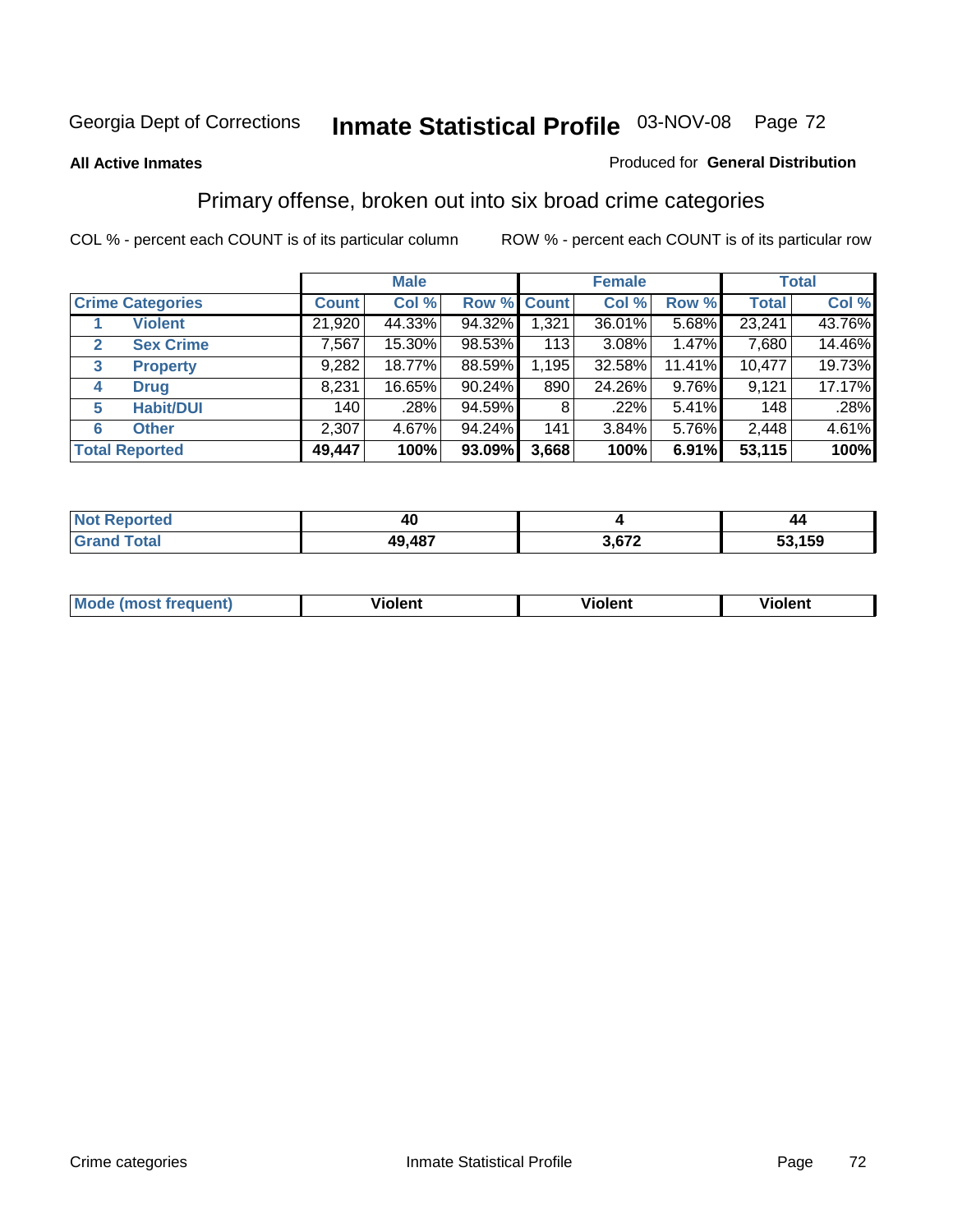#### **All Active Inmates**

#### Produced for **General Distribution**

# Primary offense, detailed offense code

|                 |                                                |                  | <b>Male</b> |         |                  | <b>Female</b> |        |                  | <b>Total</b> |
|-----------------|------------------------------------------------|------------------|-------------|---------|------------------|---------------|--------|------------------|--------------|
|                 | <b>Primary Offense</b>                         | <b>Count</b>     | Col %       | Row %   | <b>Count</b>     | Col %         | Row %  | <b>Total</b>     | Col %        |
| 25              | <b>Simple Battery</b>                          | $\mathbf 1$      | .01%        | 100.00% |                  |               |        | $\mathbf 1$      | .01%         |
| 37              | <b>Cruelty To Children</b>                     | 1                | .01%        | 100.00% |                  |               |        | 1                | .01%         |
| 42              | <b>Receiving Stolen Goods</b>                  | 1                | .01%        | 100.00% |                  |               |        | 1                | .01%         |
| 45              | <b>Burglary</b>                                | $\overline{4}$   | .01%        | 100.00% |                  |               |        | 4                | .01%         |
| $\overline{73}$ | <b>Obstr Of Law Enf Officer</b>                | $\overline{2}$   | .01%        | 100.00% |                  |               |        | $\overline{2}$   | .01%         |
| 78              | <b>Terroristic Threats</b>                     | 1                | .01%        | 100.00% |                  |               |        | 1                | .01%         |
| 101             | <b>Riot</b>                                    | 1                | .01%        | 100.00% |                  |               |        | 1                | .01%         |
| 122             | <b>Obscenity &amp; Related</b><br><b>Offen</b> | $\overline{1}$   | .01%        | 100.00% |                  |               |        | 1                | .01%         |
| 149             | <b>Entrng Mot Veh Crim</b><br><b>Intnt</b>     | 1                | $.01\%$     | 100.00% |                  |               |        | 1                | .01%         |
| 500             | <b>Misc Misdemeanor</b>                        | 1                | .01%        | 100.00% |                  |               |        | 1                | .01%         |
| 1100            | <b>Misc Homicide Offense</b>                   | $\overline{15}$  | .03%        | 88.24%  | $\overline{2}$   | .05%          | 11.76% | $\overline{17}$  | .03%         |
| 1101            | <b>Murder</b>                                  | 4,691            | 9.49%       | 94.42%  | $\overline{277}$ | 7.55%         | 5.58%  | 4,968            | 9.35%        |
| 1102            | <b>Voluntary Manslaughter</b>                  | 1,041            | 2.11%       | 88.07%  | 141              | 3.84%         | 11.93% | 1,182            | 2.23%        |
| 1103            | <b>Involuntary</b>                             | $\overline{113}$ | .23%        | 85.61%  | $\overline{19}$  | .52%          | 14.39% | 132              | .25%         |
|                 | <b>Manslaughter</b>                            |                  |             |         |                  |               |        |                  |              |
| 1118            | <b>Feticide By Vehicle</b>                     | 1                | .01%        | 50.00%  | 1                | .03%          | 50.00% | $\overline{2}$   | .01%         |
| 1120            | <b>Reckless Abandonment</b>                    | 1                | .01%        | 100.00% |                  |               |        | $\overline{1}$   | .01%         |
| 1121            | <b>Feticide</b>                                | $\overline{5}$   | .01%        | 100.00% |                  |               |        | $\overline{5}$   | .01%         |
| 1123            | <b>Vehicular Homicide</b>                      | 336              | .68%        | 85.28%  | $\overline{58}$  | 1.58%         | 14.72% | 394              | .74%         |
| 1125            | <b>Conceal Death Of</b><br><b>Another</b>      | $\overline{16}$  | .03%        | 84.21%  | $\overline{3}$   | .08%          | 15.79% | 19               | .04%         |
| 1127            | <b>Mistreatment Of Dead</b><br><b>Body</b>     | $\mathbf{1}$     | .01%        | 100.00% |                  |               |        | 1                | .01%         |
| 1190            | <b>Atmpt Murder</b>                            | $\overline{7}$   | .01%        | 100.00% |                  |               |        | $\overline{7}$   | .01%         |
| 1191            | <b>Murder, Conspire To</b><br><b>Commit</b>    | $\overline{5}$   | .01%        | 71.43%  | $\overline{2}$   | .05%          | 28.57% | 7                | .01%         |
| 1300            | <b>Misc Assault/Battery</b>                    | $\overline{36}$  | .07%        | 100.00% |                  |               |        | $\overline{36}$  | .07%         |
| 1301            | <b>Family Violence Battery</b>                 | $\overline{87}$  | .18%        | 98.86%  | $\mathbf{1}$     | .03%          | 1.14%  | $\overline{88}$  | .17%         |
| 1302            | <b>Aggrav Assault</b>                          | 4,437            | 8.97%       | 94.42%  | 262              | 7.14%         | 5.58%  | 4,699            | 8.85%        |
| 1303            | <b>Atmpt Aggrav Assault</b>                    | $\overline{5}$   | .01%        | 83.33%  | 1                | .03%          | 16.67% | $\overline{6}$   | .01%         |
| 1304            | <b>Aggravated Assault On</b><br>$65+$          | $\overline{2}$   | .01%        | 100.00% |                  |               |        | $\overline{2}$   | .01%         |
| 1305            | <b>Aggrav Battery</b>                          | 810              | 1.64%       | 93.86%  | $\overline{53}$  | 1.44%         | 6.14%  | 863              | 1.62%        |
| 1306            | <b>Misc Family Violence</b>                    | $\overline{5}$   | .01%        | 100.00% |                  |               |        | $\overline{5}$   | .01%         |
| 1307            | <b>Terrorist Threats &amp; Acts</b>            | 331              | .67%        | 94.84%  | 18               | .49%          | 5.16%  | $\overline{349}$ | .66%         |
| 1308            | <b>False Imprisonment</b>                      | 167              | .34%        | 95.98%  | $\overline{7}$   | .19%          | 4.02%  | 174              | .33%         |
| 1311            | Kidnapping                                     | 1,527            | 3.09%       | 97.14%  | 45               | 1.23%         | 2.86%  | 1,572            | 2.96%        |
| 1312            | <b>Interference With</b>                       | $\overline{9}$   | .02%        | 90.00%  | $\overline{1}$   | .03%          | 10.00% | 10               | .02%         |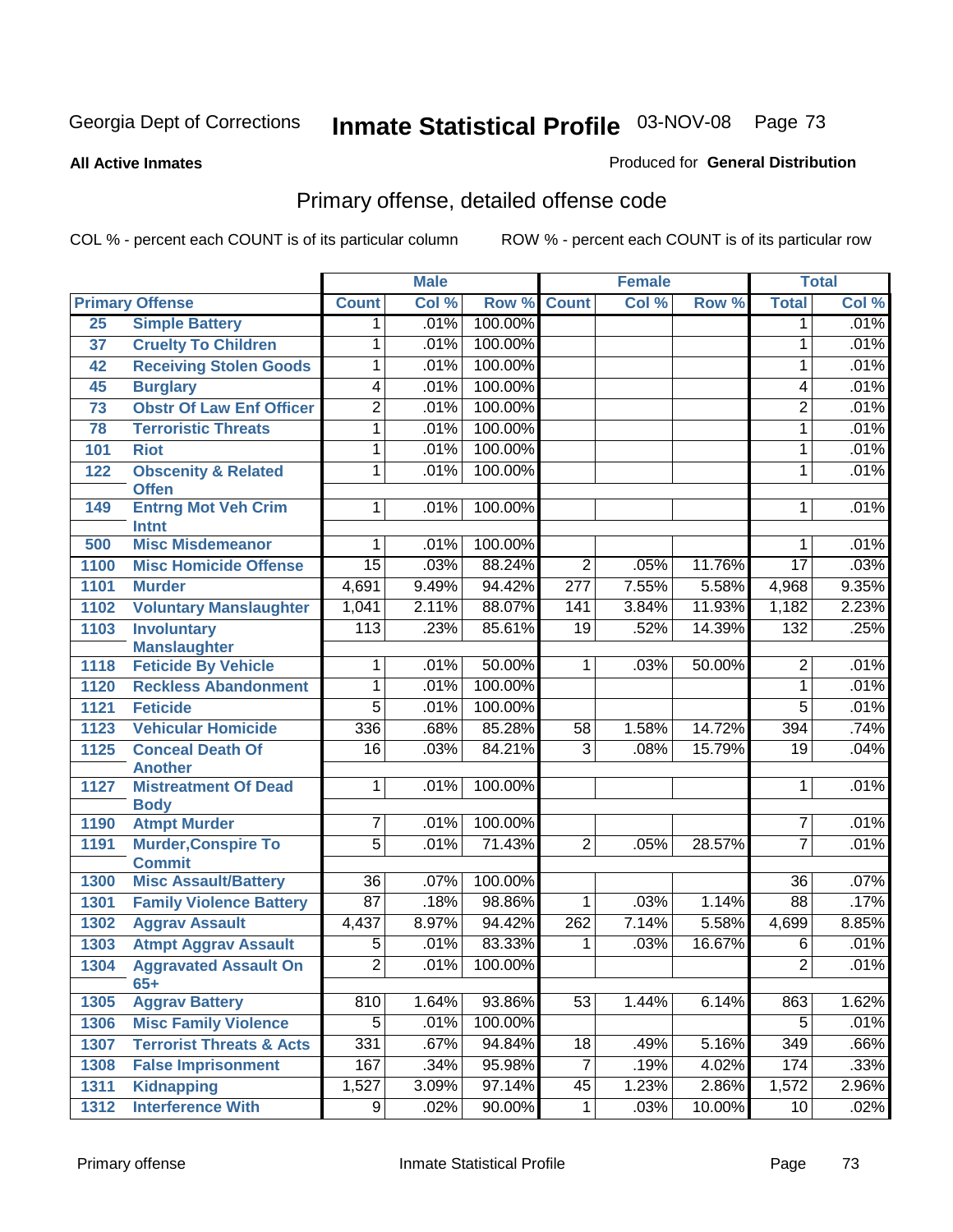#### **All Active Inmates**

#### Produced for **General Distribution**

# Primary offense, detailed offense code

|      |                                            |                 | <b>Male</b> |         |                 | <b>Female</b> |         |                 | <b>Total</b> |
|------|--------------------------------------------|-----------------|-------------|---------|-----------------|---------------|---------|-----------------|--------------|
|      | <b>Primary Offense</b>                     | <b>Count</b>    | Col %       | Row %   | <b>Count</b>    | Col %         | Row %   | <b>Total</b>    | Col %        |
|      | <b>Custody</b>                             |                 |             |         |                 |               |         |                 |              |
| 1314 | <b>Aggrav Assault Peace</b><br><b>Ofcr</b> | 318             | .64%        | 96.36%  | 12              | .33%          | 3.64%   | 330             | .62%         |
| 1315 | <b>Aggrav Battery Peace</b><br><b>Ofcr</b> | 14              | .03%        | 87.50%  | $\overline{2}$  | .05%          | 12.50%  | 16              | .03%         |
| 1316 | <b>Simple Battery</b>                      | 10              | .02%        | 83.33%  | $\overline{2}$  | .05%          | 16.67%  | 12              | .02%         |
| 1317 | <b>Reck Cond Infected</b>                  | $\overline{13}$ | .03%        | 68.42%  | $\overline{6}$  | .16%          | 31.58%  | 19              | .04%         |
|      | <b>Person</b>                              |                 |             |         |                 |               |         |                 |              |
| 1318 | <b>Injury By Vehicle</b>                   | $\overline{74}$ | .15%        | 89.16%  | $\overline{9}$  | .25%          | 10.84%  | 83              | .16%         |
| 1320 | <b>Stalking</b>                            | 5               | .01%        | 100.00% |                 |               |         | $\overline{5}$  | .01%         |
| 1321 | <b>Aggrav Stalking</b>                     | 302             | .61%        | 97.11%  | $\overline{9}$  | .25%          | 2.89%   | 311             | .59%         |
| 1390 | <b>Atmpt Kidnap</b>                        | $\overline{3}$  | .01%        | 100.00% |                 |               |         | $\overline{3}$  | .01%         |
| 1400 | <b>Arson Misc</b>                          | $\overline{2}$  | .01%        | 100.00% |                 |               |         | $\overline{2}$  | .01%         |
| 1401 | <b>Arson 1st Degree</b>                    | 99              | .20%        | 88.39%  | $\overline{13}$ | .35%          | 11.61%  | 112             | .21%         |
| 1402 | <b>Arson 2nd Degree</b>                    | $\overline{15}$ | .03%        | 83.33%  | $\overline{3}$  | .08%          | 16.67%  | $\overline{18}$ | .03%         |
| 1403 | <b>Arson 3rd Degree</b>                    | $\overline{3}$  | .01%        | 100.00% |                 |               |         | $\overline{3}$  | .01%         |
| 1501 | <b>Crmnl Damage 1st</b>                    | $\overline{23}$ | .05%        | 92.00%  | $\overline{2}$  | .05%          | 8.00%   | $\overline{25}$ | .05%         |
|      | <b>Degree</b>                              |                 |             |         |                 |               |         |                 |              |
| 1502 | <b>Crmnl Damage 2nd</b><br><b>Degree</b>   | 117             | .24%        | 96.69%  | 4               | .11%          | 3.31%   | 121             | .23%         |
| 1506 | <b>Alter Id</b>                            | $\overline{2}$  | .01%        | 100.00% |                 |               |         | $\overline{2}$  | .01%         |
| 1601 | <b>Burglary</b>                            | 4,957           | 10.02%      | 96.07%  | 203             | 5.53%         | 3.93%   | 5,160           | 9.71%        |
| 1602 | <b>Poss Burglar Tools</b>                  | 26              | .05%        | 100.00% |                 |               |         | 26              | .05%         |
| 1690 | <b>Atmpt Burglary</b>                      | 39              | .08%        | 100.00% |                 |               |         | $\overline{39}$ | .07%         |
| 1700 | <b>Misc Forgery</b>                        | $\overline{2}$  | .01%        | 50.00%  | $\overline{2}$  | .05%          | 50.00%  | $\overline{4}$  | .01%         |
| 1701 | <b>Forgery 1st Degree</b>                  | 1,003           | 2.03%       | 69.27%  | 445             | 12.13%        | 30.73%  | 1,448           | 2.73%        |
| 1702 | <b>Forgery 2nd Degree</b>                  | 30              | .06%        | 88.24%  | 4               | .11%          | 11.76%  | 34              | .06%         |
| 1704 | <b>Bad Checks</b>                          | 10              | .02%        | 76.92%  | $\overline{3}$  | .08%          | 23.08%  | $\overline{13}$ | .02%         |
| 1750 | <b>Fraudulent Checks</b>                   | 1               | .01%        | 100.00% |                 |               |         | 1               | .01%         |
| 1751 | <b>Theft Credit Card</b>                   | 19              | .04%        | 70.37%  | $\overline{8}$  | .22%          | 29.63%  | $\overline{27}$ | .05%         |
| 1752 | <b>Forgery Credit Card</b>                 | 1               | .01%        | 100.00% |                 |               |         | 1               | .01%         |
| 1753 | <b>Fraudulent Credit Card</b>              | 60              | .12%        | 61.22%  | $\overline{38}$ | 1.04%         | 38.78%  | 98              | .18%         |
| 1755 | <b>Recv Gds, Srvs Fraud</b>                | $\overline{2}$  | .01%        | 66.67%  | $\mathbf 1$     | .03%          | 33.33%  | $\overline{3}$  | .01%         |
|      | <b>Obtnd</b>                               |                 |             |         |                 |               |         |                 |              |
| 1756 | <b>Financial Identity Fraud</b>            | 43              | .09%        | 51.81%  | 40              | 1.09%         | 48.19%  | $\overline{83}$ | .16%         |
| 1759 | <b>Telecommunications</b><br><b>Fraud</b>  | 1               | .01%        | 100.00% |                 |               |         | 1               | .01%         |
| 1760 | <b>Computer Pornography</b>                | $\overline{6}$  | .01%        | 100.00% |                 |               |         | 6               | .01%         |
| 1761 | <b>Computer Theft</b>                      | $\overline{5}$  | .01%        | 55.56%  | 4               | .11%          | 44.44%  | $\overline{9}$  | .02%         |
| 1762 | <b>Computer Trespass</b>                   |                 |             |         | $\overline{1}$  | .03%          | 100.00% | $\mathbf{1}$    | .01%         |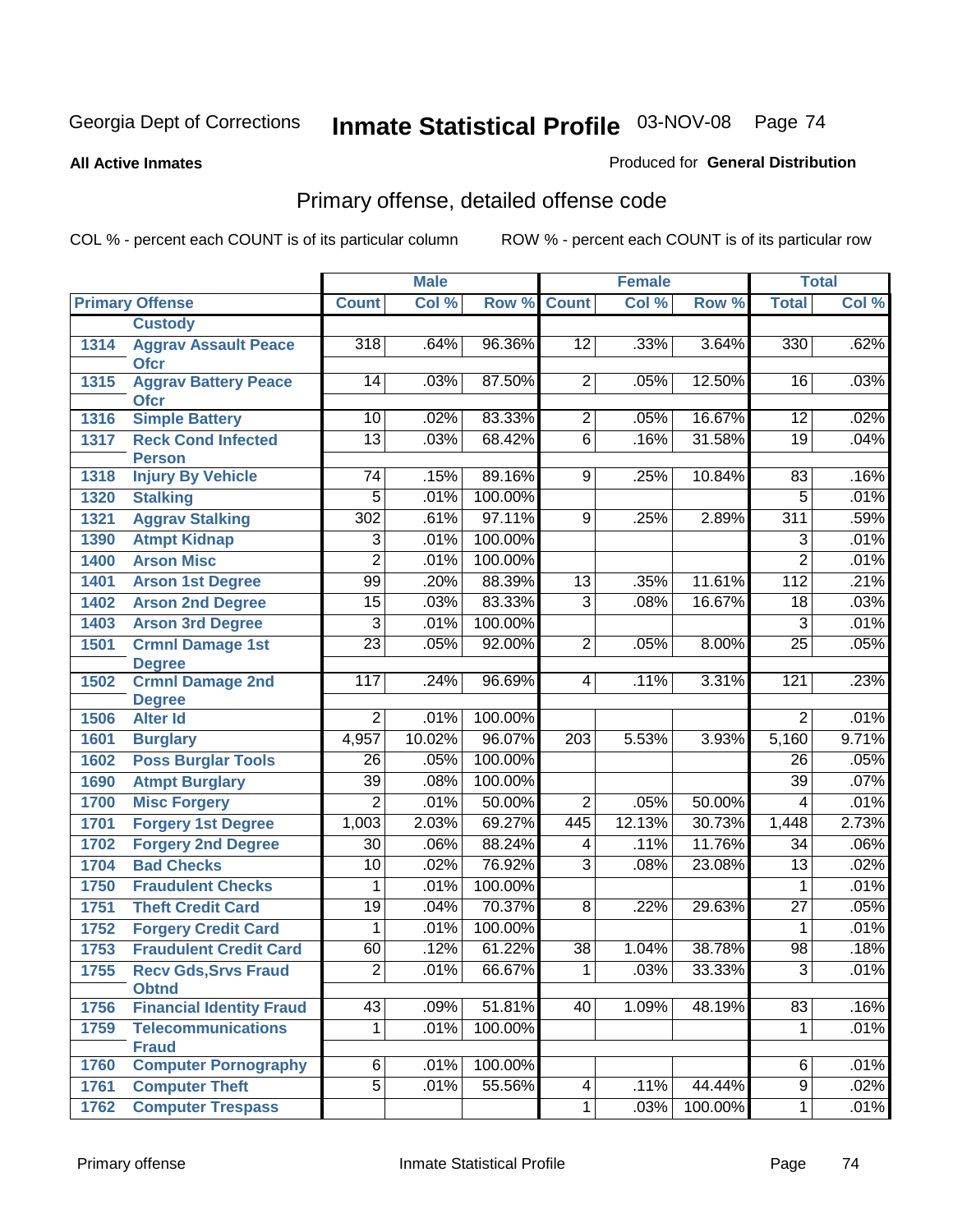#### **All Active Inmates**

#### Produced for **General Distribution**

# Primary offense, detailed offense code

|      |                                    |                 | <b>Male</b> |         |                 | <b>Female</b> |        |                 | <b>Total</b> |
|------|------------------------------------|-----------------|-------------|---------|-----------------|---------------|--------|-----------------|--------------|
|      | <b>Primary Offense</b>             | <b>Count</b>    | Col %       | Row %   | <b>Count</b>    | Col %         | Row %  | <b>Total</b>    | Col %        |
| 1790 | <b>Atmpt Forgery</b>               | $\overline{2}$  | .01%        | 66.67%  | $\mathbf{1}$    | .03%          | 33.33% | $\overline{3}$  | .01%         |
| 1796 | <b>Fraudulent Access</b>           | $\overline{1}$  | .01%        | 100.00% |                 |               |        | 1               | .01%         |
|      | <b>Compute</b>                     |                 |             |         |                 |               |        |                 |              |
| 1799 | <b>Misc Fraud</b>                  | 19              | .04%        | 65.52%  | 10              | .27%          | 34.48% | 29              | .05%         |
| 1802 | <b>Theft By Taking</b>             | 958             | 1.94%       | 86.46%  | 150             | 4.09%         | 13.54% | 1,108           | 2.09%        |
| 1803 | <b>Theft By Deception</b>          | 58              | .12%        | 79.45%  | $\overline{15}$ | .41%          | 20.55% | 73              | .14%         |
| 1804 | <b>Theft By Extortion</b>          | 1               | .01%        | 100.00% |                 |               |        | 1               | .01%         |
| 1805 | <b>Theft Of Lost Property</b>      | $\overline{3}$  | .01%        | 100.00% |                 |               |        | $\overline{3}$  | .01%         |
| 1806 | <b>Theft By Rec Stolen Prop</b>    | 958             | 1.94%       | 95.42%  | 46              | 1.25%         | 4.58%  | 1,004           | 1.89%        |
| 1807 | <b>Theft Of Services</b>           | 3               | .01%        | 60.00%  | $\overline{2}$  | .05%          | 40.00% | 5               | .01%         |
| 1808 | <b>Theft By Conversion</b>         | $\overline{27}$ | .05%        | 79.41%  | $\overline{7}$  | .19%          | 20.59% | $\overline{34}$ | .06%         |
| 1811 | <b>Convsn Paymnts Real</b>         | 1               | .01%        | 100.00% |                 |               |        | 1               | .01%         |
|      | <b>Propy</b>                       |                 |             |         |                 |               |        |                 |              |
| 1812 | <b>Atmpt Theft By Taking</b>       | $\overline{7}$  | .01%        | 100.00% |                 |               |        | 7               | .01%         |
| 1813 | <b>Theft Motorveh Or Part</b>      | 126             | .25%        | 93.33%  | $\overline{9}$  | .25%          | 6.67%  | 135             | .25%         |
| 1815 | <b>Theft Bring Prop In State</b>   | 16              | .03%        | 94.12%  | 1               | .03%          | 5.88%  | 17              | .03%         |
| 1816 | <b>Theft Recv Prop Out</b>         | $\overline{9}$  | .02%        | 100.00% |                 |               |        | $\overline{9}$  | .02%         |
|      | <b>State</b>                       |                 |             |         |                 |               |        |                 |              |
| 1821 | <b>Theft By Shoplifting</b>        | 420             | .85%        | 72.41%  | 160             | 4.36%         | 27.59% | 580             | 1.09%        |
| 1880 | <b>Entering Vehicle</b>            | 149             | .30%        | 99.33%  | 1               | .03%          | .67%   | 150             | .28%         |
| 1901 | <b>Robbery</b>                     | 1,734           | 3.51%       | 94.34%  | 104             | 2.84%         | 5.66%  | 1,838           | 3.46%        |
| 1902 | <b>Armed Robbery</b>               | 4,813           | 9.73%       | 97.10%  | 144             | 3.93%         | 2.90%  | 4,957           | 9.33%        |
| 1903 | <b>Robbery By Force</b>            | 192             | .39%        | 92.31%  | $\overline{16}$ | .44%          | 7.69%  | 208             | .39%         |
| 1904 | <b>Robbery By Intimidation</b>     | 270             | .55%        | 91.53%  | $\overline{25}$ | .68%          | 8.47%  | 295             | .56%         |
| 1905 | <b>Robbery By Sudden</b>           | 119             | .24%        | 92.97%  | $\overline{9}$  | .25%          | 7.03%  | 128             | .24%         |
|      | <b>Snatch</b>                      |                 |             |         |                 |               |        |                 |              |
| 1911 | <b>Hijacking Motor Vehicle</b>     | $\overline{43}$ | .09%        | 95.56%  | $\overline{2}$  | .05%          | 4.44%  | 45              | .08%         |
| 1991 | <b>Atmpt Robbery</b>               | $\overline{30}$ | .06%        | 96.77%  | 1               | .03%          | 3.23%  | $\overline{31}$ | .06%         |
| 1992 | <b>Atmpt Armed Robbery</b>         | 62              | .13%        | 91.18%  | $\overline{6}$  | .16%          | 8.82%  | 68              | .13%         |
| 2000 | <b>Misc Sexual Offense</b>         | $\overline{47}$ | .10%        | 97.92%  | 1               | .03%          | 2.08%  | 48              | .09%         |
| 2001 | <b>Rape</b>                        | 1,806           | 3.65%       | 99.78%  | 4               | .11%          | .22%   | 1,810           | 3.41%        |
| 2002 | <b>Sodomy</b>                      | $\overline{21}$ | .04%        | 95.45%  | 1               | .03%          | 4.55%  | $\overline{22}$ | .04%         |
| 2003 | <b>Aggrav Sodomy</b>               | 220             | .44%        | 99.10%  | $\overline{c}$  | .05%          | .90%   | 222             | .42%         |
| 2006 | <b>Incest</b>                      | 160             | .32%        | 95.81%  | $\overline{7}$  | .19%          | 4.19%  | 167             | .31%         |
| 2007 | <b>Bigamy</b>                      | $\mathbf{1}$    | .01%        | 100.00% |                 |               |        | $\mathbf 1$     | .01%         |
| 2009 | <b>Aggrav Sexual Battery</b>       | 169             | .34%        | 100.00% |                 |               |        | 169             | .32%         |
| 2011 | <b>Sexual Battery</b>              | 58              | .12%        | 95.08%  | $\overline{3}$  | .08%          | 4.92%  | 61              | .11%         |
| 2016 | <b>Pimping A Minor Under</b><br>18 | $\overline{3}$  | .01%        | 75.00%  | $\overline{1}$  | .03%          | 25.00% | $\overline{4}$  | .01%         |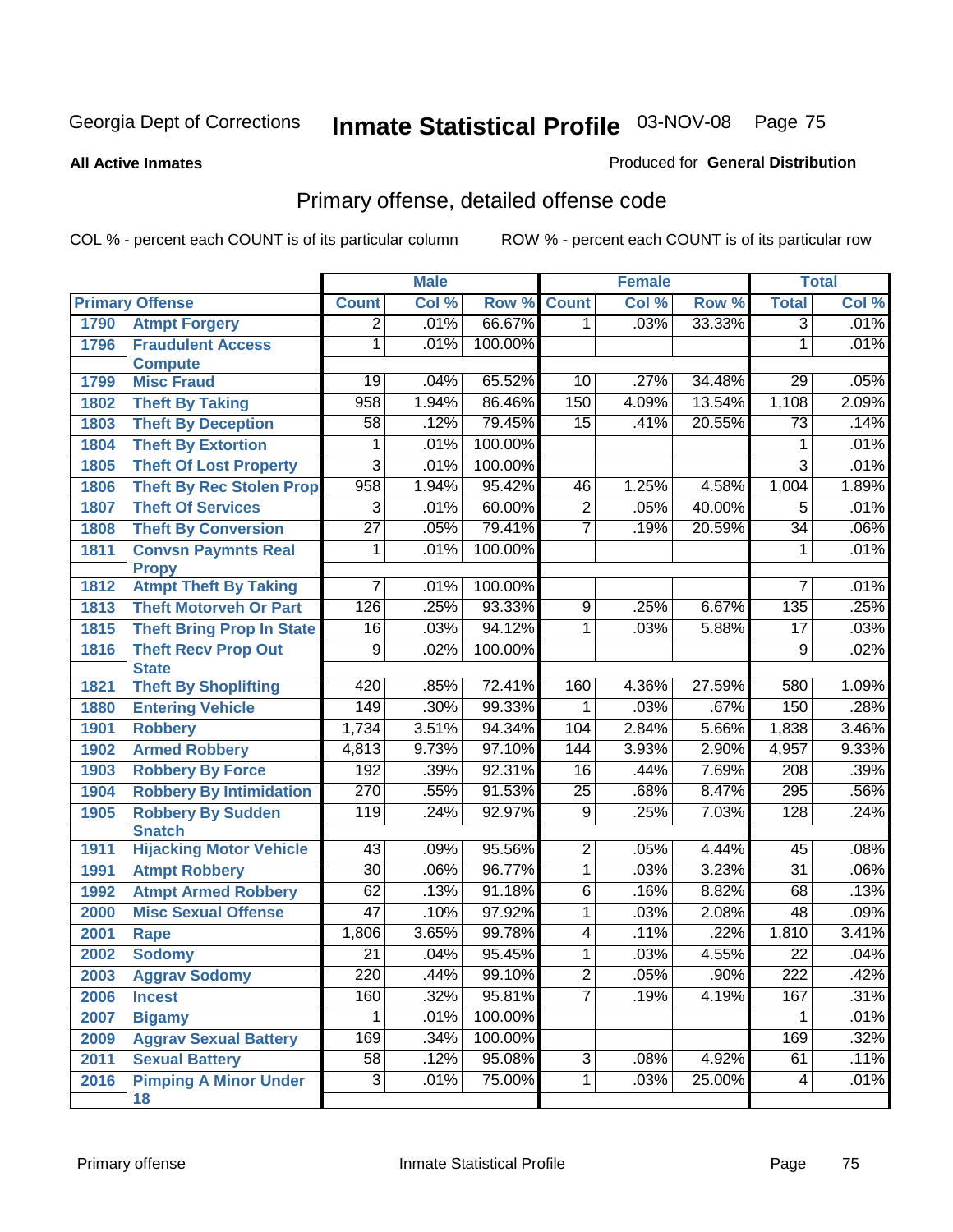#### **All Active Inmates**

### Produced for **General Distribution**

# Primary offense, detailed offense code

|      |                                  |                 | <b>Male</b> |         |                | Female  |         |                  | <b>Total</b> |
|------|----------------------------------|-----------------|-------------|---------|----------------|---------|---------|------------------|--------------|
|      | <b>Primary Offense</b>           | <b>Count</b>    | Col %       | Row %   | <b>Count</b>   | Col %   | Row %   | <b>Total</b>     | Col %        |
| 2017 | <b>Pandering By</b>              | 1.              | .01%        | 100.00% |                |         |         | 1                | .01%         |
|      | <b>Compulsion</b>                |                 |             |         |                |         |         |                  |              |
| 2018 | <b>Statutory Rape</b>            | 867             | 1.75%       | 98.86%  | 10             | .27%    | 1.14%   | $\overline{877}$ | 1.65%        |
| 2019 | <b>Child Molestation</b>         | 2,377           | 4.81%       | 97.78%  | 54             | 1.47%   | 2.22%   | 2,431            | 4.58%        |
| 2020 | <b>Enticing Child-Indec</b>      | 106             | .21%        | 96.36%  | 4              | .11%    | 3.64%   | 110              | .21%         |
|      | <b>Purp</b>                      |                 |             |         |                |         |         |                  |              |
| 2021 | <b>Aggrav Child Molestation</b>  | 1,345           | 2.72%       | 98.61%  | 19             | .52%    | 1.39%   | 1,364            | 2.57%        |
| 2022 | <b>Necrophilia</b>               | 1               | .01%        | 100.00% |                |         |         | 1                | .01%         |
| 2023 | Sexl/Asslt/Agn/Pers/Cstd         | $\overline{6}$  | .01%        | 100.00% |                |         |         | $\overline{6}$   | .01%         |
| 2025 | <b>Solicit Sodomy From</b>       | $\overline{2}$  | .01%        | 100.00% |                |         |         | 2                | .01%         |
|      | <b>Minor</b>                     |                 |             |         |                |         |         |                  |              |
| 2026 | <b>Sex Offender Fail Registr</b> | 166             | .34%        | 97.08%  | $\overline{5}$ | .14%    | 2.92%   | 171              | .32%         |
| 2028 | <b>Sex Offender Fail To</b>      | $\overline{2}$  | .01%        | 100.00% |                |         |         | $\overline{2}$   | .01%         |
|      | <b>Move</b>                      |                 |             |         |                |         |         |                  |              |
| 2090 | <b>Entice Child, Attempted</b>   | $\overline{3}$  | .01%        | 100.00% |                |         |         | 3                | .01%         |
| 2091 | <b>Atmpt Rape</b>                | $\overline{23}$ | .05%        | 95.83%  | 1              | .03%    | 4.17%   | $\overline{24}$  | .05%         |
| 2092 | <b>Atmpt Sodomy</b>              | 1               | .01%        | 100.00% |                |         |         | 1                | .01%         |
| 2093 | <b>Atmpt Aggrav Sodomy</b>       | 3               | .01%        | 100.00% |                |         |         | 3                | .01%         |
| 2094 | <b>Atmpt Child Molestation</b>   | $\overline{24}$ | .05%        | 100.00% |                |         |         | $\overline{24}$  | .05%         |
| 2095 | <b>Agg Aslt W Intnt To Rape</b>  | 61              | .12%        | 100.00% |                |         |         | 61               | .11%         |
| 2096 | <b>Aggrav Ch Molest, Atmpt</b>   | 2               | .01%        | 100.00% |                |         |         | 2                | .01%         |
| 2097 | <b>Statutory Rape, Atmpt</b>     | $\overline{3}$  | .01%        | 100.00% |                |         |         | 3                | .01%         |
| 2099 | <b>Agg Sex Battery Atmpt</b>     | $\overline{3}$  | .01%        | 100.00% |                |         |         | $\overline{3}$   | .01%         |
| 2102 | <b>Distr Mat Depict Nudity</b>   | 1               | .01%        | 100.00% |                |         |         | 1                | .01%         |
| 2200 | <b>Misc Public Order</b>         | 1               | .01%        | 100.00% |                |         |         | 1                | .01%         |
| 2205 | <b>False Swearng Writtn</b>      | 10              | .02%        | 76.92%  | 3              | .08%    | 23.08%  | 13               | .02%         |
|      | <b>Stmt</b>                      |                 |             |         |                |         |         |                  |              |
| 2300 | <b>Abuse Of Govt Office</b>      | 1               | .01%        | 50.00%  | 1              | .03%    | 50.00%  | $\overline{2}$   | .01%         |
| 2301 | <b>Bribery Govt Officer</b>      | $\overline{4}$  | .01%        | 80.00%  | $\mathbf{1}$   | .03%    | 20.00%  | $\overline{5}$   | .01%         |
| 2302 | <b>Viol Oath Public Offcr</b>    | $\overline{2}$  | .01%        | 100.00% |                |         |         | $\overline{2}$   | .01%         |
| 2304 | <b>Influence Legislative Act</b> | 1               | .01%        | 100.00% |                |         |         | 1                | .01%         |
| 2307 | <b>Defrauding State</b>          |                 |             |         | $\overline{3}$ | $.08\%$ | 100.00% | $\overline{3}$   | .01%         |
| 2313 | <b>Influencing Witness</b>       | $\overline{5}$  | .01%        | 100.00% |                |         |         | $\overline{5}$   | .01%         |
| 2314 | <b>Obstr Of Law Enf Officer</b>  | 606             | 1.23%       | 93.37%  | 43             | 1.17%   | 6.63%   | 649              | 1.22%        |
| 2315 | <b>Tampering With</b>            | 7               | .01%        | 77.78%  | $\overline{2}$ | .05%    | 22.22%  | $\overline{9}$   | .02%         |
|      | <b>Evidence</b>                  |                 |             |         |                |         |         |                  |              |
| 2316 | <b>Fleeing/Eluding Police</b>    | 172             | .35%        | 95.56%  | 8              | .22%    | 4.44%   | 180              | .34%         |
| 2400 | <b>Misc Judicial Proceeding</b>  | $\overline{c}$  | .01%        | 100.00% |                |         |         | $\overline{c}$   | .01%         |
| 2401 | <b>Perjury</b>                   | $\overline{3}$  | .01%        | 100.00% |                |         |         | $\overline{3}$   | .01%         |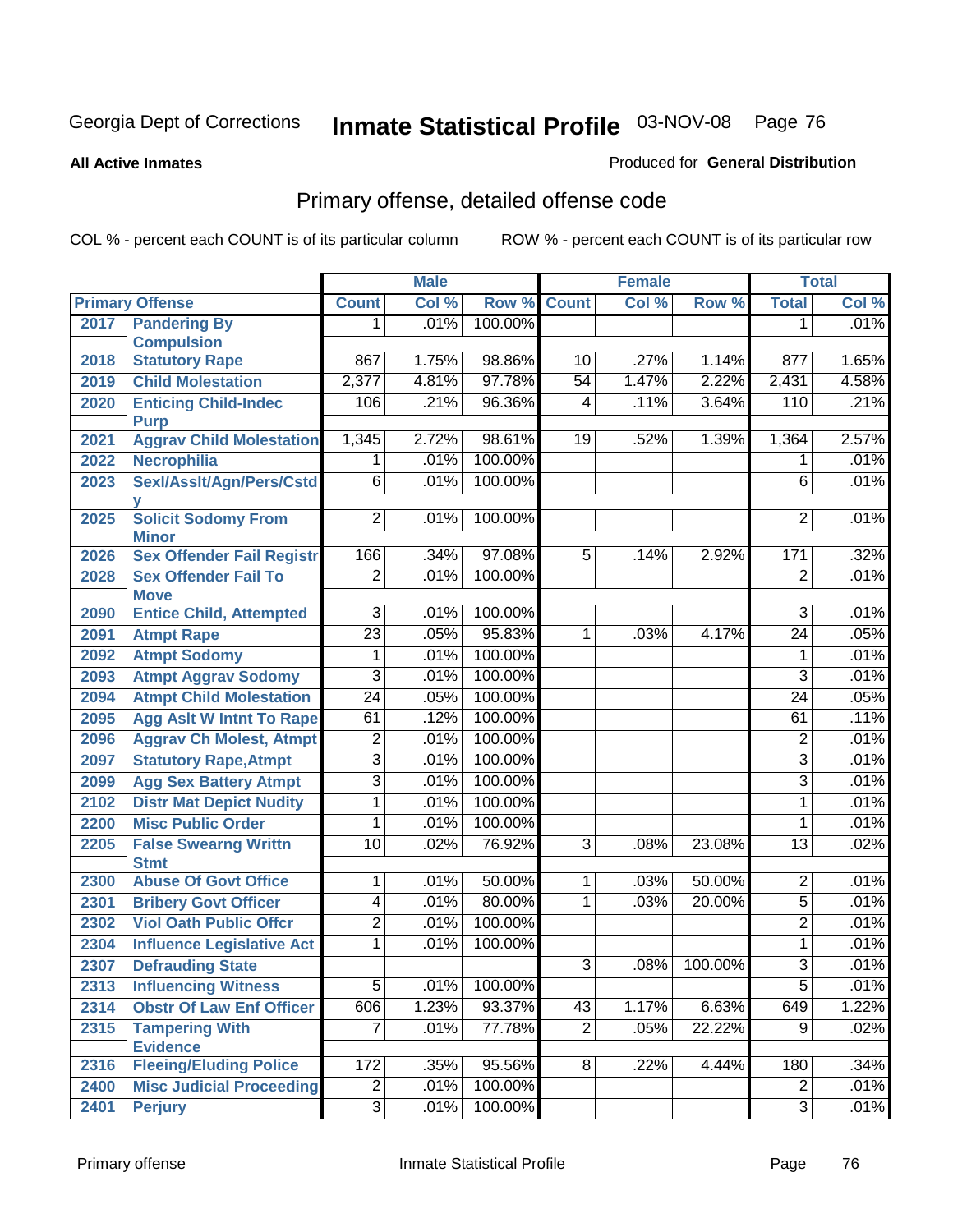**All Active Inmates**

#### Produced for **General Distribution**

# Primary offense, detailed offense code

|      |                                            |                  | <b>Male</b> |         |                 | <b>Female</b> |         |                  | <b>Total</b> |
|------|--------------------------------------------|------------------|-------------|---------|-----------------|---------------|---------|------------------|--------------|
|      | <b>Primary Offense</b>                     | <b>Count</b>     | Col %       | Row %   | <b>Count</b>    | Col %         | Row %   | <b>Total</b>     | Col %        |
| 2402 | <b>False Swearing</b>                      | $\overline{3}$   | .01%        | 75.00%  | 1 <sup>1</sup>  | .03%          | 25.00%  | 4                | .01%         |
| 2403 | <b>Subornation Of Perjury</b>              | 1                | .01%        | 100.00% |                 |               |         | 1                | .01%         |
| 2405 | <b>Impersonating Officer</b>               | $\overline{6}$   | .01%        | 100.00% |                 |               |         | 6                | .01%         |
| 2408 | <b>False Statements Govt</b>               | $\overline{17}$  | .03%        | 77.27%  | $\overline{5}$  | .14%          | 22.73%  | $\overline{22}$  | .04%         |
| 2411 | <b>Impersntng In Legal</b>                 | 1                | .01%        | 100.00% |                 |               |         | 1                | .01%         |
|      | <b>Procd</b>                               |                  |             |         |                 |               |         |                  |              |
| 2501 | <b>Escape</b>                              | 91               | .18%        | 88.35%  | $\overline{12}$ | .33%          | 11.65%  | 103              | .19%         |
| 2502 | <b>Aiding Escape</b>                       | $\overline{2}$   | .01%        | 100.00% |                 |               |         | $\overline{2}$   | .01%         |
| 2503 | <b>Hindering Appreh Or Pun</b>             | $\overline{1}$   | .01%        | 50.00%  | 1               | .03%          | 50.00%  | $\overline{2}$   | .01%         |
| 2507 | <b>Mutiny In Penal Inst</b>                | $\overline{4}$   | .01%        | 100.00% |                 |               |         | 4                | .01%         |
| 2511 | <b>Bail Jumping</b>                        | $\overline{7}$   | .01%        | 87.50%  | $\mathbf{1}$    | .03%          | 12.50%  | $\overline{8}$   | .02%         |
| 2613 | <b>Crmnl Interfere Govt</b>                | $\overline{37}$  | .07%        | 94.87%  | $\overline{2}$  | .05%          | 5.13%   | $\overline{39}$  | .07%         |
|      | <b>Prop</b>                                |                  |             |         |                 |               |         |                  |              |
| 2703 | <b>Commerical Gambling</b>                 | 1                | .01%        | 100.00% |                 |               |         | 1                | .01%         |
| 2730 | <b>Lottery Violation</b>                   | $\overline{3}$   | .01%        | 100.00% |                 |               |         | $\overline{3}$   | .01%         |
| 2761 | <b>Removal Baggage, Cargo</b>              | $\overline{2}$   | .01%        | 100.00% |                 |               |         | $\overline{2}$   | .01%         |
|      | <b>Etc</b><br><b>Cruelty To Children</b>   | 239              | .48%        | 74.92%  | 80              |               | 25.08%  | 319              | .60%         |
| 2801 |                                            |                  | .01%        | 100.00% |                 | 2.18%         |         | 1                | .01%         |
| 2802 | <b>Atmpt Cruelty To</b><br><b>Children</b> | 1                |             |         |                 |               |         |                  |              |
| 2803 | <b>Manufact Meth Near</b>                  | $\overline{9}$   | .02%        | 64.29%  | $\overline{5}$  | .14%          | 35.71%  | 14               | .03%         |
|      | <b>Child</b>                               |                  |             |         |                 |               |         |                  |              |
| 2811 | <b>Cruelty To Elder Person</b>             | $\overline{14}$  | .03%        | 82.35%  | $\overline{3}$  | .08%          | 17.65%  | 17               | .03%         |
| 2843 | <b>Sex Exploitation Child</b>              | $\overline{56}$  | .11%        | 98.25%  | $\mathbf 1$     | .03%          | 1.75%   | $\overline{57}$  | .11%         |
| 2854 | <b>Cntrbtng Delingency</b>                 |                  |             |         | 1               | .03%          | 100.00% | 1                | .01%         |
|      | <b>Minor</b>                               |                  |             |         |                 |               |         |                  |              |
| 2900 | <b>Misc Weapon/Explosive</b>               | $\overline{4}$   | .01%        | 100.00% |                 |               |         | 4                | .01%         |
|      | <b>Off</b>                                 |                  |             |         |                 |               |         |                  |              |
| 2901 | <b>Carry Concealed Weapon</b>              | $\overline{4}$   | .01%        | 100.00% |                 |               |         | 4                | .01%         |
| 2903 | <b>Carry Pistl Without Licns</b>           | 1                | .01%        | 100.00% |                 |               |         | 1                | .01%         |
| 2910 | <b>Poss Of Firearm Dur</b>                 | $\overline{264}$ | .53%        | 96.35%  | $\overline{10}$ | .27%          | 3.65%   | $\overline{274}$ | .52%         |
|      | <b>Crime</b>                               |                  |             | 100.00% |                 |               |         |                  |              |
| 2911 | <b>Poss Knife During Crime</b>             | $\overline{7}$   | .01%        |         |                 |               |         | 7                | .01%         |
| 2912 | <b>Poss Of Certain</b>                     | 39               | .08%        | 100.00% |                 |               |         | 39               | .07%         |
| 2913 | <b>Weapons</b><br><b>Poss Firearm 1st</b>  | 62               | .13%        | 96.88%  | $\overline{2}$  | .05%          | 3.13%   | 64               | .12%         |
|      | <b>Offender</b>                            |                  |             |         |                 |               |         |                  |              |
| 2914 | <b>Poss Firearm Convct</b>                 | 799              | 1.62%       | 97.56%  | $\overline{20}$ | .55%          | 2.44%   | 819              | 1.54%        |
|      | <b>Felon</b>                               |                  |             |         |                 |               |         |                  |              |
| 2915 | <b>Carry Weapon At School</b>              | 10               | .02%        | 100.00% |                 |               |         | 10               | .02%         |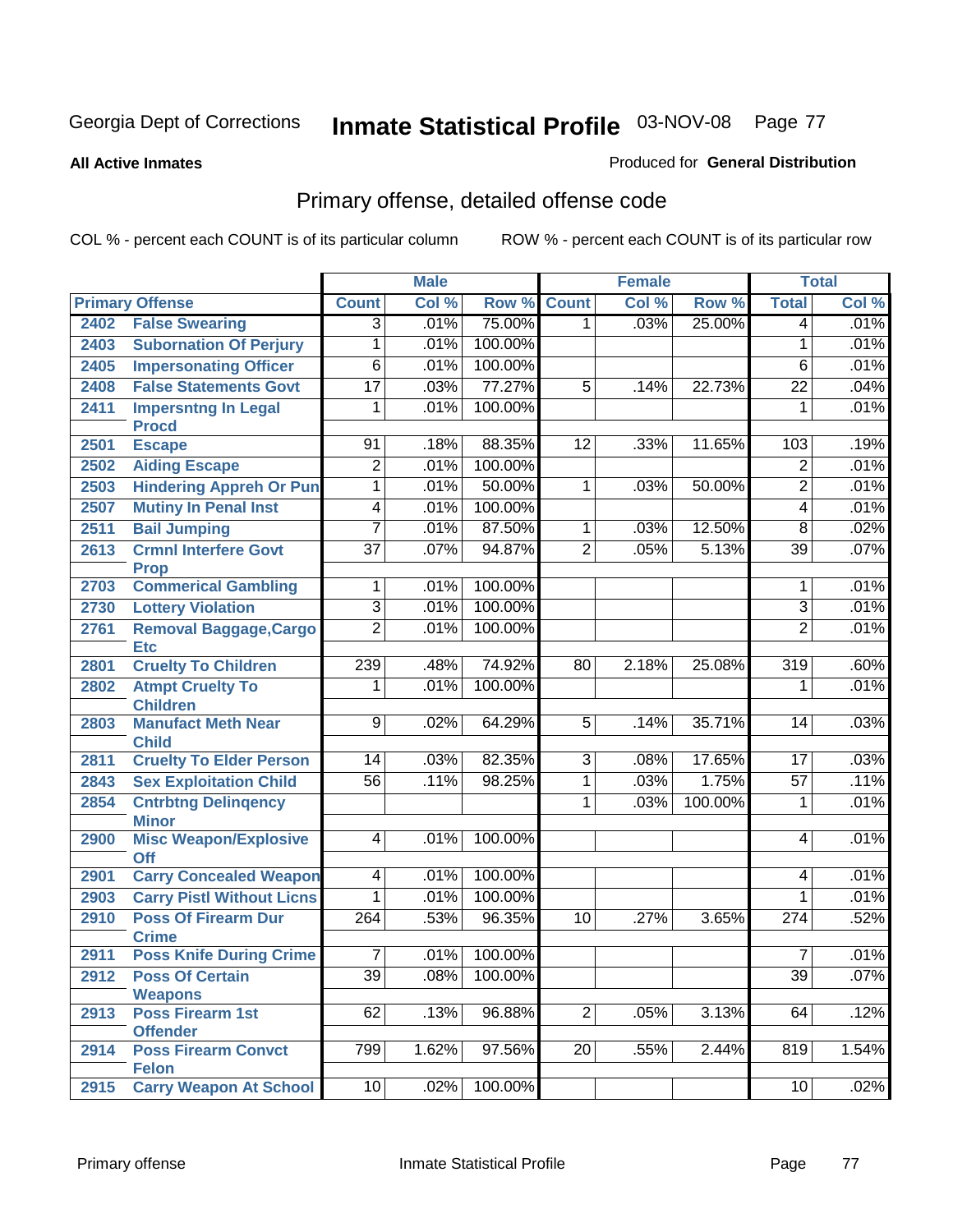**All Active Inmates**

#### Produced for **General Distribution**

# Primary offense, detailed offense code

|      |                                            |                  | <b>Male</b> |         |                 | <b>Female</b> |        |                  | <b>Total</b> |
|------|--------------------------------------------|------------------|-------------|---------|-----------------|---------------|--------|------------------|--------------|
|      | <b>Primary Offense</b>                     | <b>Count</b>     | Col %       | Row %   | <b>Count</b>    | Col %         | Row %  | <b>Total</b>     | Col %        |
| 2963 | <b>Guard Line</b>                          | $\overline{2}$   | .01%        | 40.00%  | $\overline{3}$  | .08%          | 60.00% | $\overline{5}$   | .01%         |
|      | <b>W/Weapon/Drugs</b>                      |                  |             |         |                 |               |        |                  |              |
| 2965 | <b>Poss Wpn, Drugs By</b>                  | $\overline{12}$  | .02%        | 100.00% |                 |               |        | 12               | .02%         |
| 2971 | <b>Prisnr</b><br><b>Cruelty To Animals</b> | 7                | .01%        | 100.00% |                 |               |        | 7                | .01%         |
| 2972 | <b>Aggrav Cruelty To</b>                   | $\overline{4}$   | .01%        | 80.00%  | 1               | .03%          | 20.00% | $\overline{5}$   | .01%         |
|      | <b>Animals</b>                             |                  |             |         |                 |               |        |                  |              |
| 3000 | <b>Misc Invasion Of Privacy</b>            | 1                | .01%        | 100.00% |                 |               |        | 1                | .01%         |
| 3001 | <b>Eavesdrop &amp;</b>                     | 1                | .01%        | 100.00% |                 |               |        | 1                | .01%         |
|      | <b>Surveillance</b>                        |                  |             |         |                 |               |        |                  |              |
| 3002 | <b>Peeping Tom</b>                         | $\overline{23}$  | .05%        | 100.00% |                 |               |        | 23               | .04%         |
| 3404 | <b>Racketeering</b>                        | $\overline{50}$  | .10%        | 73.53%  | $\overline{18}$ | .49%          | 26.47% | 68               | .13%         |
| 4001 | <b>S/D Narcotics Opiates</b>               | $\overline{29}$  | .06%        | 87.88%  | 4               | .11%          | 12.12% | $\overline{33}$  | .06%         |
| 4002 | <b>S/D Dep Stim Cntrf Drugs</b>            | $\overline{47}$  | .10%        | 79.66%  | $\overline{12}$ | .33%          | 20.34% | 59               | .11%         |
| 4003 | <b>S/D Of Lsd</b>                          | $\overline{2}$   | .01%        | 100.00% |                 |               |        | $\overline{2}$   | .01%         |
| 4004 | <b>S/D Of Marijuana</b>                    | 301              | .61%        | 92.33%  | $\overline{25}$ | .68%          | 7.67%  | 326              | .61%         |
| 4006 | <b>Poss Narcotics Opiates</b>              | $\overline{58}$  | .12%        | 82.86%  | $\overline{12}$ | .33%          | 17.14% | $\overline{70}$  | .13%         |
| 4007 | <b>Poss Dep Stim Cntrf</b>                 | $\overline{82}$  | .17%        | 91.11%  | $\overline{8}$  | .22%          | 8.89%  | 90               | .17%         |
|      | <b>Drugs</b>                               |                  |             |         |                 |               |        |                  |              |
| 4008 | <b>Poss Of Lsd</b>                         | $\overline{2}$   | .01%        | 100.00% |                 |               |        | 2                | .01%         |
| 4009 | <b>Poss Of Marijuana</b>                   | 220              | .44%        | 95.24%  | 11              | .30%          | 4.76%  | 231              | .43%         |
| 4011 | <b>Illegal Attm To Obt Drugs</b>           | 9                | .02%        | 60.00%  | 6               | .16%          | 40.00% | 15               | .03%         |
| 4012 | <b>Viol Ga Cntrl Sbst Act</b>              | $\overline{20}$  | .04%        | 95.24%  | 1               | .03%          | 4.76%  | 21               | .04%         |
| 4013 | <b>Viol Dngrous Drgs Act</b>               | $\overline{4}$   | .01%        | 80.00%  | 1               | .03%          | 20.00% | $\overline{5}$   | .01%         |
| 4014 | <b>Uniwfl Mfg/Del/Dist N-C S</b>           | 29               | .06%        | 96.67%  | $\overline{1}$  | .03%          | 3.33%  | $\overline{30}$  | .06%         |
| 4016 | <b>Poss Drug Related Matri</b>             | $\overline{27}$  | .05%        | 77.14%  | $\overline{8}$  | .22%          | 22.86% | $\overline{35}$  | .07%         |
| 4017 | <b>S/D Cont Sub Public</b>                 | 103              | .21%        | 97.17%  | 3               | .08%          | 2.83%  | 106              | .20%         |
| 4018 | <b>S/D Cont Sub School</b>                 | 65               | .13%        | 95.59%  | $\overline{3}$  | .08%          | 4.41%  | 68               | .13%         |
| 4021 | <b>S/D Cocaine</b>                         | 1,581            | 3.20%       | 94.00%  | 101             | 2.75%         | 6.00%  | 1,682            | 3.17%        |
| 4022 | <b>Poss Of Cocaine</b>                     | 2,152            | 4.35%       | 89.04%  | 265             | 7.22%         | 10.96% | 2,417            | 4.55%        |
| 4030 | <b>Poss Ephedrine</b>                      | $\overline{10}$  | .02%        | 83.33%  | $\overline{2}$  | .05%          | 16.67% | $\overline{12}$  | .02%         |
| 4031 | <b>Poss Methamphetamine</b>                | 737              | 1.49%       | 81.26%  | 170             | 4.63%         | 18.74% | $\overline{907}$ | 1.71%        |
| 4032 | <b>Sale Methamphetamine</b>                | 112              | .23%        | 78.87%  | $\overline{30}$ | .82%          | 21.13% | 142              | .27%         |
| 4033 | <b>Poss Mda/Extsy</b>                      | $\overline{12}$  | .02%        | 80.00%  | $\overline{3}$  | .08%          | 20.00% | 15               | .03%         |
| 4034 | <b>Sale Mda/Extsy</b>                      | $\overline{5}$   | .01%        | 100.00% |                 |               |        | 5                | .01%         |
| 4050 | <b>Poss W Int Dist Cocaine</b>             | 274              | .55%        | 93.84%  | $\overline{18}$ | .49%          | 6.16%  | 292              | .55%         |
| 4051 | <b>Poss W Int Dist</b>                     | $\overline{262}$ | .53%        | 95.97%  | $\overline{11}$ | .30%          | 4.03%  | 273              | .51%         |
|      | <b>Marijuana</b>                           |                  |             |         |                 |               |        |                  |              |
| 4052 | <b>Poss W Int Dist Meth</b>                | 99               | .20%        | 79.20%  | 26              | .71%          | 20.80% | 125              | .24%         |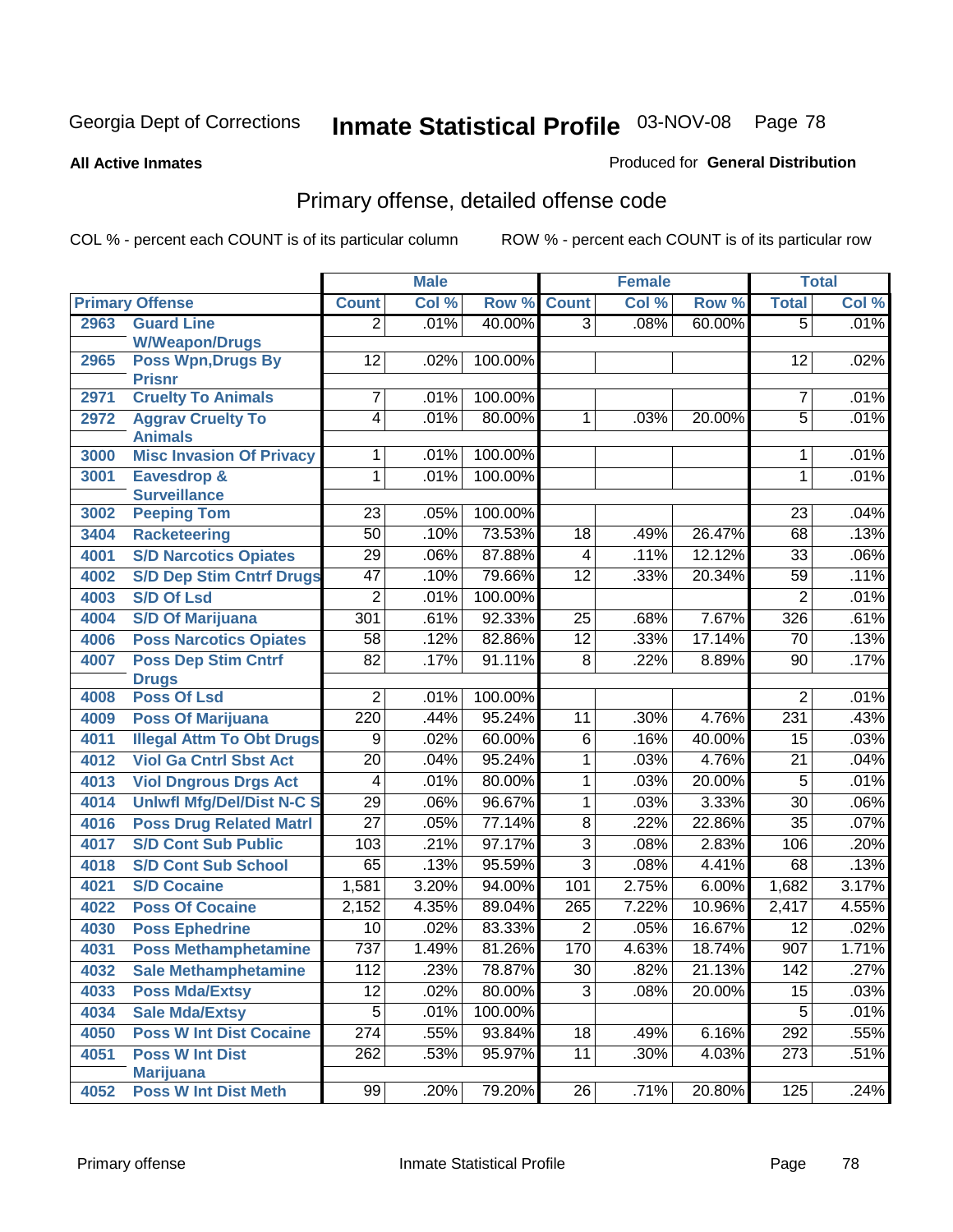#### **All Active Inmates**

### Produced for **General Distribution**

# Primary offense, detailed offense code

|      |                                           | <b>Male</b>     |       |         | <b>Female</b>   |       |         | <b>Total</b>    |       |
|------|-------------------------------------------|-----------------|-------|---------|-----------------|-------|---------|-----------------|-------|
|      | <b>Primary Offense</b>                    | <b>Count</b>    | Col % | Row %   | <b>Count</b>    | Col % | Row %   | <b>Total</b>    | Col % |
| 4053 | <b>Poss W Int Dis Other</b>               | $\overline{33}$ | .07%  | 94.29%  | $\overline{2}$  | .05%  | 5.71%   | $\overline{35}$ | .07%  |
|      | <b>Drug</b>                               |                 |       |         |                 |       |         |                 |       |
| 4090 | <b>Atmpt Viol Substance Act</b>           | $\overline{22}$ | .04%  | 84.62%  | 4               | .11%  | 15.38%  | $\overline{26}$ | .05%  |
| 4100 | <b>Misc Drugs Trafficking</b>             | 94              | .19%  | 94.00%  | $\overline{6}$  | .16%  | 6.00%   | 100             | .19%  |
| 4101 | <b>Traf Cocaine Less 200</b>              | 581             | 1.17% | 95.87%  | $\overline{25}$ | .68%  | 4.13%   | 606             | 1.14% |
|      | Gm                                        |                 |       |         |                 |       |         |                 |       |
| 4102 | <b>Traf Cocaine 201-400 Gm</b>            | 122             | .25%  | 89.05%  | 15              | .41%  | 10.95%  | 137             | .26%  |
| 4103 | <b>Traf Cocaine 401+ Gm</b>               | 149             | .30%  | 95.51%  | $\overline{7}$  | .19%  | 4.49%   | 156             | .29%  |
| 4111 | <b>Traf Narcotic Less 14 Gm</b>           | $\overline{8}$  | .02%  | 100.00% |                 |       |         | $\overline{8}$  | .02%  |
| 4112 | <b>Traf Narcotic 15-28 Gm</b>             | $\overline{5}$  | .01%  | 100.00% |                 |       |         | $\overline{5}$  | .01%  |
| 4113 | <b>Traf Narcotic 29+ Gm</b>               | 4               | .01%  | 100.00% |                 |       |         | 4               | .01%  |
| 4121 | Traf Marijna 10-2000 Lb                   | 86              | .17%  | 95.56%  | 4               | .11%  | 4.44%   | $\overline{90}$ | .17%  |
| 4122 | <b>Traf Marijna 2001-10k Lb</b>           | $\overline{2}$  | .01%  | 100.00% |                 |       |         | $\overline{2}$  | .01%  |
| 4123 | Traf Marijna 10001+ Lb                    | 1               | .01%  | 100.00% |                 |       |         | 1               | .01%  |
| 4126 | <b>Traf Amphtmine 28-199</b>              | 4               | .01%  | 80.00%  | 1               | .03%  | 20.00%  | $\overline{5}$  | .01%  |
|      | Gm                                        |                 |       |         |                 |       |         |                 |       |
| 4127 | <b>Traf Amphtmine 200-399</b>             | $\overline{2}$  | .01%  | 100.00% |                 |       |         | $\overline{2}$  | .01%  |
|      | Gm                                        |                 |       |         |                 |       |         |                 |       |
| 4128 | Traf Amphtmine 400+ Gm                    | 5               | .01%  | 100.00% |                 |       |         | 5               | .01%  |
| 4130 | <b>Cnspire Traffic Cntrl Sub</b>          | $\overline{10}$ | .02%  | 90.91%  | 1               | .03%  | 9.09%   | $\overline{11}$ | .02%  |
| 4133 | <b>Use Comm Facity Vio C</b>              | $\overline{2}$  | .01%  | 100.00% |                 |       |         | $\overline{2}$  | .01%  |
| 4134 | <b>Sub</b><br><b>Att/Consprcy Commt</b>   | 65              | .13%  | 82.28%  | 14              | .38%  | 17.72%  | 79              | .15%  |
|      | C/S/Of                                    |                 |       |         |                 |       |         |                 |       |
| 4135 | <b>Unauth Dist Contrild Sub</b>           |                 |       |         | 1               | .03%  | 100.00% | 1               | .01%  |
| 4140 | <b>Traf Methamph 28-199</b>               | 339             | .69%  | 85.61%  | $\overline{57}$ | 1.55% | 14.39%  | 396             | .75%  |
|      | Gm                                        |                 |       |         |                 |       |         |                 |       |
| 4141 | Traf Methamph 200-399                     | 69              | .14%  | 89.61%  | 8               | .22%  | 10.39%  | 77              | .14%  |
|      | Gm                                        |                 |       |         |                 |       |         |                 |       |
| 4142 | Traf Methamph 400+ Gm                     | 85              | .17%  | 98.84%  | 1               | .03%  | 1.16%   | 86              | .16%  |
| 4143 | <b>Manf Methamph 28-199</b>               | $\overline{26}$ | .05%  | 89.66%  | $\overline{3}$  | .08%  | 10.34%  | $\overline{29}$ | .05%  |
|      | Gm                                        |                 |       |         |                 |       |         |                 |       |
| 4144 | <b>Manf Methamph 200-399</b>              | $\overline{2}$  | .01%  | 66.67%  | 1               | .03%  | 33.33%  | $\overline{3}$  | .01%  |
|      | Gm                                        |                 |       |         |                 |       |         |                 |       |
| 4146 | <b>Traf Methamph Unspec</b><br><b>Amt</b> | 111             | .22%  | 92.50%  | $\overline{9}$  | .25%  | 7.50%   | 120             | .23%  |
| 4147 | <b>Manf Methamph Unspec</b>               | 141             | .29%  | 97.24%  | 4               | .11%  | 2.76%   | 145             | .27%  |
|      | <b>Amt</b>                                |                 |       |         |                 |       |         |                 |       |
| 4150 | <b>Traf Mda/Extsy 28-199gm</b>            | 10              | .02%  | 90.91%  | 1               | .03%  | 9.09%   | $\overline{11}$ | .02%  |
| 4151 | <b>Traf Mda/Extsy 200-</b>                | 1               | .01%  | 100.00% |                 |       |         | $\mathbf{1}$    | .01%  |
|      | 399gm                                     |                 |       |         |                 |       |         |                 |       |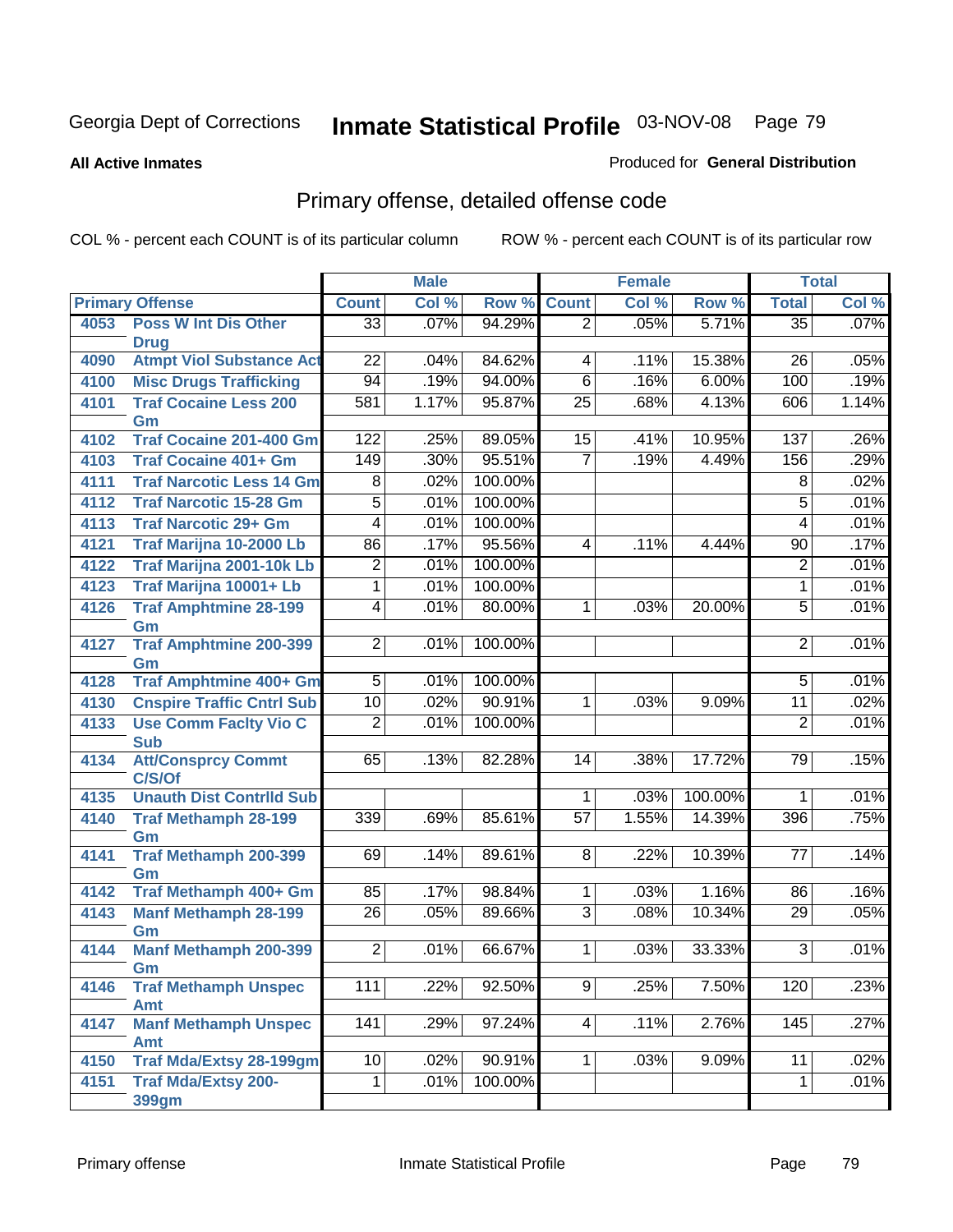**All Active Inmates**

### Produced for **General Distribution**

# Primary offense, detailed offense code

|                                          |                 | <b>Male</b> |         | <b>Female</b> |       |        | <b>Total</b> |       |
|------------------------------------------|-----------------|-------------|---------|---------------|-------|--------|--------------|-------|
| <b>Primary Offense</b>                   | <b>Count</b>    | Col %       | Row %   | <b>Count</b>  | Col % | Row %  | <b>Total</b> | Col % |
| <b>Traf Mda/Extsy 400+Gm</b><br>4152     |                 | .01%        | 100.00% |               |       |        |              | .01%  |
| <b>Viol Motor Vehicle Laws</b><br>5001   | 36              | .07%        | 97.30%  | 1             | .03%  | 2.70%  | 37           | .07%  |
| <b>Chop Shop Violation</b><br>5003       |                 | .01%        | 100.00% |               |       |        |              | .01%  |
| <b>Drvng Habtl Violator</b><br>5004      | 83              | .17%        | 92.22%  | 7             | .19%  | 7.78%  | 90           | .17%  |
| <b>Habit Traf Viol/Impaired</b><br>5005  | 11              | $.02\%$     | 100.00% |               |       |        | 11           | .02%  |
| <b>Habit Traf Viol/Other</b><br>5006     | 7               | .01%        | 100.00% |               |       |        | 7            | .01%  |
| <b>Hit-Run W/Injury/Fatality</b><br>5007 | 3               | .01%        | 100.00% |               |       |        | 3            | .01%  |
| <b>Misc Mrals/Pblic H/Safty</b><br>6000  | $3\overline{1}$ | .06%        | 83.78%  | 6             | .16%  | 16.22% | 37           | .07%  |
| <b>Misc Correctionl Inst Off</b><br>6200 | 11              | $.02\%$     | 91.67%  |               | .03%  | 8.33%  | 12           | .02%  |
| <b>Conspiracy</b><br>9901                | 45              | .09%        | 72.58%  | 17            | .46%  | 27.42% | 62           | .12%  |
| <b>Crmnl Atmpt</b><br>9905               | 5               | .01%        | 100.00% |               |       |        | 5            | .01%  |
| <b>Unauth Dist Recrd</b><br>9907         |                 | .01%        | 50.00%  | 1             | .03%  | 50.00% | 2            | .01%  |
| <b>Devices</b>                           |                 |             |         |               |       |        |              |       |
| <b>Crmnl Solicitation</b><br>9910        | 3               | .01%        | 100.00% |               |       |        | 3            | .01%  |
| <b>Party To A Crime</b><br>9911          |                 | .01%        | 100.00% |               |       |        |              | .01%  |
| <b>Gang Participation</b><br>9914        | 16              | .03%        | 100.00% |               |       |        | 16           | .03%  |
| <b>Unknown Offense</b><br>9999           | 2               | .01%        | 100.00% |               |       |        | 2            | .01%  |
| <b>Total Rported</b>                     | 49,447          | 100%        | 93.09%  | 3,668         | 100%  | 6.91%  | 53,115       | 101%  |

| Not<br><b>Reported</b> | 40     |    |        |
|------------------------|--------|----|--------|
| Гоtal<br><b>Grand</b>  | 49,487 | __ | 53,159 |

| Mode (most frequent) | 1601 Burglary | 1701 Forgery 1st Degree | 1601 Burglary |
|----------------------|---------------|-------------------------|---------------|
|----------------------|---------------|-------------------------|---------------|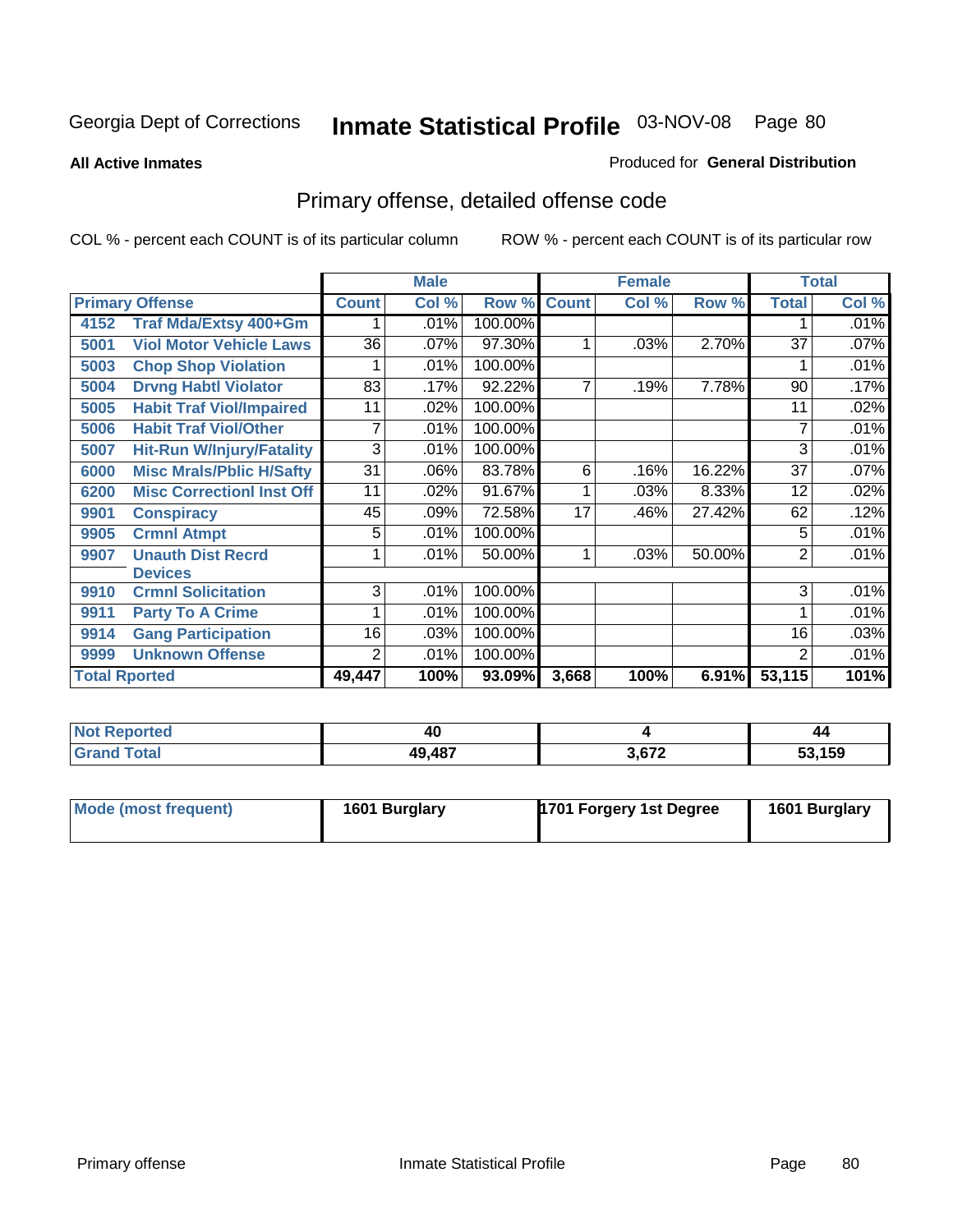#### **All Active Inmates**

#### Produced for **General Distribution**

# County of conviction of primary offense

|                 |                             |                  | <b>Male</b> |        | <b>Female</b>   |       |        | <b>Total</b>     |       |
|-----------------|-----------------------------|------------------|-------------|--------|-----------------|-------|--------|------------------|-------|
|                 | <b>County of Conviction</b> | <b>Count</b>     | Col %       | Row %  | <b>Count</b>    | Col % | Row %  | <b>Total</b>     | Col % |
| 1               | <b>Appling</b>              | $\overline{98}$  | .20%        | 93.33% | $\overline{7}$  | .19%  | 6.67%  | 105              | .20%  |
| $\overline{2}$  | <b>Atkinson</b>             | $\overline{42}$  | .08%        | 93.33% | $\overline{3}$  | .08%  | 6.67%  | 45               | .08%  |
| 3               | <b>Bacon</b>                | $\overline{52}$  | .11%        | 98.11% | 1               | .03%  | 1.89%  | $\overline{53}$  | .10%  |
| 4               | <b>Baker</b>                | 11               | .02%        | 91.67% | 1               | .03%  | 8.33%  | $\overline{12}$  | .02%  |
| 5               | <b>Baldwin</b>              | $\overline{357}$ | .72%        | 95.45% | $\overline{17}$ | .46%  | 4.55%  | $\overline{374}$ | .70%  |
| 6               | <b>Banks</b>                | 64               | .13%        | 88.89% | $\overline{8}$  | .22%  | 11.11% | $\overline{72}$  | .14%  |
| 7               | <b>Barrow</b>               | 265              | .54%        | 94.31% | 16              | .44%  | 5.69%  | 281              | .53%  |
| 8               | <b>Bartow</b>               | 565              | 1.14%       | 88.14% | $\overline{76}$ | 2.07% | 11.86% | 641              | 1.21% |
| 9               | <b>Ben Hill</b>             | 269              | .54%        | 94.39% | 16              | .44%  | 5.61%  | 285              | .54%  |
| 10              | <b>Berrien</b>              | 90               | .18%        | 91.84% | $\overline{8}$  | .22%  | 8.16%  | $\overline{98}$  | .18%  |
| 11              | <b>Bibb</b>                 | 1,050            | 2.12%       | 94.85% | $\overline{57}$ | 1.55% | 5.15%  | 1,107            | 2.08% |
| 12              | <b>Bleckley</b>             | 77               | .16%        | 87.50% | 11              | .30%  | 12.50% | 88               | .17%  |
| $\overline{13}$ | <b>Brantley</b>             | $\overline{57}$  | .12%        | 91.94% | $\overline{5}$  | .14%  | 8.06%  | 62               | .12%  |
| 14              | <b>Brooks</b>               | 61               | .12%        | 95.31% | $\overline{3}$  | .08%  | 4.69%  | 64               | .12%  |
| 15              | <b>Bryan</b>                | 101              | .20%        | 95.28% | $\overline{5}$  | .14%  | 4.72%  | 106              | .20%  |
| 16              | <b>Bulloch</b>              | 463              | .94%        | 93.16% | $\overline{34}$ | .93%  | 6.84%  | 497              | .94%  |
| 17              | <b>Burke</b>                | $\overline{218}$ | .44%        | 94.37% | $\overline{13}$ | .35%  | 5.63%  | $\overline{231}$ | .43%  |
| 18              | <b>Butts</b>                | 143              | .29%        | 94.70% | 8               | .22%  | 5.30%  | 151              | .28%  |
| 19              | <b>Calhoun</b>              | $\overline{35}$  | .07%        | 92.11% | $\overline{3}$  | .08%  | 7.89%  | $\overline{38}$  | .07%  |
| 20              | <b>Camden</b>               | 140              | .28%        | 94.59% | $\overline{8}$  | .22%  | 5.41%  | $\overline{148}$ | .28%  |
| 21              | <b>Candler</b>              | $\overline{93}$  | .19%        | 93.00% | $\overline{7}$  | .19%  | 7.00%  | 100              | .19%  |
| 22              | <b>Carroll</b>              | 579              | 1.17%       | 91.61% | $\overline{53}$ | 1.44% | 8.39%  | 632              | 1.19% |
| 23              | <b>Catoosa</b>              | $\overline{272}$ | .55%        | 89.18% | $\overline{33}$ | .90%  | 10.82% | 305              | .57%  |
| 24              | <b>Charlton</b>             | $\overline{59}$  | .12%        | 93.65% | 4               | .11%  | 6.35%  | 63               | .12%  |
| 25              | <b>Chatham</b>              | 2,428            | 4.91%       | 94.92% | 130             | 3.54% | 5.08%  | 2,558            | 4.82% |
| 26              | <b>Chattahoochee</b>        | $\overline{23}$  | .05%        | 88.46% | $\overline{3}$  | .08%  | 11.54% | $\overline{26}$  | .05%  |
| 27              | <b>Chattooga</b>            | $\overline{230}$ | .47%        | 89.84% | $\overline{26}$ | .71%  | 10.16% | 256              | .48%  |
| 28              | <b>Cherokee</b>             | 553              | 1.12%       | 90.21% | 60              | 1.64% | 9.79%  | 613              | 1.15% |
| 29              | <b>Clarke</b>               | 421              | .85%        | 94.61% | $\overline{24}$ | .65%  | 5.39%  | 445              | .84%  |
| 30              | <b>Clay</b>                 | $\overline{24}$  | .05%        | 92.31% | $\overline{2}$  | .05%  | 7.69%  | $\overline{26}$  | .05%  |
| 31              | <b>Clayton</b>              | 1,501            | 3.04%       | 93.06% | 112             | 3.05% | 6.94%  | 1,613            | 3.04% |
| 32              | <b>Clinch</b>               | 43               | .09%        | 95.56% | 2               | .05%  | 4.44%  | 45               | .08%  |
| 33              | <b>Cobb</b>                 | 2,820            | 5.70%       | 91.41% | 265             | 7.22% | 8.59%  | 3,085            | 5.81% |
| 34              | <b>Coffee</b>               | 229              | .46%        | 93.09% | 17              | .46%  | 6.91%  | 246              | .46%  |
| 35              | <b>Colquitt</b>             | 327              | .66%        | 93.43% | 23              | .63%  | 6.57%  | 350              | .66%  |
| 36              | <b>Columbia</b>             | 297              | .60%        | 90.83% | 30              | .82%  | 9.17%  | $\overline{327}$ | .62%  |
| 37              | <b>Cook</b>                 | 138              | .28%        | 93.24% | 10              | .27%  | 6.76%  | 148              | .28%  |
| 38              | <b>Coweta</b>               | 530              | 1.07%       | 92.33% | 44              | 1.20% | 7.67%  | 574              | 1.08% |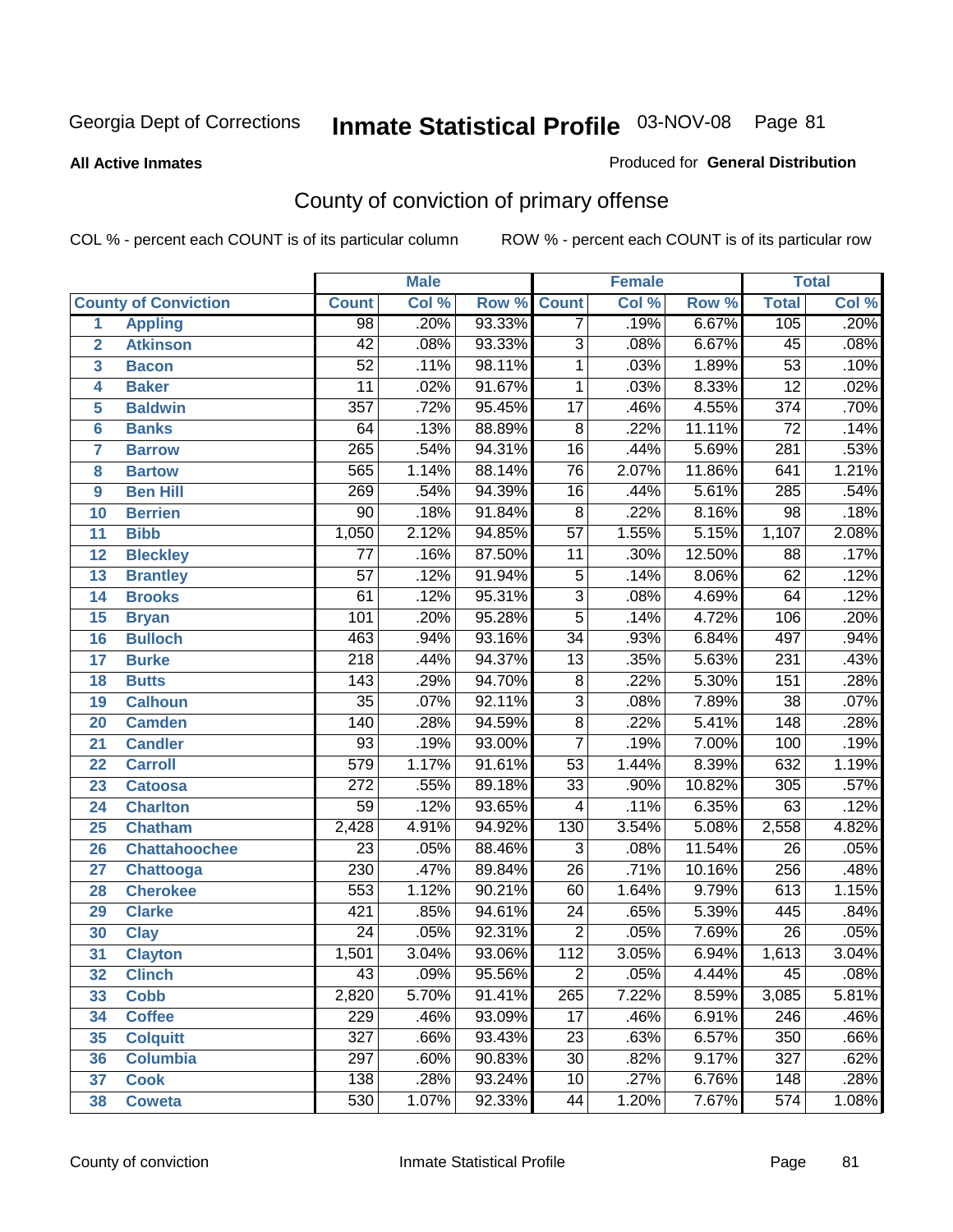#### **All Active Inmates**

#### Produced for **General Distribution**

# County of conviction of primary offense

|                 |                             |                  | <b>Male</b> |         | <b>Female</b>   |       |        | <b>Total</b>     |       |
|-----------------|-----------------------------|------------------|-------------|---------|-----------------|-------|--------|------------------|-------|
|                 | <b>County of Conviction</b> | <b>Count</b>     | Col %       | Row %   | <b>Count</b>    | Col % | Row %  | <b>Total</b>     | Col % |
| 39              | <b>Crawford</b>             | $\overline{22}$  | .04%        | 88.00%  | $\overline{3}$  | .08%  | 12.00% | $\overline{25}$  | .05%  |
| 40              | <b>Crisp</b>                | 295              | .60%        | 95.78%  | $\overline{13}$ | .35%  | 4.22%  | 308              | .58%  |
| 41              | <b>Dade</b>                 | 141              | .29%        | 95.27%  | $\overline{7}$  | .19%  | 4.73%  | 148              | .28%  |
| 42              | <b>Dawson</b>               | 85               | .17%        | 89.47%  | $\overline{10}$ | .27%  | 10.53% | $\overline{95}$  | .18%  |
| 43              | <b>Decatur</b>              | 309              | .62%        | 93.35%  | $\overline{22}$ | .60%  | 6.65%  | 331              | .62%  |
| 44              | <b>Dekalb</b>               | 2,923            | 5.91%       | 94.60%  | 167             | 4.55% | 5.40%  | 3,090            | 5.82% |
| 45              | <b>Dodge</b>                | 164              | .33%        | 93.71%  | $\overline{11}$ | .30%  | 6.29%  | 175              | .33%  |
| 46              | <b>Dooly</b>                | 114              | .23%        | 94.21%  | $\overline{7}$  | .19%  | 5.79%  | $\overline{121}$ | .23%  |
| 47              | <b>Dougherty</b>            | 968              | 1.96%       | 94.90%  | $\overline{52}$ | 1.42% | 5.10%  | 1,020            | 1.92% |
| 48              | <b>Douglas</b>              | 1,086            | 2.20%       | 90.65%  | 112             | 3.05% | 9.35%  | 1,198            | 2.26% |
| 49              | <b>Early</b>                | 80               | .16%        | 98.77%  | 1               | .03%  | 1.23%  | 81               | .15%  |
| 50              | <b>Echols</b>               | $\overline{8}$   | .02%        | 100.00% |                 |       |        | 8                | .02%  |
| $\overline{51}$ | <b>Effingham</b>            | $\overline{143}$ | .29%        | 93.46%  | 10              | .27%  | 6.54%  | 153              | .29%  |
| 52              | <b>Elbert</b>               | 157              | .32%        | 96.32%  | $\overline{6}$  | .16%  | 3.68%  | 163              | .31%  |
| 53              | <b>Emanuel</b>              | 170              | .34%        | 97.14%  | $\overline{5}$  | .14%  | 2.86%  | 175              | .33%  |
| $\overline{54}$ | <b>Evans</b>                | $\overline{91}$  | .18%        | 98.91%  | $\mathbf{1}$    | .03%  | 1.09%  | $\overline{92}$  | .17%  |
| 55              | <b>Fannin</b>               | 99               | .20%        | 90.83%  | 10              | .27%  | 9.17%  | 109              | .21%  |
| 56              | <b>Fayette</b>              | 341              | .69%        | 90.93%  | $\overline{34}$ | .93%  | 9.07%  | $\overline{375}$ | .71%  |
| 57              | <b>Floyd</b>                | 831              | 1.68%       | 89.64%  | $\overline{96}$ | 2.62% | 10.36% | $\overline{927}$ | 1.75% |
| 58              | <b>Forsyth</b>              | $\overline{287}$ | .58%        | 87.50%  | $\overline{41}$ | 1.12% | 12.50% | 328              | .62%  |
| 59              | <b>Franklin</b>             | 151              | .31%        | 90.42%  | $\overline{16}$ | .44%  | 9.58%  | 167              | .31%  |
| 60              | <b>Fulton</b>               | 4,365            | 8.83%       | 96.32%  | 167             | 4.55% | 3.68%  | 4,532            | 8.53% |
| 61              | Gilmer                      | 99               | .20%        | 89.19%  | $\overline{12}$ | .33%  | 10.81% | $\overline{111}$ | .21%  |
| 62              | <b>Glascock</b>             | $\overline{9}$   | .02%        | 90.00%  | $\overline{1}$  | .03%  | 10.00% | $\overline{10}$  | .02%  |
| 63              | <b>Glynn</b>                | 427              | .86%        | 95.74%  | $\overline{19}$ | .52%  | 4.26%  | 446              | .84%  |
| 64              | <b>Gordon</b>               | 287              | .58%        | 89.13%  | $\overline{35}$ | .95%  | 10.87% | $\overline{322}$ | .61%  |
| 65              | <b>Grady</b>                | 239              | .48%        | 96.37%  | $\overline{9}$  | .25%  | 3.63%  | 248              | .47%  |
| 66              | <b>Greene</b>               | 134              | .27%        | 96.40%  | $\overline{5}$  | .14%  | 3.60%  | 139              | .26%  |
| 67              | <b>Gwinnett</b>             | 1,916            | 3.87%       | 92.56%  | 154             | 4.20% | 7.44%  | 2,070            | 3.90% |
| 68              | <b>Habersham</b>            | 113              | .23%        | 94.17%  | $\overline{7}$  | .19%  | 5.83%  | 120              | .23%  |
| 69              | <b>Hall</b>                 | 759              | 1.53%       | 91.89%  | 67              | 1.83% | 8.11%  | $\overline{826}$ | 1.56% |
| 70              | <b>Hancock</b>              | 34               | .07%        | 97.14%  | 1               | .03%  | 2.86%  | $\overline{35}$  | .07%  |
| 71              | <b>Haralson</b>             | $\overline{84}$  | .17%        | 95.45%  | 4               | .11%  | 4.55%  | 88               | .17%  |
| 72              | <b>Harris</b>               | 133              | .27%        | 96.38%  | $\overline{5}$  | .14%  | 3.62%  | 138              | .26%  |
| 73              | <b>Hart</b>                 | 127              | .26%        | 94.78%  | $\overline{7}$  | .19%  | 5.22%  | $\overline{134}$ | .25%  |
| 74              | <b>Heard</b>                | 65               | .13%        | 83.33%  | 13              | .35%  | 16.67% | 78               | .15%  |
| 75              | <b>Henry</b>                | 550              | 1.11%       | 90.46%  | 58              | 1.58% | 9.54%  | 608              | 1.14% |
| 76              | <b>Houston</b>              | 632              | 1.28%       | 93.35%  | 45              | 1.23% | 6.65%  | 677              | 1.27% |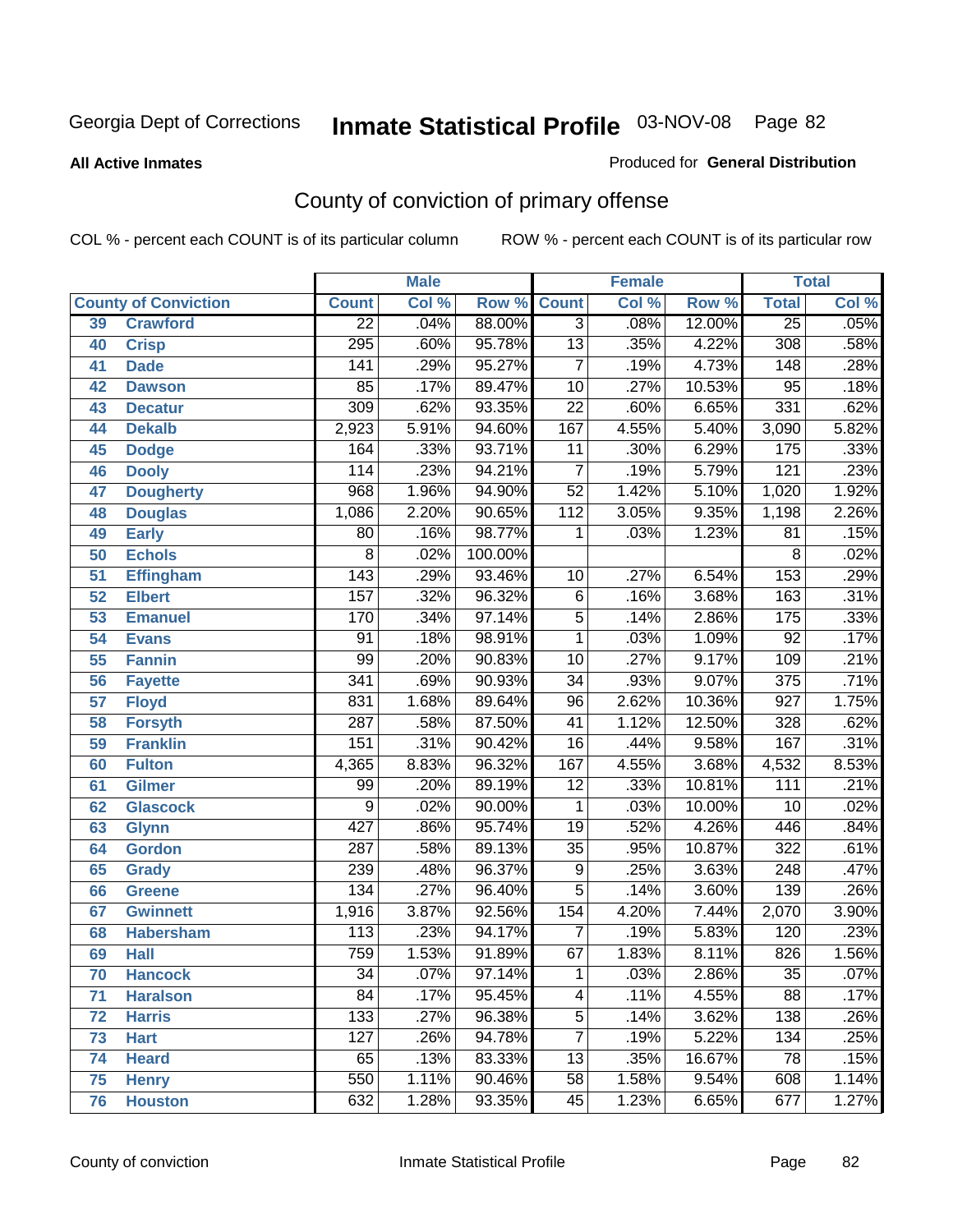#### **All Active Inmates**

#### Produced for **General Distribution**

# County of conviction of primary offense

|                 |                             |                  | <b>Male</b> |         |                  | <b>Female</b> |                  |                  | <b>Total</b> |
|-----------------|-----------------------------|------------------|-------------|---------|------------------|---------------|------------------|------------------|--------------|
|                 | <b>County of Conviction</b> | <b>Count</b>     | Col %       | Row %   | <b>Count</b>     | Col %         | Row <sup>%</sup> | <b>Total</b>     | Col %        |
| $\overline{77}$ | <b>Irwin</b>                | $\overline{57}$  | .12%        | 95.00%  | $\overline{3}$   | .08%          | 5.00%            | 60               | .11%         |
| 78              | <b>Jackson</b>              | $\overline{203}$ | .41%        | 91.03%  | $\overline{20}$  | .55%          | 8.97%            | $\overline{223}$ | .42%         |
| 79              | <b>Jasper</b>               | 63               | .13%        | 94.03%  | 4                | .11%          | 5.97%            | 67               | .13%         |
| 80              | <b>Jeff Davis</b>           | $\overline{89}$  | .18%        | 97.80%  | $\overline{2}$   | .05%          | 2.20%            | $\overline{91}$  | .17%         |
| 81              | <b>Jefferson</b>            | $\overline{115}$ | .23%        | 96.64%  | $\overline{4}$   | .11%          | 3.36%            | $\overline{119}$ | .22%         |
| 82              | <b>Jenkins</b>              | $\overline{78}$  | .16%        | 95.12%  | $\overline{4}$   | .11%          | 4.88%            | $\overline{82}$  | .15%         |
| 83              | <b>Johnson</b>              | $\overline{57}$  | .12%        | 93.44%  | 4                | .11%          | 6.56%            | 61               | .11%         |
| 84              | <b>Jones</b>                | 145              | .29%        | 92.95%  | $\overline{11}$  | .30%          | 7.05%            | 156              | .29%         |
| 85              | <b>Lamar</b>                | $\overline{78}$  | .16%        | 93.98%  | $\overline{5}$   | .14%          | 6.02%            | 83               | .16%         |
| 86              | <b>Lanier</b>               | $\overline{41}$  | .08%        | 93.18%  | $\overline{3}$   | .08%          | 6.82%            | 44               | .08%         |
| 87              | <b>Laurens</b>              | $\overline{341}$ | .69%        | 95.25%  | $\overline{17}$  | .46%          | 4.75%            | 358              | .67%         |
| 88              | Lee                         | $\overline{77}$  | .16%        | 93.90%  | $\overline{5}$   | .14%          | 6.10%            | $\overline{82}$  | .15%         |
| 89              | <b>Liberty</b>              | 297              | .60%        | 93.10%  | $\overline{22}$  | .60%          | 6.90%            | $\overline{319}$ | .60%         |
| 90              | <b>Lincoln</b>              | $\overline{30}$  | .06%        | 100.00% |                  |               |                  | $\overline{30}$  | .06%         |
| 91              | Long                        | $\overline{80}$  | .16%        | 91.95%  | $\overline{7}$   | .19%          | 8.05%            | $\overline{87}$  | .16%         |
| 92              | <b>Lowndes</b>              | $\overline{575}$ | 1.16%       | 94.73%  | $\overline{32}$  | .87%          | 5.27%            | 607              | 1.14%        |
| 93              | <b>Lumpkin</b>              | 106              | .21%        | 88.33%  | 14               | .38%          | 11.67%           | 120              | .23%         |
| 94              | <b>Macon</b>                | 69               | .14%        | 94.52%  | 4                | .11%          | 5.48%            | $\overline{73}$  | .14%         |
| 95              | <b>Madison</b>              | 129              | .26%        | 92.14%  | $\overline{11}$  | .30%          | 7.86%            | $\overline{140}$ | .26%         |
| 96              | <b>Marion</b>               | $\overline{51}$  | .10%        | 94.44%  | $\overline{3}$   | .08%          | 5.56%            | $\overline{54}$  | .10%         |
| 97              | <b>Mcduffie</b>             | 198              | .40%        | 96.12%  | $\overline{8}$   | .22%          | 3.88%            | $\overline{206}$ | .39%         |
| 98              | <b>Mcintosh</b>             | $\overline{71}$  | .14%        | 98.61%  | $\mathbf{1}$     | .03%          | 1.39%            | $\overline{72}$  | .14%         |
| 99              | <b>Meriwether</b>           | 193              | .39%        | 93.24%  | $\overline{14}$  | .38%          | 6.76%            | $\overline{207}$ | .39%         |
| 100             | <b>Miller</b>               | $\overline{34}$  | .07%        | 100.00% |                  |               |                  | $\overline{34}$  | .06%         |
| 101             | <b>Mitchell</b>             | 186              | .38%        | 90.29%  | $\overline{20}$  | .55%          | 9.71%            | $\overline{206}$ | .39%         |
| 102             | <b>Monroe</b>               | $\overline{162}$ | .33%        | 92.57%  | $\overline{13}$  | .35%          | 7.43%            | $\overline{175}$ | .33%         |
| 103             | <b>Montgomery</b>           | $\overline{58}$  | .12%        | 89.23%  | $\overline{7}$   | .19%          | 10.77%           | 65               | .12%         |
| 104             | <b>Morgan</b>               | 129              | .26%        | 92.81%  | $\overline{10}$  | .27%          | 7.19%            | 139              | .26%         |
| 105             | <b>Murray</b>               | 236              | .48%        | 92.19%  | $\overline{20}$  | .55%          | 7.81%            | 256              | .48%         |
| 106             | <b>Muscogee</b>             | 1,856            | 3.75%       | 93.97%  | $\overline{119}$ | 3.24%         | 6.03%            | 1,975            | 3.72%        |
| 107             | <b>Newton</b>               | 576              | 1.16%       | 88.48%  | $\overline{75}$  | 2.04%         | 11.52%           | 651              | 1.23%        |
| 108             | <b>Oconee</b>               | 56               | .11%        | 98.25%  | 1                | .03%          | 1.75%            | 57               | .11%         |
| 109             | <b>Oglethorpe</b>           | $\overline{56}$  | .11%        | 93.33%  | 4                | .11%          | 6.67%            | 60               | .11%         |
| 110             | <b>Paulding</b>             | 232              | .47%        | 91.34%  | $\overline{22}$  | .60%          | 8.66%            | 254              | .48%         |
| 111             | <b>Peach</b>                | 85               | .17%        | 98.84%  | $\mathbf{1}$     | .03%          | 1.16%            | 86               | .16%         |
| 112             | <b>Pickens</b>              | $\overline{91}$  | .18%        | 90.10%  | 10               | .27%          | 9.90%            | 101              | .19%         |
| 113             | <b>Pierce</b>               | 66               | .13%        | 94.29%  | 4                | .11%          | 5.71%            | $\overline{70}$  | .13%         |
| 114             | <b>Pike</b>                 | $\overline{54}$  | .11%        | 91.53%  | $\overline{5}$   | .14%          | 8.47%            | $\overline{59}$  | .11%         |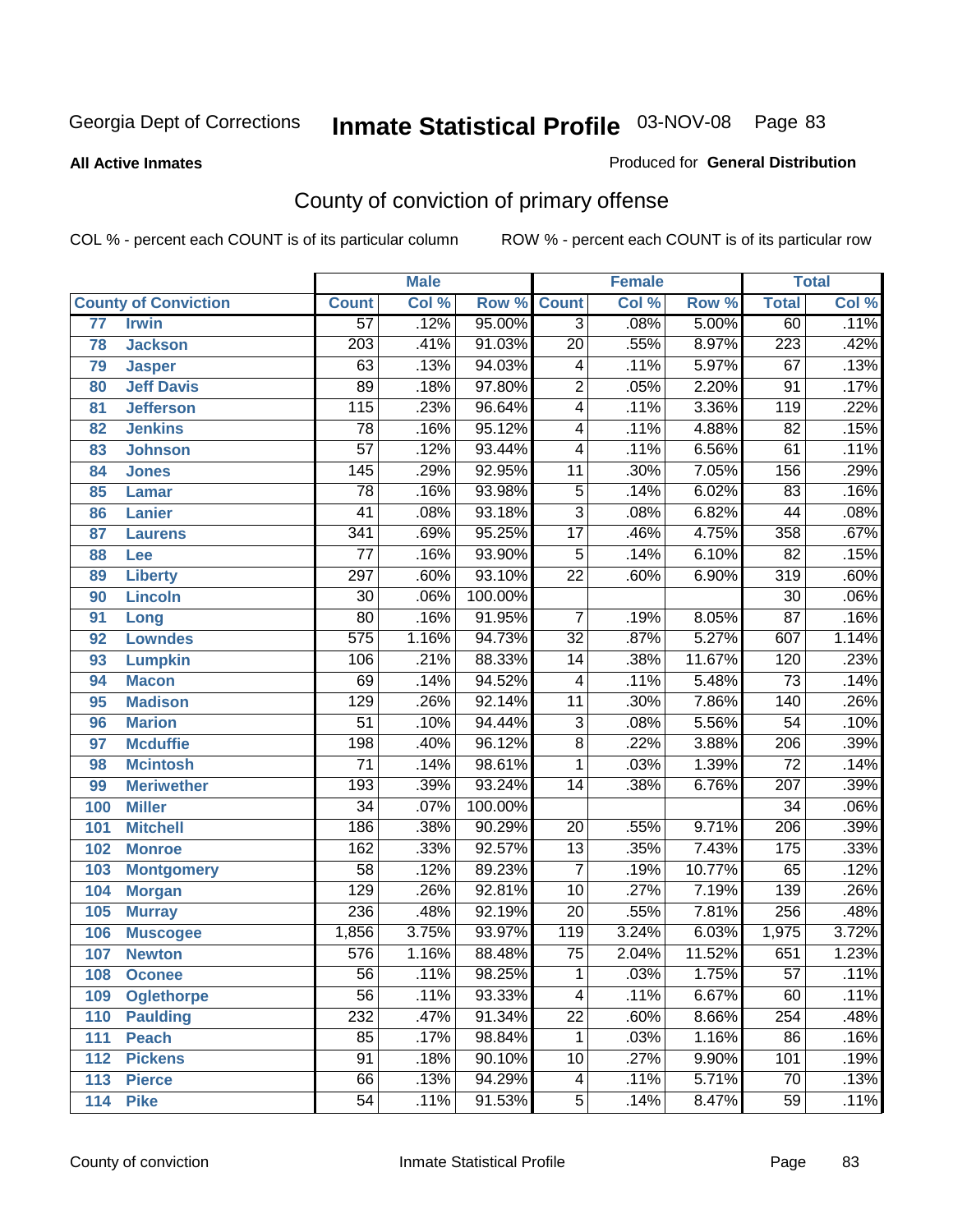#### **All Active Inmates**

#### Produced for **General Distribution**

# County of conviction of primary offense

|                             |                  | <b>Male</b> |        |                 | <b>Female</b> |        |                  | <b>Total</b>               |
|-----------------------------|------------------|-------------|--------|-----------------|---------------|--------|------------------|----------------------------|
| <b>County of Conviction</b> | <b>Count</b>     | Col %       | Row %  | <b>Count</b>    | Col %         | Row %  | <b>Total</b>     | $\overline{\text{Col }\%}$ |
| 115<br><b>Polk</b>          | 146              | .30%        | 95.42% | $\overline{7}$  | .19%          | 4.58%  | 153              | .29%                       |
| <b>Pulaski</b><br>116       | 83               | .17%        | 89.25% | $\overline{10}$ | .27%          | 10.75% | 93               | .18%                       |
| 117<br><b>Putnam</b>        | $\overline{142}$ | .29%        | 94.04% | $\overline{9}$  | .25%          | 5.96%  | 151              | .28%                       |
| 118<br>Quitman              | 14               | .03%        | 93.33% | $\mathbf{1}$    | .03%          | 6.67%  | $\overline{15}$  | .03%                       |
| 119<br><b>Rabun</b>         | 60               | .12%        | 89.55% | $\overline{7}$  | .19%          | 10.45% | 67               | .13%                       |
| 120<br><b>Randolph</b>      | 49               | .10%        | 89.09% | $\overline{6}$  | .16%          | 10.91% | $\overline{55}$  | .10%                       |
| 121<br><b>Richmond</b>      | 1,773            | 3.59%       | 93.86% | 116             | 3.16%         | 6.14%  | 1,889            | 3.56%                      |
| 122<br><b>Rockdale</b>      | 440              | .89%        | 90.72% | 45              | 1.23%         | 9.28%  | 485              | .91%                       |
| 123<br><b>Schley</b>        | $\overline{24}$  | .05%        | 96.00% | $\mathbf{1}$    | .03%          | 4.00%  | $\overline{25}$  | .05%                       |
| 124<br><b>Screven</b>       | $\overline{118}$ | .24%        | 93.65% | $\overline{8}$  | .22%          | 6.35%  | 126              | .24%                       |
| 125<br><b>Seminole</b>      | $\overline{71}$  | .14%        | 89.87% | $\overline{8}$  | .22%          | 10.13% | 79               | .15%                       |
| <b>Spalding</b><br>126      | $\overline{581}$ | 1.17%       | 91.07% | $\overline{57}$ | 1.55%         | 8.93%  | 638              | 1.20%                      |
| 127<br><b>Stephens</b>      | 187              | .38%        | 91.67% | $\overline{17}$ | .46%          | 8.33%  | $\overline{204}$ | .38%                       |
| 128<br><b>Stewart</b>       | $\overline{29}$  | .06%        | 90.63% | $\overline{3}$  | .08%          | 9.38%  | $\overline{32}$  | .06%                       |
| 129<br><b>Sumter</b>        | $\overline{254}$ | .51%        | 95.49% | $\overline{12}$ | .33%          | 4.51%  | 266              | .50%                       |
| <b>Talbot</b><br>130        | $\overline{44}$  | .09%        | 93.62% | $\overline{3}$  | .08%          | 6.38%  | $\overline{47}$  | .09%                       |
| 131<br><b>Taliaferro</b>    | $\overline{23}$  | .05%        | 95.83% | $\mathbf{1}$    | .03%          | 4.17%  | $\overline{24}$  | .05%                       |
| 132<br><b>Tattnall</b>      | $\overline{175}$ | .35%        | 93.09% | $\overline{13}$ | .35%          | 6.91%  | 188              | .35%                       |
| 133<br><b>Taylor</b>        | $\overline{97}$  | .20%        | 95.10% | $\overline{5}$  | .14%          | 4.90%  | 102              | .19%                       |
| <b>Telfair</b><br>134       | $\overline{131}$ | .26%        | 90.97% | $\overline{13}$ | .35%          | 9.03%  | 144              | .27%                       |
| 135<br><b>Terrell</b>       | 83               | .17%        | 98.81% | $\mathbf{1}$    | .03%          | 1.19%  | $\overline{84}$  | .16%                       |
| 136<br><b>Thomas</b>        | $\overline{309}$ | .62%        | 91.69% | $\overline{28}$ | .76%          | 8.31%  | 337              | .63%                       |
| 137<br><b>Tift</b>          | $\overline{294}$ | .59%        | 96.08% | $\overline{12}$ | .33%          | 3.92%  | $\overline{306}$ | .58%                       |
| <b>Toombs</b><br>138        | 284              | .57%        | 92.21% | $\overline{24}$ | .65%          | 7.79%  | 308              | .58%                       |
| 139<br><b>Towns</b>         | 46               | .09%        | 90.20% | $\overline{5}$  | .14%          | 9.80%  | $\overline{51}$  | .10%                       |
| 140<br><b>Treutlen</b>      | $\overline{77}$  | .16%        | 97.47% | $\overline{2}$  | .05%          | 2.53%  | $\overline{79}$  | .15%                       |
| 141<br><b>Troup</b>         | 691              | 1.40%       | 89.86% | $\overline{78}$ | 2.13%         | 10.14% | 769              | 1.45%                      |
| 142<br><b>Turner</b>        | $\overline{81}$  | .16%        | 96.43% | $\overline{3}$  | .08%          | 3.57%  | 84               | .16%                       |
| 143<br><b>Twiggs</b>        | 64               | .13%        | 88.89% | $\overline{8}$  | .22%          | 11.11% | $\overline{72}$  | .14%                       |
| 144<br><b>Union</b>         | 86               | .17%        | 90.53% | $\overline{9}$  | .25%          | 9.47%  | $\overline{95}$  | .18%                       |
| 145<br><b>Upson</b>         | $\overline{216}$ | .44%        | 92.70% | $\overline{17}$ | .46%          | 7.30%  | 233              | .44%                       |
| 146<br><b>Walker</b>        | 386              | .78%        | 90.40% | 41              | 1.12%         | 9.60%  | 427              | .80%                       |
| <b>Walton</b><br>147        | $\overline{401}$ | .81%        | 91.14% | $\overline{39}$ | 1.06%         | 8.86%  | 440              | .83%                       |
| <b>Ware</b><br>148          | 354              | .72%        | 93.65% | $\overline{24}$ | .65%          | 6.35%  | $\overline{378}$ | .71%                       |
| <b>Warren</b><br>149        | 46               | .09%        | 93.88% | $\overline{3}$  | .08%          | 6.12%  | 49               | .09%                       |
| <b>Washington</b><br>150    | 114              | .23%        | 93.44% | $\overline{8}$  | .22%          | 6.56%  | 122              | .23%                       |
| 151<br><b>Wayne</b>         | 159              | .32%        | 88.83% | $\overline{20}$ | .55%          | 11.17% | 179              | .34%                       |
| 152<br><b>Webster</b>       | $\overline{8}$   | .02%        | 88.89% | $\mathbf 1$     | .03%          | 11.11% | $\overline{9}$   | .02%                       |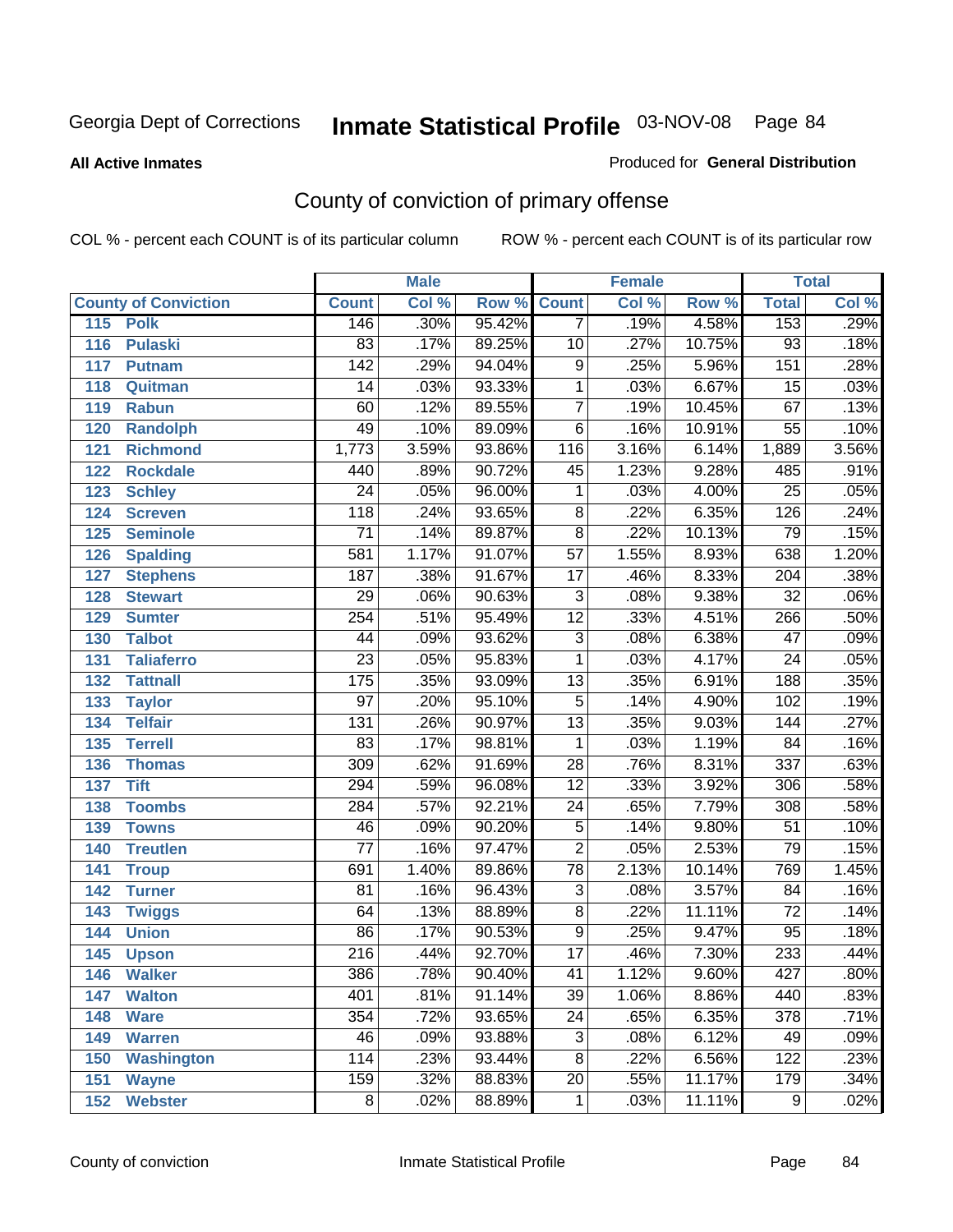**All Active Inmates**

### Produced for **General Distribution**

# County of conviction of primary offense

|                             |              | <b>Male</b> |             |       | <b>Female</b> |        |              | <b>Total</b> |
|-----------------------------|--------------|-------------|-------------|-------|---------------|--------|--------------|--------------|
| <b>County of Conviction</b> | <b>Count</b> | Col %       | Row % Count |       | Col %         | Row %  | <b>Total</b> | Col %        |
| <b>Wheeler</b><br>153       | 33           | $.07\%$     | 89.19%      | 4     | .11%          | 10.81% | 37           | $.07\%$      |
| <b>White</b><br>154         | 90           | .18%        | 89.11%      | 11    | .30%          | 10.89% | 101          | .19%         |
| <b>Whitfield</b><br>155     | 653          | 1.32%       | 88.72%      | 83    | 2.26%         | 11.28% | 736          | 1.39%        |
| <b>Wilcox</b><br>156        | 63           | .13%        | 92.65%      | 5     | .14%          | 7.35%  | 68           | .13%         |
| <b>Wilkes</b><br>157        | 87           | .18%        | 97.75%      | 2     | .05%          | 2.25%  | 89           | .17%         |
| <b>Wilkinson</b><br>158     | 62           | .13%        | 95.38%      | 3     | $.08\%$       | 4.62%  | 65           | .12%         |
| <b>Worth</b><br>159         | 136          | .28%        | 94.44%      | 8     | .22%          | 5.56%  | 144          | .27%         |
| <b>Total Rported</b>        | 49,447       | 100%        | 93.09%      | 3,668 | 100%          | 6.91%  | 53,115       | 100%         |

| <b>Reported</b><br>NOT<br>. | - 7    |                   | -44    |
|-----------------------------|--------|-------------------|--------|
| <b>Tota</b>                 | 49,487 | <b>2.672</b><br>. | 53,159 |

| Mc | ™ulton | Cobb |  |
|----|--------|------|--|
|    |        |      |  |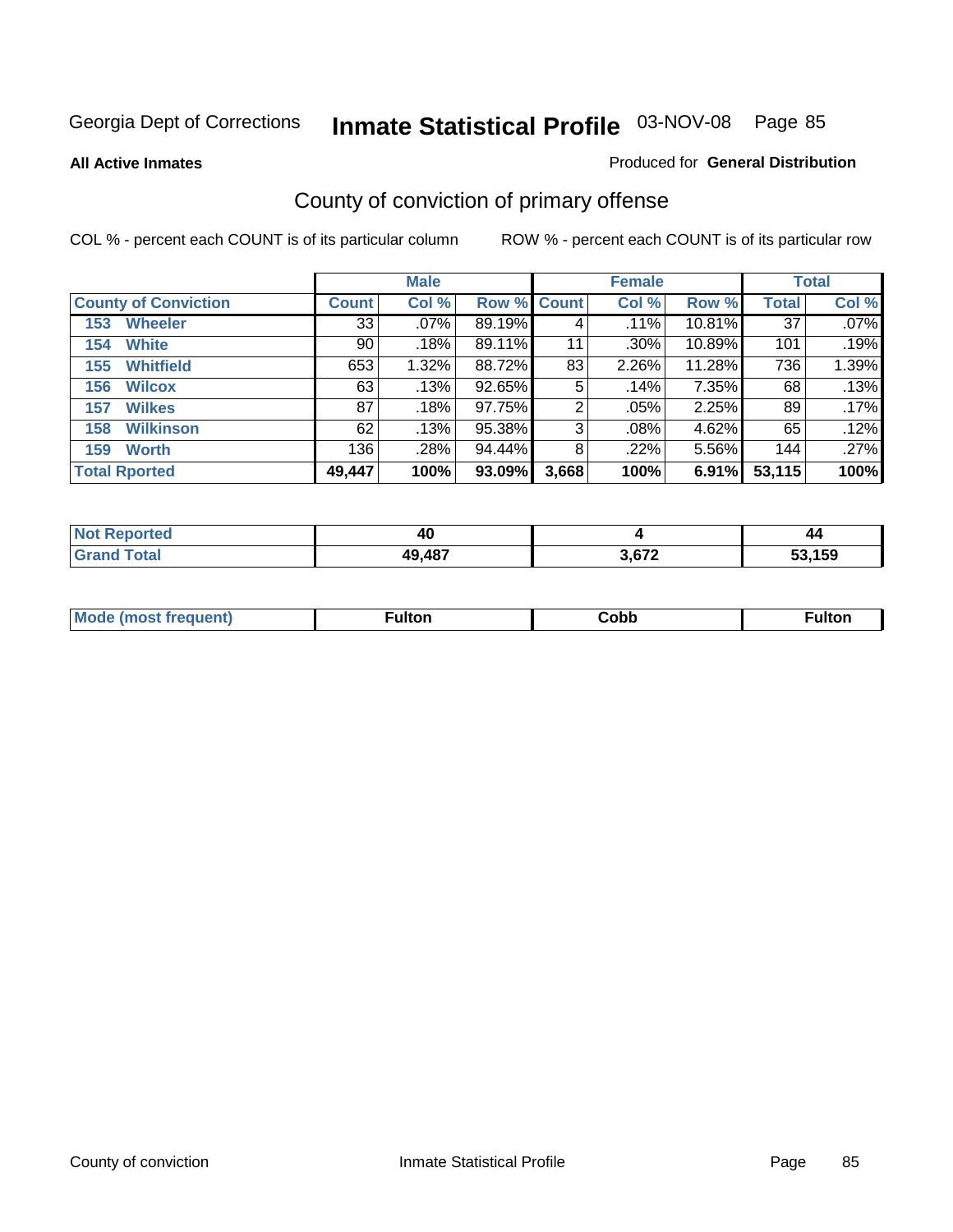**All Active Inmates**

#### Produced for **General Distribution**

# Circuit of conviction of primary offense

|                         |                                 |                  | <b>Male</b> |        |                 | <b>Female</b> |        |                  | <b>Total</b> |
|-------------------------|---------------------------------|------------------|-------------|--------|-----------------|---------------|--------|------------------|--------------|
|                         | <b>Circuit of Conviction</b>    | <b>Count</b>     | Col %       | Row %  | <b>Count</b>    | Col %         | Row %  | <b>Total</b>     | Col %        |
| 1                       | <b>Alapaha Circuit</b>          | 354              | .72%        | 93.16% | $\overline{26}$ | .71%          | 6.84%  | 380              | .72%         |
| $\overline{2}$          | <b>Alcovy Circuit</b>           | $\overline{977}$ | 1.98%       | 89.55% | 114             | 3.11%         | 10.45% | 1,091            | 2.05%        |
| $\overline{\mathbf{3}}$ | <b>Atlanta Circuit</b>          | 4,365            | 8.83%       | 96.32% | 167             | 4.55%         | 3.68%  | 4,532            | 8.53%        |
| 4                       | <b>Atlantic Circuit</b>         | 815              | 1.65%       | 94.33% | 49              | 1.34%         | 5.67%  | 864              | 1.63%        |
| 5                       | <b>Augusta Circuit</b>          | 2,288            | 4.63%       | 93.50% | 159             | 4.33%         | 6.50%  | 2,447            | 4.61%        |
| $6\phantom{a}$          | <b>Blue Ridge Circuit</b>       | 553              | 1.12%       | 90.21% | 60              | 1.64%         | 9.79%  | 613              | 1.15%        |
| $\overline{\mathbf{7}}$ | <b>Brunswick Circuit</b>        | $\overline{913}$ | 1.85%       | 94.22% | $\overline{56}$ | 1.53%         | 5.78%  | 969              | 1.82%        |
| 8                       | <b>Chattahoochee Circuit</b>    | 2,204            | 4.46%       | 94.11% | 138             | 3.76%         | 5.89%  | 2,342            | 4.41%        |
| 9                       | <b>Cherokee Circuit</b>         | 852              | 1.72%       | 88.47% | 111             | 3.03%         | 11.53% | 963              | 1.81%        |
| 10                      | <b>Clayton Circuit</b>          | 1,501            | 3.04%       | 93.06% | 112             | 3.05%         | 6.94%  | 1,613            | 3.04%        |
| 11                      | <b>Cobb Circuit</b>             | 2,820            | 5.70%       | 91.41% | 265             | 7.22%         | 8.59%  | 3,085            | 5.81%        |
| 12                      | <b>Conasauga Circuit</b>        | 889              | 1.80%       | 89.62% | 103             | 2.81%         | 10.38% | 992              | 1.87%        |
| 13                      | <b>Cordele Circuit</b>          | $\overline{741}$ | 1.50%       | 94.76% | $\overline{41}$ | 1.12%         | 5.24%  | 782              | 1.47%        |
| 14                      | <b>Coweta Circuit</b>           | 2,058            | 4.16%       | 91.06% | 202             | 5.51%         | 8.94%  | 2,260            | 4.25%        |
| 15                      | <b>Dougherty Circuit</b>        | 968              | 1.96%       | 94.90% | $\overline{52}$ | 1.42%         | 5.10%  | 1,020            | 1.92%        |
| 16                      | <b>Dublin Circuit</b>           | 539              | 1.09%       | 94.56% | $\overline{31}$ | .85%          | 5.44%  | 570              | 1.07%        |
| 17                      | <b>Eastern Circuit</b>          | 2,428            | 4.91%       | 94.92% | 130             | 3.54%         | 5.08%  | 2,558            | 4.82%        |
| 18                      | <b>Flint Circuit</b>            | 550              | 1.11%       | 90.46% | $\overline{58}$ | 1.58%         | 9.54%  | 608              | 1.14%        |
| 19                      | <b>Griffin Circuit</b>          | 1,192            | 2.41%       | 91.34% | 113             | 3.08%         | 8.66%  | 1,305            | 2.46%        |
| 20                      | <b>Gwinnett Circuit</b>         | 1,916            | 3.87%       | 92.56% | 154             | 4.20%         | 7.44%  | 2,070            | 3.90%        |
| 21                      | <b>Houston Circuit</b>          | 632              | 1.28%       | 93.35% | $\overline{45}$ | 1.23%         | 6.65%  | 677              | 1.27%        |
| 22                      | <b>Lookout Mountain Circuit</b> | 1,029            | 2.08%       | 90.58% | 107             | 2.92%         | 9.42%  | 1,136            | 2.14%        |
| 23                      | <b>Macon Circuit</b>            | 1,157            | 2.34%       | 94.99% | 61              | 1.66%         | 5.01%  | 1,218            | 2.29%        |
| 24                      | <b>Middle Circuit</b>           | 776              | 1.57%       | 94.17% | 48              | 1.31%         | 5.83%  | 824              | 1.55%        |
| 25                      | <b>Mountain Circuit</b>         | 360              | .73%        | 92.07% | $\overline{31}$ | .85%          | 7.93%  | 391              | .74%         |
| 26                      | <b>Northeastern Circuit</b>     | 844              | 1.71%       | 91.64% | $\overline{77}$ | 2.10%         | 8.36%  | 921              | 1.73%        |
| 27                      | <b>Northern Circuit</b>         | 620              | 1.25%       | 93.37% | 44              | 1.20%         | 6.63%  | 664              | 1.25%        |
| 28                      | <b>Ocmulgee Circuit</b>         | 1,066            | 2.16%       | 94.67% | 60              | 1.64%         | 5.33%  | 1,126            | 2.12%        |
| 29                      | <b>Oconee Circuit</b>           | 546              | 1.10%       | 90.70% | 56              | 1.53%         | 9.30%  | 602              | 1.13%        |
| 30                      | <b>Ogeechee Circuit</b>         | 802              | 1.62%       | 93.47% | $\overline{56}$ | 1.53%         | 6.53%  | 858              | 1.62%        |
| $\overline{31}$         | <b>Pataula Circuit</b>          | 355              | .72%        | 94.92% | 19              | .52%          | 5.08%  | $\overline{374}$ | .70%         |
| 32                      | <b>Piedmont Circuit</b>         | 532              | 1.08%       | 92.36% | 44              | 1.20%         | 7.64%  | 576              | $1.08\%$     |
| 33                      | <b>Rome Circuit</b>             | 831              | 1.68%       | 89.64% | 96              | 2.62%         | 10.36% | 927              | 1.75%        |
| 34                      | <b>South Georgia Circuit</b>    | 780              | 1.58%       | 93.41% | $\overline{55}$ | 1.50%         | 6.59%  | 835              | 1.57%        |
| 35                      | <b>Southern Circuit</b>         | 1,280            | 2.59%       | 93.70% | 86              | 2.34%         | 6.30%  | 1,366            | 2.57%        |
| 36                      | <b>Southwestern Circuit</b>     | 461              | .93%        | 94.66% | 26              | .71%          | 5.34%  | 487              | .92%         |
| 37                      | <b>Stone Mountain Circuit</b>   | 2,923            | 5.91%       | 94.60% | 167             | 4.55%         | 5.40%  | 3,090            | 5.82%        |
| 38                      | <b>Tallapoosa Circuit</b>       | $\overline{230}$ | .47%        | 95.44% | 11              | .30%          | 4.56%  | $\overline{241}$ | .45%         |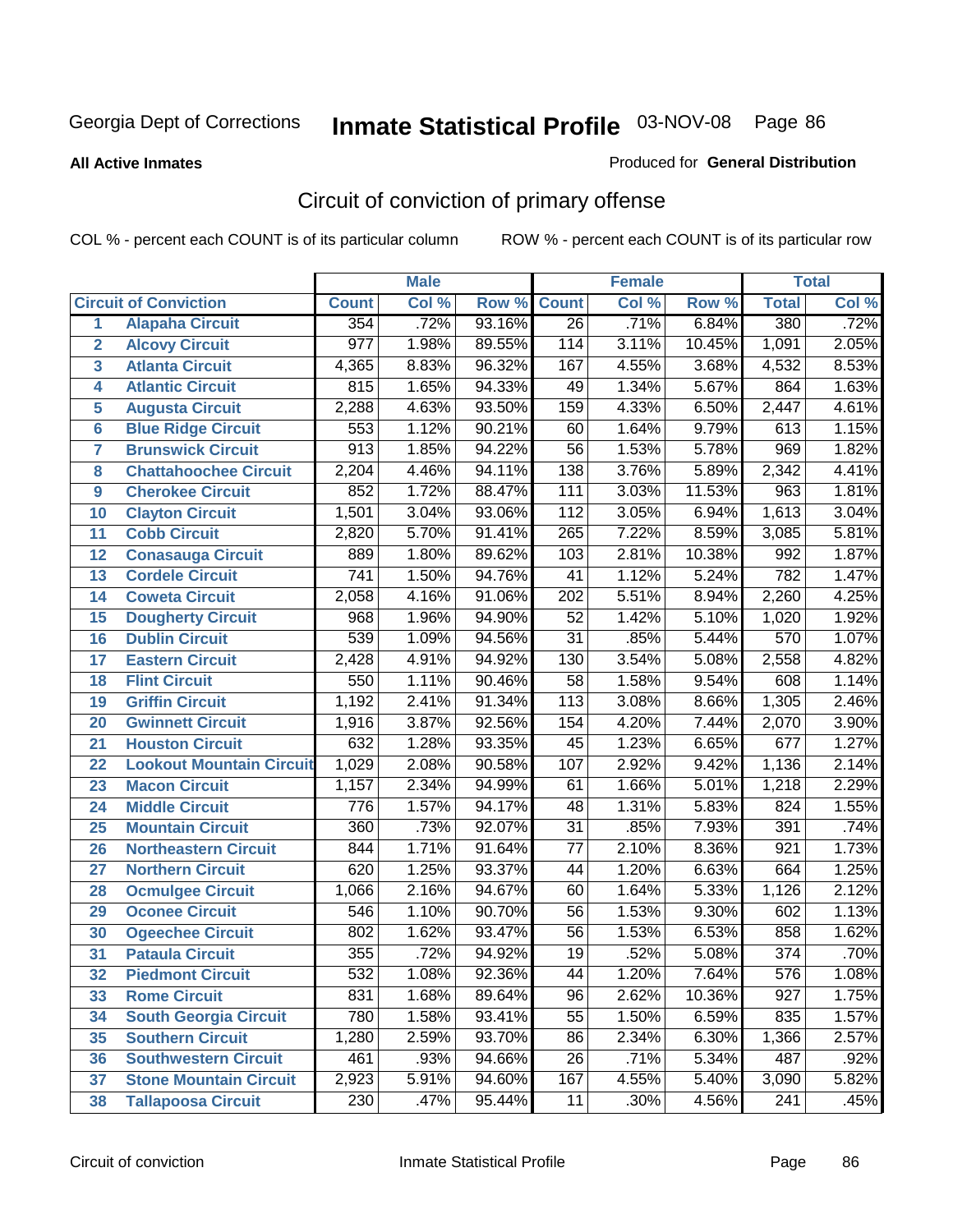**All Active Inmates**

#### Produced for **General Distribution**

# Circuit of conviction of primary offense

|    |                              |        | <b>Male</b> |        |              | <b>Female</b> |          |              | <b>Total</b> |
|----|------------------------------|--------|-------------|--------|--------------|---------------|----------|--------------|--------------|
|    | <b>Circuit of Conviction</b> |        | Col %       | Row %  | <b>Count</b> | Col %         | Row %    | <b>Total</b> | Col %        |
| 39 | <b>Tifton Circuit</b>        | 568    | 1.15%       | 95.62% | 26           | .71%          | 4.38%    | 594          | 1.12%        |
| 40 | <b>Toombs Circuit</b>        | 393    | .79%        | 96.32% | 15           | .41%          | 3.68%    | 408          | .77%         |
| 41 | <b>Waycross Circuit</b>      | 817    | 1.65%       | 93.69% | 55           | 1.50%         | 6.31%    | 872          | 1.64%        |
| 42 | <b>Western Circuit</b>       | 477    | $.96\%$     | 95.02% | 25           | .68%          | 4.98%    | 502          | .95%         |
| 43 | <b>Rockdale Circuit</b>      | 440    | .89%        | 90.72% | 45           | 1.23%         | 9.28%    | 485          | .91%         |
| 44 | <b>Douglas Circuit</b>       | 1,086  | 2.20%       | 90.65% | 112          | 3.05%         | 9.35%    | 1,198        | 2.26%        |
| 45 | <b>Appalachian Circuit</b>   | 289    | .58%        | 90.03% | 32           | $.87\%$       | $9.97\%$ | 321          | .60%         |
| 46 | <b>Enotah Circuit</b>        | 328    | .66%        | 89.37% | 39           | 1.06%         | 10.63%   | 367          | .69%         |
| 47 | <b>Bell-Forsyth Circuit</b>  | 287    | .58%        | 87.50% | 41           | 1.12%         | 12.50%   | 328          | .62%         |
| 48 | <b>Towaliga Circuit</b>      | 383    | .77%        | 93.64% | 26           | .71%          | 6.36%    | 409          | .77%         |
| 49 | <b>Paulding Circuit</b>      | 232    | .47%        | 91.34% | 22           | .60%          | 8.66%    | 254          | .48%         |
|    | <b>Total Rported</b>         | 49,447 | 100%        | 93.09% | 3,668        | 100%          | 6.91%    | 53,115       | 100%         |

| N<br>тео | 4L     |       | 44   |
|----------|--------|-------|------|
|          | 49,487 | 3.672 | .159 |

| <b>M</b> ດ<br>.<br>. | $+1$ ant $\cdot$<br>ιαπιω<br>. <i>. .</i> | ∶obb<br>- - - - - | 'anta |
|----------------------|-------------------------------------------|-------------------|-------|
|----------------------|-------------------------------------------|-------------------|-------|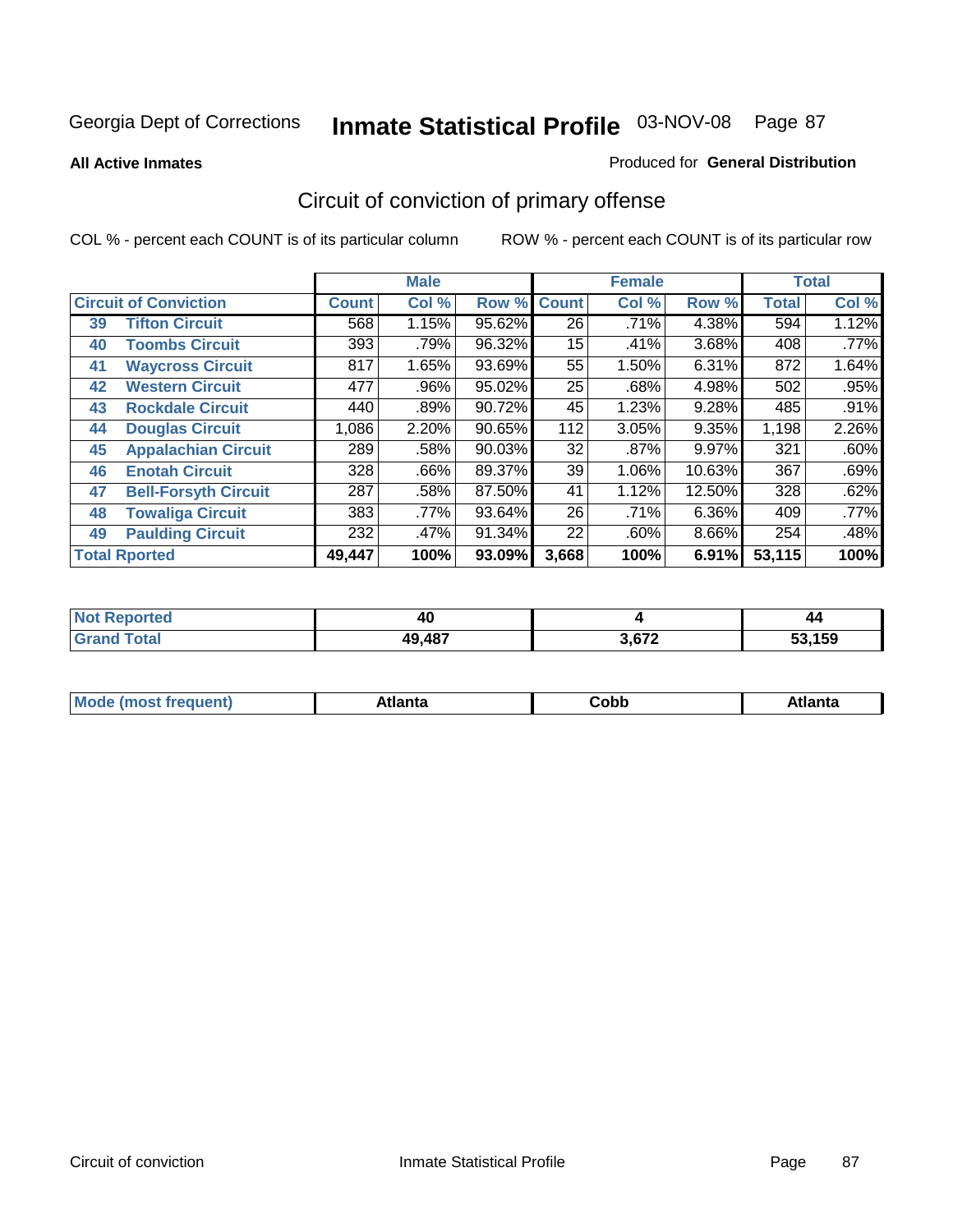### **All Active Inmates**

### Produced for **General Distribution**

### Years served (jail + prison) in this incarceration

|                       |                  | <b>Male</b> |         |                  | <b>Female</b> |        |                  | <b>Total</b> |
|-----------------------|------------------|-------------|---------|------------------|---------------|--------|------------------|--------------|
| <b>Years Served</b>   | <b>Count</b>     | Col %       | Row %   | <b>Count</b>     | Col %         | Row %  | <b>Total</b>     | Col %        |
| Less than one year    | 7,738            | 15.91%      | 88.18%  | 1,037            | 28.54%        | 11.82% | 8,775            | 16.79%       |
| 1 to 1.99 years       | 10,741           | 22.08%      | 90.54%  | 1,122            | 30.88%        | 9.46%  | 11,863           | 22.70%       |
| 2 to 2.99 years       | 6,676            | 13.73%      | 93.41%  | 471              | 12.96%        | 6.59%  | 7,147            | 13.67%       |
| 3 to 3.99 years       | 4,250            | 8.74%       | 94.57%  | $\overline{244}$ | 6.71%         | 5.43%  | 4,494            | 8.60%        |
| 4 to 4.99 years       | 2,880            | 5.92%       | 95.62%  | $\overline{132}$ | 3.63%         | 4.38%  | 3,012            | 5.76%        |
| 5 to 5.99 years       | 2,191            | 4.50%       | 95.55%  | 102              | 2.81%         | 4.45%  | 2,293            | 4.39%        |
| 6 to 6.99 years       | 1,904            | 3.91%       | 95.39%  | $\overline{92}$  | 2.53%         | 4.61%  | 1,996            | 3.82%        |
| 7 to 7.99 years       | 1,770            | 3.64%       | 96.09%  | $\overline{72}$  | 1.98%         | 3.91%  | 1,842            | 3.52%        |
| 8 to 8.99 years       | 1,478            | 3.04%       | 95.85%  | 64               | 1.76%         | 4.15%  | 1,542            | 2.95%        |
| 9 to 9.99 years       | 1,411            | 2.90%       | 96.31%  | $\overline{54}$  | 1.49%         | 3.69%  | 1,465            | 2.80%        |
| 10 to 10.99 years     | 1,062            | 2.18%       | 96.37%  | 40               | 1.10%         | 3.63%  | 1,102            | 2.11%        |
| 11 to 11.99 years     | 1,069            | 2.20%       | 96.39%  | $\overline{40}$  | 1.10%         | 3.61%  | 1,109            | 2.12%        |
| 12 to 12.99 years     | 809              | 1.66%       | 96.77%  | $\overline{27}$  | 0.74%         | 3.23%  | 836              | 1.60%        |
| 13 to 13.99 years     | 731              | 1.50%       | 97.08%  | $\overline{22}$  | 0.61%         | 2.92%  | 753              | 1.44%        |
| 14 to 14.99 years     | 652              | 1.34%       | 96.31%  | $\overline{25}$  | 0.69%         | 3.69%  | 677              | 1.30%        |
| 15 to 15.99 years     | $\overline{557}$ | 1.15%       | 97.21%  | $\overline{16}$  | 0.44%         | 2.79%  | 573              | 1.10%        |
| 16 to 16.99 years     | 419              | 0.86%       | 96.54%  | $\overline{15}$  | 0.41%         | 3.46%  | 434              | 0.83%        |
| 17 to 17.99 years     | $\overline{413}$ | 0.85%       | 97.18%  | $\overline{12}$  | 0.33%         | 2.82%  | 425              | 0.81%        |
| 18 to 18.99 years     | 339              | 0.70%       | 95.49%  | $\overline{16}$  | 0.44%         | 4.51%  | 355              | 0.68%        |
| 19 to 19.99 years     | $\overline{272}$ | 0.56%       | 98.19%  | $\overline{5}$   | 0.14%         | 1.81%  | $\overline{277}$ | 0.53%        |
| 20 to 20.99 years     | $\overline{222}$ | 0.46%       | 96.10%  | $\overline{9}$   | 0.25%         | 3.90%  | 231              | 0.44%        |
| 21 to 21.99 years     | 184              | 0.38%       | 97.87%  | 4                | 0.11%         | 2.13%  | 188              | 0.36%        |
| 22 to 22.99 years     | 153              | 0.31%       | 99.35%  | 1                | 0.03%         | 0.65%  | 154              | 0.29%        |
| 23 to 23.99 years     | 134              | 0.28%       | 98.53%  | $\overline{2}$   | 0.06%         | 1.47%  | 136              | 0.26%        |
| 24 to 24.99 years     | 114              | 0.23%       | 95.80%  | $\overline{5}$   | 0.14%         | 4.20%  | 119              | 0.23%        |
| 25 to 25.99 years     | $\overline{78}$  | 0.16%       | 98.73%  | $\overline{1}$   | 0.03%         | 1.27%  | $\overline{79}$  | 0.15%        |
| 26 to 26.99 years     | 67               | 0.14%       | 98.53%  | $\mathbf{1}$     | 0.03%         | 1.47%  | 68               | 0.13%        |
| 27 to 27.99 years     | 64               | 0.13%       | 100.00% |                  |               |        | 64               | 0.12%        |
| 28 to 28.99 years     | 55               | 0.11%       | 98.21%  | $\mathbf{1}$     | 0.03%         | 1.79%  | 56               | 0.11%        |
| 29 to 29.99 years     | $\overline{38}$  | 0.08%       | 97.44%  | $\overline{1}$   | 0.03%         | 2.56%  | $\overline{39}$  | 0.07%        |
| Thirty + years        | 165              | 0.34%       | 99.40%  | $\mathbf{1}$     | 0.03%         | 0.60%  | 166              | 0.32%        |
| <b>Total Reported</b> | 48,636           | 100%        | 93.05%  | 3,634            | 100%          | 6.95%  | 52,270           | 100%         |

| <b>Not Reported</b>      | 851    | 38    | 889    |  |
|--------------------------|--------|-------|--------|--|
| <b>Grand Total</b>       | 49,487 | 3,672 | 53,159 |  |
|                          |        |       |        |  |
| <b>Mean</b><br>(average) | 5.08   | 3.07  | 4.94   |  |

| ∣ IVI <del>c</del> ali<br>(average) | J.UO            | J.V1               | 4.J4          |
|-------------------------------------|-----------------|--------------------|---------------|
| Median (middle)                     | 2.845           | 1.61               | 2.72          |
| Mode<br>(most frequent)             | 1 to 1.99 years | Less than one year | Less than one |
|                                     |                 |                    | vear          |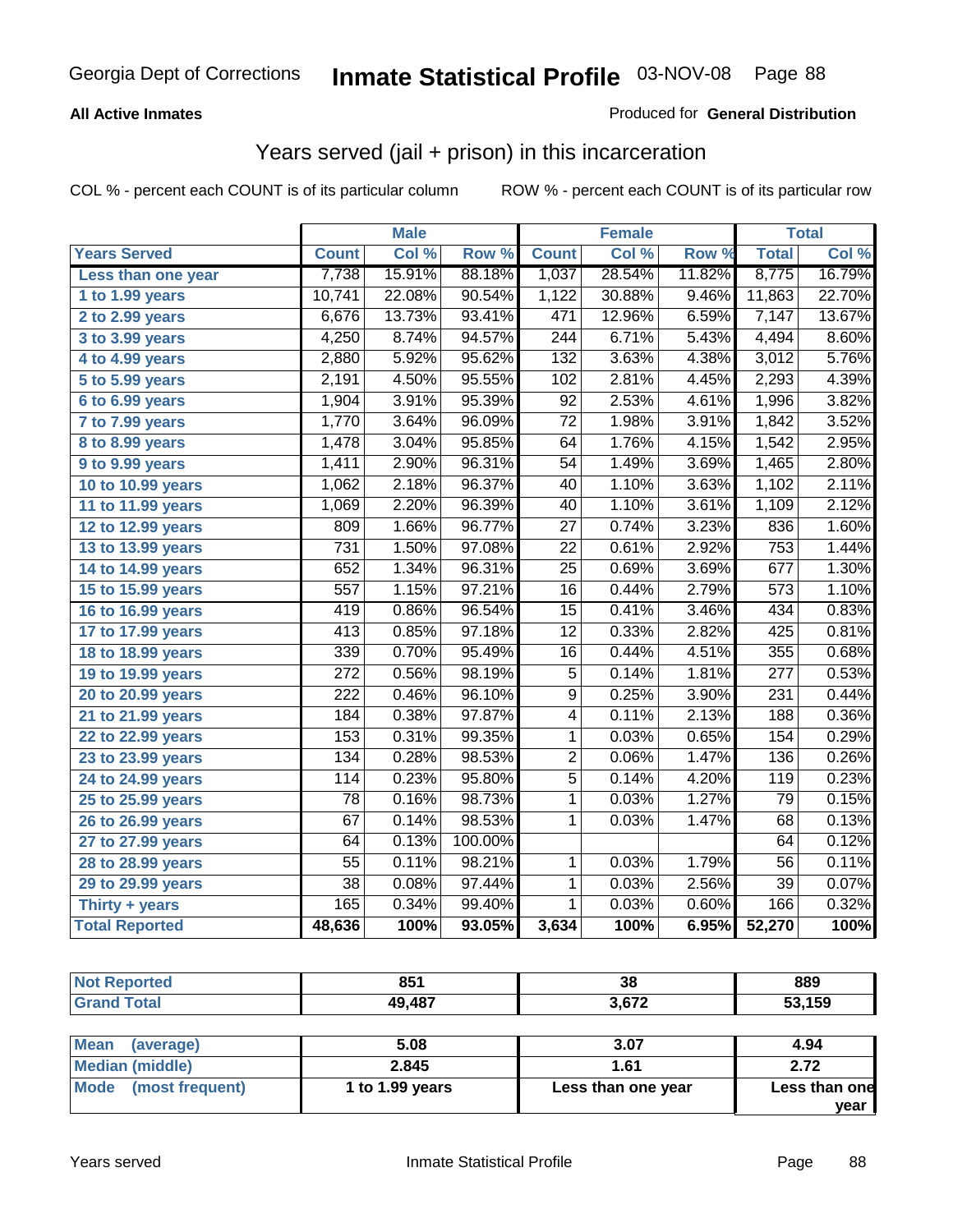#### **All Active Inmates**

Produced for **General Distribution**

### Results of most recent HIV tests

|                         |              | <b>Male</b> |         |       | <b>Female</b> |           |              | Total  |
|-------------------------|--------------|-------------|---------|-------|---------------|-----------|--------------|--------|
| <b>HIV Test Results</b> | <b>Count</b> | Col%        | Row %   | Count | Col %         | Row %     | <b>Total</b> | Col %  |
| <b>Positive</b>         | 870          | 1.80%       | 89.97%  | 97    | 2.71%         | $10.03\%$ | 967          | 1.87%  |
| <b>Negative</b>         | 47,334       | 98.17%      | 93.14%  | 3,487 | 97.29%        | $6.86\%$  | 50,821       | 98.11% |
| <b>Indeterminate</b>    | 9            | 0.02%       | 100.00% |       |               |           |              | 0.02%  |
| <b>Refused</b>          |              | 0.01%       | 100.00% |       |               |           |              | 0.01%  |
| <b>Total Reported</b>   | 48,214       | 100%        | 93.08%  | 3,584 | 100%          | 6.92%     | 51,798       | 100.0% |

| <b>Not</b><br>eported | つつつ<br>- 10 | 88    | l.361  |
|-----------------------|-------------|-------|--------|
| <b>Grar</b><br>™otaì  | 49.487      | 3.672 | 53,159 |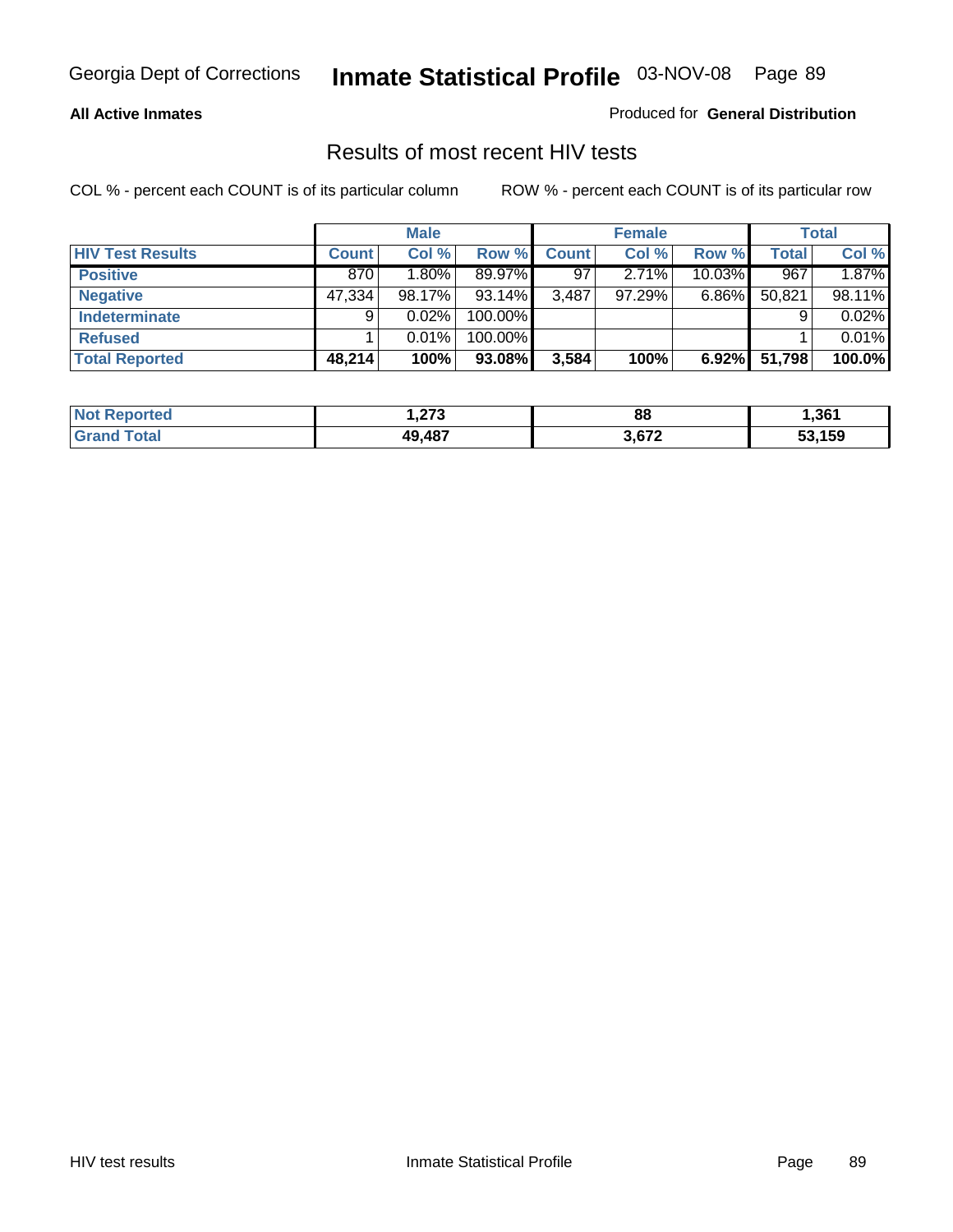### **All Active Inmates**

### Produced for **General Distribution**

### Results of most recent tuberculosis test

|                                  |              | <b>Male</b> |           |              | <b>Female</b> |          |              | <b>Total</b> |
|----------------------------------|--------------|-------------|-----------|--------------|---------------|----------|--------------|--------------|
| <b>Tuberculosis Test Results</b> | <b>Count</b> | Col %       | Row %     | <b>Count</b> | Col %         | Row %    | <b>Total</b> | Col %        |
| <b>Positive on current test</b>  | 4,441        | $9.20\%$    | 97.88%    | 96           | $2.67\%$      | 2.12%    | 4,537        | 8.75%        |
| <b>Positive on previous test</b> | 4.224        | 8.75%       | $96.64\%$ | 147          | $4.10\%$      | $3.36\%$ | 4,371        | 8.43%        |
| <b>Negative</b>                  | 39,619       | $82.04\%$   | $92.21\%$ | 3,346        | $93.23\%$     | 7.79%    | 42,965       | 82.82%       |
| <b>Refused</b>                   |              | $0.01\%$    | 100.00%   |              |               |          |              | 0.01%        |
| <b>Total Reported</b>            | 48,291       | 100%        | 93.08%    | 3,589        | 100%          | $6.92\%$ | 51,880       | 100.0%       |

| <b>Not</b><br>Reported | 196    | o.<br>o J | 27Ο    |
|------------------------|--------|-----------|--------|
| <b>Grand</b><br>Total  | 49.487 | 3,672     | 53,159 |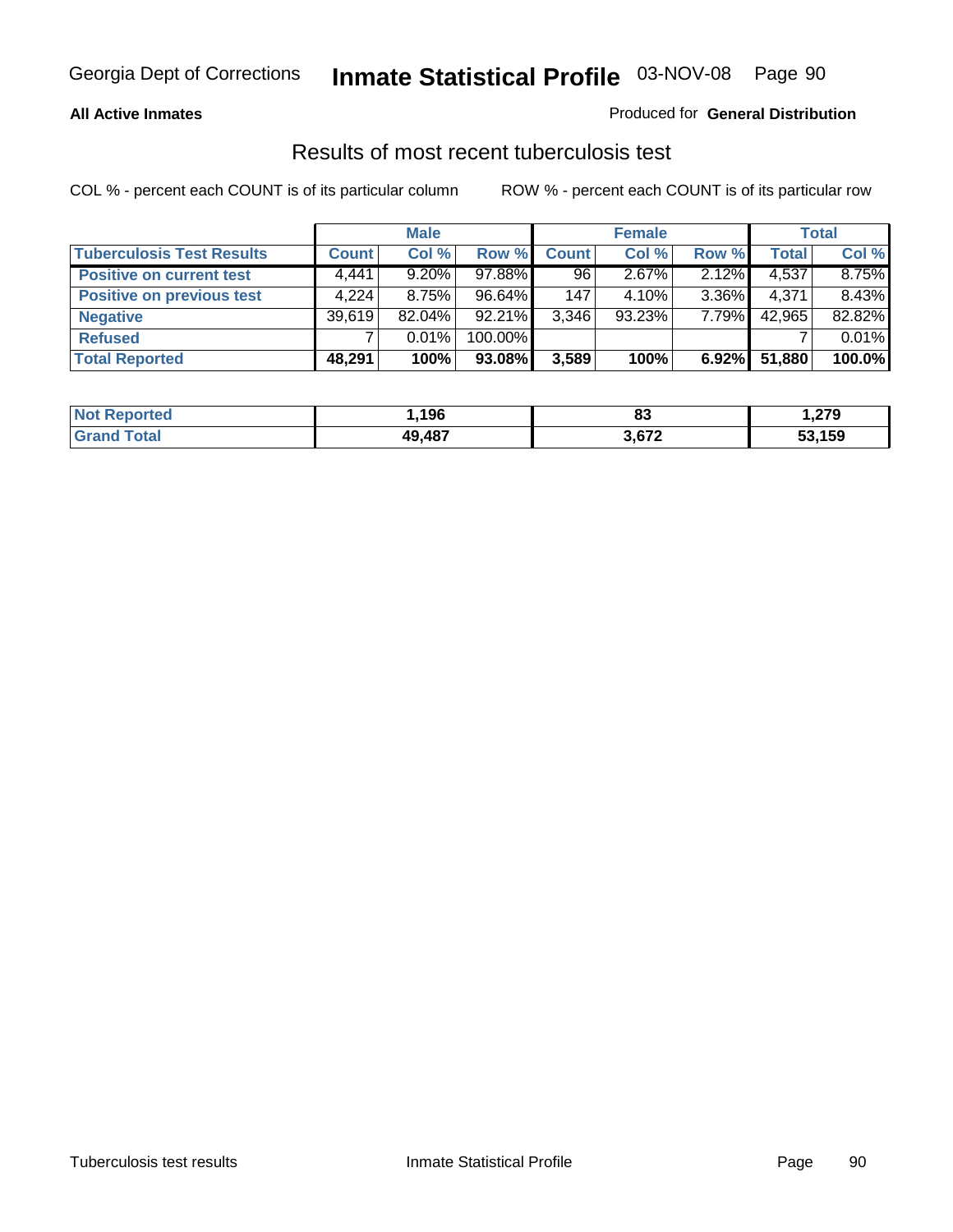### **All Active Inmates**

Produced for **General Distribution**

### Results of most recent syphilis test

|                                 |              | <b>Male</b> |           |              | <b>Female</b> |          |              | Total  |
|---------------------------------|--------------|-------------|-----------|--------------|---------------|----------|--------------|--------|
| <b>Syphilis Test Results</b>    | <b>Count</b> | Col %       | Row %     | <b>Count</b> | Col %         | Row %    | Total        | Col %  |
| <b>Positive on current test</b> | 890          | $1.87\%$    | 87.34%    | 129          | $3.60\%$      | 12.66%   | 1.019        | 1.99%  |
| <b>Negative</b>                 | 46,823       | 98.13%      | 93.14%    | 3,451        | 96.40%        | $6.86\%$ | 50,274       | 98.01% |
| <b>Total Reported</b>           | 47,713       | 100%        | $93.02\%$ | 3,580        | 100%          |          | 6.98% 51,293 | 100%   |

| <b>Not Reported</b> | 774    | JŁ    | .866   |
|---------------------|--------|-------|--------|
| <b>Grand Total</b>  | 49.487 | 3,672 | 53,159 |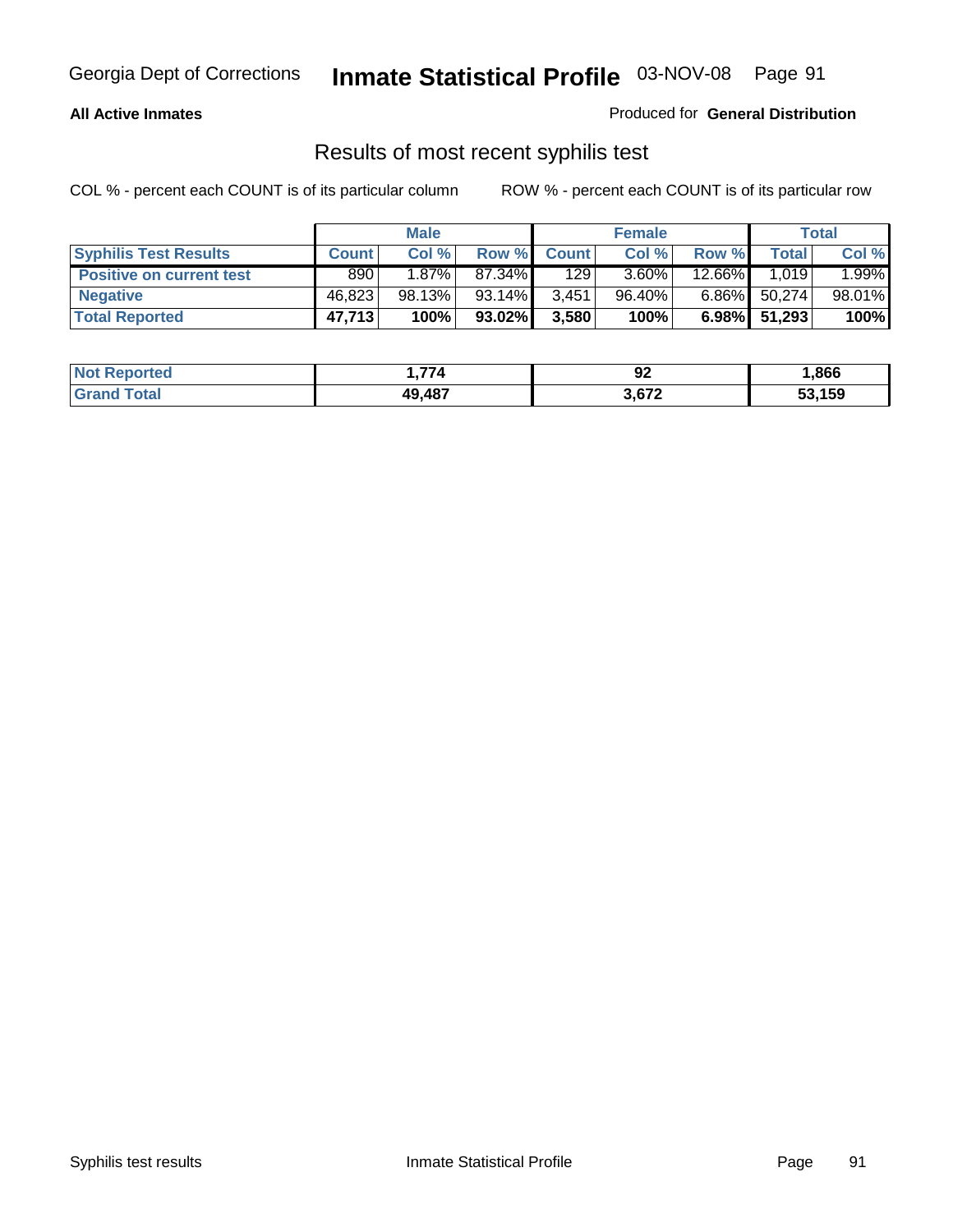### **All Active Inmates**

Produced for **General Distribution**

### Results of most recent Hepatitis-C test

|                                 |              | <b>Male</b> |         |              | <b>Female</b> |          |             | Total  |
|---------------------------------|--------------|-------------|---------|--------------|---------------|----------|-------------|--------|
| <b>Hepatitis-C Test Results</b> | <b>Count</b> | Col %       | Row %I  | <b>Count</b> | Col %         | Row %    | $\tau$ otal | Col %  |
| <b>Positive on current test</b> | 297          | 33.75%      | 97.06%  |              | $52.94\%$     | $2.94\%$ | 306         | 34.11% |
| <b>Negative</b>                 | 583          | 66.25%      | 98.65%  |              | 47.06%        | 1.35%    | 591         | 65.89% |
| <b>Total Reported</b>           | 880          | 100%        | 98.10%I | 17           | 100%          | 1.90%    | 897         | 100%   |

| <b>Not Reported</b> | 48,607 | 3,655 | 52,262 |
|---------------------|--------|-------|--------|
| <b>Grand Total</b>  | 49,487 | 3,672 | 53,159 |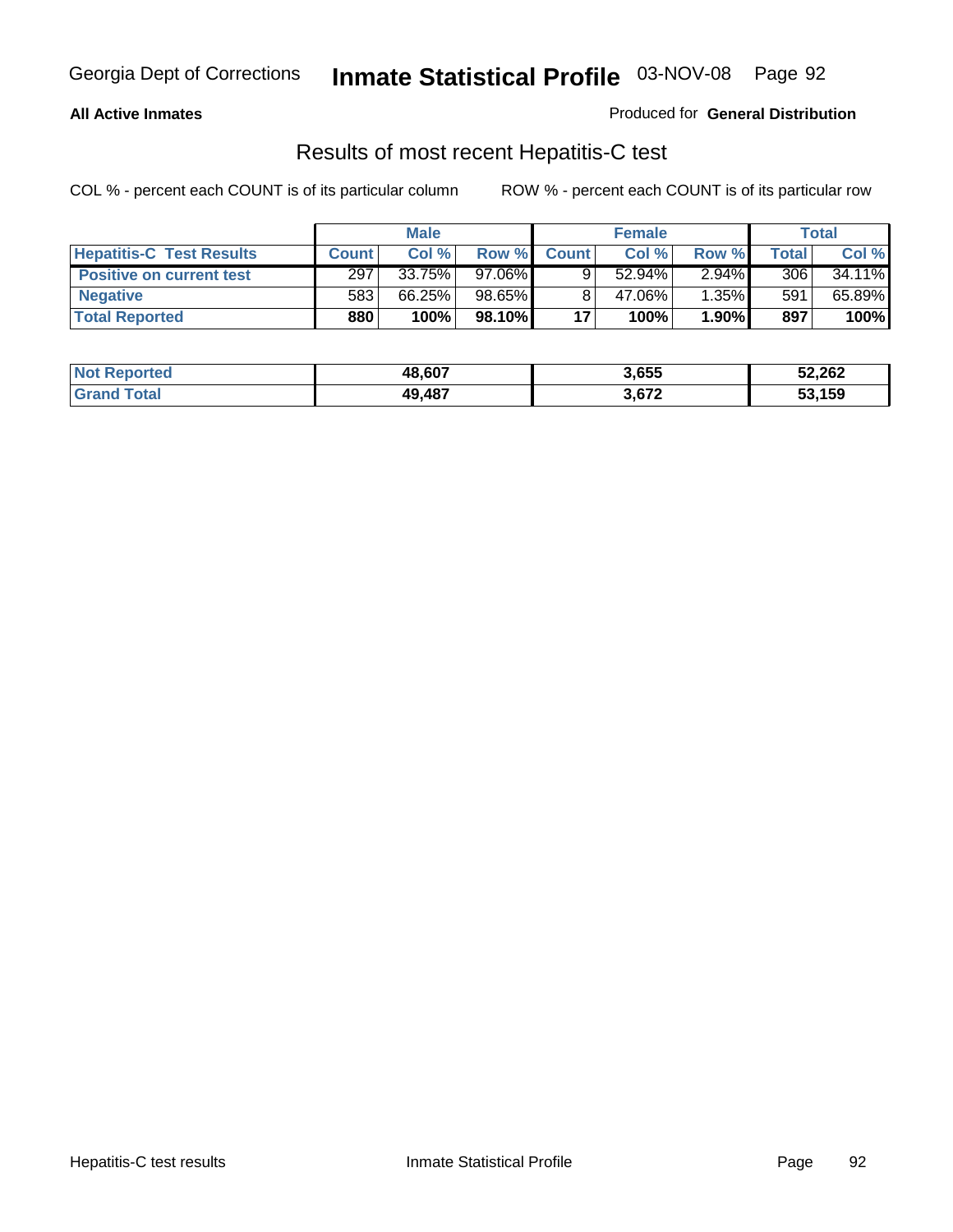### **All Active Inmates**

### Produced for **General Distribution**

### Results of most recent pregnancy test

|                                 | <b>Male</b>  |       | <b>Female</b> |              |          | Total   |              |        |
|---------------------------------|--------------|-------|---------------|--------------|----------|---------|--------------|--------|
| <b>Pregnancy Test Results</b>   | <b>Count</b> | Col % | Row %         | <b>Count</b> | Col %    | Row %   | <b>Total</b> | Col %  |
| <b>Positive on current test</b> |              |       |               | 46           | $1.85\%$ | 100.00% | 46           | 1.85%  |
| <b>Negative</b>                 |              |       |               | 2.436        | 98.15%   | 100.00% | 2,436        | 98.15% |
| <b>Total Reported</b>           |              | %     | $0.00\%$      | 2,482        | 100%     | 100.00% | 2,482        | 100%   |

| <b>Not Reported</b> | 49,487 | 190, ا | 50,677 |
|---------------------|--------|--------|--------|
| <b>Grand Total</b>  | 49,487 | 3,672  | 53,159 |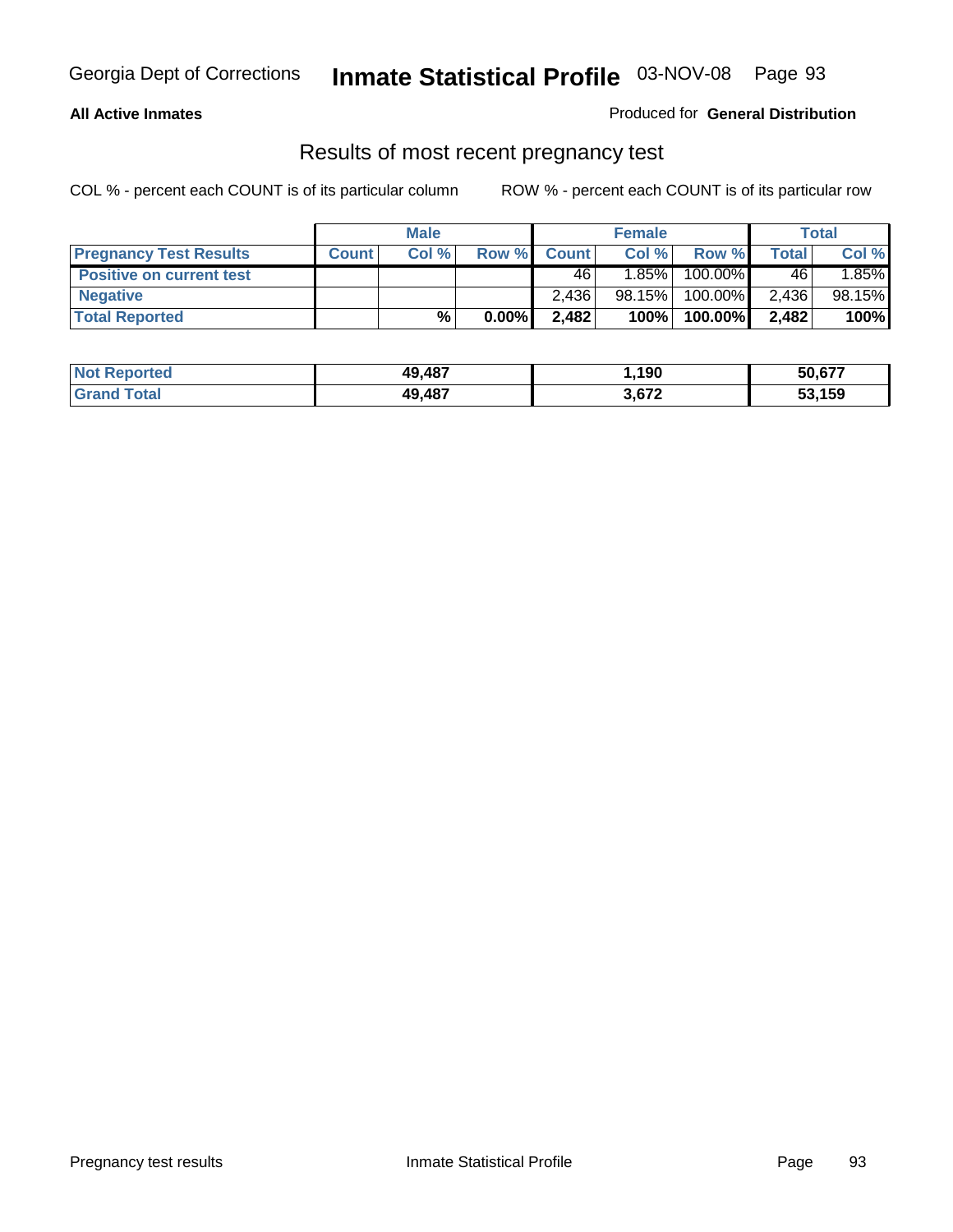### **All Active Inmates**

### Produced for **General Distribution**

### Results of most recent diabetes test

|                                 |              | Male       |         |              | <b>Female</b> |        |       | Total   |
|---------------------------------|--------------|------------|---------|--------------|---------------|--------|-------|---------|
| Diabetes Test Results           | <b>Count</b> | Col %      | Row %   | <b>Count</b> | Col %         | Row %I | Total | Col %   |
| <b>Positive on current test</b> | 65           | $100.00\%$ | 100.00% |              |               |        | 65    | 100.00% |
| <b>Total Reported</b>           | 65           | 100%       | 100.00% |              | %             | 0.00%  | 65    | 100%    |

| <b>Not Reported</b>          | 49,422 | 3,672 | 53.094 |
|------------------------------|--------|-------|--------|
| <b>i</b> otal<br><b>Grar</b> | 49.487 | 3,672 | 53,159 |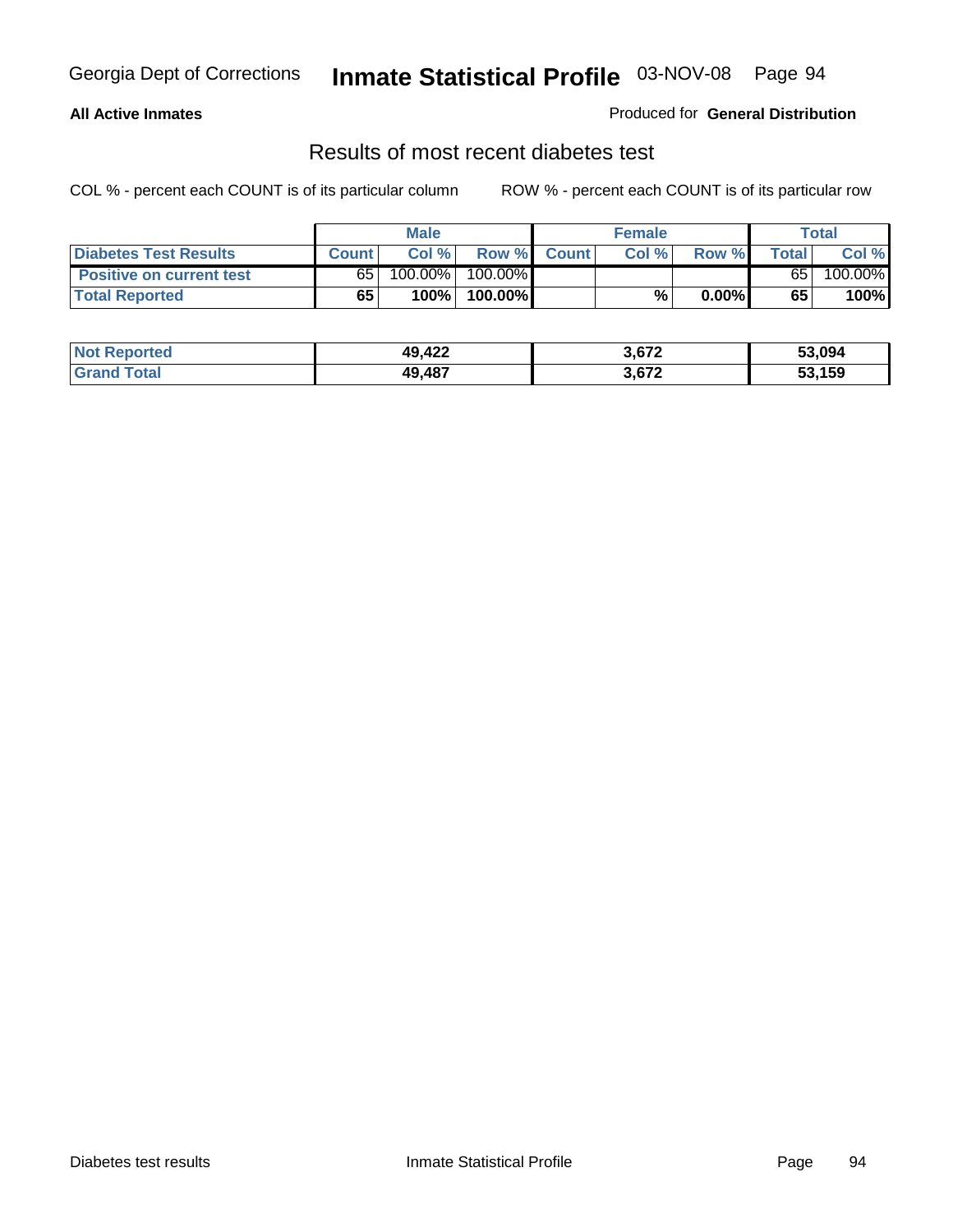### **All Active Inmates**

### Produced for **General Distribution**

### Results of most recent hypertension test

|                                  | <b>Male</b>  |          |           | <b>Female</b> |            |          | Total |          |
|----------------------------------|--------------|----------|-----------|---------------|------------|----------|-------|----------|
| <b>Hypertension Test Results</b> | <b>Count</b> | Col %    | Row %     | <b>Count</b>  | Col%       | Row %    | Total | Col %    |
| <b>Positive on current test</b>  | 317          | 97.54%   | 99.06%    |               | $100.00\%$ | $0.94\%$ | 320   | 97.56%   |
| <b>Negative</b>                  |              | $2.46\%$ | 100.00%   |               |            |          |       | $2.44\%$ |
| <b>Total Reported</b>            | 325          | 100%     | $99.09\%$ |               | 100%       | $0.91\%$ | 328   | 100%     |

| <b>Not Reported</b> | 49,162 | 3,669 | 52,831 |
|---------------------|--------|-------|--------|
| <b>Grand Total</b>  | 49,487 | 3,672 | 53,159 |